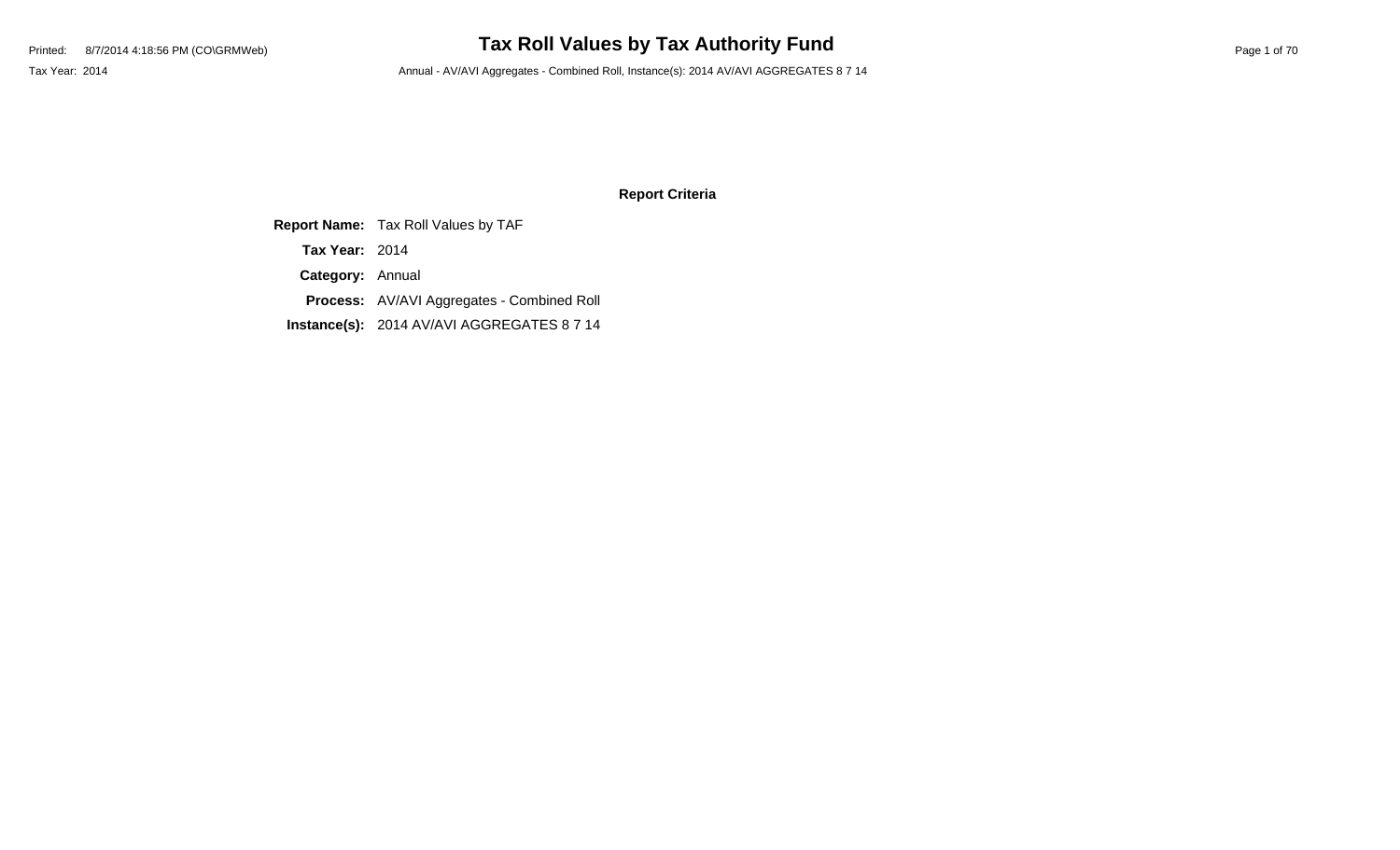#### **TAF: 1998 A LAKESIDE SCHOOL DISTRICT BOND**

| <b>Value Type</b>    | <b>Secured Roll</b> | <b>SBE Roll</b> | <b>Combined Secured</b><br>& SBE | <b>Unsecured Roll</b><br><b>No Aircraft</b> | <b>Unsecured Roll</b><br><b>Aircraft Only</b> | <b>Total All Rolls</b> |
|----------------------|---------------------|-----------------|----------------------------------|---------------------------------------------|-----------------------------------------------|------------------------|
| LAND:                | 147,518,502         | 0               | 147,518,502                      | 34,761                                      | 0                                             | 147,553,263            |
| <b>IMPROVEMENTS:</b> | 140,049,533         | 0               | 140,049,533                      | 222,624                                     | 0                                             | 140,272,157            |
| PERSONAL PROP:       | 1,418,283           | $\Omega$        | 1,418,283                        | 472,684                                     | 0                                             | 1,890,967              |
| <b>GROSS:</b>        | 288,986,318         | $\Omega$        | 288,986,318                      | 730,069                                     | 0                                             | 289,716,387            |
| -EXEMPTIONS:         | 4,333,860           | $\Omega$        | 4,333,860                        | $\Omega$                                    | 0                                             | 4,333,860              |
| <b>TAXABLE NET:</b>  | 284,652,458         | $\Omega$        | 284,652,458                      | 730,069                                     | 0                                             | 285,382,527            |
| +HO EXEM:            | 1,953,000           | $\Omega$        | 1,953,000                        | $\Omega$                                    | 0                                             | 1,953,000              |
| <b>ADJUSTED NET:</b> | 286,605,458         | $\mathbf 0$     | 286,605,458                      | 730,069                                     | 0                                             | 287,335,527            |
| PIN COUNT:           |                     |                 |                                  |                                             |                                               | 815                    |

### **TAF: 1998 A LOS GATOS HIGH SCHOOL BOND**

| <b>Value Type</b>    | <b>Secured Roll</b> | <b>SBE Roll</b> | <b>Combined Secured</b><br>& SBE | <b>Unsecured Roll</b><br><b>No Aircraft</b> | <b>Unsecured Roll</b><br><b>Aircraft Only</b> | <b>Total All Rolls</b> |
|----------------------|---------------------|-----------------|----------------------------------|---------------------------------------------|-----------------------------------------------|------------------------|
| LAND:                | 555,175,885         | U               | 555,175,885                      | 34,761                                      | υ                                             | 555,210,646            |
| <b>IMPROVEMENTS:</b> | 529,656,483         | 0               | 529,656,483                      | 1,037,137                                   | 0                                             | 530,693,620            |
| PERSONAL PROP:       | 1,449,783           | 0               | 1,449,783                        | 1,615,313                                   | 0                                             | 3,065,096              |
| GROSS:               | 1,086,282,151       | 0               | 1,086,282,151                    | 2,687,211                                   | 0                                             | 1,088,969,362          |
| -EXEMPTIONS:         | 11,635,250          | 0               | 11,635,250                       | 0                                           | 0                                             | 11,635,250             |
| <b>TAXABLE NET:</b>  | 1,074,646,901       | 0               | 1,074,646,901                    | 2,687,211                                   | 0                                             | 1,077,334,112          |
| +HO EXEM:            | 7,749,000           | 0               | 7,749,000                        | 0                                           | 0                                             | 7,749,000              |
| <b>ADJUSTED NET:</b> | 1,082,395,901       | 0               | 1,082,395,901                    | 2,687,211                                   | 0                                             | 1,085,083,112          |
| PIN COUNT:           |                     |                 |                                  |                                             |                                               | 2,529                  |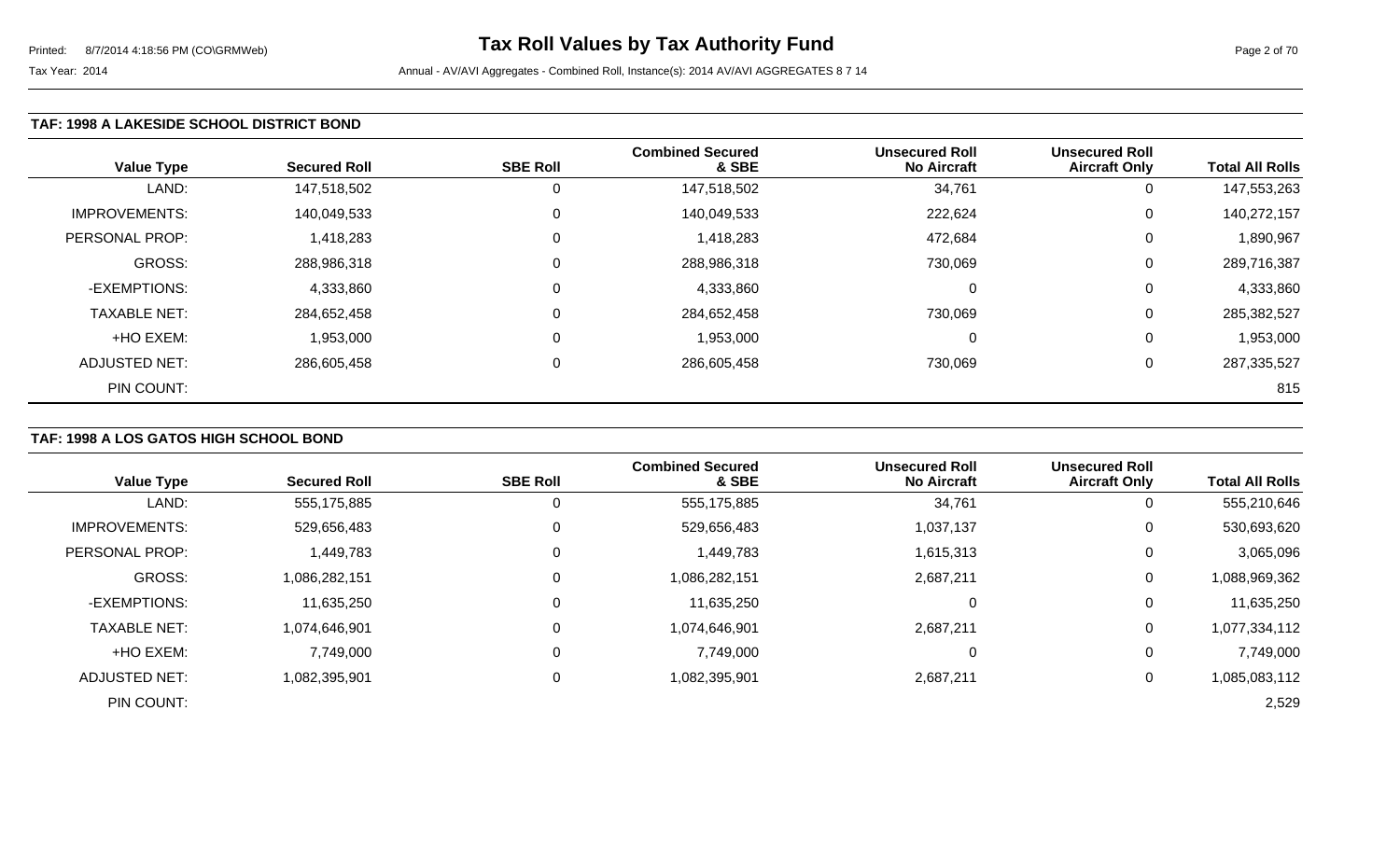#### **TAF: 1998 C SANTA CRUZ CITY ELEM SCHOOL DISTRICT BOND**

| <b>Value Type</b>    | <b>Secured Roll</b> | <b>SBE Roll</b> | <b>Combined Secured</b><br>& SBE | <b>Unsecured Roll</b><br><b>No Aircraft</b> | <b>Unsecured Roll</b><br><b>Aircraft Only</b> | <b>Total All Rolls</b> |
|----------------------|---------------------|-----------------|----------------------------------|---------------------------------------------|-----------------------------------------------|------------------------|
| LAND:                | 4,290,332,048       | 0               | 4,290,332,048                    | 11,242,332                                  | 0                                             | 4,301,574,380          |
| <b>IMPROVEMENTS:</b> | 3,747,586,383       | 0               | 3,747,586,383                    | 95,593,938                                  | 0                                             | 3,843,180,322          |
| PERSONAL PROP:       | 48,023,650          | 0               | 48,023,650                       | 128,953,371                                 | 0                                             | 176,977,020            |
| <b>GROSS:</b>        | 8,085,942,081       | 0               | 8,085,942,081                    | 235,789,641                                 | 0                                             | 8,321,731,722          |
| -EXEMPTIONS:         | 248,916,059         | 0               | 248,916,059                      | 28,657,386                                  | 0                                             | 277,573,445            |
| <b>TAXABLE NET:</b>  | 7,837,026,022       | 0               | 7,837,026,022                    | 207,132,255                                 | 0                                             | 8,044,158,277          |
| +HO EXEM:            | 53,225,232          | 0               | 53,225,232                       | 116,990                                     | 0                                             | 53,342,222             |
| ADJUSTED NET:        | 7,890,251,254       | 0               | 7,890,251,254                    | 207,249,245                                 | 0                                             | 8,097,500,499          |
| PIN COUNT:           |                     |                 |                                  |                                             |                                               | 22,313                 |

### **TAF: 1998 C SANTA CRUZ CITY HIGH SCHOOL DISTRICT BOND**

|                      |                     |                 | <b>Combined Secured</b> | <b>Unsecured Roll</b> | <b>Unsecured Roll</b> |                        |
|----------------------|---------------------|-----------------|-------------------------|-----------------------|-----------------------|------------------------|
| <b>Value Type</b>    | <b>Secured Roll</b> | <b>SBE Roll</b> | & SBE                   | <b>No Aircraft</b>    | <b>Aircraft Only</b>  | <b>Total All Rolls</b> |
| LAND:                | 9,109,580,526       | 91,231          | 9,109,671,757           | 14,651,901            | 0                     | 9,124,323,658          |
| <b>IMPROVEMENTS:</b> | 7,797,989,662       | 0               | 7,797,989,662           | 188,619,799           | 0                     | 7,986,609,461          |
| PERSONAL PROP:       | 100,776,596         | 0               | 100,776,596             | 247,592,499           | 97,703                | 348,466,798            |
| GROSS:               | 17,008,346,784      | 91,231          | 17,008,438,015          | 450,864,199           | 97,703                | 17,459,399,917         |
| -EXEMPTIONS:         | 602,242,395         | 0               | 602,242,395             | 47,077,967            | 0                     | 649,320,362            |
| <b>TAXABLE NET:</b>  | 16,406,104,389      | 91,231          | 16,406,195,620          | 403,786,232           | 97,703                | 16,810,079,555         |
| +HO EXEM:            | 114,406,506         | 0               | 114,406,506             | 214,990               | 0                     | 114,621,496            |
| ADJUSTED NET:        | 16,520,510,895      | 91,231          | 16,520,602,126          | 404,001,222           | 97,703                | 16,924,701,051         |
| PIN COUNT:           |                     |                 |                         |                       |                       | 47,191                 |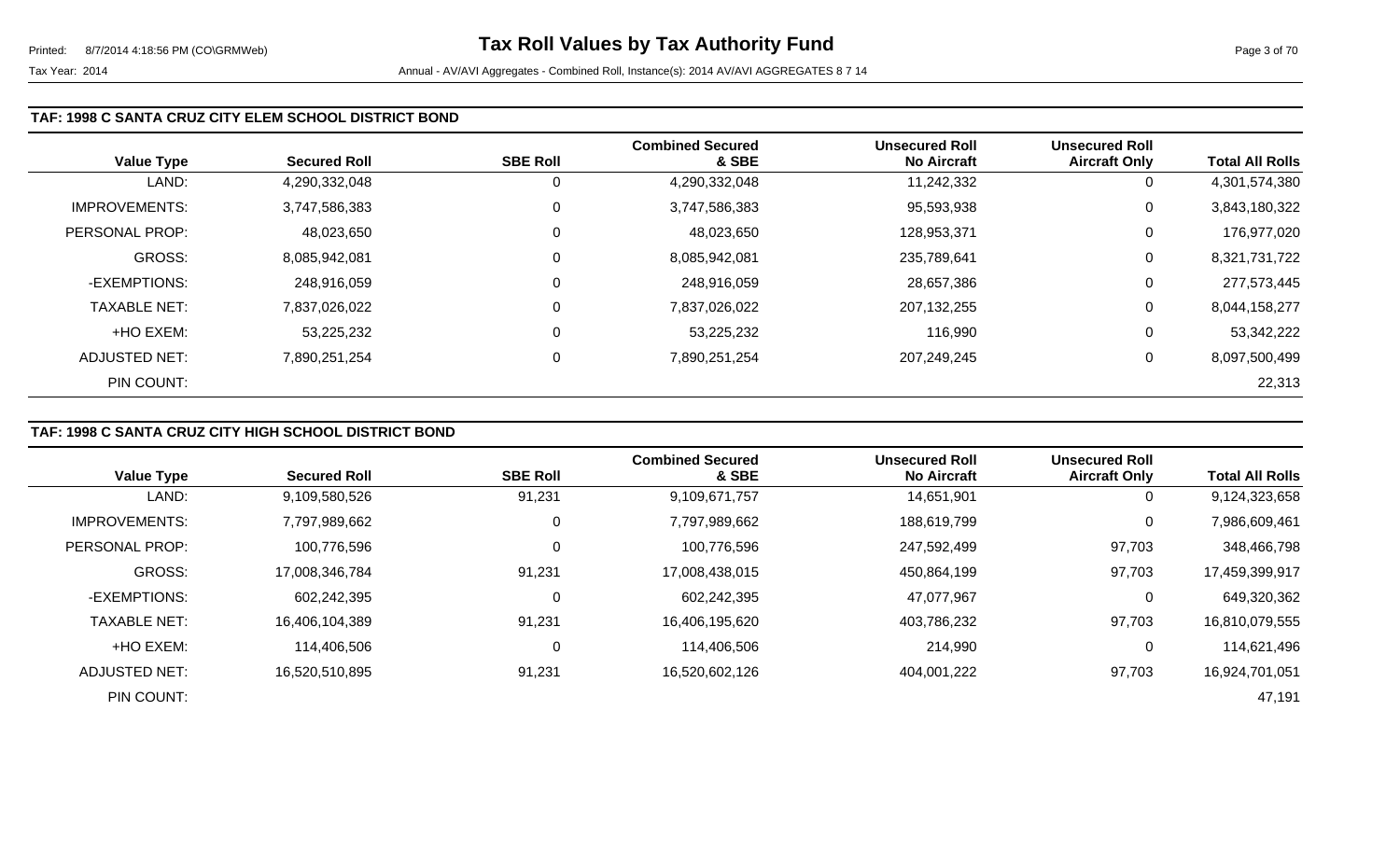#### **TAF: 1999 CITY OF SANTA CRUZ BOND**

| <b>Value Type</b>    | <b>Secured Roll</b> | <b>SBE Roll</b> | <b>Combined Secured</b><br>& SBE | <b>Unsecured Roll</b><br><b>No Aircraft</b> | <b>Unsecured Roll</b><br><b>Aircraft Only</b> | <b>Total All Rolls</b> |
|----------------------|---------------------|-----------------|----------------------------------|---------------------------------------------|-----------------------------------------------|------------------------|
| LAND:                | 4,100,297,044       |                 | 4,100,297,044                    | 12,096,944                                  | 0                                             | 4,112,393,988          |
| <b>IMPROVEMENTS:</b> | 3,555,936,660       | $\Omega$        | 3,555,936,660                    | 97,132,466                                  | 0                                             | 3,653,069,126          |
| PERSONAL PROP:       | 47,973,228          |                 | 47,973,228                       | 134, 141, 417                               | 0                                             | 182,114,645            |
| <b>GROSS:</b>        | 7,704,206,932       | $\Omega$        | 7,704,206,932                    | 243,370,827                                 | 0                                             | 7,947,577,759          |
| -EXEMPTIONS:         | 240,686,639         |                 | 240,686,639                      | 30,739,607                                  | 0                                             | 271,426,246            |
| <b>TAXABLE NET:</b>  | 7,463,520,293       | 0               | 7,463,520,293                    | 212,631,220                                 | 0                                             | 7,676,151,513          |
| +HO EXEM:            | 49,976,272          | $\Omega$        | 49,976,272                       | 207,990                                     | 0                                             | 50,184,262             |
| ADJUSTED NET:        | 7,513,496,565       | 0               | 7,513,496,565                    | 212,839,210                                 | 0                                             | 7,726,335,775          |
| PIN COUNT:           |                     |                 |                                  |                                             |                                               | 21,550                 |

#### **TAF: 1999 REF 1991 BONNY DOON SCHOOL DISTRICT BOND**

|                       |                     |                 | <b>Combined Secured</b> | <b>Unsecured Roll</b> | <b>Unsecured Roll</b> |                        |
|-----------------------|---------------------|-----------------|-------------------------|-----------------------|-----------------------|------------------------|
| <b>Value Type</b>     | <b>Secured Roll</b> | <b>SBE Roll</b> | & SBE                   | <b>No Aircraft</b>    | <b>Aircraft Only</b>  | <b>Total All Rolls</b> |
| LAND:                 | 270,073,046         | 0               | 270,073,046             | 64,605                |                       | 270,137,651            |
| <b>IMPROVEMENTS:</b>  | 255,255,347         | 0               | 255,255,347             | 10,060,868            | 0                     | 265,316,215            |
| <b>PERSONAL PROP:</b> | 315,643             | 0               | 315,643                 | 3,134,167             | 27,612                | 3,477,422              |
| <b>GROSS:</b>         | 525,644,036         | 0               | 525,644,036             | 13,259,640            | 27,612                | 538,931,288            |
| -EXEMPTIONS:          | 11,686,293          | 0               | 11,686,293              | 0                     |                       | 11,686,293             |
| <b>TAXABLE NET:</b>   | 513.957.743         | 0               | 513,957,743             | 13,259,640            | 27,612                | 527,244,995            |
| +HO EXEM:             | 4,496,800           | $\mathbf 0$     | 4,496,800               | 0                     | 0                     | 4,496,800              |
| ADJUSTED NET:         | 518,454,543         | 0               | 518,454,543             | 13,259,640            | 27,612                | 531,741,795            |
| PIN COUNT:            |                     |                 |                         |                       |                       | 1,399                  |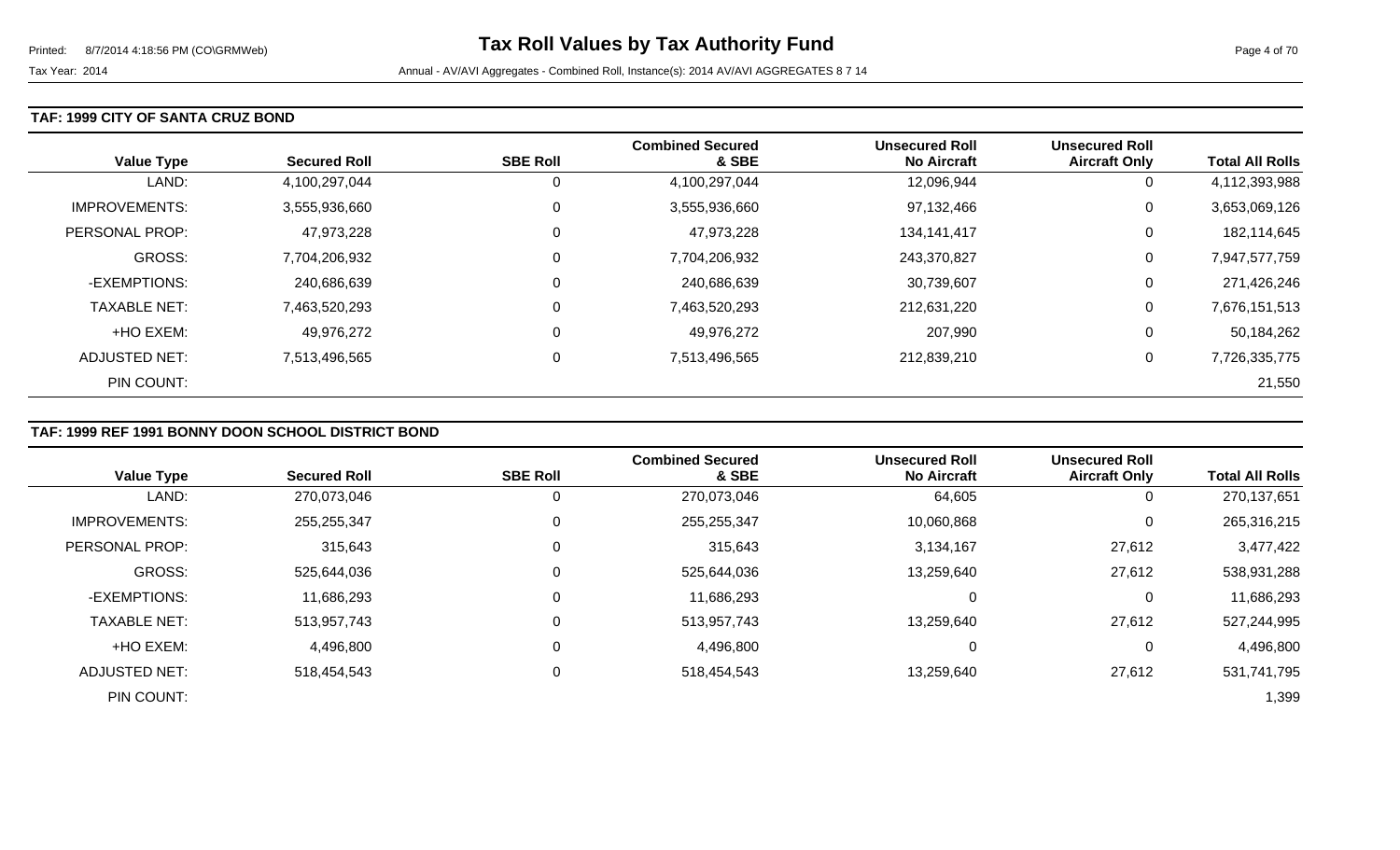#### **TAF: 2000 A SAN LORENZO VALLEY SCHOOL DISTRICT BOND**

| <b>Value Type</b>    | <b>Secured Roll</b> | <b>SBE Roll</b> | <b>Combined Secured</b><br>& SBE | <b>Unsecured Roll</b><br><b>No Aircraft</b> | <b>Unsecured Roll</b><br><b>Aircraft Only</b> | <b>Total All Rolls</b> |
|----------------------|---------------------|-----------------|----------------------------------|---------------------------------------------|-----------------------------------------------|------------------------|
| LAND:                | 1,581,064,169       | 64,687          | 1,581,128,856                    | 651,268                                     | 0                                             | 1,581,780,124          |
| <b>IMPROVEMENTS:</b> | 1,430,967,868       | 0               | 1,430,967,868                    | 14,449,031                                  | 0                                             | 1,445,416,899          |
| PERSONAL PROP:       | 17,466,006          | 0               | 17,466,006                       | 11,628,506                                  | 0                                             | 29,094,512             |
| <b>GROSS:</b>        | 3,029,498,043       | 64,687          | 3,029,562,730                    | 26,728,805                                  | 0                                             | 3,056,291,535          |
| -EXEMPTIONS:         | 119,593,479         | 0               | 119,593,479                      | 23,418                                      | 0                                             | 119,616,897            |
| <b>TAXABLE NET:</b>  | 2,909,904,564       | 64,687          | 2,909,969,251                    | 26,705,387                                  | 0                                             | 2,936,674,638          |
| +HO EXEM:            | 33,820,854          | 0               | 33,820,854                       | 0                                           | 0                                             | 33,820,854             |
| ADJUSTED NET:        | 2,943,725,418       | 64,687          | 2,943,790,105                    | 26,705,387                                  | 0                                             | 2,970,495,492          |
| PIN COUNT:           |                     |                 |                                  |                                             |                                               | 18,459                 |

### **TAF: 2000 B SAN LORENZO VALLEY SCHOOL DISTRICT BOND**

|                      |                     |                 | <b>Combined Secured</b> | <b>Unsecured Roll</b> | <b>Unsecured Roll</b> |                        |
|----------------------|---------------------|-----------------|-------------------------|-----------------------|-----------------------|------------------------|
| <b>Value Type</b>    | <b>Secured Roll</b> | <b>SBE Roll</b> | & SBE                   | <b>No Aircraft</b>    | <b>Aircraft Only</b>  | <b>Total All Rolls</b> |
| LAND:                | 1,581,064,169       | 64,687          | 1,581,128,856           | 651,268               | $\overline{0}$        | ,581,780,124           |
| <b>IMPROVEMENTS:</b> | 1,430,967,868       | 0               | 1,430,967,868           | 14,449,031            | 0                     | 1,445,416,899          |
| PERSONAL PROP:       | 17,466,006          | $\mathbf 0$     | 17,466,006              | 11,628,506            | 0                     | 29,094,512             |
| <b>GROSS:</b>        | 3,029,498,043       | 64,687          | 3,029,562,730           | 26,728,805            | $\overline{0}$        | 3,056,291,535          |
| -EXEMPTIONS:         | 119,593,479         | 0               | 119,593,479             | 23,418                | 0                     | 119,616,897            |
| <b>TAXABLE NET:</b>  | 2,909,904,564       | 64,687          | 2,909,969,251           | 26,705,387            | 0                     | 2,936,674,638          |
| +HO EXEM:            | 33,820,854          | 0               | 33,820,854              | 0                     | 0                     | 33,820,854             |
| ADJUSTED NET:        | 2,943,725,418       | 64,687          | 2,943,790,105           | 26,705,387            | 0                     | 2,970,495,492          |
| PIN COUNT:           |                     |                 |                         |                       |                       | 18,459                 |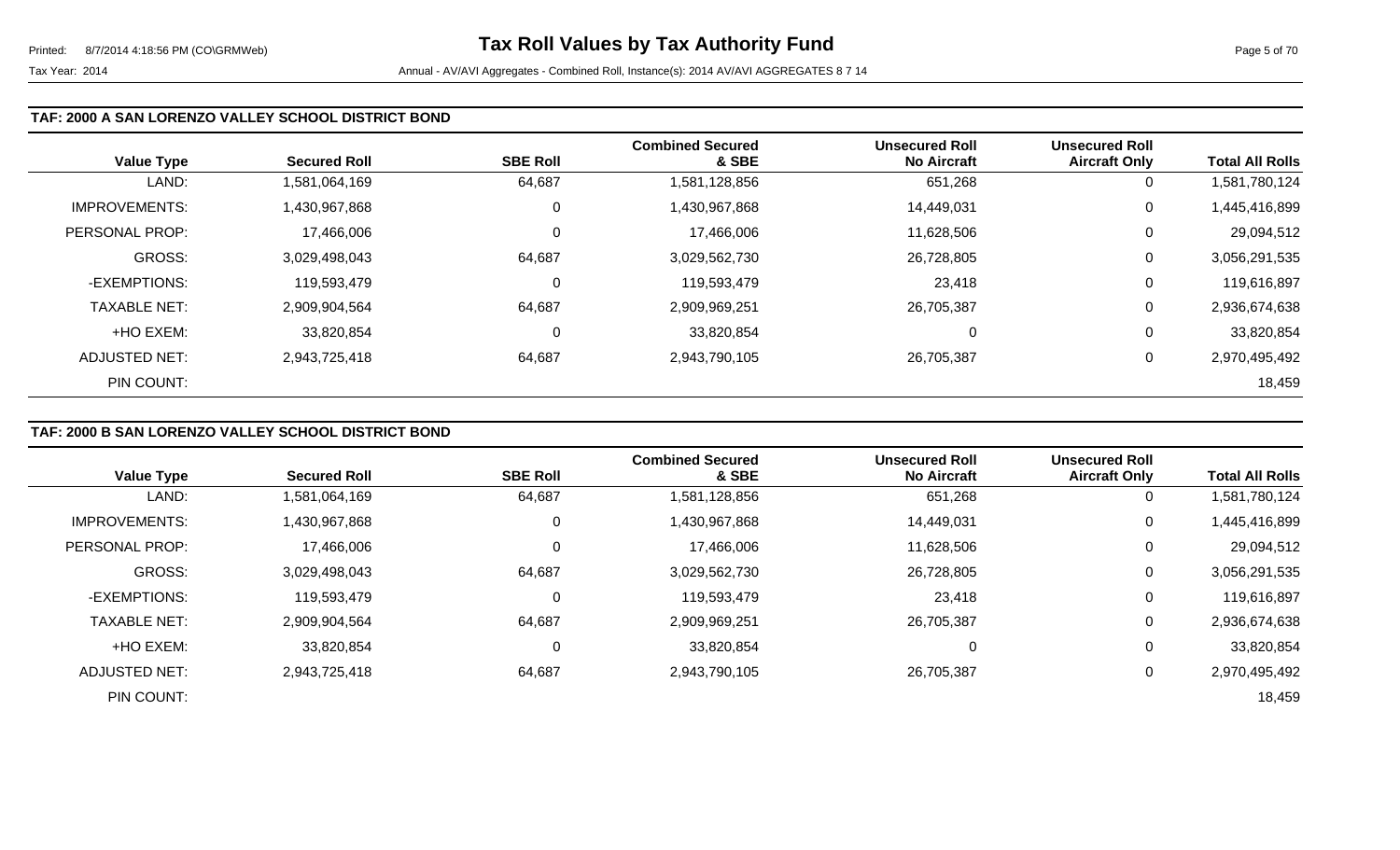#### **TAF: 2000 C SAN LORENZO VALLEY SCHOOL DISTRICT BOND**

| <b>Value Type</b>    | <b>Secured Roll</b> | <b>SBE Roll</b> | <b>Combined Secured</b><br>& SBE | <b>Unsecured Roll</b><br><b>No Aircraft</b> | <b>Unsecured Roll</b><br><b>Aircraft Only</b> | <b>Total All Rolls</b> |
|----------------------|---------------------|-----------------|----------------------------------|---------------------------------------------|-----------------------------------------------|------------------------|
| LAND:                | 1,581,064,169       | 64,687          | 1,581,128,856                    | 651,268                                     | 0                                             | 1,581,780,124          |
| <b>IMPROVEMENTS:</b> | 1,430,967,868       | 0               | 1,430,967,868                    | 14,449,031                                  | 0                                             | 1,445,416,899          |
| PERSONAL PROP:       | 17,466,006          | 0               | 17,466,006                       | 11,628,506                                  | 0                                             | 29,094,512             |
| GROSS:               | 3,029,498,043       | 64,687          | 3,029,562,730                    | 26,728,805                                  | 0                                             | 3,056,291,535          |
| -EXEMPTIONS:         | 119,593,479         | 0               | 119,593,479                      | 23,418                                      | 0                                             | 119,616,897            |
| <b>TAXABLE NET:</b>  | 2,909,904,564       | 64,687          | 2,909,969,251                    | 26,705,387                                  | 0                                             | 2,936,674,638          |
| +HO EXEM:            | 33,820,854          | C               | 33,820,854                       | 0                                           | 0                                             | 33,820,854             |
| ADJUSTED NET:        | 2,943,725,418       | 64,687          | 2,943,790,105                    | 26,705,387                                  | 0                                             | 2,970,495,492          |
| PIN COUNT:           |                     |                 |                                  |                                             |                                               | 18,459                 |

#### **TAF: 2002 A AROMAS/SAN JUAN SCHOOL DISTRICT BOND**

| <b>Value Type</b>    | <b>Secured Roll</b> | <b>SBE Roll</b> | <b>Combined Secured</b><br>& SBE | <b>Unsecured Roll</b><br><b>No Aircraft</b> | <b>Unsecured Roll</b><br><b>Aircraft Only</b> | <b>Total All Rolls</b> |
|----------------------|---------------------|-----------------|----------------------------------|---------------------------------------------|-----------------------------------------------|------------------------|
| LAND:                | 17,149,681          |                 | 17,149,681                       |                                             | 0                                             | 17,149,681             |
| <b>IMPROVEMENTS:</b> | 4,724,631           |                 | 4,724,631                        | 47,837                                      | 0                                             | 4,772,468              |
| PERSONAL PROP:       | 69,258              | 0               | 69,258                           | 717,928                                     | 0                                             | 787,186                |
| <b>GROSS:</b>        | 21,943,570          |                 | 21,943,570                       | 765,765                                     | 0                                             | 22,709,335             |
| -EXEMPTIONS:         | 418,349             | $\Omega$        | 418,349                          |                                             | 0                                             | 418,349                |
| <b>TAXABLE NET:</b>  | 21,525,221          |                 | 21,525,221                       | 765,765                                     | 0                                             | 22,290,986             |
| +HO EXEM:            | 56,000              | $\Omega$        | 56,000                           |                                             | 0                                             | 56,000                 |
| <b>ADJUSTED NET:</b> | 21,581,221          | $\Omega$        | 21,581,221                       | 765,765                                     | 0                                             | 22,346,986             |
| PIN COUNT:           |                     |                 |                                  |                                             |                                               | 79                     |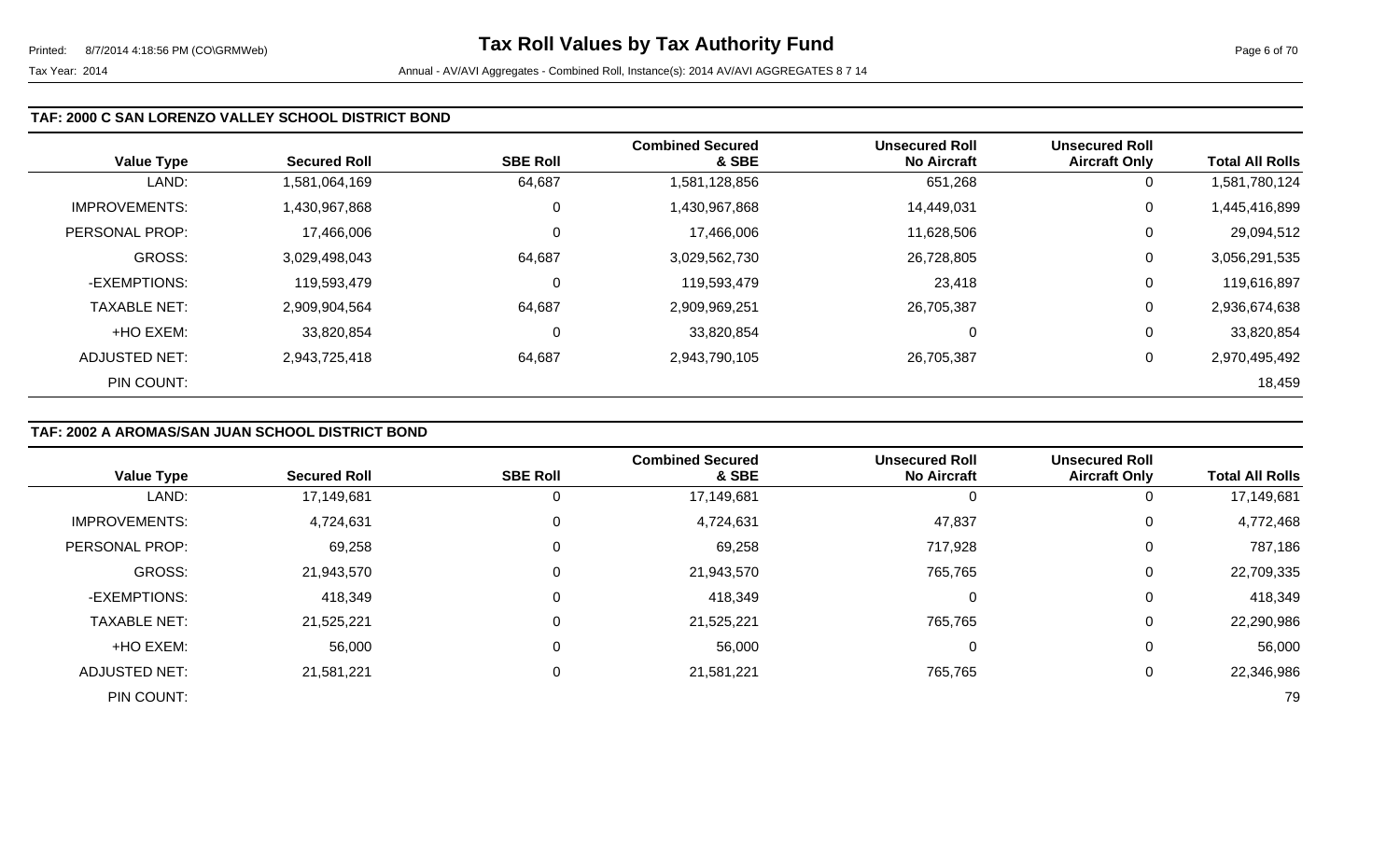#### **TAF: 2002 A LOMA PRIETA SCHOOL DISTRICT BOND**

| <b>Value Type</b>     | <b>Secured Roll</b> | <b>SBE Roll</b> | <b>Combined Secured</b><br>& SBE | <b>Unsecured Roll</b><br><b>No Aircraft</b> | <b>Unsecured Roll</b><br><b>Aircraft Only</b> | <b>Total All Rolls</b> |
|-----------------------|---------------------|-----------------|----------------------------------|---------------------------------------------|-----------------------------------------------|------------------------|
| LAND:                 | 407,657,383         |                 | 407,657,383                      | 0                                           |                                               | 407,657,383            |
| <b>IMPROVEMENTS:</b>  | 389,606,950         |                 | 389,606,950                      | 814,513                                     | 0                                             | 390,421,463            |
| <b>PERSONAL PROP:</b> | 31,500              |                 | 31,500                           | 1,142,629                                   | 0                                             | 1,174,129              |
| <b>GROSS:</b>         | 797,295,833         |                 | 797,295,833                      | 1,957,142                                   | 0                                             | 799,252,975            |
| -EXEMPTIONS:          | 7,301,390           |                 | 7,301,390                        | 0                                           | 0                                             | 7,301,390              |
| <b>TAXABLE NET:</b>   | 789,994,443         |                 | 789,994,443                      | 1,957,142                                   | 0                                             | 791,951,585            |
| +HO EXEM:             | 5,796,000           |                 | 5,796,000                        | 0                                           | $\Omega$                                      | 5,796,000              |
| ADJUSTED NET:         | 795,790,443         |                 | 795,790,443                      | 1,957,142                                   | 0                                             | 797,747,585            |
| PIN COUNT:            |                     |                 |                                  |                                             |                                               | 1,714                  |

#### **TAF: 2002 A SOQUEL ELEM SCHOOL DISTRICT BOND**

|                      |                     |                 | <b>Combined Secured</b> | <b>Unsecured Roll</b> | <b>Unsecured Roll</b> |                        |
|----------------------|---------------------|-----------------|-------------------------|-----------------------|-----------------------|------------------------|
| <b>Value Type</b>    | <b>Secured Roll</b> | <b>SBE Roll</b> | & SBE                   | <b>No Aircraft</b>    | <b>Aircraft Only</b>  | <b>Total All Rolls</b> |
| LAND:                | 2,499,770,605       | 0               | 2,499,770,605           | 806,030,1             |                       | 2,501,101,213          |
| <b>IMPROVEMENTS:</b> | 2,186,708,584       | 0               | 2,186,708,584           | 51,830,321            | 0                     | 2,238,538,905          |
| PERSONAL PROP:       | 46,645,682          | $\mathbf 0$     | 46,645,682              | 75,893,472            | 70,091                | 122,609,245            |
| <b>GROSS:</b>        | 4,733,124,871       | 0               | 4,733,124,871           | 129,054,401           | 70,091                | 4,862,249,363          |
| -EXEMPTIONS:         | 267,753,370         | 0               | 267,753,370             | 14,049,486            |                       | 281,802,856            |
| <b>TAXABLE NET:</b>  | 4,465,371,502       | $\Omega$        | 4,465,371,502           | 115,004,915           | 70,091                | 4,580,446,508          |
| +HO EXEM:            | 31,358,883          | 0               | 31,358,883              | 7,000                 |                       | 31,365,883             |
| <b>ADJUSTED NET:</b> | 4,496,730,385       | 0               | 4,496,730,385           | 115,011,915           | 70,091                | 4,611,812,391          |
| PIN COUNT:           |                     |                 |                         |                       |                       | 12,655                 |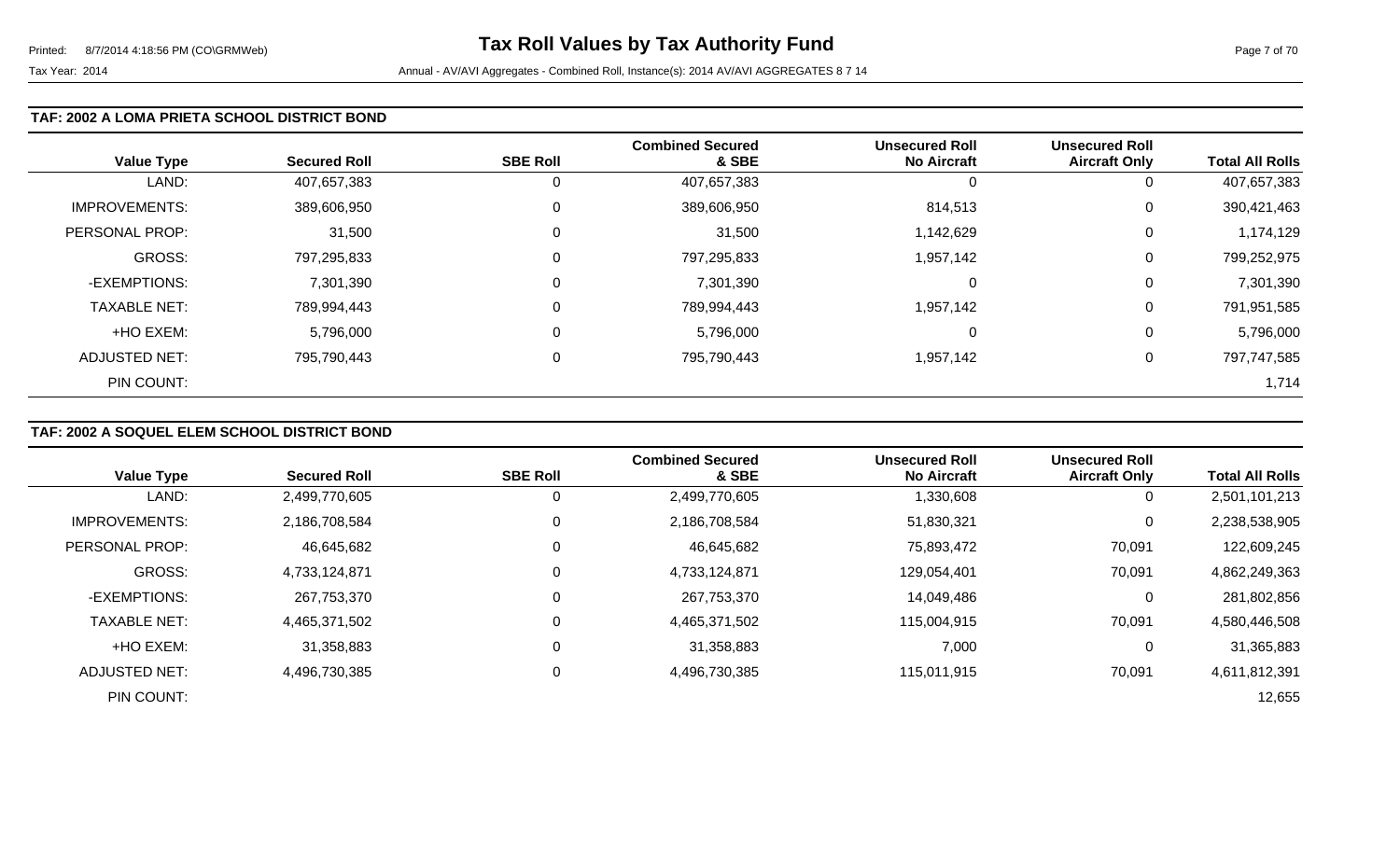#### **TAF: 2002 B PAJARO VALLEY SCHOOL DISTRICT BOND**

| <b>Value Type</b>    | <b>Secured Roll</b> | <b>SBE Roll</b> | <b>Combined Secured</b><br>& SBE | <b>Unsecured Roll</b><br><b>No Aircraft</b> | <b>Unsecured Roll</b><br><b>Aircraft Only</b> | <b>Total All Rolls</b> |
|----------------------|---------------------|-----------------|----------------------------------|---------------------------------------------|-----------------------------------------------|------------------------|
| LAND:                | 6,477,556,229       | 123,397         | 6,477,679,626                    | 6,192,863                                   | 0                                             | 6,483,872,489          |
| <b>IMPROVEMENTS:</b> | 5,591,770,224       | 0               | 5,591,770,224                    | 102,414,412                                 | 0                                             | 5,694,184,636          |
| PERSONAL PROP:       | 77,978,266          | 0               | 77,978,266                       | 186,966,251                                 | 28,581,792                                    | 293,526,309            |
| <b>GROSS:</b>        | 12,147,304,719      | 123,397         | 12,147,428,116                   | 295,573,526                                 | 28,581,792                                    | 12,471,583,434         |
| -EXEMPTIONS:         | 464,978,382         | 0               | 464,978,382                      | 7,110,700                                   | 340,670                                       | 472,429,752            |
| <b>TAXABLE NET:</b>  | 11,682,326,337      | 123,397         | 11,682,449,734                   | 288,462,826                                 | 28,241,122                                    | 11,999,153,682         |
| +HO EXEM:            | 83,831,295          | 0               | 83,831,295                       | 0                                           | 0                                             | 83,831,295             |
| <b>ADJUSTED NET:</b> | 11,766,157,632      | 123,397         | 11,766,281,029                   | 288,462,826                                 | 28,241,122                                    | 12,082,984,977         |
| PIN COUNT:           |                     |                 |                                  |                                             |                                               | 34,549                 |

### **TAF: 2002 B SOQUEL ELEM SCHOOL DISTRICT BOND**

|                      |                     |                 | <b>Combined Secured</b> | <b>Unsecured Roll</b> | <b>Unsecured Roll</b> |                        |
|----------------------|---------------------|-----------------|-------------------------|-----------------------|-----------------------|------------------------|
| <b>Value Type</b>    | <b>Secured Roll</b> | <b>SBE Roll</b> | & SBE                   | <b>No Aircraft</b>    | <b>Aircraft Only</b>  | <b>Total All Rolls</b> |
| LAND:                | 2,499,770,605       | 0               | 2,499,770,605           | 1,330,608             | 0                     | 2,501,101,213          |
| <b>IMPROVEMENTS:</b> | 2,186,708,584       | 0               | 2,186,708,584           | 51,830,321            | $\mathbf 0$           | 2,238,538,905          |
| PERSONAL PROP:       | 46,645,682          | 0               | 46,645,682              | 75,893,472            | 70,091                | 122,609,245            |
| <b>GROSS:</b>        | 4,733,124,871       | $\mathbf 0$     | 4,733,124,871           | 129,054,401           | 70,091                | 4,862,249,363          |
| -EXEMPTIONS:         | 267,753,370         | $\Omega$        | 267,753,370             | 14,049,486            | 0                     | 281,802,856            |
| <b>TAXABLE NET:</b>  | 4,465,371,502       | $\mathbf 0$     | 4,465,371,502           | 115,004,915           | 70,091                | 4,580,446,508          |
| +HO EXEM:            | 31,358,883          | $\mathbf{0}$    | 31,358,883              | 7,000                 | $\overline{0}$        | 31,365,883             |
| <b>ADJUSTED NET:</b> | 4,496,730,385       | 0               | 4,496,730,385           | 115,011,915           | 70,091                | 4,611,812,391          |
| PIN COUNT:           |                     |                 |                         |                       |                       | 12,655                 |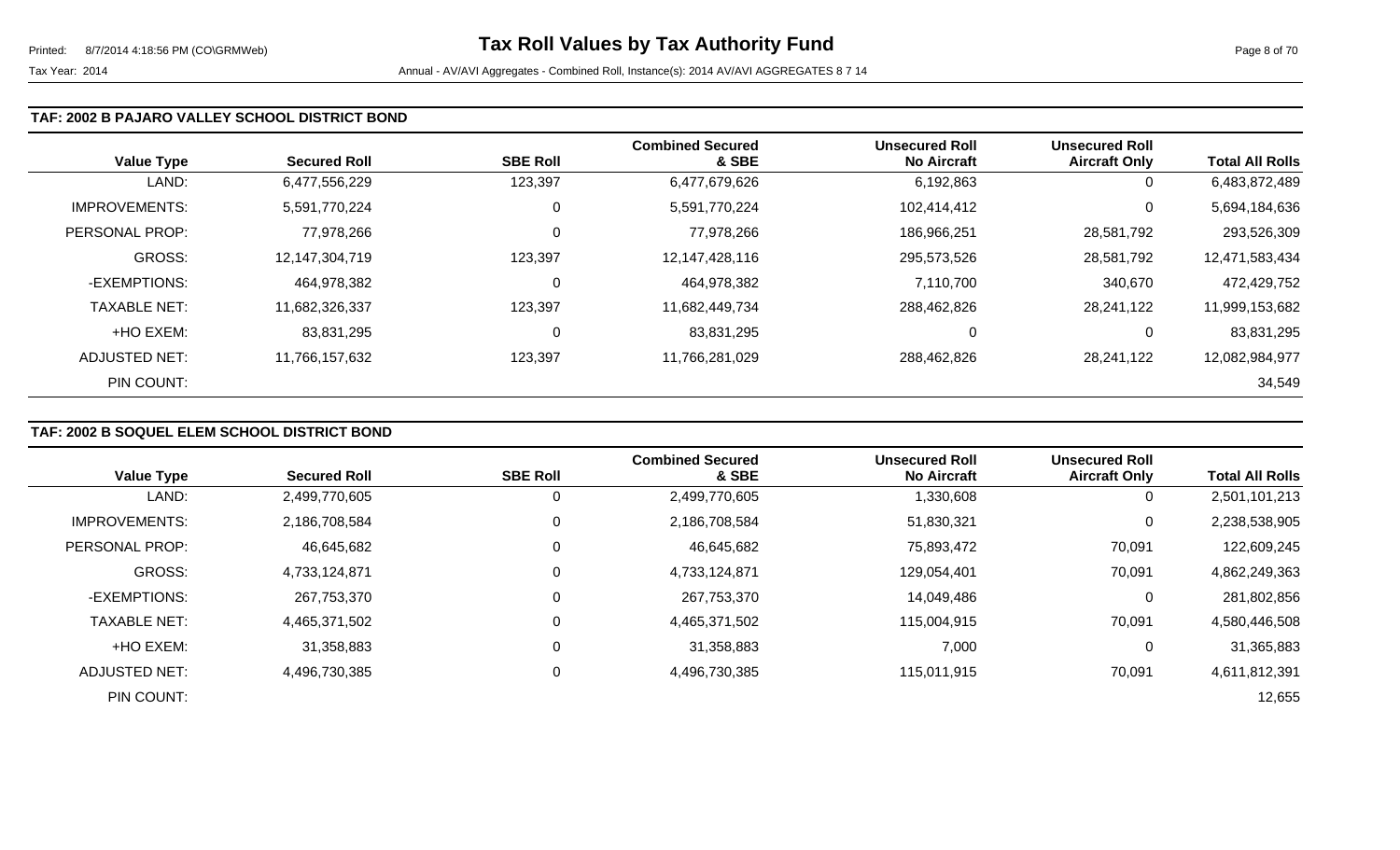#### **TAF: 2002 C SOQUEL ELEM SCHOOL DISTRICT BOND**

| <b>Value Type</b>    | <b>Secured Roll</b> | <b>SBE Roll</b> | <b>Combined Secured</b><br>& SBE | <b>Unsecured Roll</b><br><b>No Aircraft</b> | <b>Unsecured Roll</b><br><b>Aircraft Only</b> | <b>Total All Rolls</b> |
|----------------------|---------------------|-----------------|----------------------------------|---------------------------------------------|-----------------------------------------------|------------------------|
| LAND:                | 2,499,770,605       | 0               | 2,499,770,605                    | 1,330,608                                   | 0                                             | 2,501,101,213          |
| <b>IMPROVEMENTS:</b> | 2,186,708,584       | 0               | 2,186,708,584                    | 51,830,321                                  | 0                                             | 2,238,538,905          |
| PERSONAL PROP:       | 46,645,682          | 0               | 46,645,682                       | 75,893,472                                  | 70,091                                        | 122,609,245            |
| <b>GROSS:</b>        | 4,733,124,871       | 0               | 4,733,124,871                    | 129,054,401                                 | 70,091                                        | 4,862,249,363          |
| -EXEMPTIONS:         | 267,753,370         | 0               | 267,753,370                      | 14,049,486                                  | 0                                             | 281,802,856            |
| <b>TAXABLE NET:</b>  | 4,465,371,502       | 0               | 4,465,371,502                    | 115,004,915                                 | 70,091                                        | 4,580,446,508          |
| +HO EXEM:            | 31,358,883          | 0               | 31,358,883                       | 7,000                                       | 0                                             | 31,365,883             |
| ADJUSTED NET:        | 4,496,730,385       | 0               | 4,496,730,385                    | 115,011,915                                 | 70,091                                        | 4,611,812,391          |
| PIN COUNT:           |                     |                 |                                  |                                             |                                               | 12,655                 |

#### **TAF: 2003 A REF 1992 A LIVE OAK SCHOOL DISTRICT BOND**

|                       |                     |                 | <b>Combined Secured</b> | <b>Unsecured Roll</b> | <b>Unsecured Roll</b> |                        |
|-----------------------|---------------------|-----------------|-------------------------|-----------------------|-----------------------|------------------------|
| <b>Value Type</b>     | <b>Secured Roll</b> | <b>SBE Roll</b> | & SBE                   | <b>No Aircraft</b>    | <b>Aircraft Only</b>  | <b>Total All Rolls</b> |
| LAND:                 | 1,730,585,722       | 83,608          | 1,730,669,330           | 1,939,129             | $\overline{0}$        | 1,732,608,459          |
| <b>IMPROVEMENTS:</b>  | 1,320,810,981       | 0               | 1,320,810,981           | 26,499,343            | 0                     | 1,347,310,324          |
| <b>PERSONAL PROP:</b> | 5,036,542           | $\mathbf 0$     | 5,036,542               | 35,308,167            | 0                     | 40,344,709             |
| <b>GROSS:</b>         | 3,056,433,245       | 83,608          | 3,056,516,853           | 63,746,639            | 0                     | 3,120,263,492          |
| -EXEMPTIONS:          | 59,478,713          | 0               | 59,478,713              | 4,365,462             | 0                     | 63,844,175             |
| <b>TAXABLE NET:</b>   | 2,996,954,532       | 83,608          | 2,997,038,140           | 59,381,177            | 0                     | 3,056,419,317          |
| +HO EXEM:             | 20,694,454          | 0               | 20,694,454              | 91,000                | 0                     | 20,785,454             |
| ADJUSTED NET:         | 3,017,648,986       | 83,608          | 3,017,732,594           | 59,472,177            | 0                     | 3,077,204,771          |
| PIN COUNT:            |                     |                 |                         |                       |                       | 8,839                  |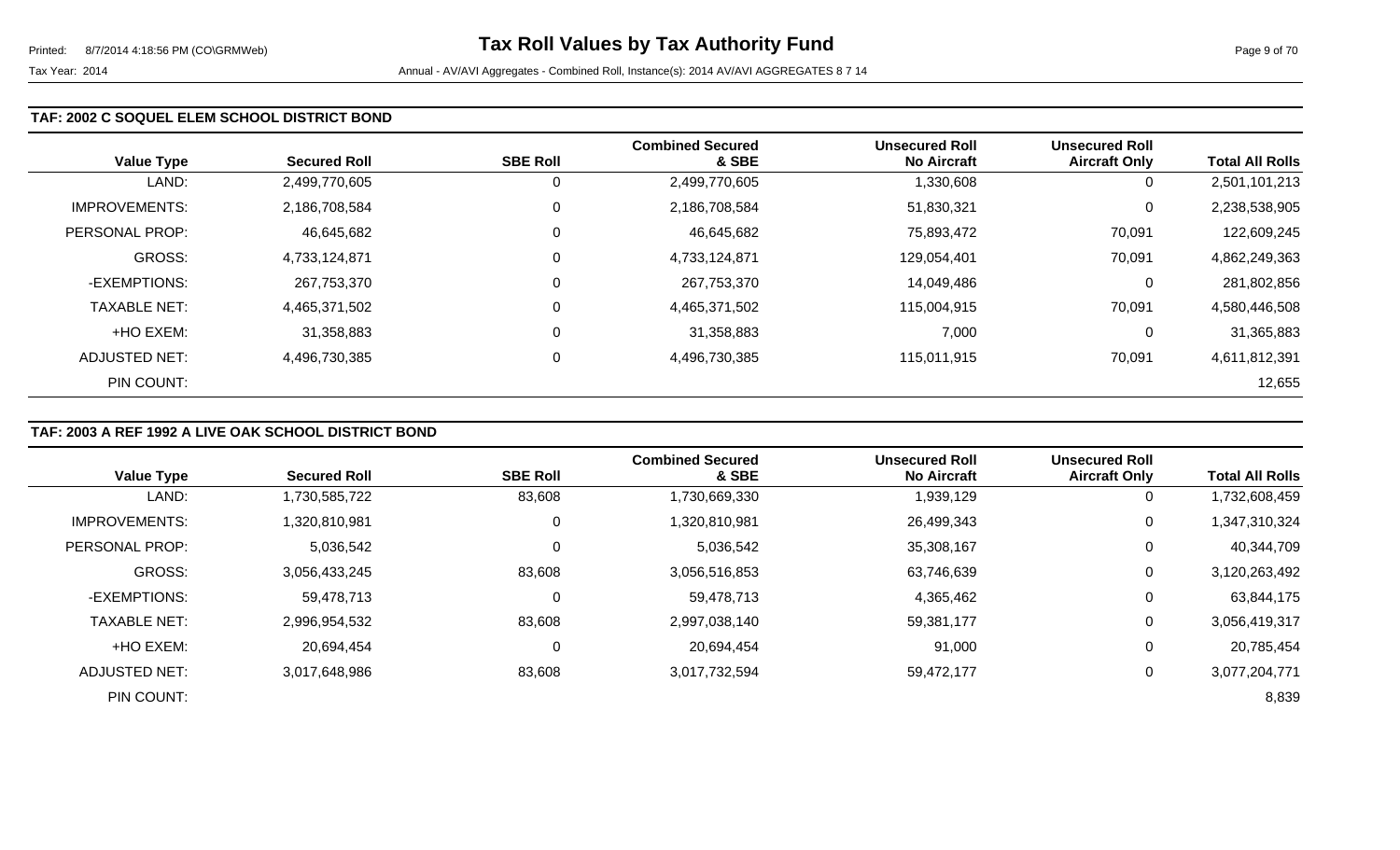#### **TAF: 2003 B REF 1992 B LIVE OAK SCHOOL DISTRICT BOND**

| <b>Value Type</b>    | <b>Secured Roll</b> | <b>SBE Roll</b> | <b>Combined Secured</b><br>& SBE | <b>Unsecured Roll</b><br><b>No Aircraft</b> | <b>Unsecured Roll</b><br><b>Aircraft Only</b> | <b>Total All Rolls</b> |
|----------------------|---------------------|-----------------|----------------------------------|---------------------------------------------|-----------------------------------------------|------------------------|
| LAND:                | 1,730,585,722       | 83,608          | 1,730,669,330                    | 1,939,129                                   | 0                                             | 1,732,608,459          |
| <b>IMPROVEMENTS:</b> | 1,320,810,981       | 0               | 1,320,810,981                    | 26,499,343                                  | 0                                             | 1,347,310,324          |
| PERSONAL PROP:       | 5,036,542           | $\overline{0}$  | 5,036,542                        | 35,308,167                                  | 0                                             | 40,344,709             |
| GROSS:               | 3,056,433,245       | 83,608          | 3,056,516,853                    | 63,746,639                                  | 0                                             | 3,120,263,492          |
| -EXEMPTIONS:         | 59,478,713          | 0               | 59,478,713                       | 4,365,462                                   | 0                                             | 63,844,175             |
| <b>TAXABLE NET:</b>  | 2,996,954,532       | 83,608          | 2,997,038,140                    | 59,381,177                                  | 0                                             | 3,056,419,317          |
| +HO EXEM:            | 20,694,454          | 0               | 20,694,454                       | 91,000                                      | 0                                             | 20,785,454             |
| ADJUSTED NET:        | 3,017,648,986       | 83,608          | 3,017,732,594                    | 59,472,177                                  | 0                                             | 3,077,204,771          |
| PIN COUNT:           |                     |                 |                                  |                                             |                                               | 8,839                  |

# **TAF: 2003 REF 1994 A SCOTTS VALLEY SCHOOL DISTRICT BOND**

|                      |                     |                 | <b>Combined Secured</b> | <b>Unsecured Roll</b> | <b>Unsecured Roll</b> |                        |
|----------------------|---------------------|-----------------|-------------------------|-----------------------|-----------------------|------------------------|
| <b>Value Type</b>    | <b>Secured Roll</b> | <b>SBE Roll</b> | & SBE                   | <b>No Aircraft</b>    | <b>Aircraft Only</b>  | <b>Total All Rolls</b> |
| LAND:                | 1,679,892,323       | 17,300          | 1,679,909,623           | 323,031               | 0                     | 1,680,232,654          |
| <b>IMPROVEMENTS:</b> | 1,683,086,045       | 0               | 1,683,086,045           | 27,405,799            | 0                     | 1,710,491,844          |
| PERSONAL PROP:       | 6,242,683           | $\mathbf 0$     | 6,242,683               | 45,566,877            | 0                     | 51,809,560             |
| <b>GROSS:</b>        | 3,369,221,051       | 17,300          | 3,369,238,351           | 73,295,707            | $\overline{0}$        | 3,442,534,058          |
| -EXEMPTIONS:         | 67,073,983          | 0               | 67,073,983              | 888,043               | 0                     | 67,962,026             |
| <b>TAXABLE NET:</b>  | 3,302,147,068       | 17,300          | 3,302,164,368           | 72,407,664            | 0                     | 3,374,572,032          |
| +HO EXEM:            | 25,204,200          | 0               | 25,204,200              | 0                     | 0                     | 25,204,200             |
| ADJUSTED NET:        | 3,327,351,268       | 17,300          | 3,327,368,568           | 72.407.664            | 0                     | 3,399,776,232          |
| PIN COUNT:           |                     |                 |                         |                       |                       | 8,463                  |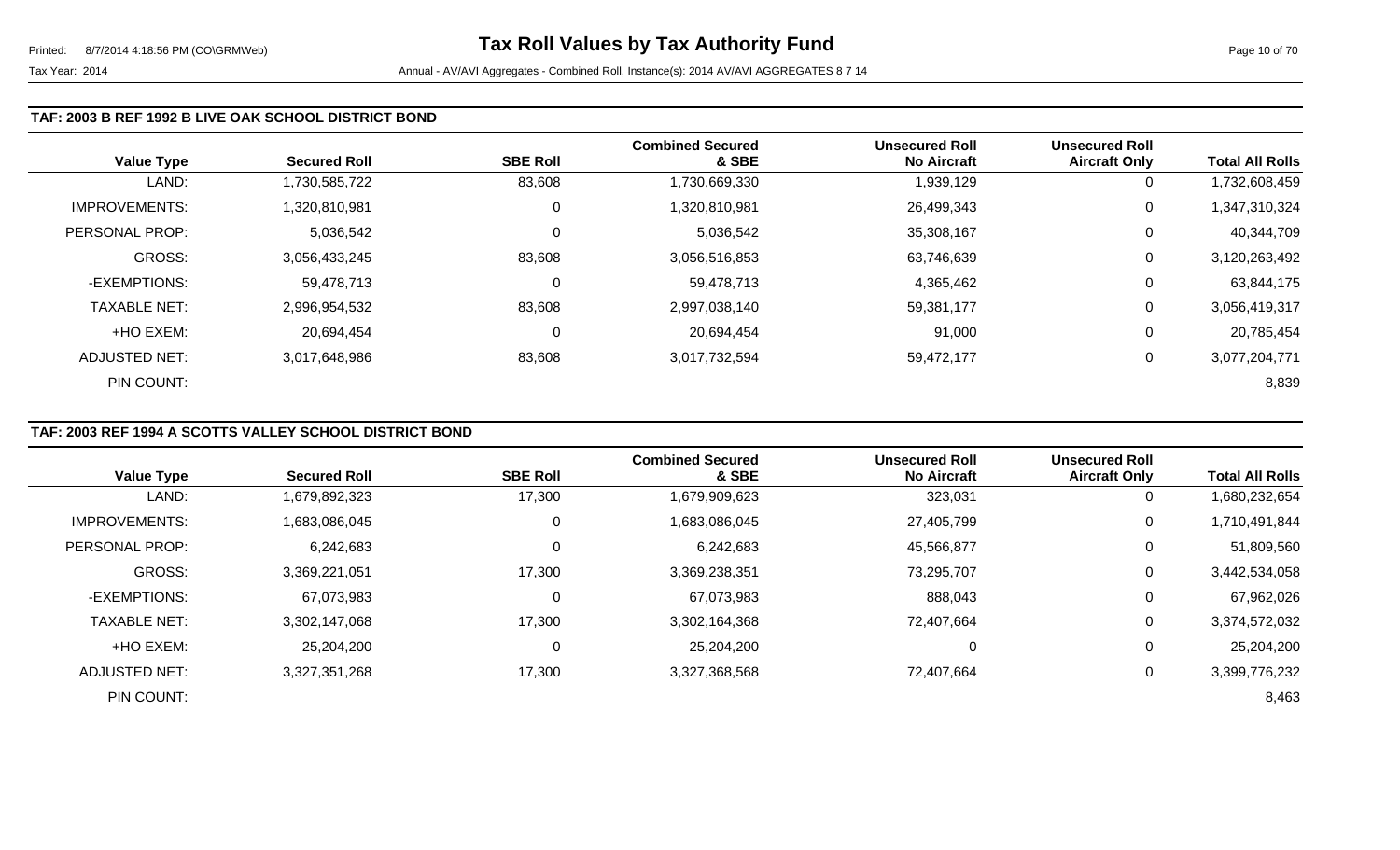#### **TAF: 2004 A LIVE OAK SCHOOL DISTRICT BOND**

| <b>Value Type</b>    | <b>Secured Roll</b> | <b>SBE Roll</b> | <b>Combined Secured</b><br>& SBE | <b>Unsecured Roll</b><br><b>No Aircraft</b> | <b>Unsecured Roll</b><br><b>Aircraft Only</b> | <b>Total All Rolls</b> |
|----------------------|---------------------|-----------------|----------------------------------|---------------------------------------------|-----------------------------------------------|------------------------|
| LAND:                | 1,730,585,722       | 83,608          | 1,730,669,330                    | 1,939,129                                   | 0                                             | 1,732,608,459          |
| <b>IMPROVEMENTS:</b> | 1,320,810,981       | 0               | 1,320,810,981                    | 26,499,343                                  | 0                                             | 1,347,310,324          |
| PERSONAL PROP:       | 5,036,542           | $\overline{0}$  | 5,036,542                        | 35,308,167                                  | 0                                             | 40,344,709             |
| GROSS:               | 3,056,433,245       | 83,608          | 3,056,516,853                    | 63,746,639                                  | 0                                             | 3,120,263,492          |
| -EXEMPTIONS:         | 59,478,713          | 0               | 59,478,713                       | 4,365,462                                   | 0                                             | 63,844,175             |
| <b>TAXABLE NET:</b>  | 2,996,954,532       | 83,608          | 2,997,038,140                    | 59,381,177                                  | 0                                             | 3,056,419,317          |
| +HO EXEM:            | 20,694,454          | 0               | 20,694,454                       | 91,000                                      | 0                                             | 20,785,454             |
| ADJUSTED NET:        | 3,017,648,986       | 83,608          | 3,017,732,594                    | 59,472,177                                  | 0                                             | 3,077,204,771          |
| PIN COUNT:           |                     |                 |                                  |                                             |                                               | 8,839                  |

# **TAF: 2004 B LIVE OAK SCHOOL DISTRICT BOND**

|                       |                     |                 | <b>Combined Secured</b> | <b>Unsecured Roll</b> | <b>Unsecured Roll</b> |                        |
|-----------------------|---------------------|-----------------|-------------------------|-----------------------|-----------------------|------------------------|
| <b>Value Type</b>     | <b>Secured Roll</b> | <b>SBE Roll</b> | & SBE                   | <b>No Aircraft</b>    | <b>Aircraft Only</b>  | <b>Total All Rolls</b> |
| LAND:                 | 1,730,585,722       | 83,608          | 1,730,669,330           | 1,939,129             | $\overline{0}$        | 1,732,608,459          |
| <b>IMPROVEMENTS:</b>  | 1,320,810,981       |                 | 1,320,810,981           | 26,499,343            | $\mathbf 0$           | 1,347,310,324          |
| <b>PERSONAL PROP:</b> | 5,036,542           |                 | 5,036,542               | 35,308,167            | 0                     | 40,344,709             |
| <b>GROSS:</b>         | 3,056,433,245       | 83,608          | 3,056,516,853           | 63,746,639            | 0                     | 3,120,263,492          |
| -EXEMPTIONS:          | 59,478,713          |                 | 59,478,713              | 4,365,462             | 0                     | 63,844,175             |
| <b>TAXABLE NET:</b>   | 2,996,954,532       | 83,608          | 2,997,038,140           | 59,381,177            | 0                     | 3,056,419,317          |
| +HO EXEM:             | 20,694,454          | 0               | 20,694,454              | 91,000                | 0                     | 20,785,454             |
| ADJUSTED NET:         | 3,017,648,986       | 83,608          | 3,017,732,594           | 59,472,177            | 0                     | 3,077,204,771          |
| PIN COUNT:            |                     |                 |                         |                       |                       | 8,839                  |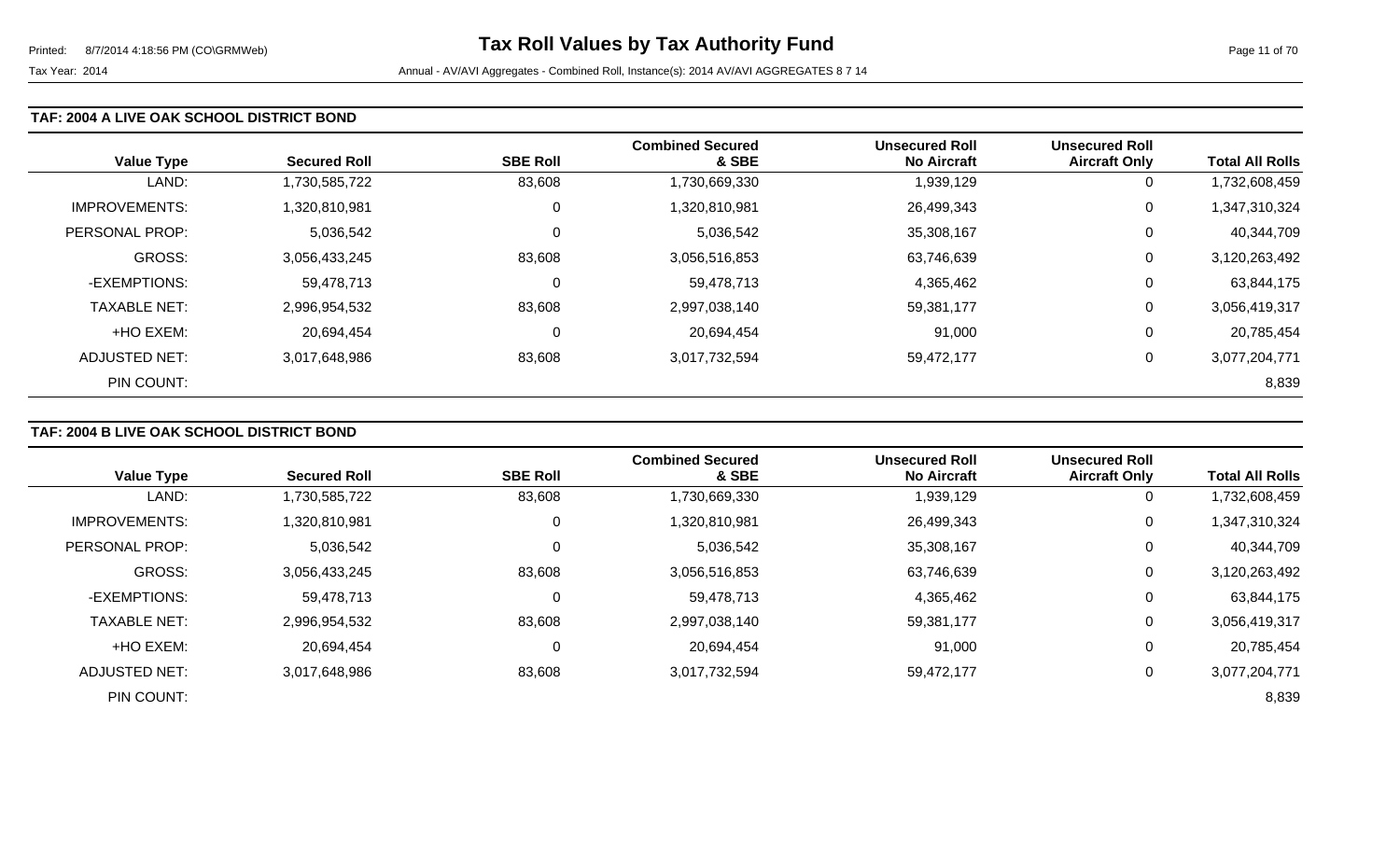| <b>Value Type</b>    | <b>Secured Roll</b> | <b>SBE Roll</b> | <b>Combined Secured</b><br>& SBE | <b>Unsecured Roll</b><br><b>No Aircraft</b> | <b>Unsecured Roll</b><br><b>Aircraft Only</b> | <b>Total All Rolls</b> |
|----------------------|---------------------|-----------------|----------------------------------|---------------------------------------------|-----------------------------------------------|------------------------|
| LAND:                | 1,679,892,323       | 17,300          | 1,679,909,623                    | 323,031                                     | 0                                             | 1,680,232,654          |
| <b>IMPROVEMENTS:</b> | 1,683,086,045       | 0               | 1,683,086,045                    | 27,405,799                                  | 0                                             | 1,710,491,844          |
| PERSONAL PROP:       | 6,242,683           | 0               | 6,242,683                        | 45,566,877                                  | $\mathbf 0$                                   | 51,809,560             |
| <b>GROSS:</b>        | 3,369,221,051       | 17,300          | 3,369,238,351                    | 73,295,707                                  | 0                                             | 3,442,534,058          |
| -EXEMPTIONS:         | 67,073,983          | 0               | 67,073,983                       | 888,043                                     | 0                                             | 67,962,026             |
| <b>TAXABLE NET:</b>  | 3,302,147,068       | 17,300          | 3,302,164,368                    | 72,407,664                                  | $\mathbf 0$                                   | 3,374,572,032          |
| +HO EXEM:            | 25,204,200          | 0               | 25,204,200                       |                                             | 0                                             | 25,204,200             |
| ADJUSTED NET:        | 3,327,351,268       | 17,300          | 3,327,368,568                    | 72,407,664                                  | $\boldsymbol{0}$                              | 3,399,776,232          |
| PIN COUNT:           |                     |                 |                                  |                                             |                                               | 8,463                  |

### **TAF: 2004 WEST VALLEY COLLEGE BOND**

|                      |                     |                 | <b>Combined Secured</b> | <b>Unsecured Roll</b> | <b>Unsecured Roll</b> |                        |
|----------------------|---------------------|-----------------|-------------------------|-----------------------|-----------------------|------------------------|
| <b>Value Type</b>    | <b>Secured Roll</b> | <b>SBE Roll</b> | & SBE                   | <b>No Aircraft</b>    | <b>Aircraft Only</b>  | <b>Total All Rolls</b> |
| LAND:                | 544,549,511         | 0               | 544,549,511             | 34,761                | υ                     | 544,584,272            |
| <b>IMPROVEMENTS:</b> | 520,677,150         | 0               | 520,677,150             | 1,037,137             | 0                     | 521,714,287            |
| PERSONAL PROP:       | 1,449,783           | 0               | 1,449,783               | 599,976, ا            | 0                     | 3,049,759              |
| <b>GROSS:</b>        | 1,066,676,444       | 0               | 1,066,676,444           | 2,671,874             | 0                     | 1,069,348,318          |
| -EXEMPTIONS:         | 11,486,750          | 0               | 11,486,750              | 0                     | 0                     | 11,486,750             |
| <b>TAXABLE NET:</b>  | 1,055,189,694       | 0               | 1,055,189,694           | 2,671,874             | 0                     | 1,057,861,568          |
| +HO EXEM:            | 7,602,000           | 0               | 7,602,000               | 0                     | 0                     | 7,602,000              |
| ADJUSTED NET:        | 1,062,791,694       | 0               | 1,062,791,694           | 2,671,874             | 0                     | 1,065,463,568          |
| PIN COUNT:           |                     |                 |                         |                       |                       | 2,478                  |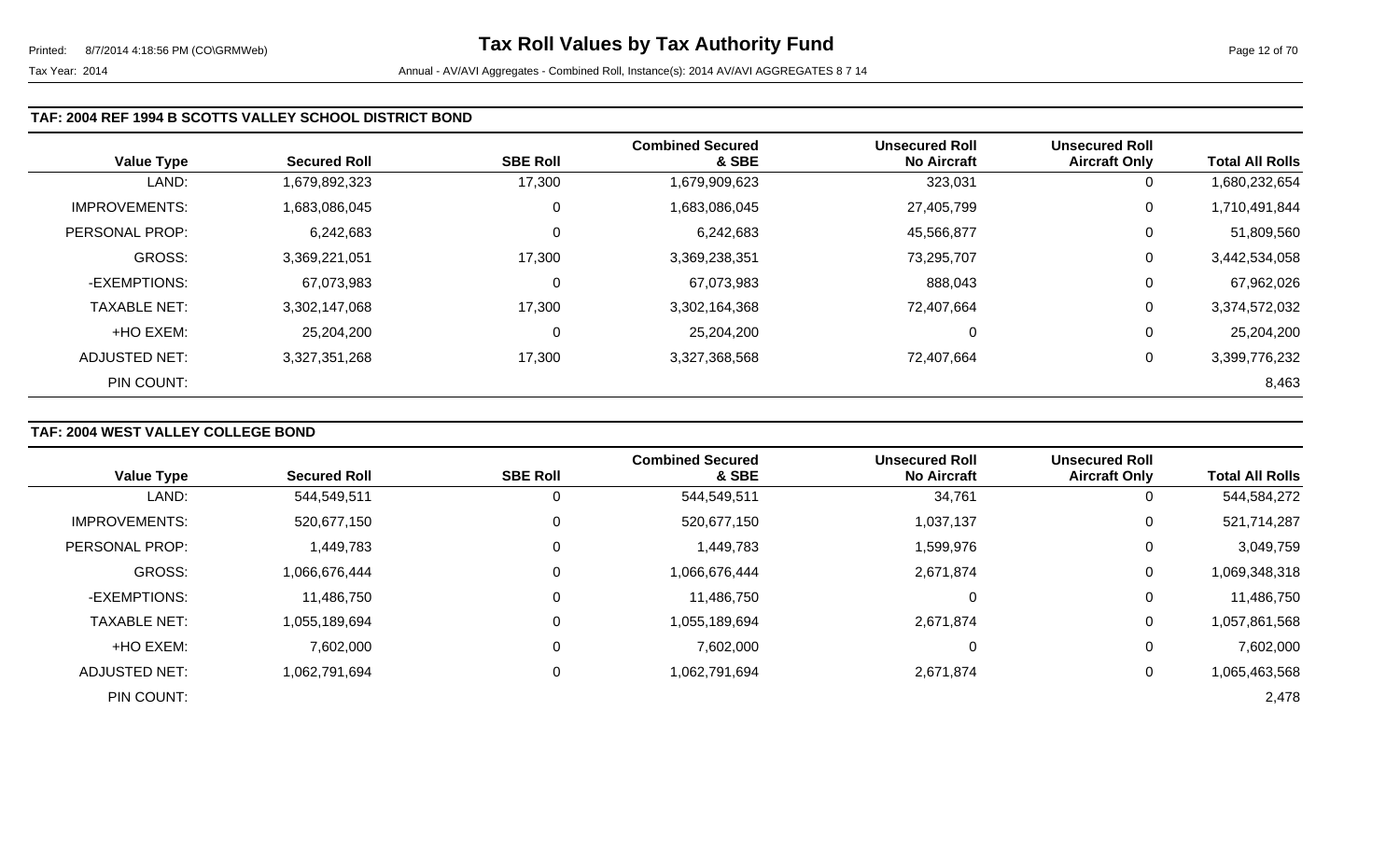#### **TAF: 2005 REF 1998 SANTA CRUZ CITY ELEM SCHOOL DISTRICT BOND**

| <b>Value Type</b>    | <b>Secured Roll</b> | <b>SBE Roll</b> | <b>Combined Secured</b><br>& SBE | <b>Unsecured Roll</b><br><b>No Aircraft</b> | <b>Unsecured Roll</b><br><b>Aircraft Only</b> | <b>Total All Rolls</b> |
|----------------------|---------------------|-----------------|----------------------------------|---------------------------------------------|-----------------------------------------------|------------------------|
| LAND:                | 4,290,332,048       | 0               | 4,290,332,048                    | 11,242,332                                  | 0                                             | 4,301,574,380          |
| <b>IMPROVEMENTS:</b> | 3,747,586,383       | 0               | 3,747,586,383                    | 95,593,938                                  | 0                                             | 3,843,180,322          |
| PERSONAL PROP:       | 48,023,650          | 0               | 48,023,650                       | 128,953,371                                 | 0                                             | 176,977,020            |
| <b>GROSS:</b>        | 8,085,942,081       | 0               | 8,085,942,081                    | 235,789,641                                 | 0                                             | 8,321,731,722          |
| -EXEMPTIONS:         | 248,916,059         | 0               | 248,916,059                      | 28,657,386                                  | 0                                             | 277,573,445            |
| <b>TAXABLE NET:</b>  | 7,837,026,022       | 0               | 7,837,026,022                    | 207,132,255                                 | 0                                             | 8,044,158,277          |
| +HO EXEM:            | 53,225,232          | $\mathbf 0$     | 53,225,232                       | 116,990                                     | 0                                             | 53,342,222             |
| <b>ADJUSTED NET:</b> | 7,890,251,254       | 0               | 7,890,251,254                    | 207,249,245                                 | 0                                             | 8,097,500,499          |
| PIN COUNT:           |                     |                 |                                  |                                             |                                               | 22,313                 |

### **TAF: 2005 REF 1998 SANTA CRUZ CITY HIGH SCHOOL DISTRICT BOND**

|                      |                     |                 | <b>Combined Secured</b> | <b>Unsecured Roll</b> | <b>Unsecured Roll</b> |                        |
|----------------------|---------------------|-----------------|-------------------------|-----------------------|-----------------------|------------------------|
| <b>Value Type</b>    | <b>Secured Roll</b> | <b>SBE Roll</b> | & SBE                   | <b>No Aircraft</b>    | <b>Aircraft Only</b>  | <b>Total All Rolls</b> |
| LAND:                | 9,109,580,526       | 91,231          | 9,109,671,757           | 14,651,901            | 0                     | 9,124,323,658          |
| <b>IMPROVEMENTS:</b> | 7,797,989,662       |                 | 7,797,989,662           | 188,619,799           | 0                     | 7,986,609,461          |
| PERSONAL PROP:       | 100,776,596         |                 | 100,776,596             | 247,592,499           | 97,703                | 348,466,798            |
| <b>GROSS:</b>        | 17,008,346,784      | 91,231          | 17,008,438,015          | 450,864,199           | 97,703                | 17,459,399,917         |
| -EXEMPTIONS:         | 602,242,395         |                 | 602,242,395             | 47,077,967            | 0                     | 649,320,362            |
| <b>TAXABLE NET:</b>  | 16,406,104,389      | 91,231          | 16,406,195,620          | 403,786,232           | 97,703                | 16,810,079,555         |
| +HO EXEM:            | 114,406,506         |                 | 114,406,506             | 214,990               | 0                     | 114,621,496            |
| ADJUSTED NET:        | 16,520,510,895      | 91,231          | 16,520,602,126          | 404,001,222           | 97,703                | 16,924,701,051         |
| PIN COUNT:           |                     |                 |                         |                       |                       | 47,191                 |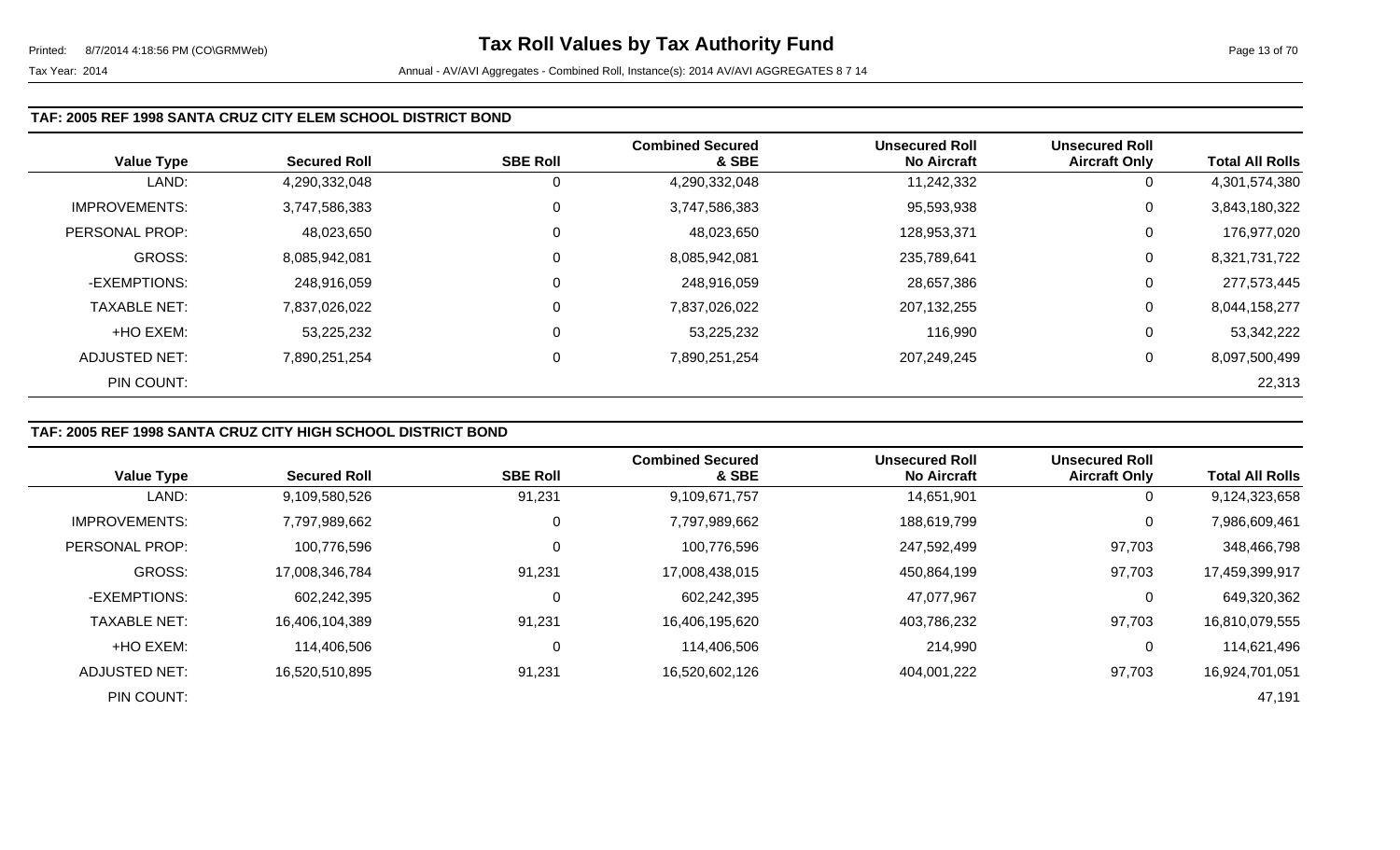#### **TAF: 2005 REF 2002 A PAJARO VALLEY SCHOOL DISTRICT BOND**

| <b>Value Type</b>    | <b>Secured Roll</b> | <b>SBE Roll</b> | <b>Combined Secured</b><br>& SBE | <b>Unsecured Roll</b><br><b>No Aircraft</b> | <b>Unsecured Roll</b><br><b>Aircraft Only</b> | <b>Total All Rolls</b> |
|----------------------|---------------------|-----------------|----------------------------------|---------------------------------------------|-----------------------------------------------|------------------------|
| LAND:                | 6,477,556,229       | 123,397         | 6,477,679,626                    | 6,192,863                                   | 0                                             | 6,483,872,489          |
| <b>IMPROVEMENTS:</b> | 5,591,770,224       | 0               | 5,591,770,224                    | 102,414,412                                 | 0                                             | 5,694,184,636          |
| PERSONAL PROP:       | 77,978,266          | 0               | 77,978,266                       | 186,966,251                                 | 28,581,792                                    | 293,526,309            |
| <b>GROSS:</b>        | 12,147,304,719      | 123,397         | 12,147,428,116                   | 295,573,526                                 | 28,581,792                                    | 12,471,583,434         |
| -EXEMPTIONS:         | 464,978,382         | 0               | 464,978,382                      | 7,110,700                                   | 340,670                                       | 472,429,752            |
| <b>TAXABLE NET:</b>  | 11,682,326,337      | 123,397         | 11,682,449,734                   | 288,462,826                                 | 28,241,122                                    | 11,999,153,682         |
| +HO EXEM:            | 83,831,295          | 0               | 83,831,295                       | 0                                           | 0                                             | 83,831,295             |
| ADJUSTED NET:        | 11,766,157,632      | 123,397         | 11,766,281,029                   | 288,462,826                                 | 28,241,122                                    | 12,082,984,977         |
| PIN COUNT:           |                     |                 |                                  |                                             |                                               | 34,549                 |

### **TAF: 2008 A SAN LORENZO VALLEY SCHOOL DISTRICT BOND**

|                      |                     |                 | <b>Combined Secured</b> | <b>Unsecured Roll</b> | <b>Unsecured Roll</b> |                        |
|----------------------|---------------------|-----------------|-------------------------|-----------------------|-----------------------|------------------------|
| <b>Value Type</b>    | <b>Secured Roll</b> | <b>SBE Roll</b> | & SBE                   | <b>No Aircraft</b>    | <b>Aircraft Only</b>  | <b>Total All Rolls</b> |
| LAND:                | 1,581,064,169       | 64,687          | 1,581,128,856           | 651,268               | 0                     | ,581,780,124           |
| <b>IMPROVEMENTS:</b> | 1,430,967,868       | 0               | 1,430,967,868           | 14,449,031            | 0                     | 1,445,416,899          |
| PERSONAL PROP:       | 17,466,006          | $\mathbf 0$     | 17,466,006              | 11,628,506            | 0                     | 29,094,512             |
| <b>GROSS:</b>        | 3,029,498,043       | 64,687          | 3,029,562,730           | 26,728,805            | 0                     | 3,056,291,535          |
| -EXEMPTIONS:         | 119,593,479         | 0               | 119,593,479             | 23,418                | 0                     | 119,616,897            |
| <b>TAXABLE NET:</b>  | 2,909,904,564       | 64,687          | 2,909,969,251           | 26,705,387            | 0                     | 2,936,674,638          |
| +HO EXEM:            | 33,820,854          | 0               | 33,820,854              | 0                     | $\mathbf 0$           | 33,820,854             |
| ADJUSTED NET:        | 2,943,725,418       | 64,687          | 2,943,790,105           | 26,705,387            | 0                     | 2,970,495,492          |
| PIN COUNT:           |                     |                 |                         |                       |                       | 18,459                 |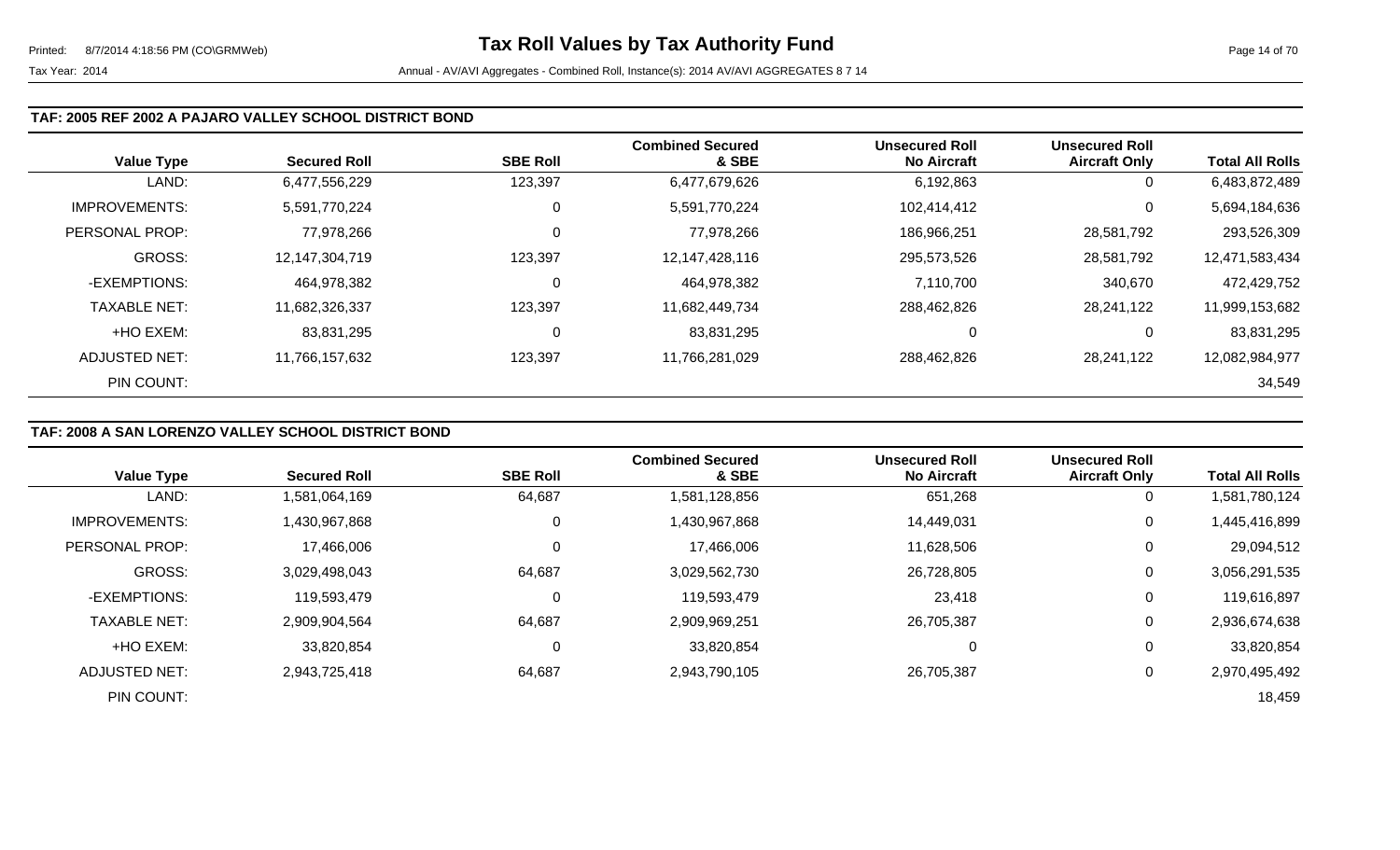| <b>Value Type</b>    | <b>Secured Roll</b> | <b>SBE Roll</b> | <b>Combined Secured</b><br>& SBE | <b>Unsecured Roll</b><br><b>No Aircraft</b> | <b>Unsecured Roll</b><br><b>Aircraft Only</b> | <b>Total All Rolls</b> |
|----------------------|---------------------|-----------------|----------------------------------|---------------------------------------------|-----------------------------------------------|------------------------|
| LAND:                | 1,581,064,169       | 64,687          | 1,581,128,856                    | 651,268                                     | 0                                             | 1,581,780,124          |
| <b>IMPROVEMENTS:</b> | 1,430,967,868       | 0               | 1,430,967,868                    | 14,449,031                                  | 0                                             | 1,445,416,899          |
| PERSONAL PROP:       | 17,466,006          | 0               | 17,466,006                       | 11,628,506                                  | 0                                             | 29,094,512             |
| GROSS:               | 3,029,498,043       | 64,687          | 3,029,562,730                    | 26,728,805                                  | 0                                             | 3,056,291,535          |
| -EXEMPTIONS:         | 119,593,479         | 0               | 119,593,479                      | 23,418                                      | 0                                             | 119,616,897            |
| <b>TAXABLE NET:</b>  | 2,909,904,564       | 64,687          | 2,909,969,251                    | 26,705,387                                  | $\mathbf 0$                                   | 2,936,674,638          |
| +HO EXEM:            | 33,820,854          | 0               | 33,820,854                       |                                             | 0                                             | 33,820,854             |
| ADJUSTED NET:        | 2,943,725,418       | 64,687          | 2,943,790,105                    | 26,705,387                                  | 0                                             | 2,970,495,492          |
| PIN COUNT:           |                     |                 |                                  |                                             |                                               | 18,459                 |

#### **TAF: 2011 REF 2000 A SAN LORENZO VALLEY SCHOOL DISTRICT BOND**

|                      |                     |                 | <b>Combined Secured</b> | <b>Unsecured Roll</b> | <b>Unsecured Roll</b> |                        |
|----------------------|---------------------|-----------------|-------------------------|-----------------------|-----------------------|------------------------|
| <b>Value Type</b>    | <b>Secured Roll</b> | <b>SBE Roll</b> | & SBE                   | <b>No Aircraft</b>    | <b>Aircraft Only</b>  | <b>Total All Rolls</b> |
| LAND:                | 1,581,064,169       | 64,687          | 1,581,128,856           | 651,268               | 0                     | ,581,780,124           |
| <b>IMPROVEMENTS:</b> | 1,430,967,868       | 0               | 1,430,967,868           | 14,449,031            | 0                     | 1,445,416,899          |
| PERSONAL PROP:       | 17,466,006          | $\mathbf 0$     | 17,466,006              | 11,628,506            | 0                     | 29,094,512             |
| <b>GROSS:</b>        | 3,029,498,043       | 64,687          | 3,029,562,730           | 26,728,805            | 0                     | 3,056,291,535          |
| -EXEMPTIONS:         | 119,593,479         | 0               | 119,593,479             | 23,418                | 0                     | 119,616,897            |
| <b>TAXABLE NET:</b>  | 2,909,904,564       | 64,687          | 2,909,969,251           | 26,705,387            | 0                     | 2,936,674,638          |
| +HO EXEM:            | 33,820,854          | 0               | 33,820,854              | 0                     | $\mathbf 0$           | 33,820,854             |
| ADJUSTED NET:        | 2,943,725,418       | 64,687          | 2,943,790,105           | 26,705,387            | 0                     | 2,970,495,492          |
| PIN COUNT:           |                     |                 |                         |                       |                       | 18,459                 |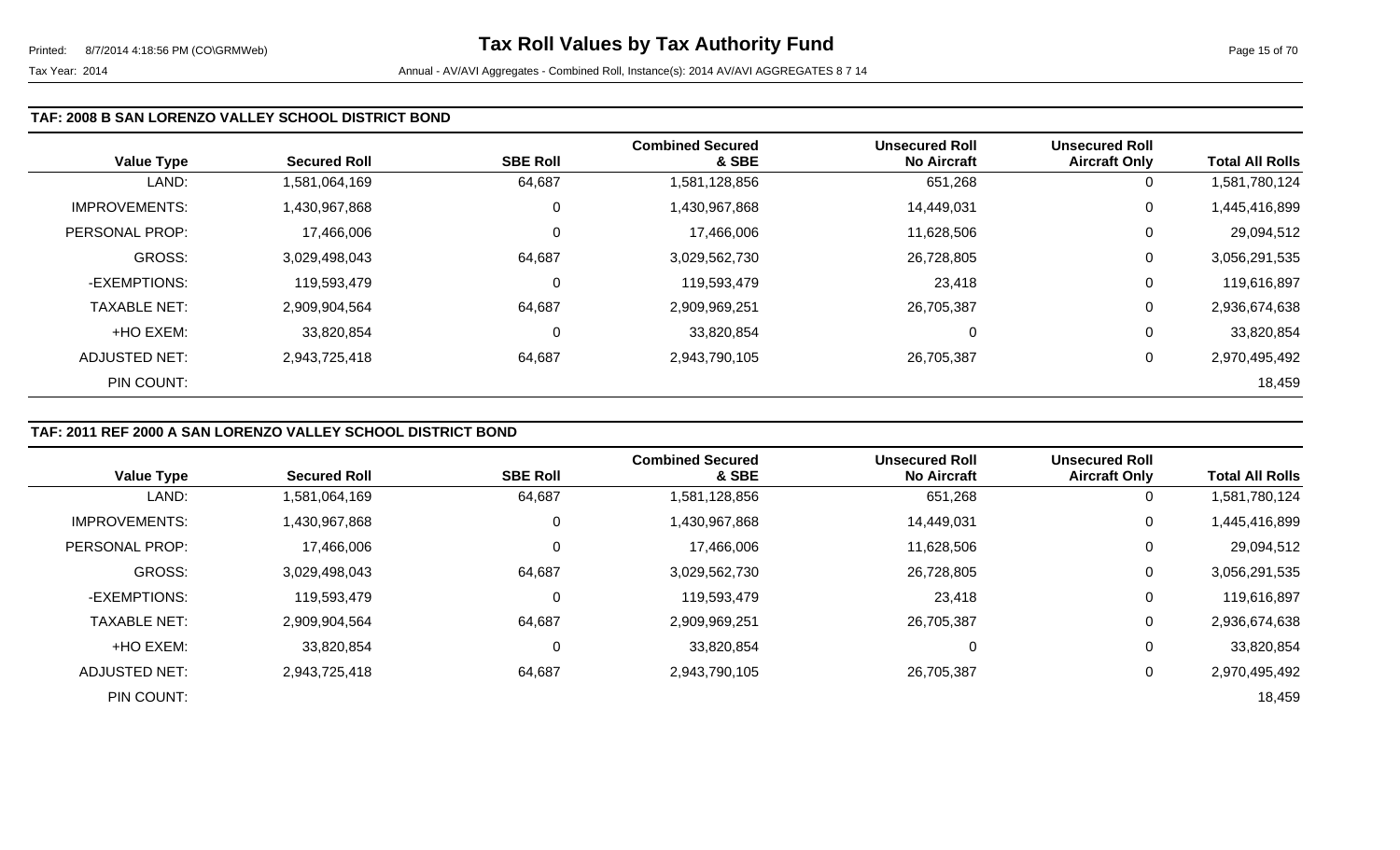### **TAF: 2012 A PAJARO VALLEY SCHOOL DISTRICT BOND**

| <b>Value Type</b>    | <b>Secured Roll</b> | <b>SBE Roll</b> | <b>Combined Secured</b><br>& SBE | <b>Unsecured Roll</b><br><b>No Aircraft</b> | <b>Unsecured Roll</b><br><b>Aircraft Only</b> | <b>Total All Rolls</b> |
|----------------------|---------------------|-----------------|----------------------------------|---------------------------------------------|-----------------------------------------------|------------------------|
| LAND:                | 6,477,556,229       | 123,397         | 6,477,679,626                    | 6,192,863                                   | 0                                             | 6,483,872,489          |
| <b>IMPROVEMENTS:</b> | 5,591,770,224       | 0               | 5,591,770,224                    | 102,414,412                                 | 0                                             | 5,694,184,636          |
| PERSONAL PROP:       | 77,978,266          | 0               | 77,978,266                       | 186,966,251                                 | 28,581,792                                    | 293,526,309            |
| <b>GROSS:</b>        | 12,147,304,719      | 123,397         | 12,147,428,116                   | 295,573,526                                 | 28,581,792                                    | 12,471,583,434         |
| -EXEMPTIONS:         | 464,978,382         | 0               | 464,978,382                      | 7,110,700                                   | 340,670                                       | 472,429,752            |
| <b>TAXABLE NET:</b>  | 11,682,326,337      | 123,397         | 11,682,449,734                   | 288,462,826                                 | 28,241,122                                    | 11,999,153,682         |
| +HO EXEM:            | 83,831,295          | 0               | 83,831,295                       | 0                                           | 0                                             | 83,831,295             |
| ADJUSTED NET:        | 11,766,157,632      | 123,397         | 11,766,281,029                   | 288,462,826                                 | 28,241,122                                    | 12,082,984,977         |
| PIN COUNT:           |                     |                 |                                  |                                             |                                               | 34,549                 |

#### **TAF: 2012 B PAJARO VALLEY SCHOOL DISTRICT BOND**

|                      |                     |                 | <b>Combined Secured</b> | <b>Unsecured Roll</b> | <b>Unsecured Roll</b> |                        |
|----------------------|---------------------|-----------------|-------------------------|-----------------------|-----------------------|------------------------|
| <b>Value Type</b>    | <b>Secured Roll</b> | <b>SBE Roll</b> | & SBE                   | <b>No Aircraft</b>    | <b>Aircraft Only</b>  | <b>Total All Rolls</b> |
| LAND:                | 6,477,556,229       | 123,397         | 6,477,679,626           | 6,192,863             | 0                     | 6,483,872,489          |
| <b>IMPROVEMENTS:</b> | 5,591,770,224       | 0               | 5,591,770,224           | 102,414,412           | 0                     | 5,694,184,636          |
| PERSONAL PROP:       | 77,978,266          | 0               | 77,978,266              | 186,966,251           | 28,581,792            | 293,526,309            |
| <b>GROSS:</b>        | 12,147,304,719      | 123,397         | 12,147,428,116          | 295,573,526           | 28,581,792            | 12,471,583,434         |
| -EXEMPTIONS:         | 464,978,382         | 0               | 464,978,382             | 7,110,700             | 340,670               | 472,429,752            |
| <b>TAXABLE NET:</b>  | 11,682,326,337      | 123,397         | 11,682,449,734          | 288,462,826           | 28,241,122            | 11,999,153,682         |
| +HO EXEM:            | 83,831,295          | 0               | 83,831,295              | 0                     | 0                     | 83,831,295             |
| ADJUSTED NET:        | 11,766,157,632      | 123,397         | 11,766,281,029          | 288,462,826           | 28,241,122            | 12,082,984,977         |
| PIN COUNT:           |                     |                 |                         |                       |                       | 34,549                 |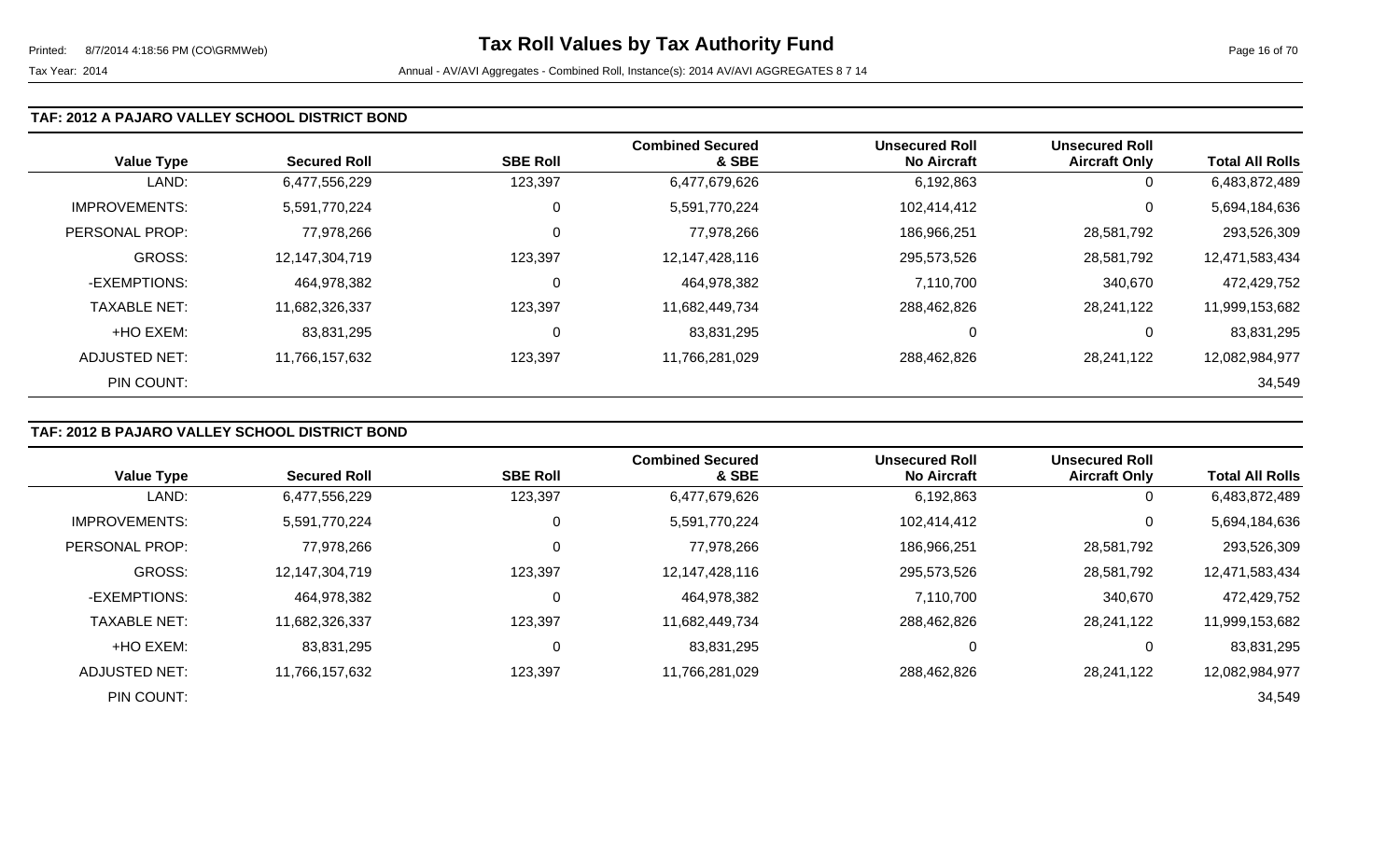#### **TAF: 2012 PACIFIC SCHOOL BOND**

| <b>Value Type</b>     | <b>Secured Roll</b> | <b>SBE Roll</b> | <b>Combined Secured</b><br>& SBE | <b>Unsecured Roll</b><br><b>No Aircraft</b> | <b>Unsecured Roll</b><br><b>Aircraft Only</b> | <b>Total All Rolls</b> |
|-----------------------|---------------------|-----------------|----------------------------------|---------------------------------------------|-----------------------------------------------|------------------------|
| LAND:                 | 67,115,161          | 7,623           | 67,122,784                       | 75,227                                      | 0                                             | 67,198,011             |
| <b>IMPROVEMENTS:</b>  | 48,614,661          | 0               | 48,614,661                       | 1,001,988                                   | 0                                             | 49,616,649             |
| <b>PERSONAL PROP:</b> | 168,041             | 0               | 168,041                          | 2,706,952                                   | 0                                             | 2,874,993              |
| <b>GROSS:</b>         | 115,897,863         | 7,623           | 115,905,486                      | 3,784,167                                   | 0                                             | 119,689,653            |
| -EXEMPTIONS:          | 7,530,541           | 0               | 7,530,541                        | 1,904                                       | 0                                             | 7,532,445              |
| <b>TAXABLE NET:</b>   | 108,367,322         | 7,623           | 108,374,945                      | 3,782,263                                   | 0                                             | 112, 157, 208          |
| +HO EXEM:             | 768,537             | 0               | 768,537                          | 0                                           | 0                                             | 768,537                |
| <b>ADJUSTED NET:</b>  | 109,135,859         | 7,623           | 109,143,482                      | 3,782,263                                   | 0                                             | 112,925,745            |
| PIN COUNT:            |                     |                 |                                  |                                             |                                               | 655                    |

### **TAF: 2012 WEST VALLEY COLLEGE BOND**

|                      |                     |                 | <b>Combined Secured</b> | <b>Unsecured Roll</b> | <b>Unsecured Roll</b> |                        |
|----------------------|---------------------|-----------------|-------------------------|-----------------------|-----------------------|------------------------|
| <b>Value Type</b>    | <b>Secured Roll</b> | <b>SBE Roll</b> | & SBE                   | <b>No Aircraft</b>    | <b>Aircraft Only</b>  | <b>Total All Rolls</b> |
| LAND:                | 544,549,511         | 0               | 544,549,511             | 34,761                | 0                     | 544,584,272            |
| <b>IMPROVEMENTS:</b> | 520,677,150         | 0               | 520,677,150             | 1,037,137             | 0                     | 521,714,287            |
| PERSONAL PROP:       | 1,449,783           | 0               | 1,449,783               | 1,599,976             | 0                     | 3,049,759              |
| <b>GROSS:</b>        | 1,066,676,444       | $\Omega$        | 1,066,676,444           | 2,671,874             | 0                     | 1,069,348,318          |
| -EXEMPTIONS:         | 11,486,750          | 0               | 11,486,750              | 0                     | 0                     | 11,486,750             |
| <b>TAXABLE NET:</b>  | 1,055,189,694       | 0               | 1,055,189,694           | 2,671,874             | 0                     | 1,057,861,568          |
| +HO EXEM:            | 7,602,000           | 0               | 7,602,000               | 0                     | 0                     | 7,602,000              |
| ADJUSTED NET:        | 1,062,791,694       | 0               | 1,062,791,694           | 2,671,874             | 0                     | 1,065,463,568          |
| PIN COUNT:           |                     |                 |                         |                       |                       | 2,478                  |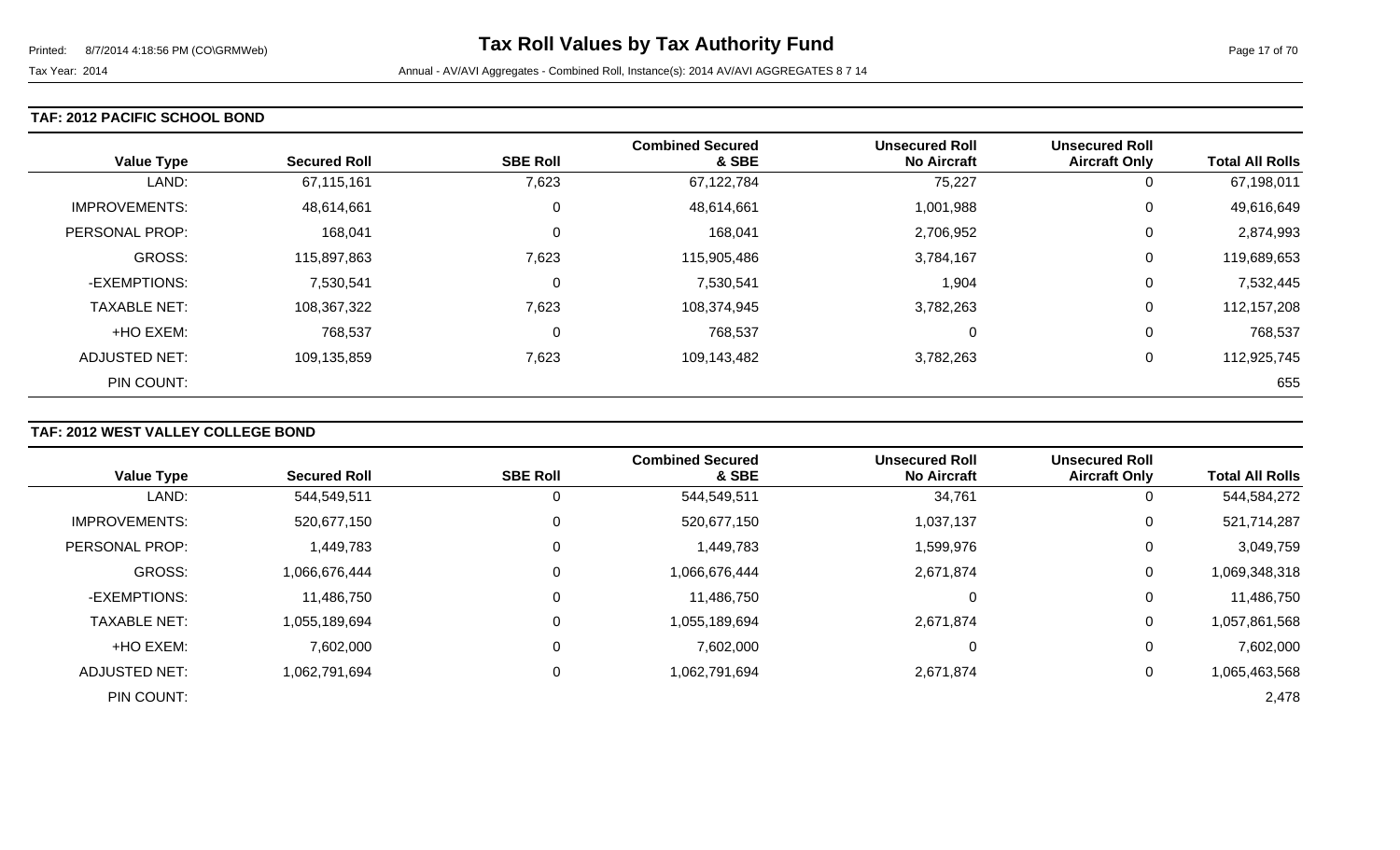#### **TAF: 2013 A REF 2002 PAJARO VALLEY SCHOOL DISTRICT BOND**

| <b>Value Type</b>    | <b>Secured Roll</b> | <b>SBE Roll</b> | <b>Combined Secured</b><br>& SBE | <b>Unsecured Roll</b><br><b>No Aircraft</b> | <b>Unsecured Roll</b><br><b>Aircraft Only</b> | <b>Total All Rolls</b> |
|----------------------|---------------------|-----------------|----------------------------------|---------------------------------------------|-----------------------------------------------|------------------------|
| LAND:                | 6,477,556,229       | 123,397         | 6,477,679,626                    | 6,192,863                                   | 0                                             | 6,483,872,489          |
| <b>IMPROVEMENTS:</b> | 5,591,770,224       | 0               | 5,591,770,224                    | 102,414,412                                 | 0                                             | 5,694,184,636          |
| PERSONAL PROP:       | 77,978,266          | 0               | 77,978,266                       | 186,966,251                                 | 28,581,792                                    | 293,526,309            |
| GROSS:               | 12,147,304,719      | 123,397         | 12,147,428,116                   | 295,573,526                                 | 28,581,792                                    | 12,471,583,434         |
| -EXEMPTIONS:         | 464,978,382         | 0               | 464,978,382                      | 7,110,700                                   | 340,670                                       | 472,429,752            |
| <b>TAXABLE NET:</b>  | 11,682,326,337      | 123,397         | 11,682,449,734                   | 288,462,826                                 | 28,241,122                                    | 11,999,153,682         |
| +HO EXEM:            | 83,831,295          | 0               | 83,831,295                       | 0                                           | 0                                             | 83,831,295             |
| <b>ADJUSTED NET:</b> | 11,766,157,632      | 123,397         | 11,766,281,029                   | 288,462,826                                 | 28,241,122                                    | 12,082,984,977         |
| PIN COUNT:           |                     |                 |                                  |                                             |                                               | 34,549                 |

### **TAF: 2013 B REF 2002 PAJARO VALLEY SCHOOL DISTRICT BOND**

|                      |                     |                 | <b>Combined Secured</b> | <b>Unsecured Roll</b> | <b>Unsecured Roll</b> |                        |
|----------------------|---------------------|-----------------|-------------------------|-----------------------|-----------------------|------------------------|
| <b>Value Type</b>    | <b>Secured Roll</b> | <b>SBE Roll</b> | & SBE                   | <b>No Aircraft</b>    | <b>Aircraft Only</b>  | <b>Total All Rolls</b> |
| LAND:                | 6,477,556,229       | 123,397         | 6,477,679,626           | 6,192,863             | 0                     | 6,483,872,489          |
| <b>IMPROVEMENTS:</b> | 5,591,770,224       | 0               | 5,591,770,224           | 102,414,412           | 0                     | 5,694,184,636          |
| PERSONAL PROP:       | 77,978,266          | 0               | 77,978,266              | 186,966,251           | 28,581,792            | 293,526,309            |
| GROSS:               | 12,147,304,719      | 123,397         | 12,147,428,116          | 295,573,526           | 28,581,792            | 12,471,583,434         |
| -EXEMPTIONS:         | 464,978,382         | 0               | 464,978,382             | 7,110,700             | 340,670               | 472,429,752            |
| <b>TAXABLE NET:</b>  | 11,682,326,337      | 123,397         | 11,682,449,734          | 288,462,826           | 28,241,122            | 11,999,153,682         |
| +HO EXEM:            | 83,831,295          | 0               | 83,831,295              |                       | 0                     | 83,831,295             |
| ADJUSTED NET:        | 11,766,157,632      | 123,397         | 11,766,281,029          | 288,462,826           | 28,241,122            | 12,082,984,977         |
| PIN COUNT:           |                     |                 |                         |                       |                       | 34,549                 |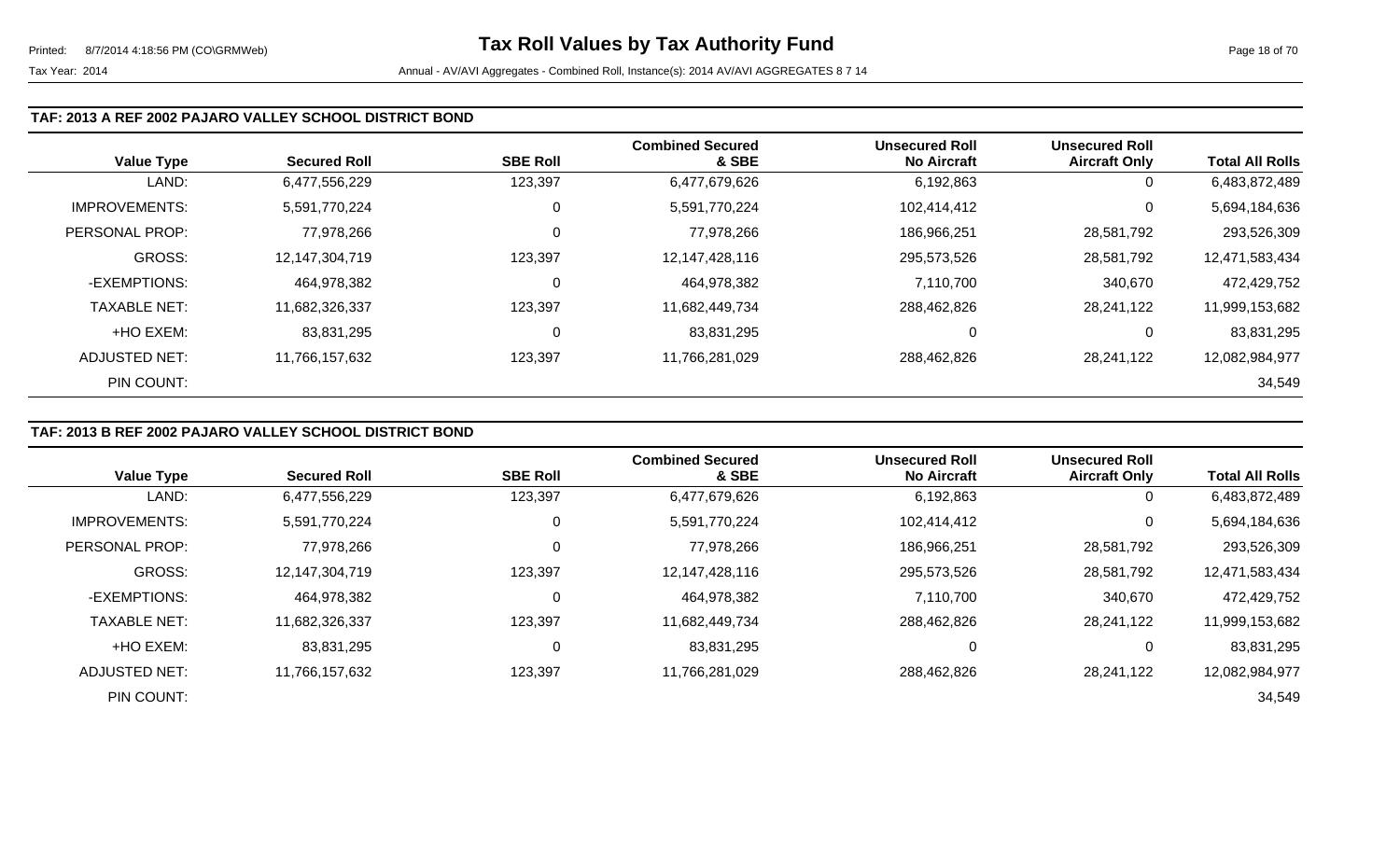#### **TAF: 2013 REF 2002 A SOQUEL ELEM SCHOOL DISTRICT BOND**

| <b>Value Type</b>     | <b>Secured Roll</b> | <b>SBE Roll</b> | <b>Combined Secured</b><br>& SBE | <b>Unsecured Roll</b><br><b>No Aircraft</b> | <b>Unsecured Roll</b><br><b>Aircraft Only</b> | <b>Total All Rolls</b> |
|-----------------------|---------------------|-----------------|----------------------------------|---------------------------------------------|-----------------------------------------------|------------------------|
| LAND:                 | 2,499,770,605       | 0               | 2,499,770,605                    | 1,330,608                                   | 0                                             | 2,501,101,213          |
| <b>IMPROVEMENTS:</b>  | 2,186,708,584       | 0               | 2,186,708,584                    | 51,830,321                                  | 0                                             | 2,238,538,905          |
| <b>PERSONAL PROP:</b> | 46,645,682          | 0               | 46,645,682                       | 75,893,472                                  | 70,091                                        | 122,609,245            |
| <b>GROSS:</b>         | 4,733,124,871       | 0               | 4,733,124,871                    | 129.054.401                                 | 70,091                                        | 4,862,249,363          |
| -EXEMPTIONS:          | 267,753,370         | 0               | 267,753,370                      | 14,049,486                                  | 0                                             | 281,802,856            |
| <b>TAXABLE NET:</b>   | 4,465,371,502       | 0               | 4,465,371,502                    | 115,004,915                                 | 70,091                                        | 4,580,446,508          |
| +HO EXEM:             | 31,358,883          | 0               | 31,358,883                       | 7,000                                       | 0                                             | 31,365,883             |
| ADJUSTED NET:         | 4,496,730,385       | 0               | 4,496,730,385                    | 115,011,915                                 | 70,091                                        | 4,611,812,391          |
| PIN COUNT:            |                     |                 |                                  |                                             |                                               | 12,655                 |

#### **TAF: 2013 REF 2005 SANTA CRUZ CITY ELEM SCHOOL DISTRICT BOND**

|                      |                     |                 | <b>Combined Secured</b> | <b>Unsecured Roll</b> | <b>Unsecured Roll</b> |                        |
|----------------------|---------------------|-----------------|-------------------------|-----------------------|-----------------------|------------------------|
| <b>Value Type</b>    | <b>Secured Roll</b> | <b>SBE Roll</b> | & SBE                   | <b>No Aircraft</b>    | <b>Aircraft Only</b>  | <b>Total All Rolls</b> |
| LAND:                | 4,290,332,048       | 0               | 4,290,332,048           | 11,242,332            | $\overline{0}$        | 4,301,574,380          |
| <b>IMPROVEMENTS:</b> | 3,747,586,383       | 0               | 3,747,586,383           | 95,593,938            | $\mathbf 0$           | 3,843,180,322          |
| PERSONAL PROP:       | 48,023,650          | 0               | 48,023,650              | 128,953,371           | 0                     | 176,977,020            |
| <b>GROSS:</b>        | 8,085,942,081       | 0               | 8,085,942,081           | 235,789,641           | 0                     | 8,321,731,722          |
| -EXEMPTIONS:         | 248,916,059         | 0               | 248,916,059             | 28,657,386            | 0                     | 277,573,445            |
| <b>TAXABLE NET:</b>  | 7,837,026,022       | $\mathbf{0}$    | 7,837,026,022           | 207,132,255           | 0                     | 8,044,158,277          |
| +HO EXEM:            | 53,225,232          | 0               | 53,225,232              | 116,990               | 0                     | 53,342,222             |
| <b>ADJUSTED NET:</b> | 7,890,251,254       | 0               | 7,890,251,254           | 207,249,245           | 0                     | 8,097,500,499          |
| PIN COUNT:           |                     |                 |                         |                       |                       | 22,313                 |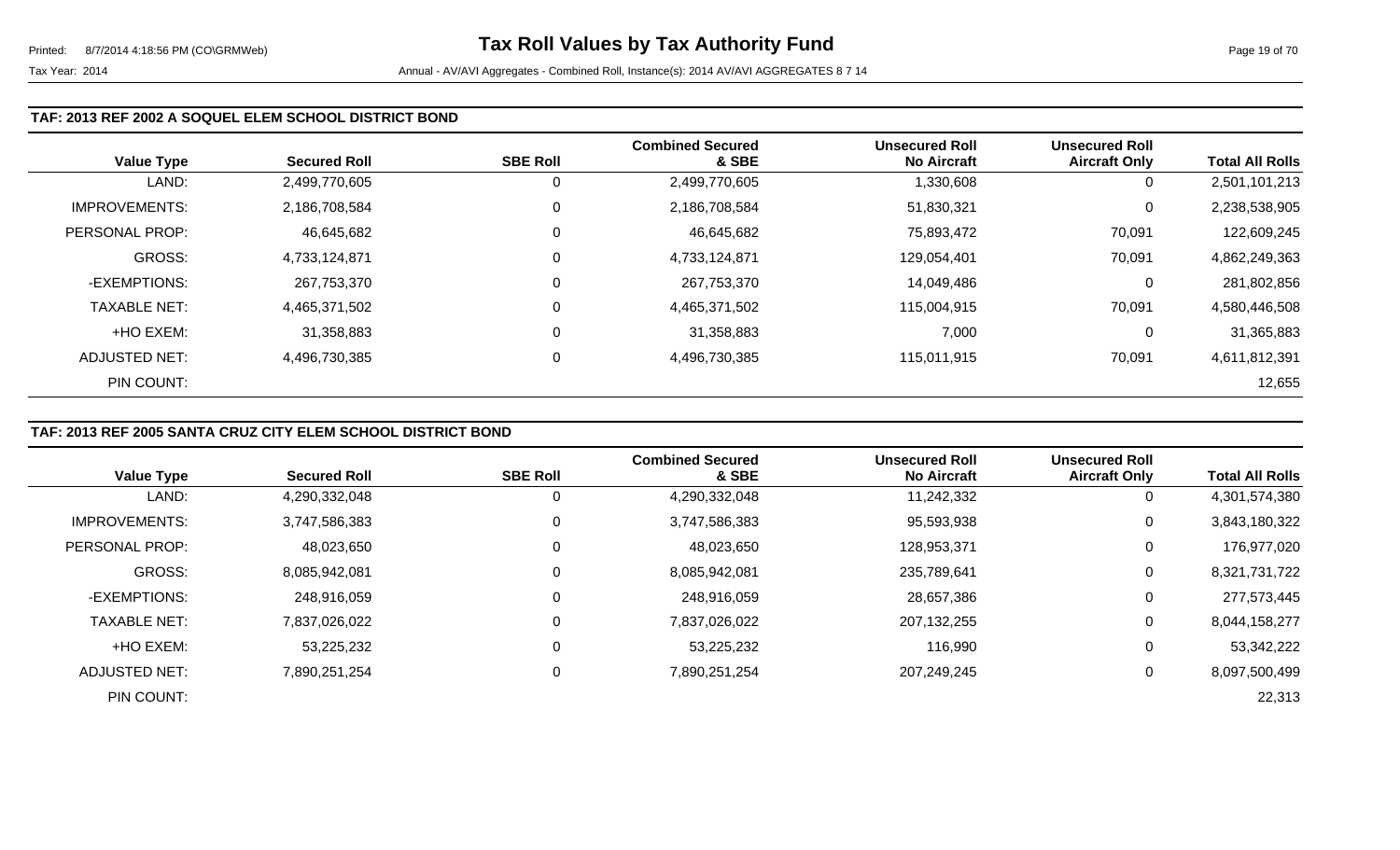| <b>Value Type</b>    | <b>Secured Roll</b> | <b>SBE Roll</b> | <b>Combined Secured</b><br>& SBE | <b>Unsecured Roll</b><br><b>No Aircraft</b> | <b>Unsecured Roll</b><br><b>Aircraft Only</b> | <b>Total All Rolls</b> |
|----------------------|---------------------|-----------------|----------------------------------|---------------------------------------------|-----------------------------------------------|------------------------|
| LAND:                | 9,109,580,526       | 91,231          | 9,109,671,757                    | 14,651,901                                  | O                                             | 9,124,323,658          |
| <b>IMPROVEMENTS:</b> | 7,797,989,662       | 0               | 7,797,989,662                    | 188,619,799                                 | 0                                             | 7,986,609,461          |
| PERSONAL PROP:       | 100,776,596         | $\mathbf 0$     | 100,776,596                      | 247,592,499                                 | 97,703                                        | 348,466,798            |
| <b>GROSS:</b>        | 17,008,346,784      | 91,231          | 17,008,438,015                   | 450,864,199                                 | 97,703                                        | 17,459,399,917         |
| -EXEMPTIONS:         | 602,242,395         | 0               | 602,242,395                      | 47,077,967                                  |                                               | 649,320,362            |
| <b>TAXABLE NET:</b>  | 16,406,104,389      | 91,231          | 16,406,195,620                   | 403,786,232                                 | 97,703                                        | 16,810,079,555         |
| +HO EXEM:            | 114,406,506         | 0               | 114,406,506                      | 214,990                                     |                                               | 114,621,496            |
| ADJUSTED NET:        | 16,520,510,895      | 91,231          | 16,520,602,126                   | 404,001,222                                 | 97,703                                        | 16,924,701,051         |
| PIN COUNT:           |                     |                 |                                  |                                             |                                               | 47,191                 |

### **TAF: 2013 REF SCOTTS VALLEY USD BOND**

|                      |                     |                 | <b>Combined Secured</b> | <b>Unsecured Roll</b> | <b>Unsecured Roll</b> |                        |
|----------------------|---------------------|-----------------|-------------------------|-----------------------|-----------------------|------------------------|
| <b>Value Type</b>    | <b>Secured Roll</b> | <b>SBE Roll</b> | & SBE                   | <b>No Aircraft</b>    | <b>Aircraft Only</b>  | <b>Total All Rolls</b> |
| LAND:                | 1,679,892,323       | 17,300          | 1,679,909,623           | 323,031               | 0                     | 1,680,232,654          |
| <b>IMPROVEMENTS:</b> | 1,683,086,045       | 0               | 1,683,086,045           | 27,405,799            | 0                     | 1,710,491,844          |
| PERSONAL PROP:       | 6,242,683           |                 | 6,242,683               | 45,566,877            | 0                     | 51,809,560             |
| <b>GROSS:</b>        | 3,369,221,051       | 17,300          | 3,369,238,351           | 73,295,707            | 0                     | 3,442,534,058          |
| -EXEMPTIONS:         | 67,073,983          | C               | 67,073,983              | 888,043               | 0                     | 67,962,026             |
| <b>TAXABLE NET:</b>  | 3,302,147,068       | 17,300          | 3,302,164,368           | 72,407,664            | 0                     | 3,374,572,032          |
| +HO EXEM:            | 25,204,200          | 0               | 25,204,200              |                       | 0                     | 25,204,200             |
| ADJUSTED NET:        | 3,327,351,268       | 17,300          | 3,327,368,568           | 72,407,664            | 0                     | 3,399,776,232          |
| PIN COUNT:           |                     |                 |                         |                       |                       | 8,463                  |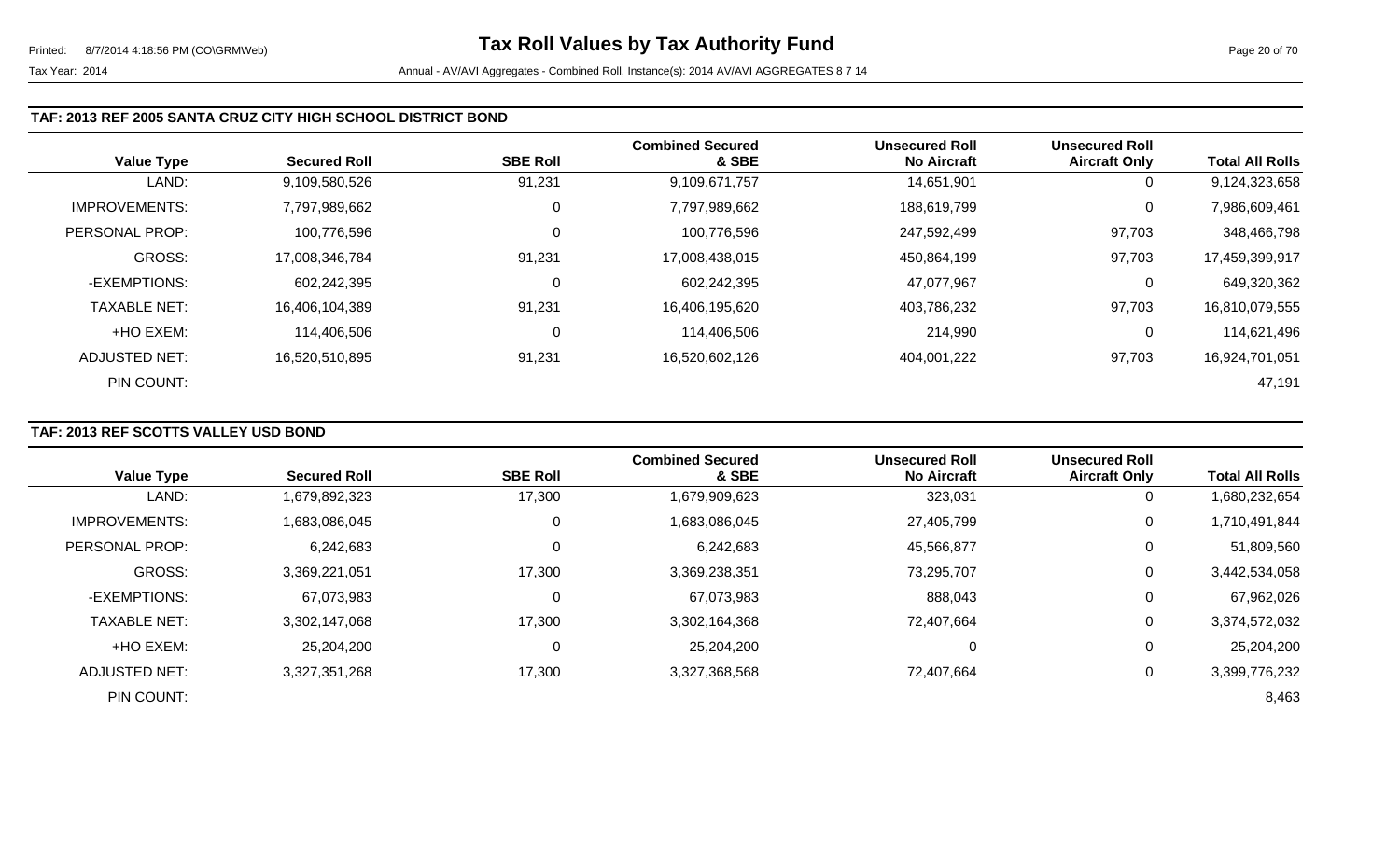#### **TAF: 642501 CABRILLO COMM COL DIST GENERAL**

| <b>Value Type</b>    | <b>Secured Roll</b> | <b>SBE Roll</b> | <b>Combined Secured</b><br>& SBE | <b>Unsecured Roll</b><br><b>No Aircraft</b> | <b>Unsecured Roll</b><br><b>Aircraft Only</b> | <b>Total All Rolls</b> |
|----------------------|---------------------|-----------------|----------------------------------|---------------------------------------------|-----------------------------------------------|------------------------|
| LAND:                | 18,875,869,302      | 296,615         | 18,876,165,917                   | 21,819,063                                  | 0                                             | 18,897,984,980         |
| <b>IMPROVEMENTS:</b> | 16,517,517,763      | 0               | 16,517,517,763                   | 332,936,877                                 | 0                                             | 16,850,454,640         |
| PERSONAL PROP:       | 202,532,809         | 0               | 202,532,809                      | 492,487,399                                 | 28,679,495                                    | 723,699,703            |
| <b>GROSS:</b>        | 35,595,919,874      | 296,615         | 35,596,216,489                   | 847,243,339                                 | 28,679,495                                    | 36,472,139,323         |
| -EXEMPTIONS:         | 1,254,455,088       |                 | 1,254,455,088                    | 55,100,128                                  | 340,670                                       | 1,309,895,886          |
| <b>TAXABLE NET:</b>  | 34,341,464,786      | 296,615         | 34, 341, 761, 401                | 792,143,211                                 | 28,338,825                                    | 35, 162, 243, 437      |
| +HO EXEM:            | 257,465,855         |                 | 257,465,855                      | 214,990                                     | 0                                             | 257,680,845            |
| ADJUSTED NET:        | 34,598,930,641      | 296,615         | 34,599,227,256                   | 792,358,201                                 | 28,338,825                                    | 35,419,924,282         |
| PIN COUNT:           |                     |                 |                                  |                                             |                                               | 108,792                |

### **TAF: 642581 CABRILLO COL GO DS 1998 Series B**

| <b>Value Type</b>    | <b>Secured Roll</b> | <b>SBE Roll</b> | <b>Combined Secured</b><br>& SBE | <b>Unsecured Roll</b><br><b>No Aircraft</b> | <b>Unsecured Roll</b><br><b>Aircraft Only</b> | <b>Total All Rolls</b> |
|----------------------|---------------------|-----------------|----------------------------------|---------------------------------------------|-----------------------------------------------|------------------------|
| LAND:                | 18,875,869,302      | 296,615         | 18,876,165,917                   | 21,819,063                                  | 0                                             | 18,897,984,980         |
| <b>IMPROVEMENTS:</b> | 16,517,517,763      | 0               | 16,517,517,763                   | 332,936,877                                 | 0                                             | 16,850,454,640         |
| PERSONAL PROP:       | 202,532,809         | 0               | 202,532,809                      | 492,487,399                                 | 28,679,495                                    | 723,699,703            |
| <b>GROSS:</b>        | 35,595,919,874      | 296,615         | 35,596,216,489                   | 847,243,339                                 | 28,679,495                                    | 36,472,139,323         |
| -EXEMPTIONS:         | 1,254,455,088       | 0               | 1,254,455,088                    | 55,100,128                                  | 340,670                                       | 1,309,895,886          |
| <b>TAXABLE NET:</b>  | 34.341.464.786      | 296,615         | 34, 341, 761, 401                | 792,143,211                                 | 28,338,825                                    | 35, 162, 243, 437      |
| +HO EXEM:            | 257,465,855         | 0               | 257,465,855                      | 214,990                                     | 0                                             | 257,680,845            |
| ADJUSTED NET:        | 34,598,930,641      | 296,615         | 34,599,227,256                   | 792,358,201                                 | 28,338,825                                    | 35,419,924,282         |
| PIN COUNT:           |                     |                 |                                  |                                             |                                               | 108,792                |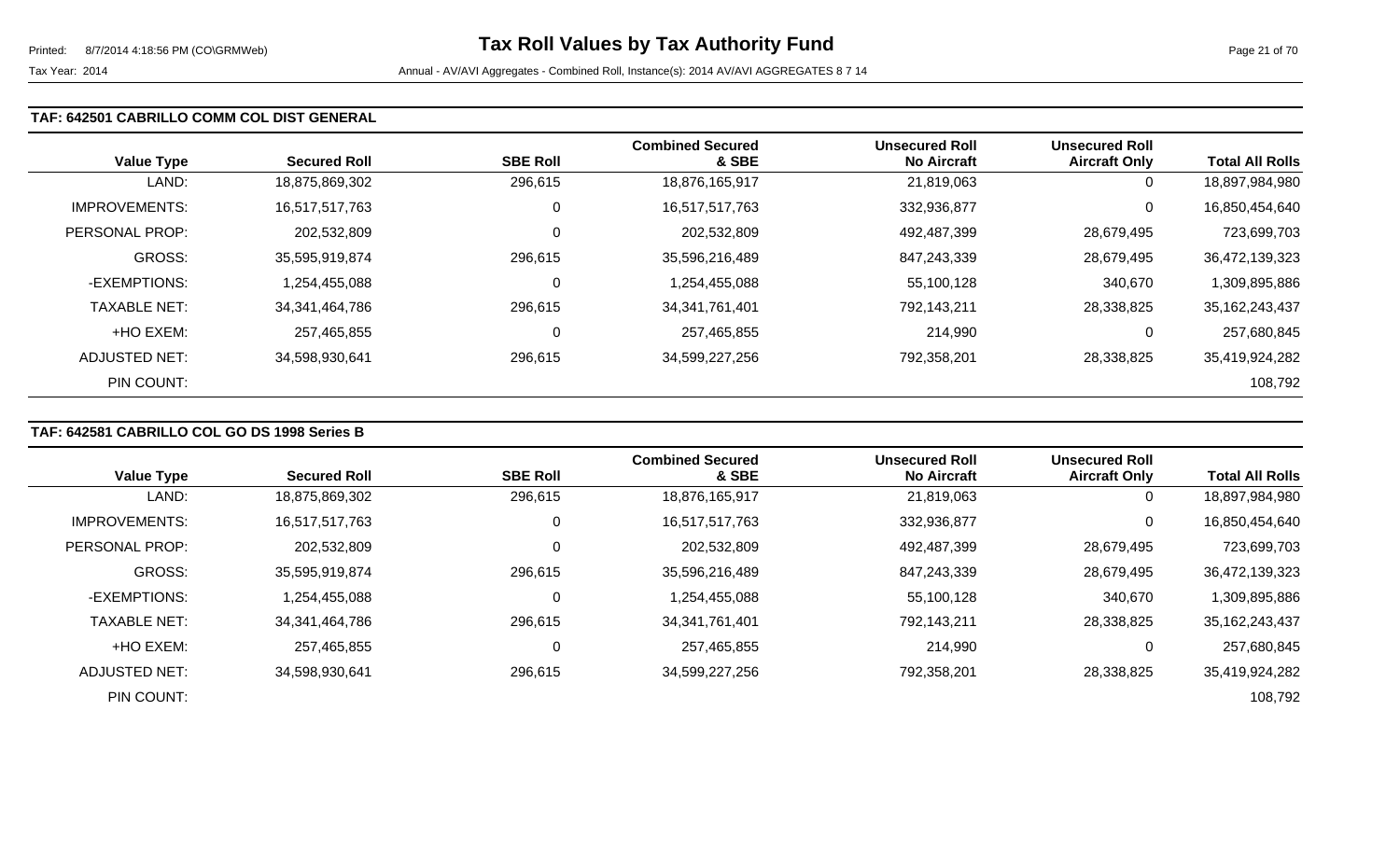#### **TAF: 642582 CABRILLO COL GO DS 1998 Series C**

| <b>Value Type</b>    | <b>Secured Roll</b> | <b>SBE Roll</b> | <b>Combined Secured</b><br>& SBE | <b>Unsecured Roll</b><br><b>No Aircraft</b> | <b>Unsecured Roll</b><br><b>Aircraft Only</b> | <b>Total All Rolls</b> |
|----------------------|---------------------|-----------------|----------------------------------|---------------------------------------------|-----------------------------------------------|------------------------|
| LAND:                | 18,875,869,302      | 296,615         | 18,876,165,917                   | 21,819,063                                  | 0                                             | 18,897,984,980         |
| <b>IMPROVEMENTS:</b> | 16,517,517,763      | 0               | 16,517,517,763                   | 332,936,877                                 | 0                                             | 16,850,454,640         |
| PERSONAL PROP:       | 202,532,809         | 0               | 202,532,809                      | 492,487,399                                 | 28,679,495                                    | 723,699,703            |
| <b>GROSS:</b>        | 35,595,919,874      | 296,615         | 35,596,216,489                   | 847,243,339                                 | 28,679,495                                    | 36,472,139,323         |
| -EXEMPTIONS:         | 1,254,455,088       | 0               | 1,254,455,088                    | 55,100,128                                  | 340,670                                       | 1,309,895,886          |
| <b>TAXABLE NET:</b>  | 34, 341, 464, 786   | 296,615         | 34, 341, 761, 401                | 792,143,211                                 | 28,338,825                                    | 35, 162, 243, 437      |
| +HO EXEM:            | 257,465,855         | 0               | 257,465,855                      | 214,990                                     | 0                                             | 257,680,845            |
| <b>ADJUSTED NET:</b> | 34,598,930,641      | 296,615         | 34,599,227,256                   | 792,358,201                                 | 28,338,825                                    | 35,419,924,282         |
| PIN COUNT:           |                     |                 |                                  |                                             |                                               | 108,792                |

### **TAF: 642583 CABRILLO COL GO DS 1998 Series D**

|                      |                     |                 | <b>Combined Secured</b> | <b>Unsecured Roll</b> | <b>Unsecured Roll</b> |                        |
|----------------------|---------------------|-----------------|-------------------------|-----------------------|-----------------------|------------------------|
| <b>Value Type</b>    | <b>Secured Roll</b> | <b>SBE Roll</b> | & SBE                   | <b>No Aircraft</b>    | <b>Aircraft Only</b>  | <b>Total All Rolls</b> |
| LAND:                | 18,875,869,302      | 296,615         | 18,876,165,917          | 21,819,063            | 0                     | 18,897,984,980         |
| <b>IMPROVEMENTS:</b> | 16,517,517,763      | 0               | 16,517,517,763          | 332,936,877           | 0                     | 16,850,454,640         |
| PERSONAL PROP:       | 202,532,809         |                 | 202,532,809             | 492,487,399           | 28,679,495            | 723,699,703            |
| GROSS:               | 35,595,919,874      | 296,615         | 35,596,216,489          | 847,243,339           | 28,679,495            | 36,472,139,323         |
| -EXEMPTIONS:         | 1,254,455,088       |                 | 1,254,455,088           | 55,100,128            | 340,670               | 1,309,895,886          |
| <b>TAXABLE NET:</b>  | 34,341,464,786      | 296,615         | 34, 341, 761, 401       | 792,143,211           | 28,338,825            | 35, 162, 243, 437      |
| +HO EXEM:            | 257,465,855         | 0               | 257,465,855             | 214,990               | 0                     | 257,680,845            |
| ADJUSTED NET:        | 34,598,930,641      | 296,615         | 34,599,227,256          | 792,358,201           | 28,338,825            | 35,419,924,282         |
| PIN COUNT:           |                     |                 |                         |                       |                       | 108,792                |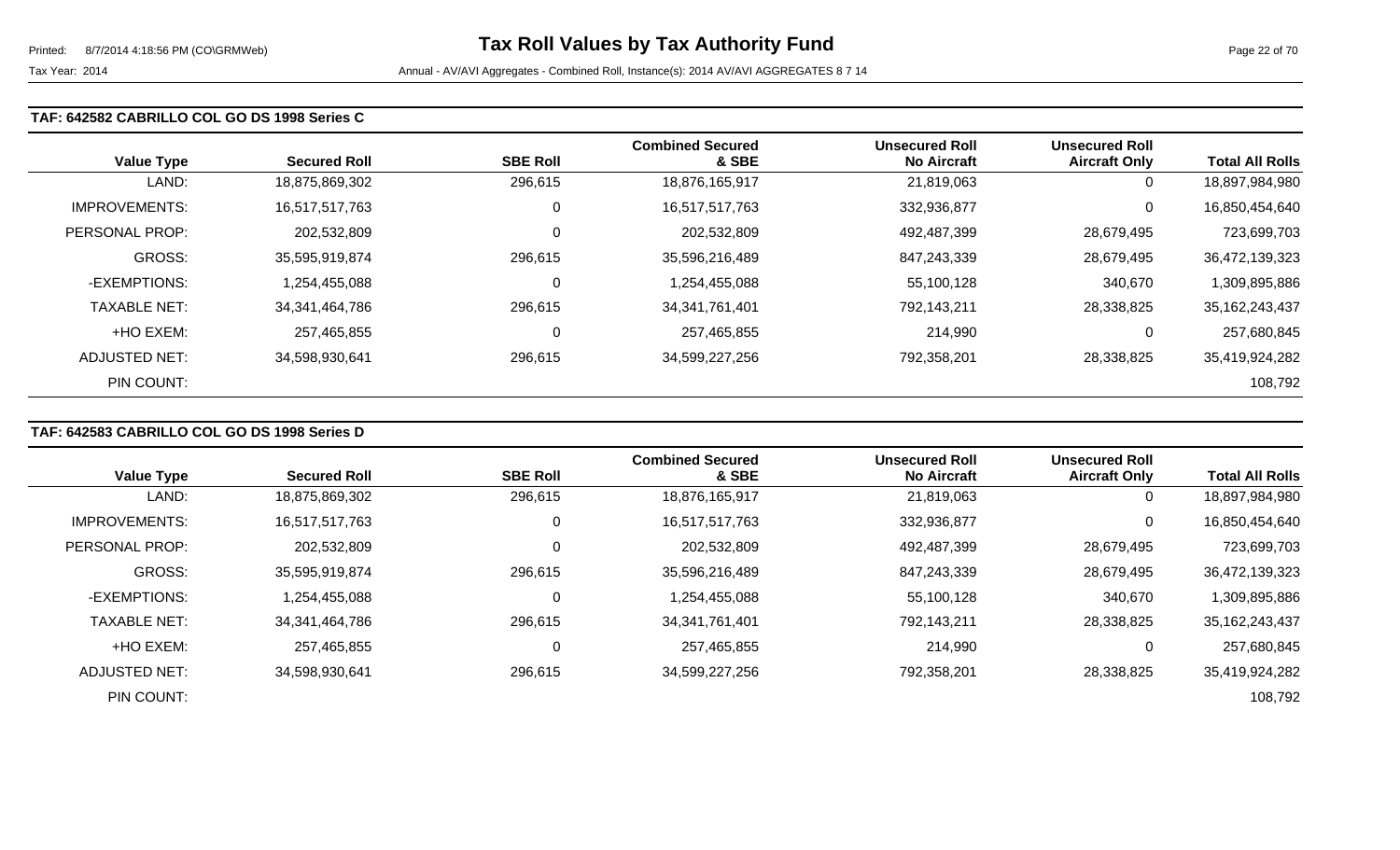#### **TAF: 642584 CABRILLO COL GO DS 2004 Series A**

| <b>Value Type</b>    | <b>Secured Roll</b> | <b>SBE Roll</b> | <b>Combined Secured</b><br>& SBE | <b>Unsecured Roll</b><br><b>No Aircraft</b> | <b>Unsecured Roll</b><br><b>Aircraft Only</b> | <b>Total All Rolls</b> |
|----------------------|---------------------|-----------------|----------------------------------|---------------------------------------------|-----------------------------------------------|------------------------|
| LAND:                | 18,875,869,302      | 296,615         | 18,876,165,917                   | 21,819,063                                  | 0                                             | 18,897,984,980         |
| <b>IMPROVEMENTS:</b> | 16,517,517,763      | 0               | 16,517,517,763                   | 332,936,877                                 | 0                                             | 16,850,454,640         |
| PERSONAL PROP:       | 202,532,809         | $\mathbf 0$     | 202,532,809                      | 492,487,399                                 | 28,679,495                                    | 723,699,703            |
| GROSS:               | 35,595,919,874      | 296,615         | 35,596,216,489                   | 847,243,339                                 | 28,679,495                                    | 36,472,139,323         |
| -EXEMPTIONS:         | 1,254,455,088       | 0               | 1,254,455,088                    | 55,100,128                                  | 340,670                                       | 1,309,895,886          |
| <b>TAXABLE NET:</b>  | 34,341,464,786      | 296,615         | 34, 341, 761, 401                | 792.143.211                                 | 28,338,825                                    | 35, 162, 243, 437      |
| +HO EXEM:            | 257,465,855         | 0               | 257,465,855                      | 214,990                                     | 0                                             | 257,680,845            |
| ADJUSTED NET:        | 34,598,930,641      | 296,615         | 34,599,227,256                   | 792.358.201                                 | 28,338,825                                    | 35,419,924,282         |
| PIN COUNT:           |                     |                 |                                  |                                             |                                               | 108,792                |

### **TAF: 642585 CABRILLO COL GO DS 1998 Refund 04**

|                      |                     |                 | <b>Combined Secured</b> | <b>Unsecured Roll</b> | <b>Unsecured Roll</b> |                        |
|----------------------|---------------------|-----------------|-------------------------|-----------------------|-----------------------|------------------------|
| <b>Value Type</b>    | <b>Secured Roll</b> | <b>SBE Roll</b> | & SBE                   | <b>No Aircraft</b>    | <b>Aircraft Only</b>  | <b>Total All Rolls</b> |
| LAND:                | 18,875,869,302      | 296,615         | 18,876,165,917          | 21,819,063            | $\mathbf 0$           | 18,897,984,980         |
| <b>IMPROVEMENTS:</b> | 16,517,517,763      | 0               | 16,517,517,763          | 332,936,877           | 0                     | 16,850,454,640         |
| PERSONAL PROP:       | 202,532,809         |                 | 202,532,809             | 492,487,399           | 28,679,495            | 723,699,703            |
| GROSS:               | 35,595,919,874      | 296,615         | 35,596,216,489          | 847,243,339           | 28,679,495            | 36,472,139,323         |
| -EXEMPTIONS:         | 1,254,455,088       |                 | 1,254,455,088           | 55,100,128            | 340,670               | 1,309,895,886          |
| <b>TAXABLE NET:</b>  | 34,341,464,786      | 296,615         | 34, 341, 761, 401       | 792,143,211           | 28,338,825            | 35, 162, 243, 437      |
| +HO EXEM:            | 257,465,855         | C               | 257,465,855             | 214,990               | 0                     | 257,680,845            |
| ADJUSTED NET:        | 34,598,930,641      | 296,615         | 34,599,227,256          | 792,358,201           | 28,338,825            | 35,419,924,282         |
| PIN COUNT:           |                     |                 |                         |                       |                       | 108,792                |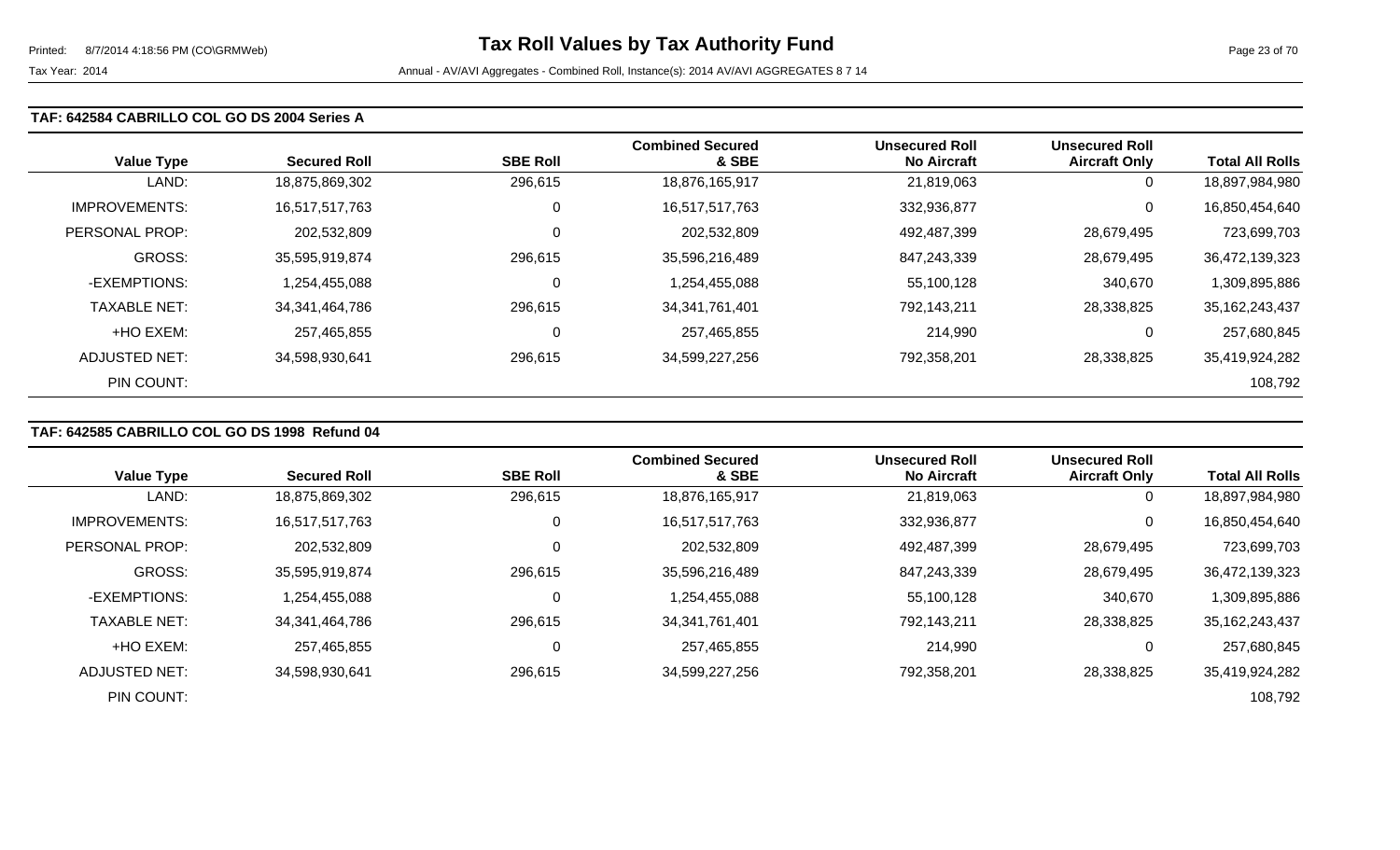#### **TAF: 642586 CABRILLO COL GO DS 2004 Series B**

| <b>Value Type</b>    | <b>Secured Roll</b> | <b>SBE Roll</b> | <b>Combined Secured</b><br>& SBE | <b>Unsecured Roll</b><br><b>No Aircraft</b> | <b>Unsecured Roll</b><br><b>Aircraft Only</b> | <b>Total All Rolls</b> |
|----------------------|---------------------|-----------------|----------------------------------|---------------------------------------------|-----------------------------------------------|------------------------|
| LAND:                | 18,875,869,302      | 296,615         | 18,876,165,917                   | 21,819,063                                  | 0                                             | 18,897,984,980         |
| <b>IMPROVEMENTS:</b> | 16,517,517,763      | 0               | 16,517,517,763                   | 332,936,877                                 | 0                                             | 16,850,454,640         |
| PERSONAL PROP:       | 202,532,809         | 0               | 202,532,809                      | 492,487,399                                 | 28,679,495                                    | 723,699,703            |
| <b>GROSS:</b>        | 35,595,919,874      | 296,615         | 35,596,216,489                   | 847,243,339                                 | 28,679,495                                    | 36,472,139,323         |
| -EXEMPTIONS:         | 1.254.455.088       | 0               | 1,254,455,088                    | 55,100,128                                  | 340,670                                       | 1,309,895,886          |
| <b>TAXABLE NET:</b>  | 34, 341, 464, 786   | 296,615         | 34, 341, 761, 401                | 792,143,211                                 | 28,338,825                                    | 35, 162, 243, 437      |
| +HO EXEM:            | 257,465,855         | 0               | 257,465,855                      | 214,990                                     | 0                                             | 257,680,845            |
| ADJUSTED NET:        | 34,598,930,641      | 296,615         | 34,599,227,256                   | 792,358,201                                 | 28,338,825                                    | 35,419,924,282         |
| PIN COUNT:           |                     |                 |                                  |                                             |                                               | 108,792                |

#### **TAF: 642587 CABRILLO COL DS 2004A Refunded 2012**

|                      |                     |                 | <b>Combined Secured</b> | <b>Unsecured Roll</b> | <b>Unsecured Roll</b> |                        |
|----------------------|---------------------|-----------------|-------------------------|-----------------------|-----------------------|------------------------|
| <b>Value Type</b>    | <b>Secured Roll</b> | <b>SBE Roll</b> | & SBE                   | <b>No Aircraft</b>    | <b>Aircraft Only</b>  | <b>Total All Rolls</b> |
| LAND:                | 18,875,869,302      | 296,615         | 18,876,165,917          | 21,819,063            | $\mathbf 0$           | 18,897,984,980         |
| <b>IMPROVEMENTS:</b> | 16,517,517,763      | 0               | 16,517,517,763          | 332,936,877           | 0                     | 16,850,454,640         |
| PERSONAL PROP:       | 202,532,809         |                 | 202,532,809             | 492,487,399           | 28,679,495            | 723,699,703            |
| GROSS:               | 35,595,919,874      | 296,615         | 35,596,216,489          | 847,243,339           | 28,679,495            | 36,472,139,323         |
| -EXEMPTIONS:         | 1,254,455,088       |                 | 1,254,455,088           | 55,100,128            | 340,670               | 1,309,895,886          |
| <b>TAXABLE NET:</b>  | 34,341,464,786      | 296,615         | 34, 341, 761, 401       | 792,143,211           | 28,338,825            | 35, 162, 243, 437      |
| +HO EXEM:            | 257,465,855         | C               | 257,465,855             | 214,990               | 0                     | 257,680,845            |
| ADJUSTED NET:        | 34,598,930,641      | 296,615         | 34,599,227,256          | 792,358,201           | 28,338,825            | 35,419,924,282         |
| PIN COUNT:           |                     |                 |                         |                       |                       | 108,792                |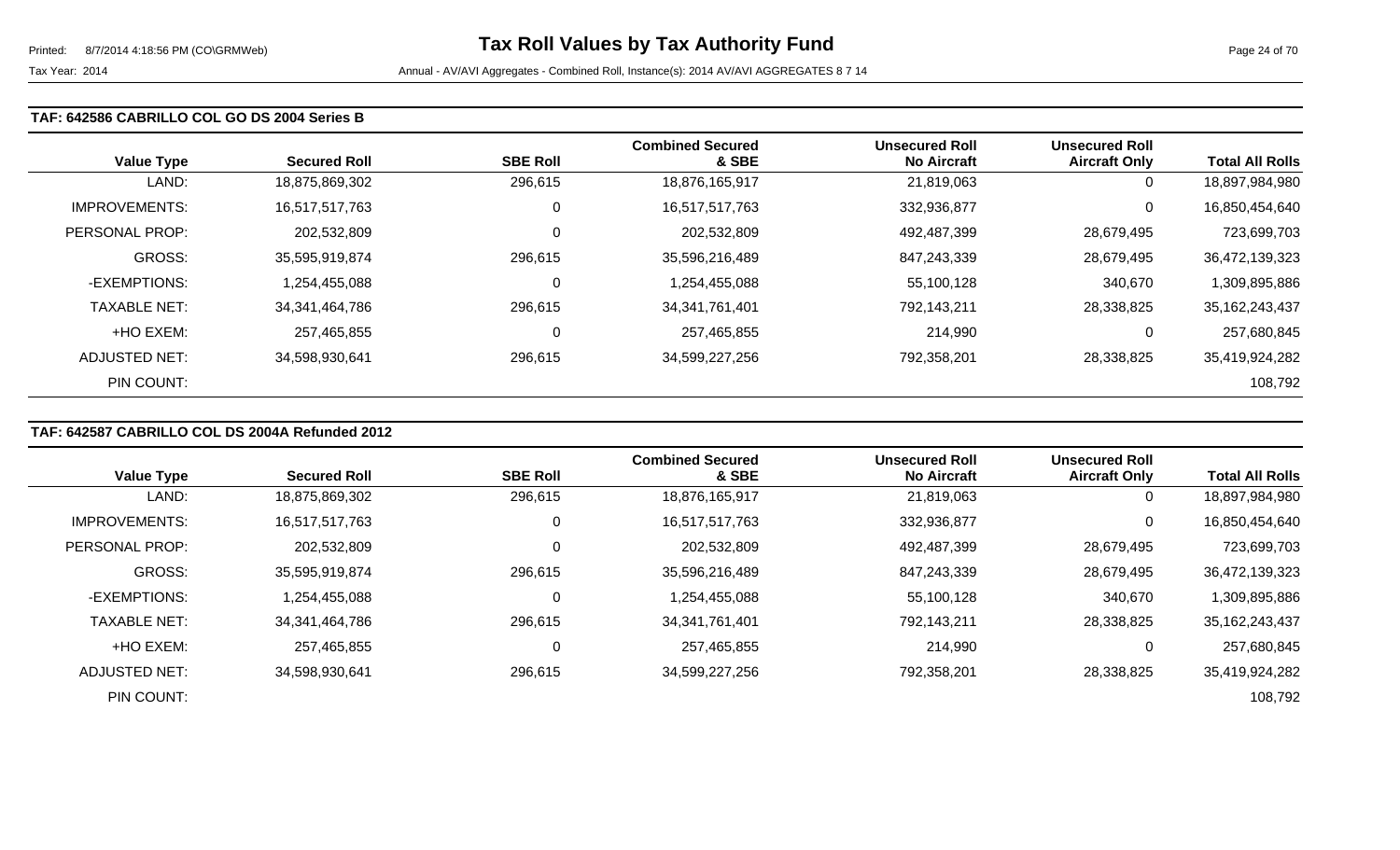#### **TAF: APTOS LA SELVA FPD**

| <b>Value Type</b>    | <b>Secured Roll</b> | <b>SBE Roll</b> | <b>Combined Secured</b><br>& SBE | <b>Unsecured Roll</b><br><b>No Aircraft</b> | <b>Unsecured Roll</b><br><b>Aircraft Only</b> | <b>Total All Rolls</b> |
|----------------------|---------------------|-----------------|----------------------------------|---------------------------------------------|-----------------------------------------------|------------------------|
| LAND:                | 3,382,452,870       | 90,982          | 3,382,543,852                    | 420,946                                     | 0                                             | 3,382,964,798          |
| <b>IMPROVEMENTS:</b> | 2,527,093,869       | 0               | 2,527,093,869                    | 12,353,380                                  | 0                                             | 2,539,447,249          |
| PERSONAL PROP:       | 6,234,346           | 0               | 6,234,346                        | 18,078,314                                  | 15,000                                        | 24,327,660             |
| <b>GROSS:</b>        | 5,915,781,085       | 90,982          | 5,915,872,067                    | 30,852,640                                  | 15,000                                        | 5,946,739,707          |
| -EXEMPTIONS:         | 122,006,565         | 0               | 122,006,565                      | 1,730,595                                   | 0                                             | 123,737,160            |
| <b>TAXABLE NET:</b>  | 5,793,774,520       | 90,982          | 5,793,865,502                    | 29,122,045                                  | 15,000                                        | 5,823,002,547          |
| +HO EXEM:            | 35,263,992          | 0               | 35,263,992                       | 0                                           | 0                                             | 35,263,992             |
| ADJUSTED NET:        | 5,829,038,512       | 90,982          | 5,829,129,494                    | 29,122,045                                  | 15,000                                        | 5,858,266,539          |
| PIN COUNT:           |                     |                 |                                  |                                             |                                               | 13,549                 |

### **TAF: AROMAS FIRE PROT DIST TR GENL**

|                      |                     |                 | <b>Combined Secured</b> | <b>Unsecured Roll</b> | <b>Unsecured Roll</b> |                        |
|----------------------|---------------------|-----------------|-------------------------|-----------------------|-----------------------|------------------------|
| <b>Value Type</b>    | <b>Secured Roll</b> | <b>SBE Roll</b> | & SBE                   | <b>No Aircraft</b>    | <b>Aircraft Only</b>  | <b>Total All Rolls</b> |
| LAND:                | 17,686,905          |                 | 17,686,905              | 0                     | 0                     | 17,686,905             |
| <b>IMPROVEMENTS:</b> | 4,729,516           |                 | 4,729,516               | 47,837                | 0                     | 4,777,353              |
| PERSONAL PROP:       | 69,258              |                 | 69,258                  | 717,928               | 0                     | 787,186                |
| <b>GROSS:</b>        | 22,485,679          |                 | 22,485,679              | 765,765               | 0                     | 23,251,444             |
| -EXEMPTIONS:         | 418,349             | 0               | 418,349                 | 0                     | $\mathbf 0$           | 418,349                |
| <b>TAXABLE NET:</b>  | 22,067,330          |                 | 22,067,330              | 765,765               | 0                     | 22,833,095             |
| +HO EXEM:            | 56,000              |                 | 56,000                  | 0                     | 0                     | 56,000                 |
| <b>ADJUSTED NET:</b> | 22,123,330          |                 | 22,123,330              | 765,765               | 0                     | 22,889,095             |
| PIN COUNT:           |                     |                 |                         |                       |                       | 82                     |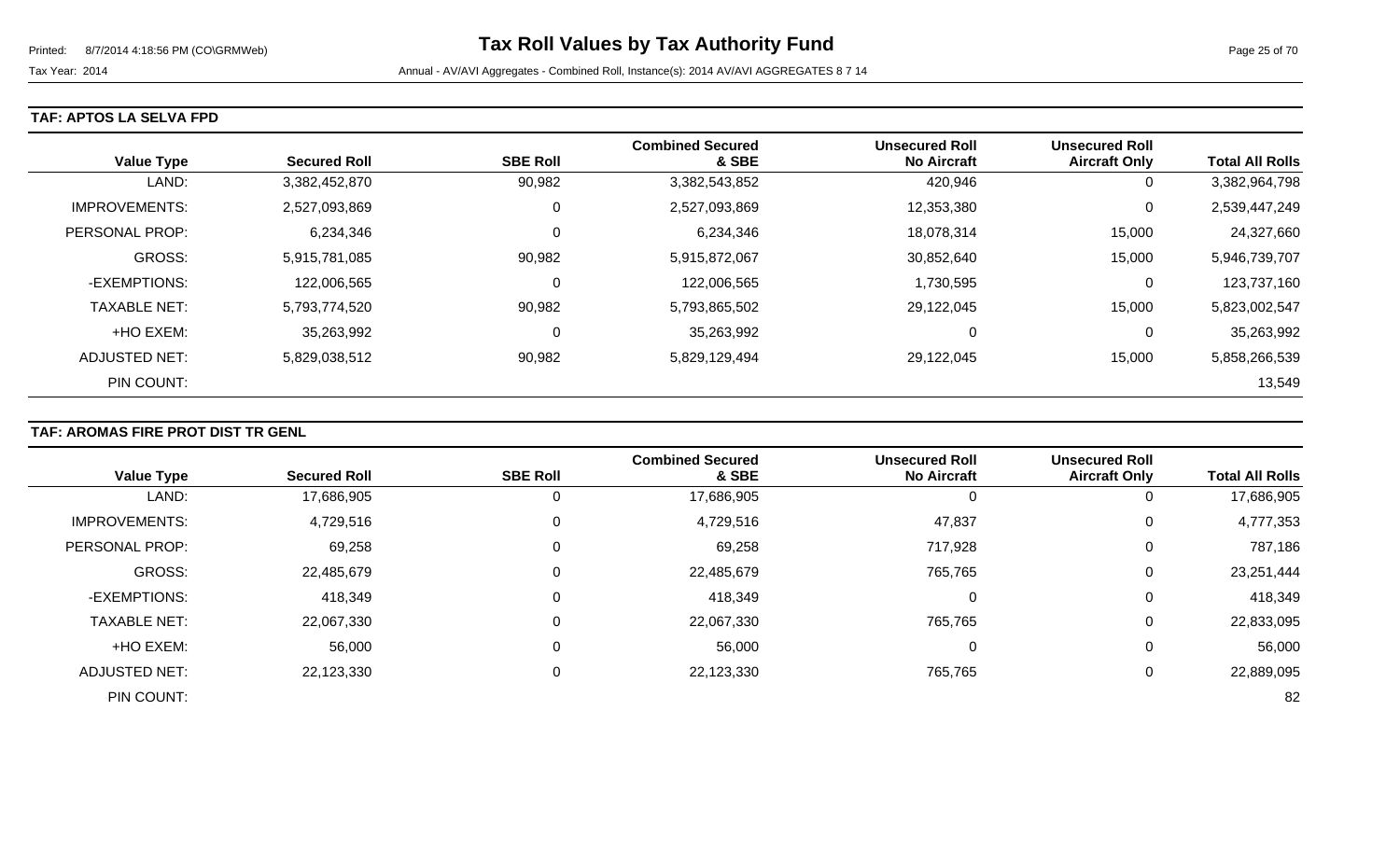#### **TAF: AROMAS/SAN JUAN JOINT USD GENERAL**

| <b>Value Type</b>    | <b>Secured Roll</b> | <b>SBE Roll</b> | <b>Combined Secured</b><br>& SBE | <b>Unsecured Roll</b><br><b>No Aircraft</b> | <b>Unsecured Roll</b><br><b>Aircraft Only</b> | <b>Total All Rolls</b> |
|----------------------|---------------------|-----------------|----------------------------------|---------------------------------------------|-----------------------------------------------|------------------------|
| LAND:                | 17,149,681          |                 | 17,149,681                       |                                             | 0                                             | 17,149,681             |
| <b>IMPROVEMENTS:</b> | 4,724,631           | $\Omega$        | 4,724,631                        | 47,837                                      | 0                                             | 4,772,468              |
| PERSONAL PROP:       | 69,258              | $\Omega$        | 69,258                           | 717,928                                     | 0                                             | 787,186                |
| <b>GROSS:</b>        | 21,943,570          | $\Omega$        | 21,943,570                       | 765,765                                     | 0                                             | 22,709,335             |
| -EXEMPTIONS:         | 418,349             |                 | 418,349                          |                                             | 0                                             | 418,349                |
| <b>TAXABLE NET:</b>  | 21,525,221          | 0               | 21,525,221                       | 765,765                                     | 0                                             | 22,290,986             |
| +HO EXEM:            | 56,000              | $\Omega$        | 56,000                           |                                             | 0                                             | 56,000                 |
| ADJUSTED NET:        | 21,581,221          | $\Omega$        | 21,581,221                       | 765,765                                     | 0                                             | 22,346,986             |
| PIN COUNT:           |                     |                 |                                  |                                             |                                               | 79                     |

### **TAF: BEN LOMOND FIRE PROT DIST**

|                       |                     |                 | <b>Combined Secured</b> | <b>Unsecured Roll</b> | <b>Unsecured Roll</b> |                        |
|-----------------------|---------------------|-----------------|-------------------------|-----------------------|-----------------------|------------------------|
| <b>Value Type</b>     | <b>Secured Roll</b> | <b>SBE Roll</b> | & SBE                   | <b>No Aircraft</b>    | <b>Aircraft Only</b>  | <b>Total All Rolls</b> |
| LAND:                 | 310,671,727         | 0               | 310,671,727             | 11,723                |                       | 310,683,450            |
| <b>IMPROVEMENTS:</b>  | 284,018,618         | 0               | 284,018,618             | 640,715               | 0                     | 284,659,333            |
| <b>PERSONAL PROP:</b> | 794,696             | 0               | 794,696                 | 343,815               | 0                     | 2,138,511              |
| <b>GROSS:</b>         | 595,485,041         | 0               | 595,485,041             | 1,996,253             | 0                     | 597,481,294            |
| -EXEMPTIONS:          | 13,719,709          | $\mathbf 0$     | 13,719,709              | 15,000                | 0                     | 13,734,709             |
| <b>TAXABLE NET:</b>   | 581,765,332         | 0               | 581,765,332             | 1,981,253             | 0                     | 583,746,585            |
| +HO EXEM:             | 7,179,200           | 0               | 7,179,200               | 0                     | 0                     | 7,179,200              |
| <b>ADJUSTED NET:</b>  | 588,944,532         | 0               | 588,944,532             | 1,981,253             | 0                     | 590,925,785            |
| PIN COUNT:            |                     |                 |                         |                       |                       | 2,821                  |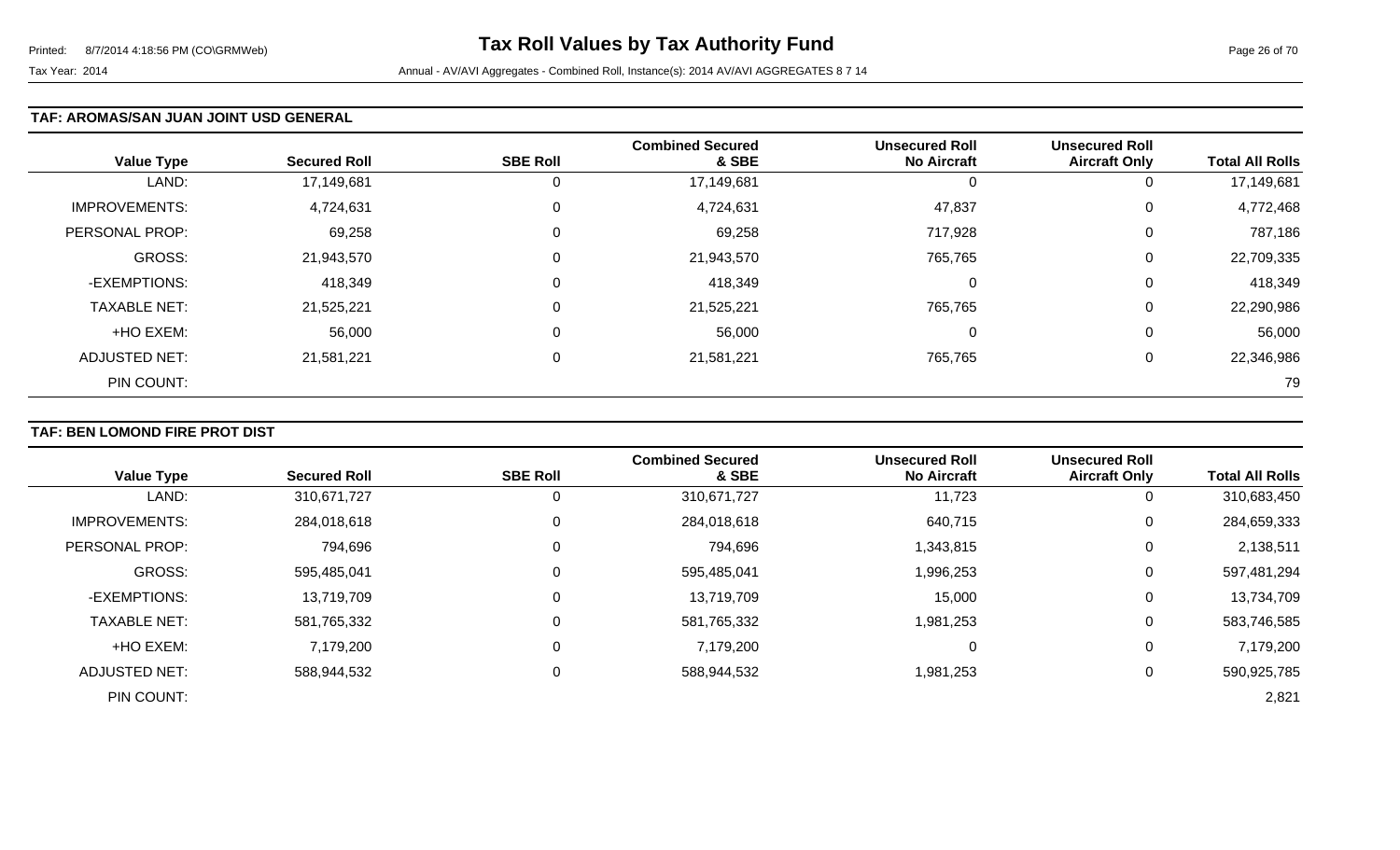#### **TAF: BLDR CREEK REC & PARK DIST**

| <b>Value Type</b>    | <b>Secured Roll</b> | <b>SBE Roll</b> | <b>Combined Secured</b><br>& SBE | <b>Unsecured Roll</b><br><b>No Aircraft</b> | <b>Unsecured Roll</b><br><b>Aircraft Only</b> | <b>Total All Rolls</b> |
|----------------------|---------------------|-----------------|----------------------------------|---------------------------------------------|-----------------------------------------------|------------------------|
| LAND:                | 606,049,853         | 0               | 606,049,853                      | -0                                          | 0                                             | 606,049,853            |
| <b>IMPROVEMENTS:</b> | 547,514,688         | $\mathbf 0$     | 547,514,688                      | 916,593                                     | 0                                             | 548,431,281            |
| PERSONAL PROP:       | 703,276             | 0               | 703,276                          | 2,987,771                                   | 0                                             | 3,691,047              |
| <b>GROSS:</b>        | 1,154,267,817       | $\Omega$        | 1,154,267,817                    | 3,904,364                                   | 0                                             | 1,158,172,181          |
| -EXEMPTIONS:         | 30,639,070          | $\mathbf 0$     | 30,639,070                       | 8,418                                       | 0                                             | 30,647,488             |
| <b>TAXABLE NET:</b>  | 1,123,628,747       | $\Omega$        | 1,123,628,747                    | 3,895,946                                   | 0                                             | 1,127,524,693          |
| +HO EXEM:            | 13,115,200          | 0               | 13,115,200                       | $\Omega$                                    | 0                                             | 13,115,200             |
| <b>ADJUSTED NET:</b> | 1,136,743,947       | 0               | 1,136,743,947                    | 3,895,946                                   | 0                                             | 1,140,639,893          |
| PIN COUNT:           |                     |                 |                                  |                                             |                                               | 6,933                  |

### **TAF: BONNY DOON SCH DIST GENL**

|                      |                     |                 | <b>Combined Secured</b> | <b>Unsecured Roll</b> | <b>Unsecured Roll</b> |                        |
|----------------------|---------------------|-----------------|-------------------------|-----------------------|-----------------------|------------------------|
| <b>Value Type</b>    | <b>Secured Roll</b> | <b>SBE Roll</b> | & SBE                   | <b>No Aircraft</b>    | <b>Aircraft Only</b>  | <b>Total All Rolls</b> |
| LAND:                | 270,073,046         |                 | 270,073,046             | 64,605                | 0                     | 270,137,651            |
| <b>IMPROVEMENTS:</b> | 255,255,347         |                 | 255,255,347             | 10,060,868            | 0                     | 265,316,215            |
| PERSONAL PROP:       | 315,643             |                 | 315,643                 | 3,134,167             | 27,612                | 3,477,422              |
| GROSS:               | 525,644,036         |                 | 525,644,036             | 13,259,640            | 27,612                | 538,931,288            |
| -EXEMPTIONS:         | 11,686,293          |                 | 11,686,293              |                       | 0                     | 11,686,293             |
| <b>TAXABLE NET:</b>  | 513,957,743         |                 | 513,957,743             | 13,259,640            | 27,612                | 527,244,995            |
| +HO EXEM:            | 4,496,800           |                 | 4,496,800               | υ                     | 0                     | 4,496,800              |
| <b>ADJUSTED NET:</b> | 518,454,543         |                 | 518,454,543             | 13,259,640            | 27,612                | 531,741,795            |
| PIN COUNT:           |                     |                 |                         |                       |                       | 1,399                  |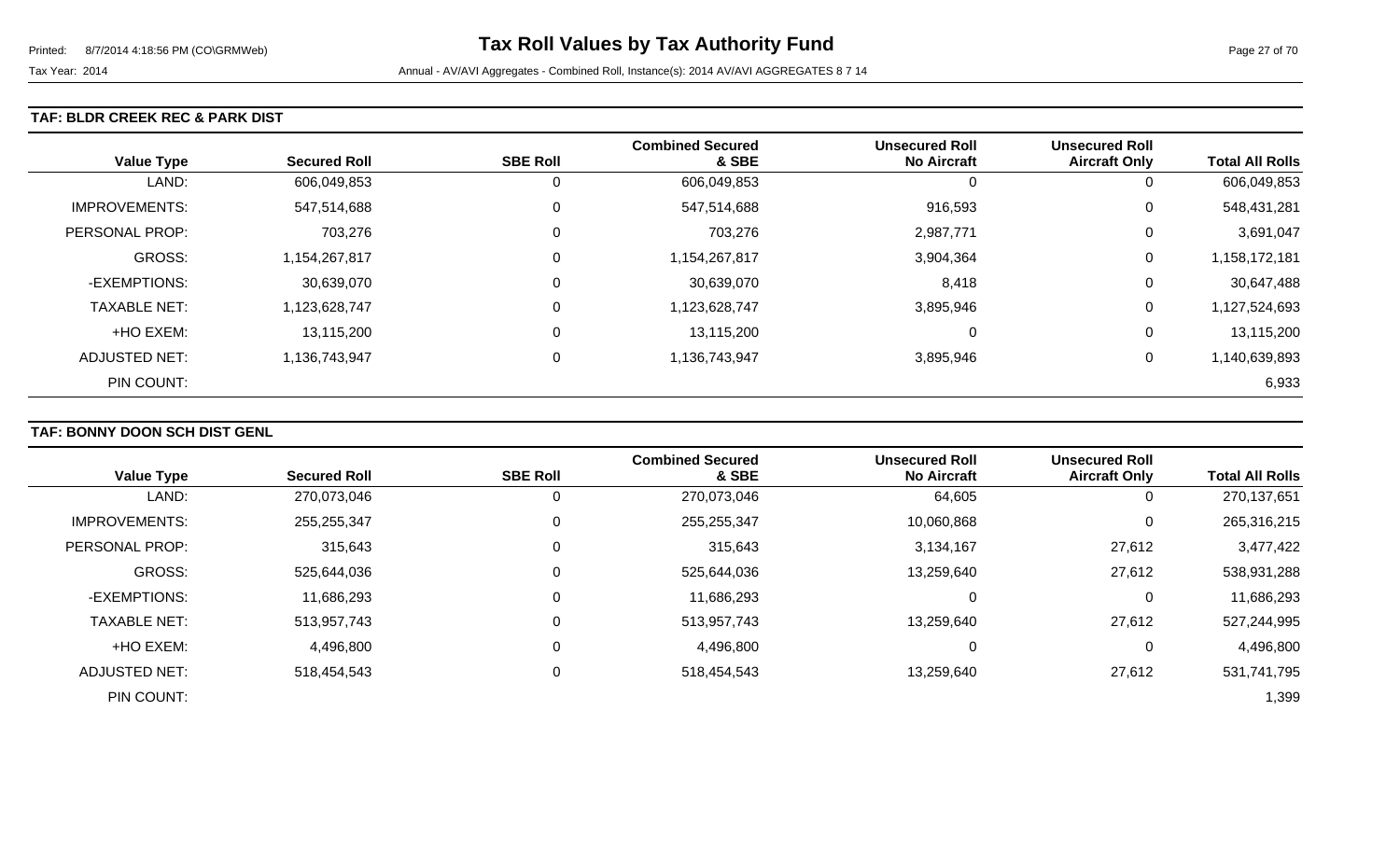#### **TAF: BOULDER CR CO SV AREA NO. 7**

| <b>Value Type</b>    | <b>Secured Roll</b> | <b>SBE Roll</b> | <b>Combined Secured</b><br>& SBE | <b>Unsecured Roll</b><br><b>No Aircraft</b> | <b>Unsecured Roll</b><br><b>Aircraft Only</b> | <b>Total All Rolls</b> |
|----------------------|---------------------|-----------------|----------------------------------|---------------------------------------------|-----------------------------------------------|------------------------|
| LAND:                | 48,041,424          |                 | 48,041,424                       |                                             | 0                                             | 48,041,424             |
| <b>IMPROVEMENTS:</b> | 43,828,072          | $\Omega$        | 43,828,072                       | ∩                                           | 0                                             | 43,828,072             |
| PERSONAL PROP:       | 0                   |                 | 0                                | 156,340                                     | 0                                             | 156,340                |
| <b>GROSS:</b>        | 91,869,496          | $\Omega$        | 91,869,496                       | 156,340                                     | 0                                             | 92,025,836             |
| -EXEMPTIONS:         | 1,320,541           |                 | 1,320,541                        |                                             | 0                                             | 1,320,541              |
| <b>TAXABLE NET:</b>  | 90,548,955          | $\Omega$        | 90,548,955                       | 156,340                                     | 0                                             | 90,705,295             |
| +HO EXEM:            | 882,000             |                 | 882,000                          | $\Omega$                                    | 0                                             | 882,000                |
| ADJUSTED NET:        | 91,430,955          |                 | 91,430,955                       | 156,340                                     | 0                                             | 91,587,295             |
| PIN COUNT:           |                     |                 |                                  |                                             |                                               | 342                    |

### **TAF: BOULDER CREEK FIRE PROT DIST**

|                       | <b>Secured Roll</b> | <b>SBE Roll</b> | <b>Combined Secured</b><br>& SBE | <b>Unsecured Roll</b><br><b>No Aircraft</b> | <b>Unsecured Roll</b> |                        |
|-----------------------|---------------------|-----------------|----------------------------------|---------------------------------------------|-----------------------|------------------------|
| <b>Value Type</b>     |                     |                 |                                  |                                             | <b>Aircraft Only</b>  | <b>Total All Rolls</b> |
| LAND:                 | 606,169,497         | 0               | 606,169,497                      |                                             | 0                     | 606,169,497            |
| <b>IMPROVEMENTS:</b>  | 548,597,790         | 0               | 548,597,790                      | 916,593                                     | 0                     | 549,514,383            |
| <b>PERSONAL PROP:</b> | 703,276             | 0               | 703,276                          | 3,057,837                                   | 0                     | 3,761,113              |
| <b>GROSS:</b>         | 1,155,470,563       | 0               | 1,155,470,563                    | 3,974,430                                   | 0                     | 1,159,444,993          |
| -EXEMPTIONS:          | 30,628,867          | 0               | 30,628,867                       | 8,418                                       | 0                     | 30,637,285             |
| <b>TAXABLE NET:</b>   | 1,124,841,696       | 0               | 1,124,841,696                    | 3,966,012                                   | 0                     | 1,128,807,708          |
| +HO EXEM:             | 13,122,200          | 0               | 13,122,200                       | 0                                           | 0                     | 13,122,200             |
| <b>ADJUSTED NET:</b>  | 1,137,963,896       | 0               | 1,137,963,896                    | 3,966,012                                   | 0                     | 1,141,929,908          |
| PIN COUNT:            |                     |                 |                                  |                                             |                       | 6,900                  |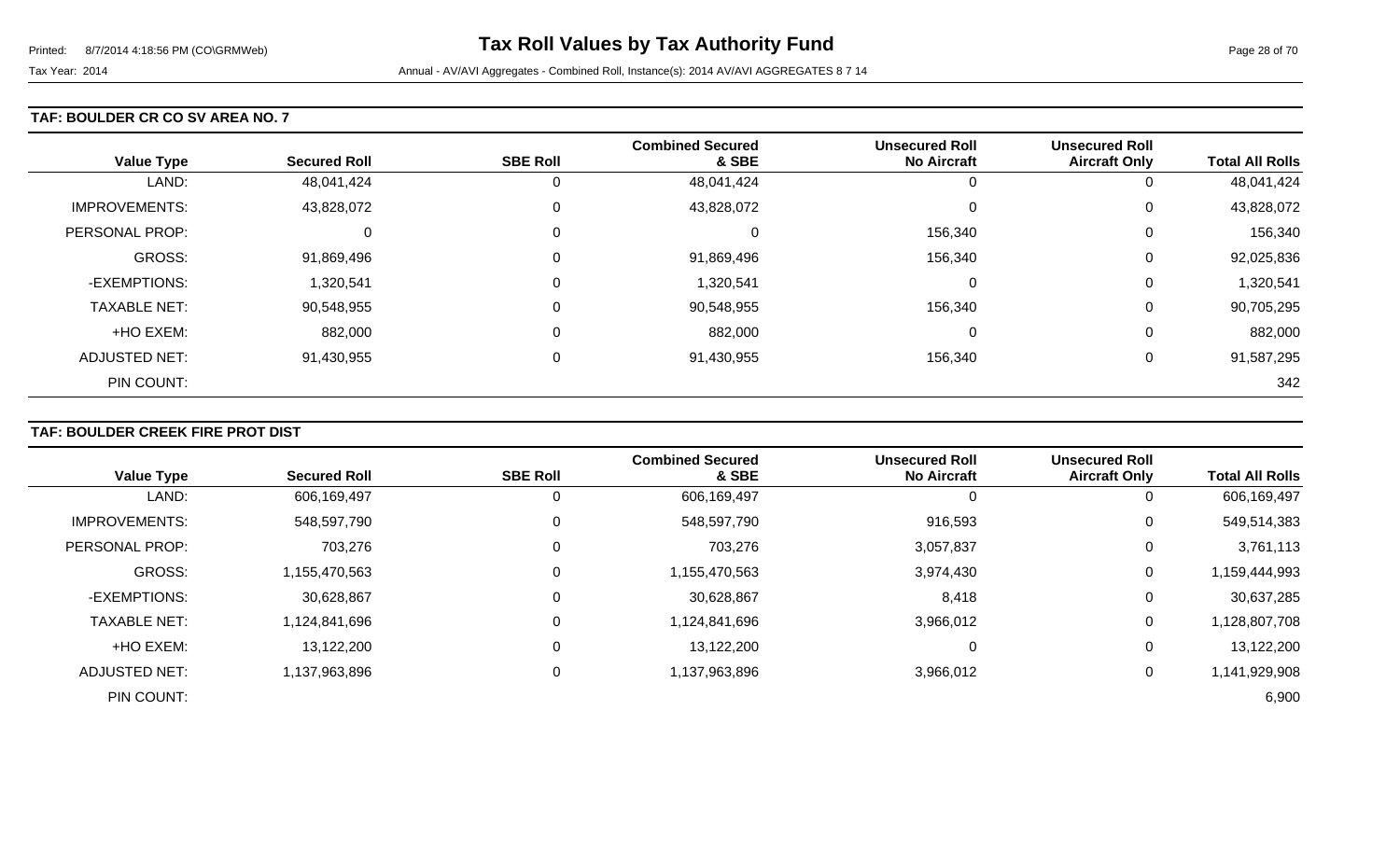#### **TAF: BRANCIFORTE FIRE PROT DIST**

| <b>Value Type</b>    | <b>Secured Roll</b> | <b>SBE Roll</b> | <b>Combined Secured</b><br>& SBE | <b>Unsecured Roll</b><br><b>No Aircraft</b> | <b>Unsecured Roll</b><br><b>Aircraft Only</b> | <b>Total All Rolls</b> |
|----------------------|---------------------|-----------------|----------------------------------|---------------------------------------------|-----------------------------------------------|------------------------|
| LAND:                | 159,297,968         | 0               | 159,297,968                      |                                             | 0                                             | 159,297,968            |
| <b>IMPROVEMENTS:</b> | 153,754,520         | $\overline{0}$  | 153,754,520                      | 192,007                                     | 0                                             | 153,946,527            |
| PERSONAL PROP:       | 459,795             | $\overline{0}$  | 459,795                          | 597,726                                     | 0                                             | 1,057,521              |
| <b>GROSS:</b>        | 313,512,283         | $\overline{0}$  | 313,512,283                      | 789,733                                     | 0                                             | 314,302,016            |
| -EXEMPTIONS:         | 3,544,643           | 0               | 3,544,643                        | 0                                           | 0                                             | 3,544,643              |
| <b>TAXABLE NET:</b>  | 309,967,640         | $\overline{0}$  | 309,967,640                      | 789,733                                     | 0                                             | 310,757,373            |
| +HO EXEM:            | 2,489,200           | $\mathbf 0$     | 2,489,200                        | 0                                           | 0                                             | 2,489,200              |
| <b>ADJUSTED NET:</b> | 312,456,840         | $\overline{0}$  | 312,456,840                      | 789,733                                     | 0                                             | 313,246,573            |
| PIN COUNT:           |                     |                 |                                  |                                             |                                               | 797                    |

### **TAF: CAPITOLA CITY TR**

|                      |                     |                 | <b>Combined Secured</b> | <b>Unsecured Roll</b> | <b>Unsecured Roll</b> |                        |
|----------------------|---------------------|-----------------|-------------------------|-----------------------|-----------------------|------------------------|
| <b>Value Type</b>    | <b>Secured Roll</b> | <b>SBE Roll</b> | & SBE                   | <b>No Aircraft</b>    | <b>Aircraft Only</b>  | <b>Total All Rolls</b> |
| LAND:                | 1,077,712,818       | 83,608          | 1,077,796,426           | 1,031,282             | 0                     | 1,078,827,708          |
| <b>IMPROVEMENTS:</b> | 854,134,207         | 0               | 854,134,207             | 46,383,492            | 0                     | 900,517,699            |
| PERSONAL PROP:       | 7,104,041           | 0               | 7,104,041               | 38,409,822            | $\mathbf 0$           | 45,513,863             |
| <b>GROSS:</b>        | 1,938,951,066       | 83,608          | 1,939,034,674           | 85,824,596            | $\mathbf 0$           | 2,024,859,270          |
| -EXEMPTIONS:         | 42,387,863          | 0               | 42,387,863              | 2,288,785             | 0                     | 44,676,648             |
| <b>TAXABLE NET:</b>  | 1,896,563,203       | 83,608          | 1,896,646,811           | 83,535,811            | 0                     | ,980,182,622           |
| +HO EXEM:            | 10,073,818          | 0               | 10,073,818              | 7,000                 | 0                     | 10,080,818             |
| ADJUSTED NET:        | 1,906,637,021       | 83,608          | 1,906,720,629           | 83,542,811            | $\mathbf 0$           | 1,990,263,440          |
| PIN COUNT:           |                     |                 |                         |                       |                       | 5,268                  |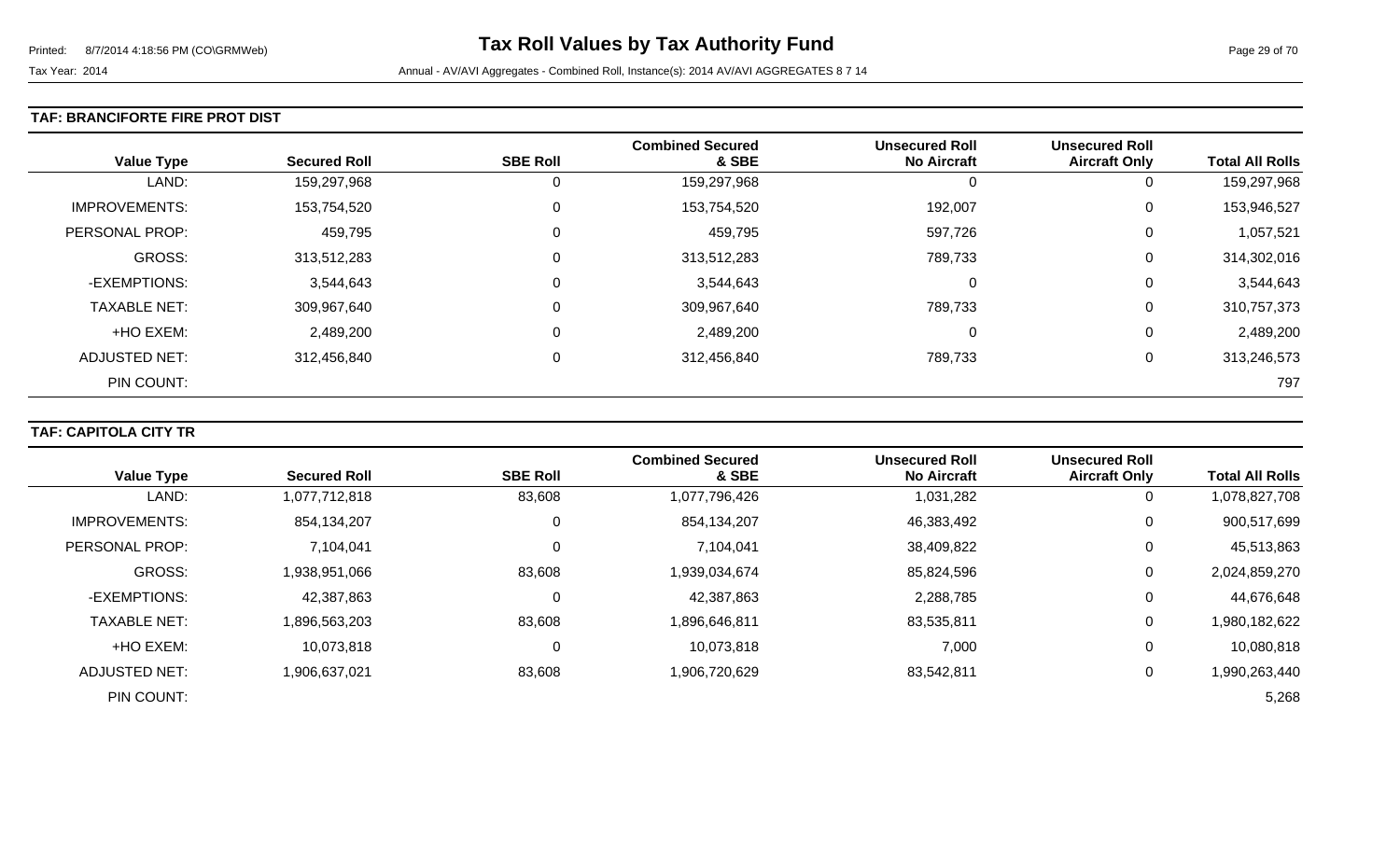#### **TAF: CENTRAL FPD OF SANTA CRUZ COUNTY**

| <b>Value Type</b>    | <b>Secured Roll</b> | <b>SBE Roll</b> | <b>Combined Secured</b><br>& SBE | Unsecured Roll<br><b>No Aircraft</b> | <b>Unsecured Roll</b><br><b>Aircraft Only</b> | <b>Total All Rolls</b> |
|----------------------|---------------------|-----------------|----------------------------------|--------------------------------------|-----------------------------------------------|------------------------|
| LAND:                | 4,315,556,715       | 83,608          | 4,315,640,323                    | 1,729,531                            | 0                                             | 4,317,369,854          |
| <b>IMPROVEMENTS:</b> | 3,585,403,914       | 0               | 3,585,403,914                    | 78,632,560                           | 0                                             | 3,664,036,474          |
| PERSONAL PROP:       | 51,813,467          | 0               | 51,813,467                       | 104,596,765                          | 70,091                                        | 156,480,323            |
| <b>GROSS:</b>        | 7,952,774,096       | 83,608          | 7,952,857,704                    | 184,958,856                          | 70,091                                        | 8,137,886,651          |
| -EXEMPTIONS:         | 330,111,649         | 0               | 330,111,649                      | 16,331,456                           | 0                                             | 346,443,105            |
| <b>TAXABLE NET:</b>  | 7,622,662,447       | 83,608          | 7,622,746,055                    | 168,627,400                          | 70,091                                        | 7,791,443,546          |
| +HO EXEM:            | 53,397,337          | 0               | 53,397,337                       | 7,000                                | 0                                             | 53,404,337             |
| <b>ADJUSTED NET:</b> | 7,676,059,784       | 83,608          | 7,676,143,392                    | 168,634,400                          | 70,091                                        | 7,844,847,883          |
| PIN COUNT:           |                     |                 |                                  |                                      |                                               | 21,480                 |

### **TAF: CENTRAL WATER DIST GEN**

|                      |                     |                 | <b>Combined Secured</b> | <b>Unsecured Roll</b> | <b>Unsecured Roll</b> |                        |
|----------------------|---------------------|-----------------|-------------------------|-----------------------|-----------------------|------------------------|
| <b>Value Type</b>    | <b>Secured Roll</b> | <b>SBE Roll</b> | & SBE                   | <b>No Aircraft</b>    | <b>Aircraft Only</b>  | <b>Total All Rolls</b> |
| LAND:                | 255,859,610         | 90,982          | 255,950,592             | 0                     | O                     | 255,950,592            |
| <b>IMPROVEMENTS:</b> | 259,038,927         |                 | 259,038,927             | 21,983                | 0                     | 259,060,910            |
| PERSONAL PROP:       | 280,326             | 0               | 280,326                 | 1,594,967             | 0                     | 1,875,293              |
| <b>GROSS:</b>        | 515,178,863         | 90,982          | 515,269,845             | 1,616,950             | 0                     | 516,886,795            |
| -EXEMPTIONS:         | 28,448,303          |                 | 28,448,303              | 0                     | 0                     | 28,448,303             |
| <b>TAXABLE NET:</b>  | 486,730,560         | 90,982          | 486,821,542             | 1,616,950             | 0                     | 488,438,492            |
| +HO EXEM:            | 4,400,200           |                 | 4,400,200               | 0                     | 0                     | 4,400,200              |
| <b>ADJUSTED NET:</b> | 491,130,760         | 90,982          | 491,221,742             | 1,616,950             | 0                     | 492,838,692            |
| PIN COUNT:           |                     |                 |                         |                       |                       | 1,187                  |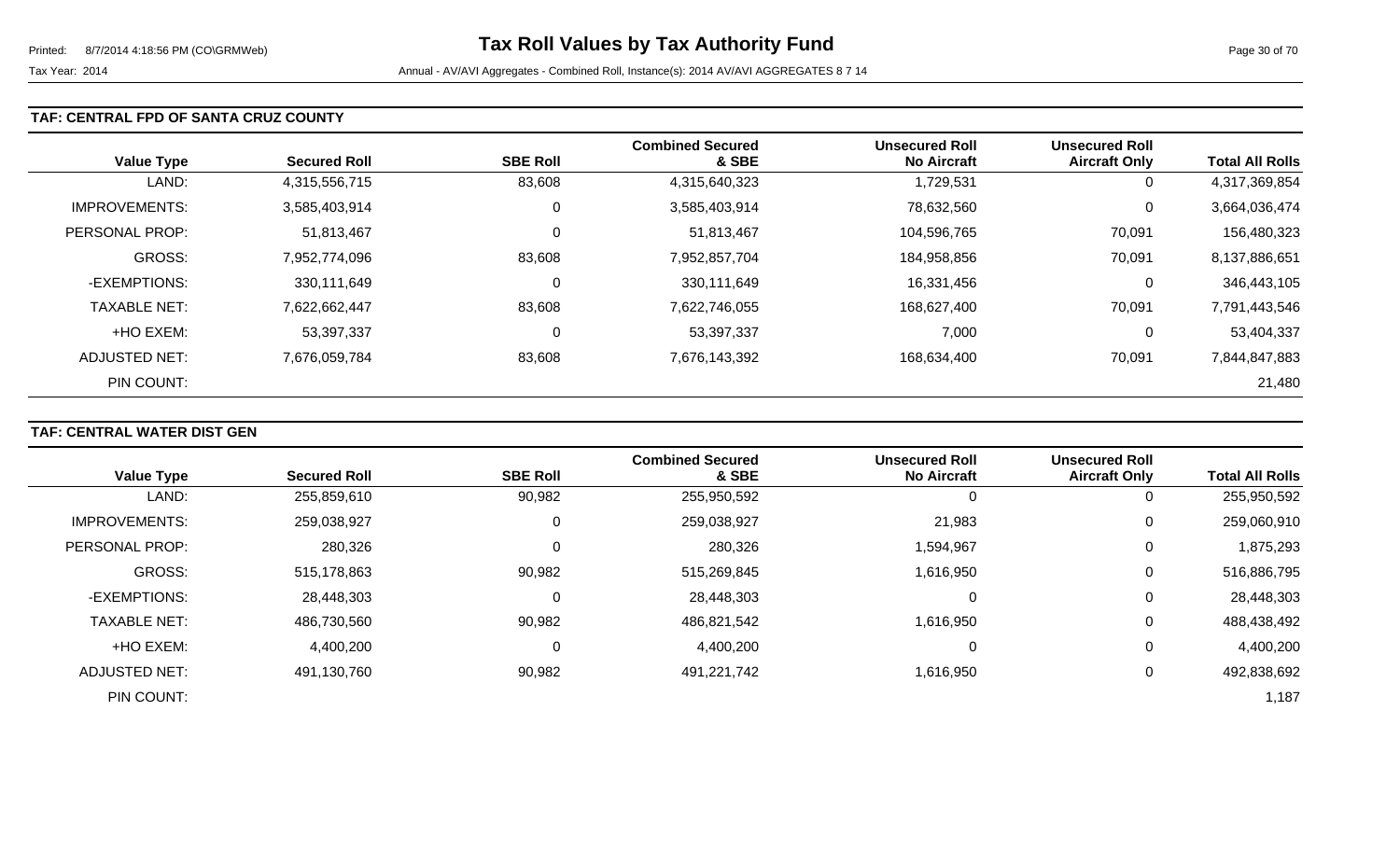#### **TAF: CO HWY SAFETY SERV AREA #9-A**

| <b>Value Type</b>    | <b>Secured Roll</b> | <b>SBE Roll</b> | <b>Combined Secured</b><br>& SBE | <b>Unsecured Roll</b><br><b>No Aircraft</b> | <b>Unsecured Roll</b><br><b>Aircraft Only</b> | <b>Total All Rolls</b> |
|----------------------|---------------------|-----------------|----------------------------------|---------------------------------------------|-----------------------------------------------|------------------------|
| LAND:                | 5,320,626,721       | 32,888          | 5,320,659,609                    | 1,630,540                                   | 0                                             | 5,322,290,149          |
| <b>IMPROVEMENTS:</b> | 4,466,713,535       | 0               | 4,466,713,535                    | 34, 154, 131                                | 0                                             | 4,500,867,666          |
| PERSONAL PROP:       | 45,093,508          | $\overline{0}$  | 45,093,508                       | 77,045,779                                  | 0                                             | 122,139,287            |
| <b>GROSS:</b>        | 9,832,433,764       | 32,888          | 9,832,466,652                    | 112,830,450                                 | 0                                             | 9,945,297,102          |
| -EXEMPTIONS:         | 450,475,284         | 0               | 450,475,284                      | 13,922,640                                  | 0                                             | 464,397,924            |
| <b>TAXABLE NET:</b>  | 9,381,958,480       | 32,888          | 9,381,991,368                    | 98,907,810                                  | 0                                             | 9,480,899,178          |
| +HO EXEM:            | 83,945,856          | 0               | 83,945,856                       | 0                                           | 0                                             | 83,945,856             |
| ADJUSTED NET:        | 9,465,904,336       | 32,888          | 9,465,937,224                    | 98,907,810                                  | 0                                             | 9,564,845,034          |
| PIN COUNT:           |                     |                 |                                  |                                             |                                               | 34,080                 |

### **TAF: CO HWY SAFETY SERVICE AREA #9**

|                      |                     |                 | <b>Combined Secured</b> | <b>Unsecured Roll</b> | <b>Unsecured Roll</b> |                        |
|----------------------|---------------------|-----------------|-------------------------|-----------------------|-----------------------|------------------------|
| <b>Value Type</b>    | <b>Secured Roll</b> | <b>SBE Roll</b> | & SBE                   | <b>No Aircraft</b>    | <b>Aircraft Only</b>  | <b>Total All Rolls</b> |
| LAND:                | 11,642,416,467      | 181,887         | 11,642,598,354          | 3,369,576             | $\mathbf{0}$          | 11,645,967,930         |
| <b>IMPROVEMENTS:</b> | 9,758,087,135       | 0               | 9,758,087,135           | 85,577,463            | 0                     | 9,843,664,598          |
| PERSONAL PROP:       | 90,708,661          | 0               | 90,708,661              | 156,895,065           | 112,703               | 247,716,429            |
| <b>GROSS:</b>        | 21,491,212,263      | 181,887         | 21,491,394,150          | 245,842,104           | 112,703               | 21,737,348,957         |
| -EXEMPTIONS:         | 757,707,923         | $\Omega$        | 757,707,923             | 16,684,107            | $\mathbf 0$           | 774,392,030            |
| <b>TAXABLE NET:</b>  | 20,733,504,340      | 181,887         | 20,733,686,227          | 229,157,997           | 112,703               | 20,962,956,927         |
| +HO EXEM:            | 163,094,765         | 0               | 163,094,765             | 0                     | 0                     | 163,094,765            |
| ADJUSTED NET:        | 20,896,599,105      | 181,887         | 20,896,780,992          | 229,157,997           | 112,703               | 21,126,051,692         |
| PIN COUNT:           |                     |                 |                         |                       |                       | 66,928                 |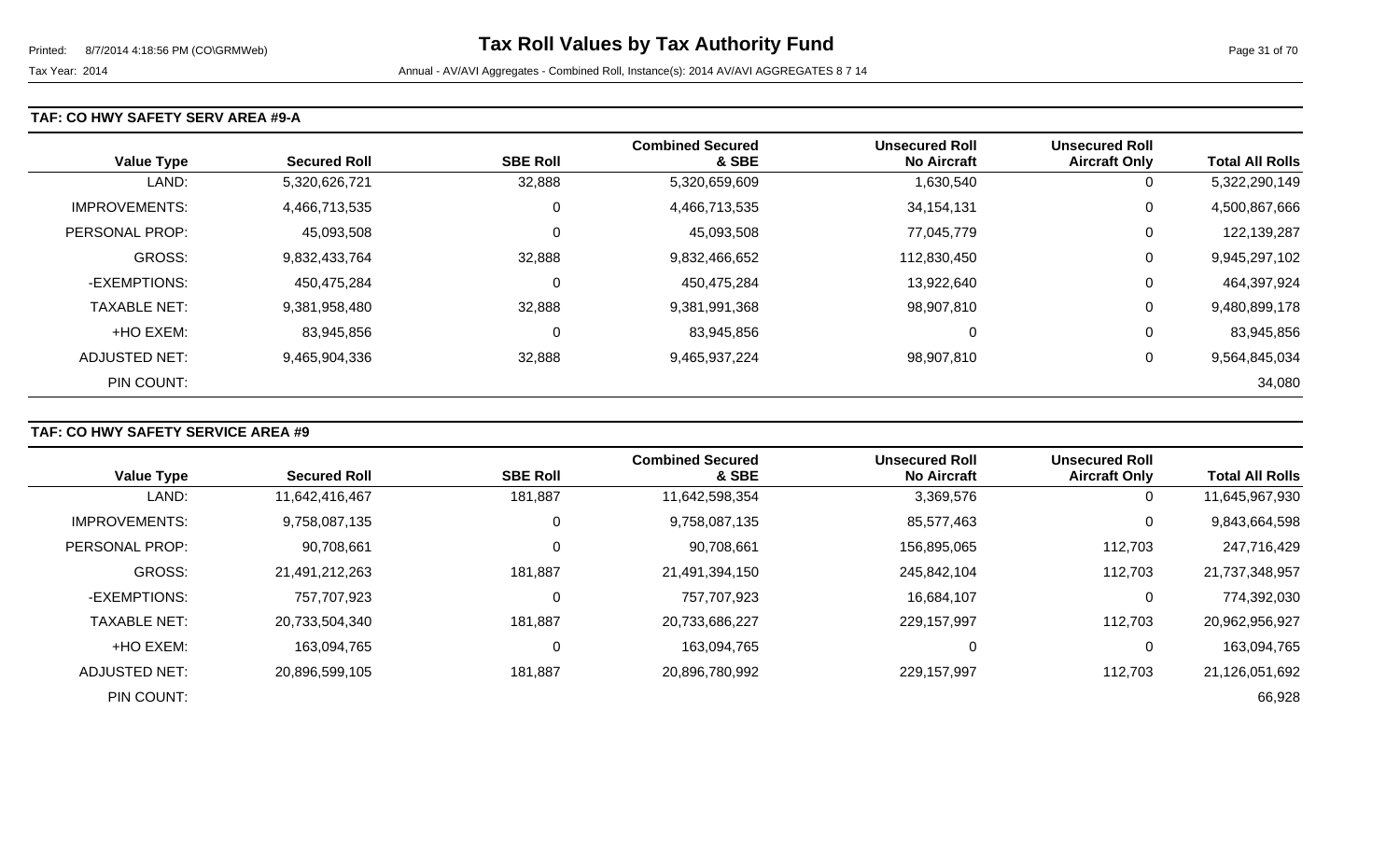#### **TAF: CO HWY SAFETY SVC AREA #9-ZN B**

| <b>Value Type</b>    | <b>Secured Roll</b> | <b>SBE Roll</b> | <b>Combined Secured</b><br>& SBE | <b>Unsecured Roll</b><br><b>No Aircraft</b> | <b>Unsecured Roll</b><br><b>Aircraft Only</b> | <b>Total All Rolls</b> |
|----------------------|---------------------|-----------------|----------------------------------|---------------------------------------------|-----------------------------------------------|------------------------|
| LAND:                | 1,653,701,085       | 0               | 1,653,701,085                    | 398,923                                     | 0                                             | 1,654,100,008          |
| <b>IMPROVEMENTS:</b> | 1,217,522,158       | $\overline{0}$  | 1,217,522,158                    | 8,460,996                                   | 0                                             | 1,225,983,154          |
| PERSONAL PROP:       | 1,350,721           | $\overline{0}$  | 1,350,721                        | 17,321,610                                  | 0                                             | 18,672,331             |
| <b>GROSS:</b>        | 2,872,573,964       | $\overline{0}$  | 2,872,573,964                    | 26,181,529                                  | 0                                             | 2,898,755,493          |
| -EXEMPTIONS:         | 47,981,395          | $\overline{0}$  | 47,981,395                       | 2,278,241                                   | 0                                             | 50,259,636             |
| <b>TAXABLE NET:</b>  | 2,824,592,569       | $\mathbf 0$     | 2,824,592,569                    | 23,903,288                                  | 0                                             | 2,848,495,857          |
| +HO EXEM:            | 20,456,454          | 0               | 20,456,454                       | 0                                           | 0                                             | 20,456,454             |
| ADJUSTED NET:        | 2,845,049,023       | $\mathbf 0$     | 2,845,049,023                    | 23,903,288                                  | 0                                             | 2,868,952,311          |
| PIN COUNT:           |                     |                 |                                  |                                             |                                               | 8,085                  |

### **TAF: CO SCH SV SANTA CLARA**

|                      |                     |                 | <b>Combined Secured</b> | <b>Unsecured Roll</b> | <b>Unsecured Roll</b> |                        |
|----------------------|---------------------|-----------------|-------------------------|-----------------------|-----------------------|------------------------|
| <b>Value Type</b>    | <b>Secured Roll</b> | <b>SBE Roll</b> | & SBE                   | <b>No Aircraft</b>    | <b>Aircraft Only</b>  | <b>Total All Rolls</b> |
| LAND:                | 555,175,885         | O               | 555,175,885             | 34,761                | $\overline{0}$        | 555,210,646            |
| <b>IMPROVEMENTS:</b> | 529,656,483         | 0               | 529,656,483             | 1,037,137             | 0                     | 530,693,620            |
| PERSONAL PROP:       | 1,449,783           | 0               | 1,449,783               | 1,615,313             | 0                     | 3,065,096              |
| <b>GROSS:</b>        | 1,086,282,151       | 0               | 1,086,282,151           | 2,687,211             | 0                     | 1,088,969,362          |
| -EXEMPTIONS:         | 11,635,250          | 0               | 11,635,250              |                       | 0                     | 11,635,250             |
| <b>TAXABLE NET:</b>  | 1,074,646,901       | $\Omega$        | 1,074,646,901           | 2,687,211             | 0                     | 1,077,334,112          |
| +HO EXEM:            | 7,749,000           | $\mathbf{0}$    | 7,749,000               |                       | 0                     | 7,749,000              |
| <b>ADJUSTED NET:</b> | 1,082,395,901       | 0               | 1,082,395,901           | 2,687,211             | 0                     | 1,085,083,112          |
| PIN COUNT:           |                     |                 |                         |                       |                       | 2,529                  |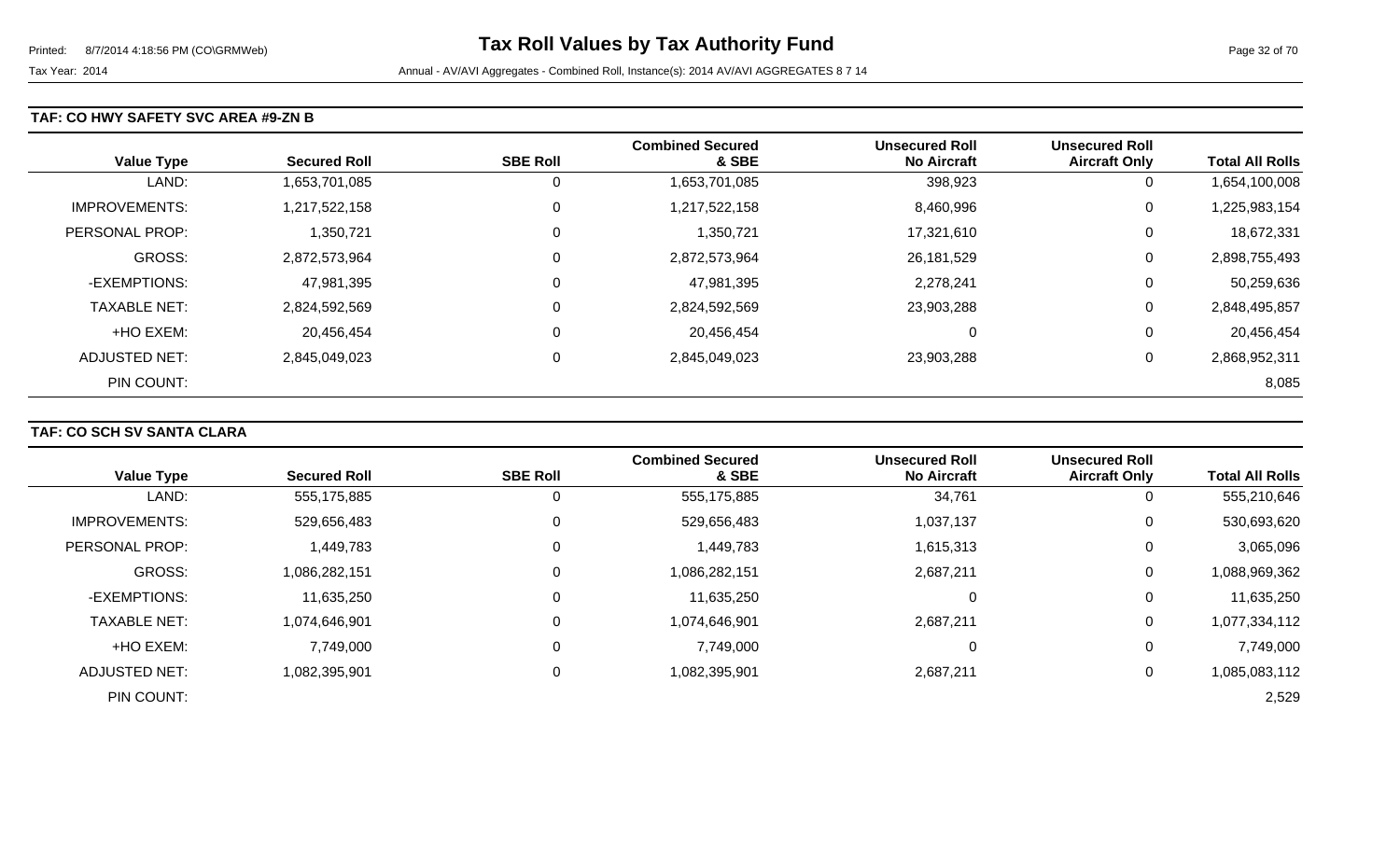| <b>TAF: COUNTY FIRE</b> |  |  |
|-------------------------|--|--|
|-------------------------|--|--|

| <b>Value Type</b>    | <b>Secured Roll</b> | <b>SBE Roll</b> | <b>Combined Secured</b><br>& SBE | <b>Unsecured Roll</b><br><b>No Aircraft</b> | <b>Unsecured Roll</b><br><b>Aircraft Only</b> | <b>Total All Rolls</b> |
|----------------------|---------------------|-----------------|----------------------------------|---------------------------------------------|-----------------------------------------------|------------------------|
| LAND:                | 1,700,737,591       | 8,918           | 1,700,746,509                    | 1,299,147                                   | 0                                             | 1,702,045,656          |
| <b>IMPROVEMENTS:</b> | 1,517,592,509       | $\pmb{0}$       | 1,517,592,509                    | 20,966,977                                  | 0                                             | 1,538,559,486          |
| PERSONAL PROP:       | 18,280,529          | $\Omega$        | 18,280,529                       | 33,090,458                                  | 27,612                                        | 51,398,599             |
| <b>GROSS:</b>        | 3,236,610,629       | 8,918           | 3,236,619,547                    | 55,356,582                                  | 27,612                                        | 3,292,003,741          |
| -EXEMPTIONS:         | 98,278,006          | 0               | 98,278,006                       | 6,197                                       | 0                                             | 98,284,203             |
| <b>TAXABLE NET:</b>  | 3,138,332,623       | 8,918           | 3,138,341,541                    | 55,350,385                                  | 27,612                                        | 3,193,719,538          |
| +HO EXEM:            | 24,625,400          | 0               | 24,625,400                       | 0                                           | 0                                             | 24,625,400             |
| ADJUSTED NET:        | 3,162,958,023       | 8,918           | 3,162,966,941                    | 55,350,385                                  | 27,612                                        | 3,218,344,938          |
| PIN COUNT:           |                     |                 |                                  |                                             |                                               | 10,467                 |

### **TAF: COUNTY LIBRARY**

|                      |                     |                 | <b>Combined Secured</b> | <b>Unsecured Roll</b> | <b>Unsecured Roll</b> |                        |
|----------------------|---------------------|-----------------|-------------------------|-----------------------|-----------------------|------------------------|
| <b>Value Type</b>    | <b>Secured Roll</b> | <b>SBE Roll</b> | & SBE                   | <b>No Aircraft</b>    | <b>Aircraft Only</b>  | <b>Total All Rolls</b> |
| LAND:                | 14,691,674,707      | 265,495         | 14,691,940,202          | 6,181,107             | 0                     | 14,698,121,309         |
| <b>IMPROVEMENTS:</b> | 12,693,645,007      | 0               | 12,693,645,007          | 186,274,205           | 0                     | 12,879,919,211         |
| PERSONAL PROP:       | 119,335,980         | 0               | 119,335,980             | 275,970,412           | 112,703               | 395,419,096            |
| <b>GROSS:</b>        | 27,504,655,694      | 265,495         | 27,504,921,189          | 468,425,724           | 112,703               | 27,973,459,616         |
| -EXEMPTIONS:         | 925,341,039         | $\Omega$        | 925,341,039             | 23,945,298            | 0                     | 949,286,337            |
| <b>TAXABLE NET:</b>  | 26,579,314,655      | 265,495         | 26,579,580,150          | 444.480.426           | 112,703               | 27,024,173,279         |
| +HO EXEM:            | 208,211,983         | 0               | 208,211,983             | 7,000                 | 0                     | 208,218,983            |
| ADJUSTED NET:        | 26,787,526,638      | 265,495         | 26,787,792,133          | 444,487,426           | 112,703               | 27,232,392,262         |
| PIN COUNT:           |                     |                 |                         |                       |                       | 84,287                 |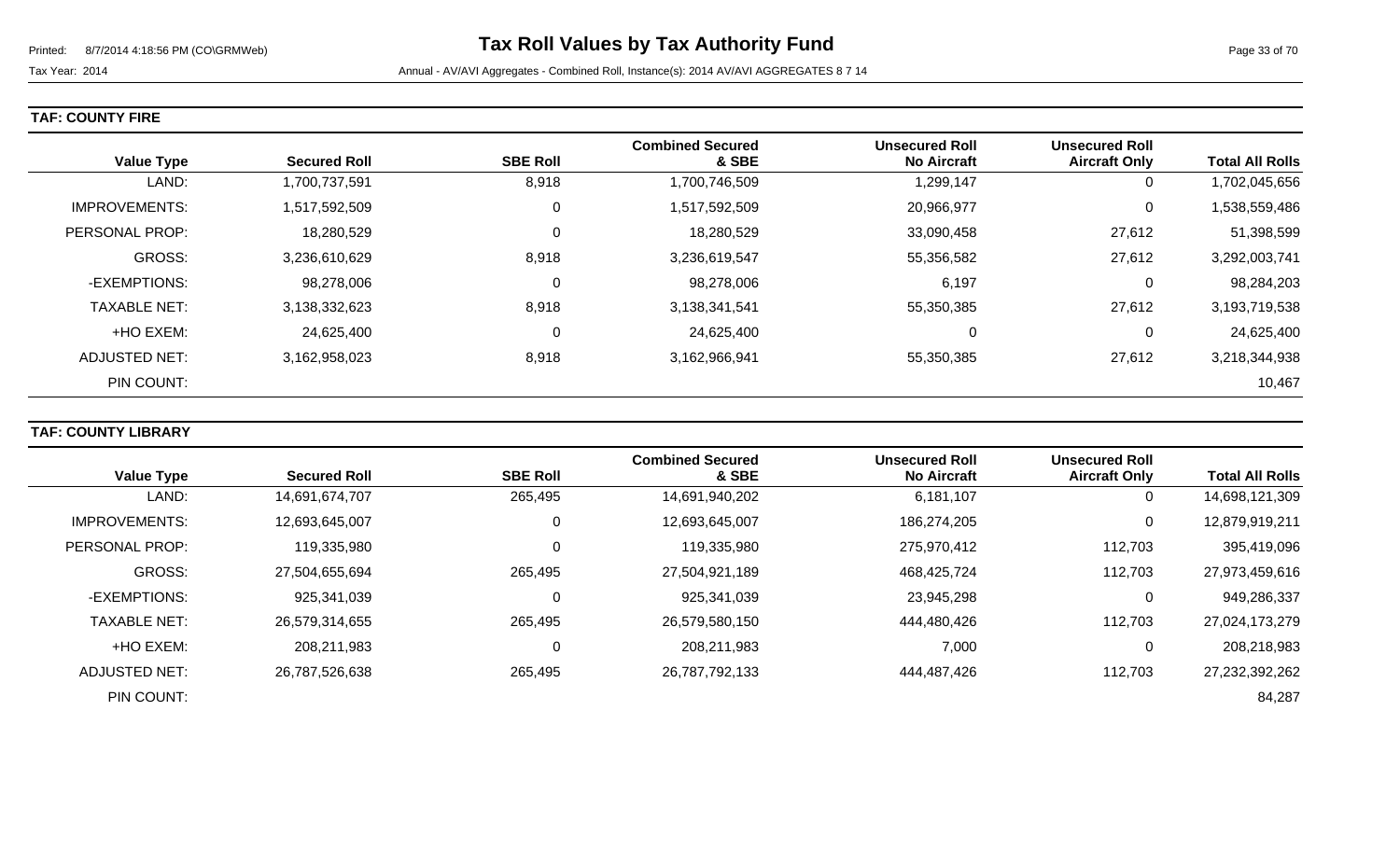#### **TAF: COUNTY SCHOOL SERVICE**

| <b>Value Type</b>    | <b>Secured Roll</b> | <b>SBE Roll</b> | <b>Combined Secured</b><br>& SBE | <b>Unsecured Roll</b><br><b>No Aircraft</b> | <b>Unsecured Roll</b><br><b>Aircraft Only</b> | <b>Total All Rolls</b> |
|----------------------|---------------------|-----------------|----------------------------------|---------------------------------------------|-----------------------------------------------|------------------------|
| LAND:                | 18,865,242,928      | 296,615         | 18,865,539,543                   | 21,819,063                                  | 0                                             | 18,887,358,606         |
| <b>IMPROVEMENTS:</b> | 16,508,538,430      | 0               | 16,508,538,430                   | 332,936,877                                 | 0                                             | 16,841,475,307         |
| PERSONAL PROP:       | 202,532,809         | 0               | 202,532,809                      | 492,472,062                                 | 28,679,495                                    | 723,684,366            |
| <b>GROSS:</b>        | 35,576,314,167      | 296,615         | 35,576,610,782                   | 847,228,002                                 | 28,679,495                                    | 36,452,518,279         |
| -EXEMPTIONS:         | 1,254,306,588       | 0               | 1,254,306,588                    | 55,100,128                                  | 340,670                                       | 1,309,747,386          |
| <b>TAXABLE NET:</b>  | 34,322,007,579      | 296,615         | 34,322,304,194                   | 792,127,874                                 | 28,338,825                                    | 35, 142, 770, 893      |
| +HO EXEM:            | 257,318,855         | 0               | 257,318,855                      | 214,990                                     | 0                                             | 257,533,845            |
| ADJUSTED NET:        | 34,579,326,434      | 296,615         | 34,579,623,049                   | 792,342,864                                 | 28,338,825                                    | 35,400,304,738         |
| PIN COUNT:           |                     |                 |                                  |                                             |                                               | 108,741                |

### **TAF: DAVENPORT CO SAN DIST**

|                      |                     |                 | <b>Combined Secured</b> | <b>Unsecured Roll</b> | <b>Unsecured Roll</b> |                        |
|----------------------|---------------------|-----------------|-------------------------|-----------------------|-----------------------|------------------------|
| <b>Value Type</b>    | <b>Secured Roll</b> | <b>SBE Roll</b> | & SBE                   | <b>No Aircraft</b>    | <b>Aircraft Only</b>  | <b>Total All Rolls</b> |
| LAND:                | 16,669,854          | 0               | 16,669,854              |                       | 0                     | 16,669,854             |
| <b>IMPROVEMENTS:</b> | 13,343,968          | 0               | 13,343,968              | 314,774               | 0                     | 13,658,742             |
| PERSONAL PROP:       | 2,000               | 0               | 2,000                   | 522,533               | $\overline{0}$        | 524,533                |
| GROSS:               | 30,015,822          | 0               | 30,015,822              | 837,307               | 0                     | 30,853,129             |
| -EXEMPTIONS:         | 620,063             | 0               | 620,063                 | 0                     | 0                     | 620,063                |
| <b>TAXABLE NET:</b>  | 29,395,759          | 0               | 29,395,759              | 837,307               | 0                     | 30,233,066             |
| +HO EXEM:            | 355,537             | $\mathbf 0$     | 355,537                 | 0                     | 0                     | 355,537                |
| <b>ADJUSTED NET:</b> | 29,751,296          | 0               | 29,751,296              | 837,307               | $\mathbf 0$           | 30,588,603             |
| PIN COUNT:           |                     |                 |                         |                       |                       | 143                    |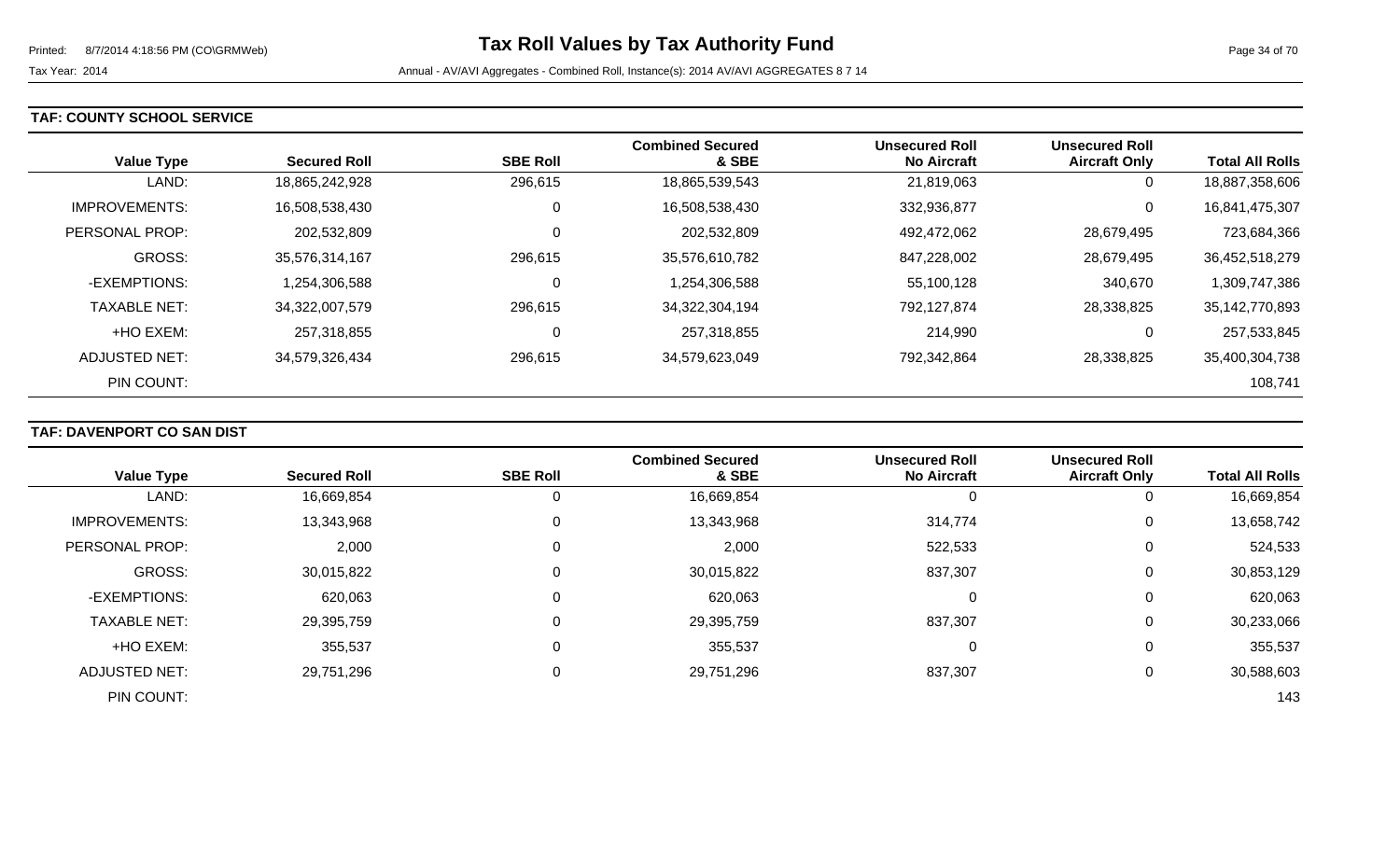#### **TAF: EDUCATION REVENUE AUGMENTATION FUND**

| <b>Value Type</b>    | <b>Secured Roll</b> | <b>SBE Roll</b> | <b>Combined Secured</b><br>& SBE | <b>Unsecured Roll</b><br><b>No Aircraft</b> | <b>Unsecured Roll</b><br><b>Aircraft Only</b> | <b>Total All Rolls</b> |
|----------------------|---------------------|-----------------|----------------------------------|---------------------------------------------|-----------------------------------------------|------------------------|
| LAND:                | 1,241,995,885       | 64,687          | 1,242,060,572                    | 31,765                                      | 0                                             | 1,242,092,337          |
| <b>IMPROVEMENTS:</b> | 1,163,546,937       | 0               | 1,163,546,937                    | 1,625,249                                   | 0                                             | 1,165,172,186          |
| PERSONAL PROP:       | 2,501,908           | 0               | 2,501,908                        | 5,502,270                                   | 0                                             | 8,004,178              |
| GROSS:               | 2,408,044,730       | 64,687          | 2,408,109,417                    | 7,159,284                                   | 0                                             | 2,415,268,701          |
| -EXEMPTIONS:         | 65,548,170          | 0               | 65,548,170                       | 23,418                                      | 0                                             | 65,571,588             |
| <b>TAXABLE NET:</b>  | 2,342,496,560       | 64,687          | 2,342,561,247                    | 7,135,866                                   | 0                                             | 2,349,697,113          |
| +HO EXEM:            | 27,811,000          | 0               | 27,811,000                       | 0                                           | 0                                             | 27,811,000             |
| ADJUSTED NET:        | 2,370,307,560       | 64,687          | 2,370,372,247                    | 7,135,866                                   | 0                                             | 2,377,508,113          |
| PIN COUNT:           |                     |                 |                                  |                                             |                                               | 13,902                 |

#### **TAF: EMPIRE ACRES CO SV AREA #17**

|                      |                     |                 | <b>Combined Secured</b> | <b>Unsecured Roll</b> | <b>Unsecured Roll</b> |                        |
|----------------------|---------------------|-----------------|-------------------------|-----------------------|-----------------------|------------------------|
| <b>Value Type</b>    | <b>Secured Roll</b> | <b>SBE Roll</b> | & SBE                   | <b>No Aircraft</b>    | <b>Aircraft Only</b>  | <b>Total All Rolls</b> |
| LAND:                | 9,533,118           | 0               | 9,533,118               | 0                     |                       | 9,533,118              |
| <b>IMPROVEMENTS:</b> | 9,385,478           | 0               | 9,385,478               | 0                     | 0                     | 9,385,478              |
| PERSONAL PROP:       |                     | 0               | 0                       | 23,974                | 0                     | 23,974                 |
| <b>GROSS:</b>        | 18,918,596          | 0               | 18,918,596              | 23,974                | 0                     | 18,942,570             |
| -EXEMPTIONS:         | 203,449             | 0               | 203,449                 | 0                     | 0                     | 203,449                |
| <b>TAXABLE NET:</b>  | 18,715,147          | 0               | 18,715,147              | 23,974                | 0                     | 18,739,121             |
| +HO EXEM:            | 203,000             | 0               | 203,000                 | 0                     | 0                     | 203,000                |
| <b>ADJUSTED NET:</b> | 18,918,147          | 0               | 18,918,147              | 23,974                | 0                     | 18,942,121             |
| PIN COUNT:           |                     |                 |                         |                       |                       | 56                     |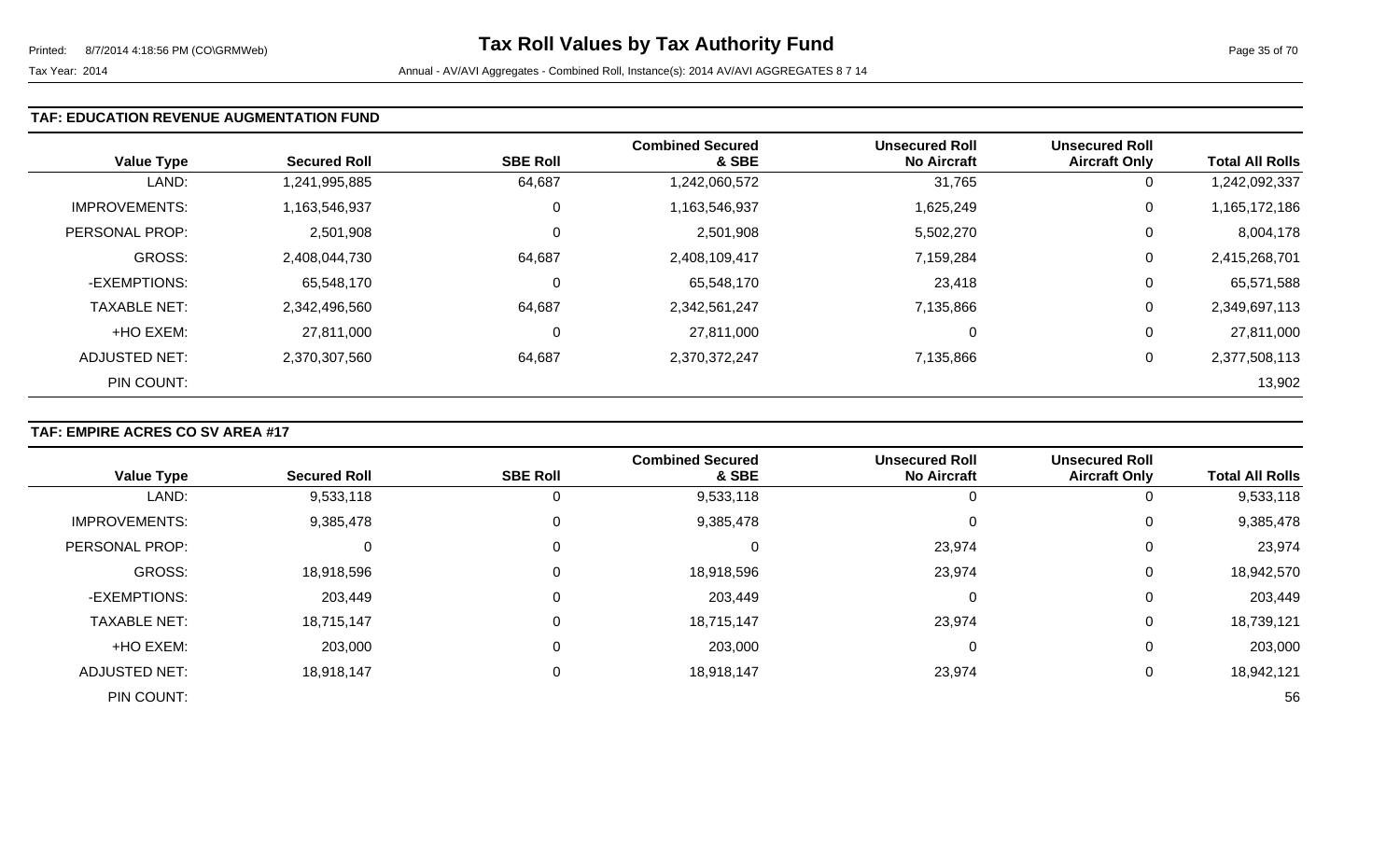#### **TAF: EXTENDED POLICE PROT CSA #38**

| <b>Value Type</b>    | <b>Secured Roll</b> | <b>SBE Roll</b> | <b>Combined Secured</b><br>& SBE | <b>Unsecured Roll</b><br><b>No Aircraft</b> | <b>Unsecured Roll</b><br><b>Aircraft Only</b> | <b>Total All Rolls</b> |
|----------------------|---------------------|-----------------|----------------------------------|---------------------------------------------|-----------------------------------------------|------------------------|
| LAND:                | 11,641,601,540      | 181,887         | 11,641,783,427                   | 3,369,576                                   | 0                                             | 11,645,153,003         |
| <b>IMPROVEMENTS:</b> | 9,755,612,894       | $\mathbf 0$     | 9,755,612,894                    | 85,577,463                                  | 0                                             | 9,841,190,357          |
| PERSONAL PROP:       | 90,708,661          | $\mathbf 0$     | 90,708,661                       | 156,895,065                                 | 112,703                                       | 247,716,429            |
| GROSS:               | 21,487,923,095      | 181,887         | 21,488,104,982                   | 245,842,104                                 | 112,703                                       | 21,734,059,789         |
| -EXEMPTIONS:         | 757,707,923         | 0               | 757,707,923                      | 16,684,107                                  | 0                                             | 774,392,030            |
| <b>TAXABLE NET:</b>  | 20,730,215,172      | 181,887         | 20,730,397,059                   | 229,157,997                                 | 112,703                                       | 20,959,667,759         |
| +HO EXEM:            | 163.094.765         | 0               | 163,094,765                      | 0                                           | 0                                             | 163,094,765            |
| <b>ADJUSTED NET:</b> | 20,893,309,937      | 181,887         | 20,893,491,824                   | 229,157,997                                 | 112,703                                       | 21,122,762,524         |
| PIN COUNT:           |                     |                 |                                  |                                             |                                               | 66,927                 |

### **TAF: FELTON FIRE PROT DIST**

|                      |                     |                 | <b>Combined Secured</b> | <b>Unsecured Roll</b> | <b>Unsecured Roll</b> |                        |
|----------------------|---------------------|-----------------|-------------------------|-----------------------|-----------------------|------------------------|
| <b>Value Type</b>    | <b>Secured Roll</b> | <b>SBE Roll</b> | & SBE                   | <b>No Aircraft</b>    | <b>Aircraft Only</b>  | <b>Total All Rolls</b> |
| LAND:                | 384,476,290         | 0               | 384,476,290             | 205,661               | 0                     | 384,681,951            |
| <b>IMPROVEMENTS:</b> | 358,224,332         | 0               | 358,224,332             | 7,828,023             | 0                     | 366,052,355            |
| PERSONAL PROP:       | 1,352,813           | 0               | 1,352,813               | 6,508,200             | 0                     | 7,861,013              |
| <b>GROSS:</b>        | 744,053,435         | 0               | 744,053,435             | 14,541,884            | 0                     | 758,595,319            |
| -EXEMPTIONS:         | 57,958,886          | 0               | 57,958,886              |                       | 0                     | 57,958,886             |
| <b>TAXABLE NET:</b>  | 686,094,549         | 0               | 686,094,549             | 14,541,884            | 0                     | 700,636,433            |
| +HO EXEM:            | 7,836,854           | 0               | 7,836,854               |                       | 0                     | 7,836,854              |
| <b>ADJUSTED NET:</b> | 693,931,403         | 0               | 693,931,403             | 14,541,884            | 0                     | 708,473,287            |
| PIN COUNT:           |                     |                 |                         |                       |                       | 3,185                  |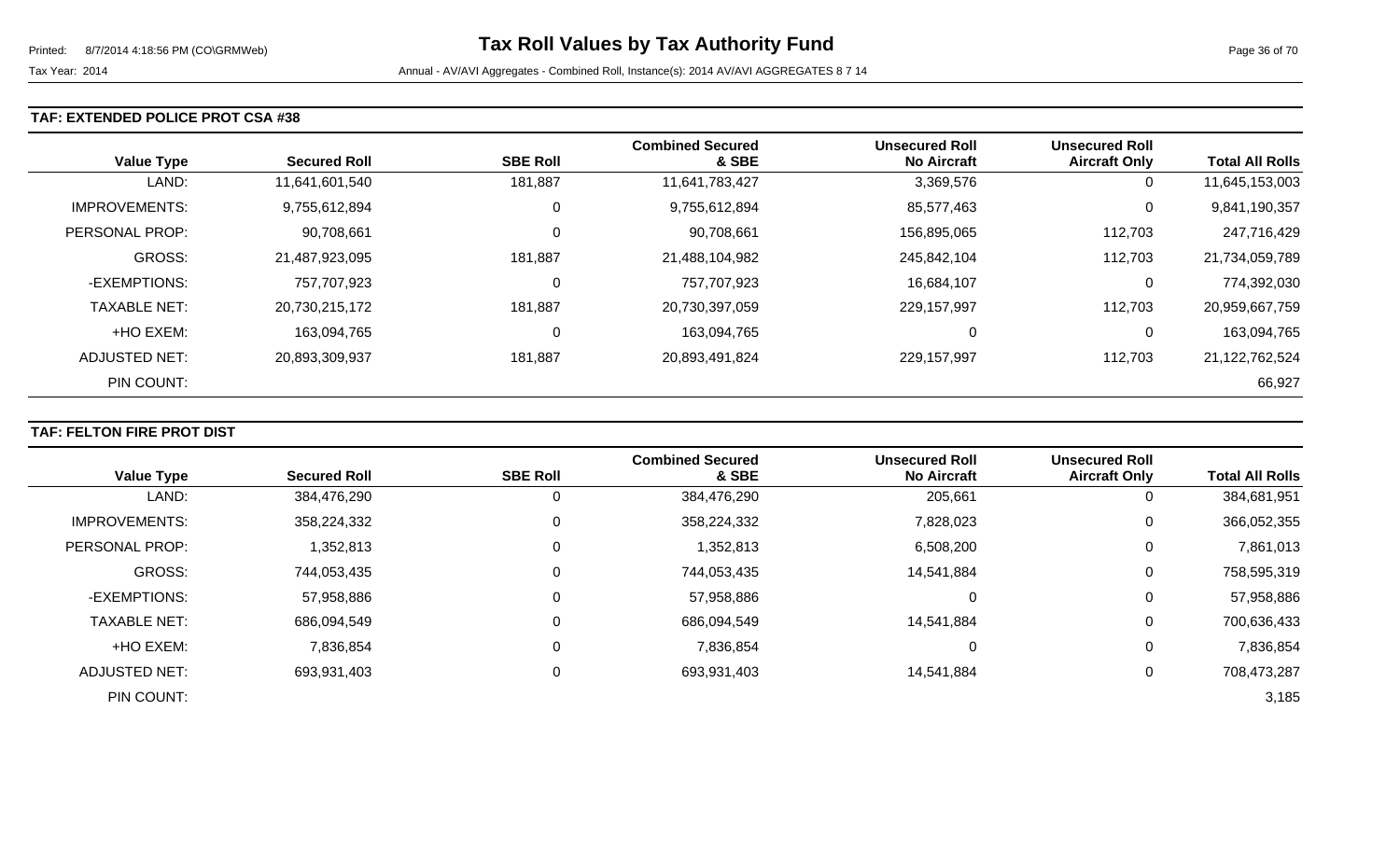#### **TAF: HAPPY VALLEY SCH DIST GENL**

| <b>Value Type</b>    | <b>Secured Roll</b> | <b>SBE Roll</b> | <b>Combined Secured</b><br>& SBE | <b>Unsecured Roll</b><br><b>No Aircraft</b> | <b>Unsecured Roll</b><br><b>Aircraft Only</b> | <b>Total All Rolls</b> |
|----------------------|---------------------|-----------------|----------------------------------|---------------------------------------------|-----------------------------------------------|------------------------|
| LAND:                | 130,106,379         | 0               | 130,106,379                      | U                                           | 0                                             | 130,106,379            |
| <b>IMPROVEMENTS:</b> | 125,009,605         | 0               | 125,009,605                      | 165,507                                     | 0                                             | 125, 175, 112          |
| PERSONAL PROP:       | 451,795             | 0               | 451,795                          | 555,034                                     | 0                                             | 1,006,829              |
| <b>GROSS:</b>        | 255,567,779         | 0               | 255,567,779                      | 720,541                                     | 0                                             | 256,288,320            |
| -EXEMPTIONS:         | 3,010,240           | 0               | 3,010,240                        | 0                                           | 0                                             | 3,010,240              |
| <b>TAXABLE NET:</b>  | 252,557,539         | 0               | 252,557,539                      | 720,541                                     | 0                                             | 253,278,080            |
| +HO EXEM:            | 1,965,600           | 0               | 1,965,600                        | 0                                           | 0                                             | 1,965,600              |
| ADJUSTED NET:        | 254,523,139         | 0               | 254,523,139                      | 720,541                                     | 0                                             | 255,243,680            |
| PIN COUNT:           |                     |                 |                                  |                                             |                                               | 617                    |

### **TAF: HUCKLEBERRY WDS CO SV AREA #15**

|                     |                     |                 | <b>Combined Secured</b> | <b>Unsecured Roll</b> | <b>Unsecured Roll</b> |                        |
|---------------------|---------------------|-----------------|-------------------------|-----------------------|-----------------------|------------------------|
| <b>Value Type</b>   | <b>Secured Roll</b> | <b>SBE Roll</b> | & SBE                   | <b>No Aircraft</b>    | <b>Aircraft Only</b>  | <b>Total All Rolls</b> |
| LAND:               | 8,609,888           | U               | 8,609,888               | 0                     | O                     | 8,609,888              |
| IMPROVEMENTS:       | 9,946,308           | 0               | 9,946,308               | 0                     | 0                     | 9,946,308              |
| GROSS:              | 18,556,196          | 0               | 18,556,196              | 0                     | 0                     | 18,556,196             |
| -EXEMPTIONS:        | 369,756             | 0               | 369,756                 | 0                     | 0                     | 369,756                |
| <b>TAXABLE NET:</b> | 18,186,440          |                 | 18,186,440              | 0                     | 0                     | 18,186,440             |
| +HO EXEM:           | 231,000             | 0               | 231,000                 | 0                     | 0                     | 231,000                |
| ADJUSTED NET:       | 18,417,440          | 0               | 18,417,440              | 0                     | 0                     | 18,417,440             |
| PIN COUNT:          |                     |                 |                         |                       |                       | 81                     |

**TAF: HUTCHINSON RD CO SV AREA NO13** 

| Value Type  | <b>Secured Roll</b> | <b>SBE Roll</b> | Combined Secured<br><b>&amp; SBE</b> | <b>Unsecured Roll</b><br><b>No Aircraft</b> | <b>Unsecured Roll</b><br><b>Aircraft Only</b> | <b>All Rolls</b><br>Гоtа      |
|-------------|---------------------|-----------------|--------------------------------------|---------------------------------------------|-----------------------------------------------|-------------------------------|
| <b>LAND</b> | 49,285,426          |                 | 49.285<br>19,285,426                 |                                             |                                               | 49,285,42 $\prime$<br>285.426 |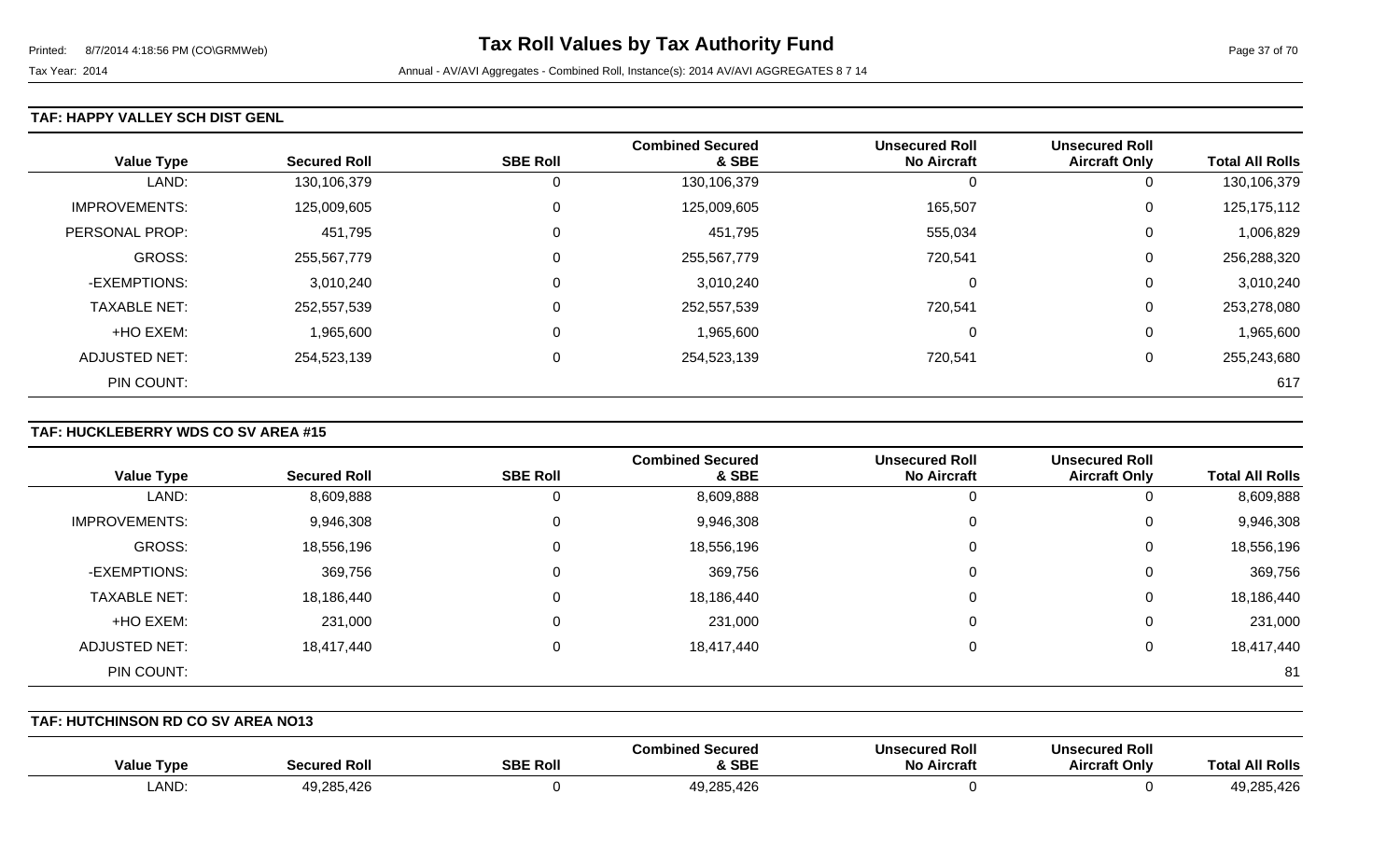| Printed:<br>8/7/2014 4:18:56 PM (CO\GRMWeb) |            | <b>Tax Roll Values by Tax Authority Fund</b>                                           |        |                | Page 38 of 70 |
|---------------------------------------------|------------|----------------------------------------------------------------------------------------|--------|----------------|---------------|
| Tax Year: 2014                              |            | Annual - AV/AVI Aggregates - Combined Roll, Instance(s): 2014 AV/AVI AGGREGATES 8 7 14 |        |                |               |
| <b>IMPROVEMENTS:</b>                        | 50,661,018 | 50,661,018                                                                             | 0      | 0              | 50,661,018    |
| PERSONAL PROP:                              |            | 0                                                                                      | 25,506 | 0              | 25,506        |
| <b>GROSS:</b>                               | 99,946,444 | 99,946,444                                                                             | 25,506 | 0              | 99,971,950    |
| -EXEMPTIONS:                                | 807,070    | 807,070                                                                                | 0      | 0              | 807,070       |
| <b>TAXABLE NET:</b>                         | 99,139,374 | 99,139,374                                                                             | 25,506 | 0              | 99,164,880    |
| +HO EXEM:                                   | 805,000    | 805,000                                                                                | 0      | $\mathbf{0}$   | 805,000       |
| ADJUSTED NET:                               | 99,944,374 | 99,944,374                                                                             | 25,506 | $\overline{0}$ | 99,969,880    |
| PIN COUNT:                                  |            |                                                                                        |        |                | 198           |

# **TAF: JUVENILE HALL SCH SANTA CLARA**

| <b>Value Type</b>    | <b>Secured Roll</b> | <b>SBE Roll</b> | <b>Combined Secured</b><br>& SBE | <b>Unsecured Roll</b><br><b>No Aircraft</b> | <b>Unsecured Roll</b><br><b>Aircraft Only</b> | <b>Total All Rolls</b> |
|----------------------|---------------------|-----------------|----------------------------------|---------------------------------------------|-----------------------------------------------|------------------------|
| LAND:                | 555,175,885         | 0               | 555,175,885                      | 34,761                                      | 0                                             | 555,210,646            |
| <b>IMPROVEMENTS:</b> | 529,656,483         | 0               | 529,656,483                      | 1,037,137                                   | 0                                             | 530,693,620            |
| PERSONAL PROP:       | 1,449,783           | 0               | 1,449,783                        | 1,615,313                                   | 0                                             | 3,065,096              |
| <b>GROSS:</b>        | 1,086,282,151       | $\mathbf 0$     | 1,086,282,151                    | 2,687,211                                   | 0                                             | 1,088,969,362          |
| -EXEMPTIONS:         | 11,635,250          | 0               | 11,635,250                       |                                             | 0                                             | 11,635,250             |
| <b>TAXABLE NET:</b>  | 1,074,646,901       | $\mathbf 0$     | 1,074,646,901                    | 2,687,211                                   | 0                                             | 1,077,334,112          |
| +HO EXEM:            | 7,749,000           | 0               | 7,749,000                        |                                             | 0                                             | 7,749,000              |
| <b>ADJUSTED NET:</b> | 1,082,395,901       | $\mathbf 0$     | 1,082,395,901                    | 2,687,211                                   | 0                                             | 1,085,083,112          |
| PIN COUNT:           |                     |                 |                                  |                                             |                                               | 2,529                  |

## **TAF: LA SELVA REC & PARK DIST**

|                   |                     |                 | <b>Combined Secured</b> | <b>Unsecured Roll</b> | <b>Unsecured Roll</b> |                        |
|-------------------|---------------------|-----------------|-------------------------|-----------------------|-----------------------|------------------------|
| <b>Value Type</b> | <b>Secured Roll</b> | <b>SBE Roll</b> | & SBE                   | <b>No Aircraft</b>    | <b>Aircraft Only</b>  | <b>Total All Rolls</b> |
| LAND:             | 194,588,557         |                 | 194,588,557             |                       |                       | 194,588,557            |
| IMPROVEMENTS:     | 152,845,309         |                 | 152,845,309             | 41,681                |                       | 152,886,990            |
| PERSONAL PROP:    | 4,000               |                 | 4,000                   | 385,298               |                       | 389,298                |
| GROSS:            | 347,437,866         |                 | 347,437,866             | 426,979               |                       | 347,864,845            |
| -EXEMPTIONS:      | 4,728,652           |                 | 4,728,652               |                       |                       | 4,728,652              |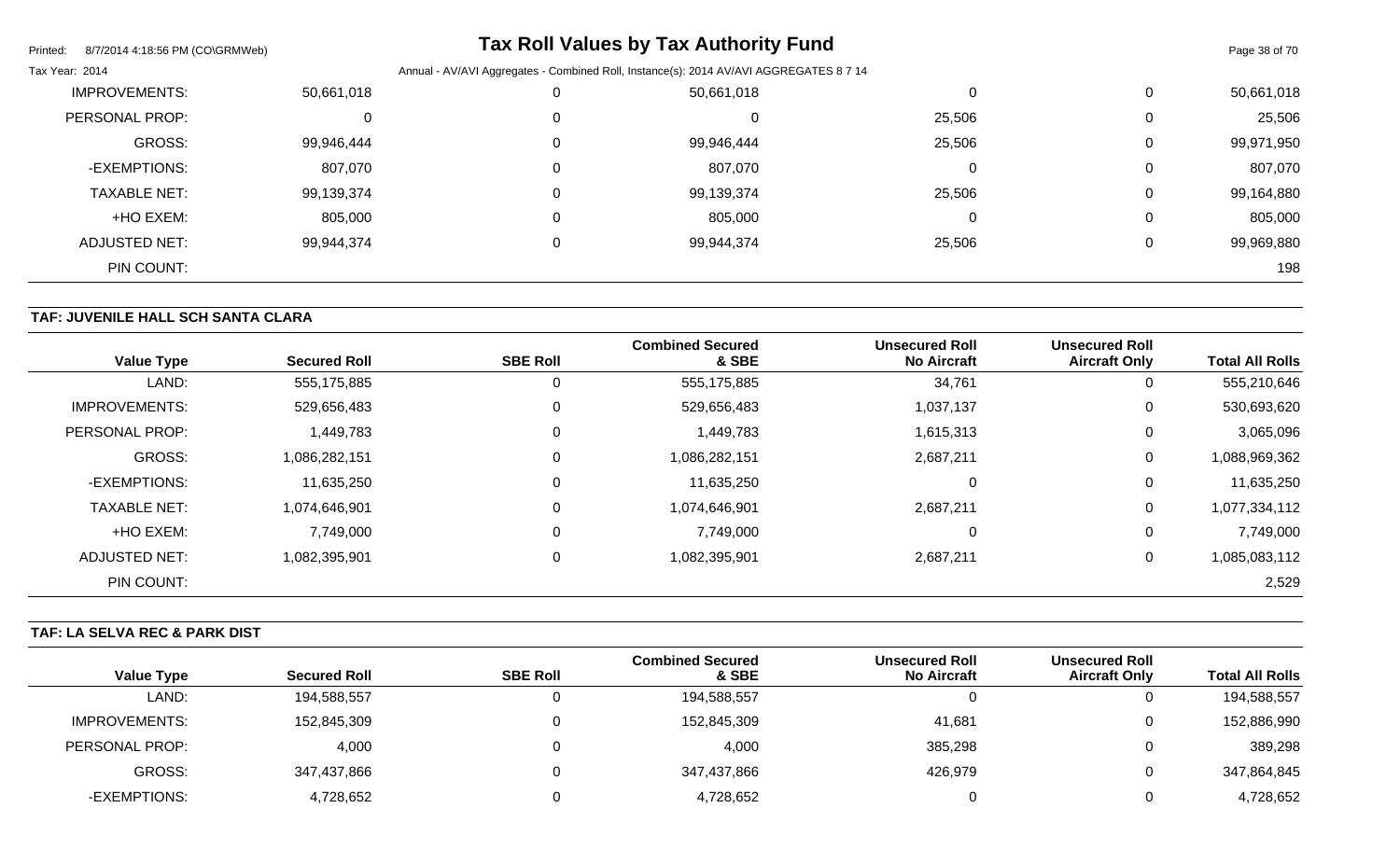| Printed:       | 8/7/2014   4:18:56 PM (CO\GRMWeb) |             | Tax Roll Values by Tax Authority Fund                                                  |         |                | Page 39 of 70 |
|----------------|-----------------------------------|-------------|----------------------------------------------------------------------------------------|---------|----------------|---------------|
| Tax Year: 2014 |                                   |             | Annual - AV/AVI Aggregates - Combined Roll, Instance(s): 2014 AV/AVI AGGREGATES 8 7 14 |         |                |               |
|                | <b>TAXABLE NET:</b>               | 342,709,214 | 342,709,214                                                                            | 426,979 | $\overline{0}$ | 343,136,193   |
|                | +HO EXEM:                         | 2,744,000   | 2,744,000                                                                              |         | 0              | 2,744,000     |
|                | ADJUSTED NET:                     | 345,453,214 | 345,453,214                                                                            | 426,979 | 0              | 345,880,193   |
|                | PIN COUNT:                        |             |                                                                                        |         |                | 870           |

# **TAF: LAKESIDE AREAWIDE**

| <b>Value Type</b>    | <b>Secured Roll</b> | <b>SBE Roll</b> | <b>Combined Secured</b><br>& SBE | <b>Unsecured Roll</b><br><b>No Aircraft</b> | <b>Unsecured Roll</b><br><b>Aircraft Only</b> | <b>Total All Rolls</b> |
|----------------------|---------------------|-----------------|----------------------------------|---------------------------------------------|-----------------------------------------------|------------------------|
| LAND:                | 147,518,502         |                 | 147,518,502                      | 34,761                                      | 0                                             | 147,553,263            |
| <b>IMPROVEMENTS:</b> | 140,049,533         | 0               | 140,049,533                      | 222,624                                     | 0                                             | 140,272,157            |
| PERSONAL PROP:       | 1,418,283           | $\Omega$        | 1,418,283                        | 472,684                                     | 0                                             | 1,890,967              |
| <b>GROSS:</b>        | 288,986,318         | $\Omega$        | 288,986,318                      | 730,069                                     | 0                                             | 289,716,387            |
| -EXEMPTIONS:         | 4,333,860           | $\Omega$        | 4,333,860                        | 0                                           | 0                                             | 4,333,860              |
| <b>TAXABLE NET:</b>  | 284,652,458         | $\Omega$        | 284,652,458                      | 730,069                                     | 0                                             | 285,382,527            |
| +HO EXEM:            | 1,953,000           | 0               | 1,953,000                        | 0                                           | 0                                             | 1,953,000              |
| ADJUSTED NET:        | 286,605,458         |                 | 286,605,458                      | 730,069                                     | 0                                             | 287,335,527            |
| PIN COUNT:           |                     |                 |                                  |                                             |                                               | 815                    |

# **TAF: LAKESIDE SCH DIST TR-GEN**

|                      |                     |                 | <b>Combined Secured</b> | <b>Unsecured Roll</b> | <b>Unsecured Roll</b> |                        |
|----------------------|---------------------|-----------------|-------------------------|-----------------------|-----------------------|------------------------|
| <b>Value Type</b>    | <b>Secured Roll</b> | <b>SBE Roll</b> | & SBE                   | <b>No Aircraft</b>    | <b>Aircraft Only</b>  | <b>Total All Rolls</b> |
| LAND:                | 147,518,502         |                 | 147,518,502             | 34,761                | 0                     | 147,553,263            |
| <b>IMPROVEMENTS:</b> | 140,049,533         | 0               | 140,049,533             | 222,624               | 0                     | 140,272,157            |
| PERSONAL PROP:       | 1,418,283           | 0               | 1,418,283               | 472,684               | 0                     | 1,890,967              |
| GROSS:               | 288,986,318         | 0               | 288,986,318             | 730,069               | 0                     | 289,716,387            |
| -EXEMPTIONS:         | 4,333,860           | 0               | 4,333,860               | 0                     | 0                     | 4,333,860              |
| <b>TAXABLE NET:</b>  | 284,652,458         | 0               | 284,652,458             | 730,069               | 0                     | 285,382,527            |
| +HO EXEM:            | 1,953,000           | 0               | 1,953,000               | $\Omega$              | 0                     | 1,953,000              |
| <b>ADJUSTED NET:</b> | 286,605,458         | 0               | 286,605,458             | 730,069               | 0                     | 287,335,527            |
| PIN COUNT:           |                     |                 |                         |                       |                       | 815                    |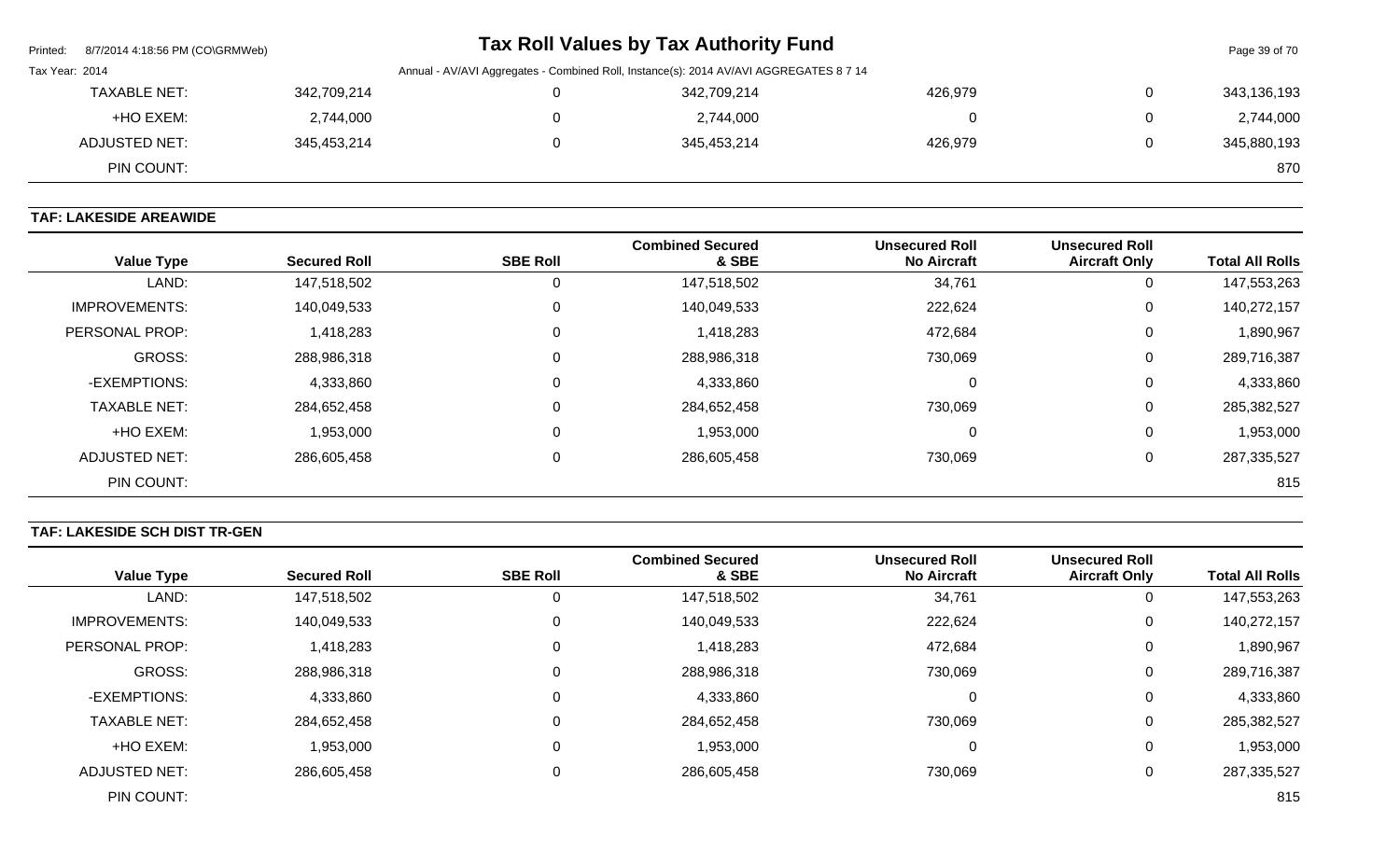#### **TAF: LIVE OAK ELEM SCH 2014 REFNDG**

| <b>Value Type</b>    | <b>Secured Roll</b> | <b>SBE Roll</b> | <b>Combined Secured</b><br>& SBE | <b>Unsecured Roll</b><br><b>No Aircraft</b> | <b>Unsecured Roll</b><br><b>Aircraft Only</b> | <b>Total All Rolls</b> |
|----------------------|---------------------|-----------------|----------------------------------|---------------------------------------------|-----------------------------------------------|------------------------|
| LAND:                | 1,730,585,722       | 83,608          | 1,730,669,330                    | 1,939,129                                   | 0                                             | 1,732,608,459          |
| <b>IMPROVEMENTS:</b> | 1,320,810,981       | 0               | 1,320,810,981                    | 26,499,343                                  | 0                                             | 1,347,310,324          |
| PERSONAL PROP:       | 5,036,542           | 0               | 5,036,542                        | 35,308,167                                  | 0                                             | 40,344,709             |
| <b>GROSS:</b>        | 3,056,433,245       | 83,608          | 3,056,516,853                    | 63,746,639                                  | 0                                             | 3,120,263,492          |
| -EXEMPTIONS:         | 59,478,713          | 0               | 59,478,713                       | 4,365,462                                   | 0                                             | 63,844,175             |
| <b>TAXABLE NET:</b>  | 2,996,954,532       | 83,608          | 2,997,038,140                    | 59,381,177                                  | 0                                             | 3,056,419,317          |
| +HO EXEM:            | 20,694,454          | 0               | 20,694,454                       | 91,000                                      | 0                                             | 20,785,454             |
| ADJUSTED NET:        | 3,017,648,986       | 83,608          | 3,017,732,594                    | 59,472,177                                  | 0                                             | 3,077,204,771          |
| PIN COUNT:           |                     |                 |                                  |                                             |                                               | 8,839                  |

### **TAF: LIVE OAK SCH DIST GENL**

|                      |                     |                 | <b>Combined Secured</b> | <b>Unsecured Roll</b> | <b>Unsecured Roll</b> |                        |
|----------------------|---------------------|-----------------|-------------------------|-----------------------|-----------------------|------------------------|
| <b>Value Type</b>    | <b>Secured Roll</b> | <b>SBE Roll</b> | & SBE                   | <b>No Aircraft</b>    | <b>Aircraft Only</b>  | <b>Total All Rolls</b> |
| LAND:                | 1,730,585,722       | 83,608          | 1,730,669,330           | 1,939,129             | 0                     | 1,732,608,459          |
| <b>IMPROVEMENTS:</b> | 1,320,810,981       | 0               | 1,320,810,981           | 26,499,343            | 0                     | 1,347,310,324          |
| PERSONAL PROP:       | 5,036,542           | 0               | 5,036,542               | 35,308,167            | 0                     | 40,344,709             |
| <b>GROSS:</b>        | 3,056,433,245       | 83,608          | 3,056,516,853           | 63,746,639            | $\mathbf 0$           | 3,120,263,492          |
| -EXEMPTIONS:         | 59,478,713          | 0               | 59,478,713              | 4,365,462             | 0                     | 63,844,175             |
| <b>TAXABLE NET:</b>  | 2,996,954,532       | 83,608          | 2,997,038,140           | 59,381,177            | 0                     | 3,056,419,317          |
| +HO EXEM:            | 20,694,454          | 0               | 20,694,454              | 91,000                | 0                     | 20,785,454             |
| ADJUSTED NET:        | 3,017,648,986       | 83,608          | 3,017,732,594           | 59,472,177            | 0                     | 3,077,204,771          |
| PIN COUNT:           |                     |                 |                         |                       |                       | 8,839                  |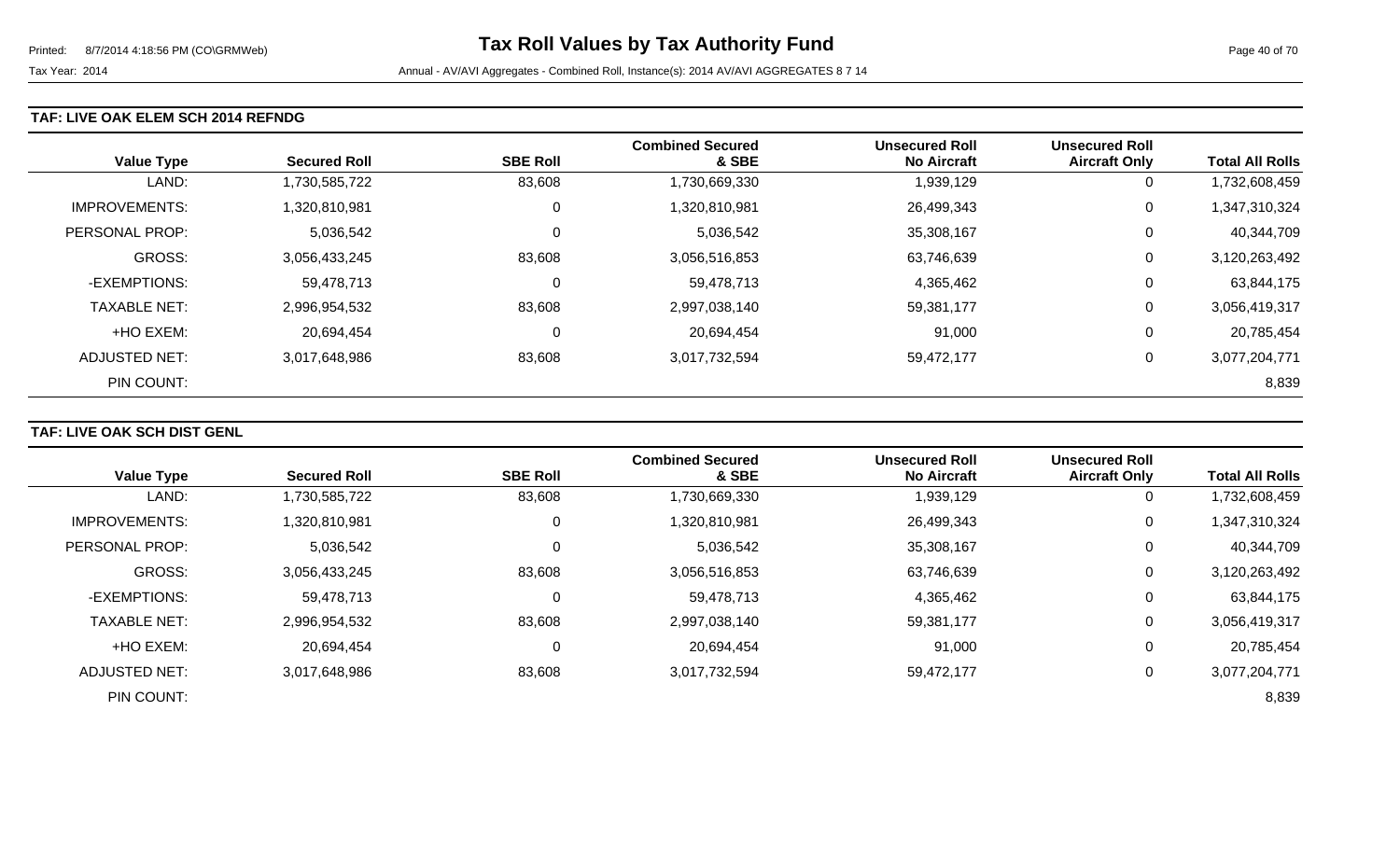#### **TAF: LOMA PRIETA SCH AREAWIDE**

| <b>Value Type</b>    | <b>Secured Roll</b> | <b>SBE Roll</b> | <b>Combined Secured</b><br>& SBE | <b>Unsecured Roll</b><br><b>No Aircraft</b> | <b>Unsecured Roll</b><br><b>Aircraft Only</b> | <b>Total All Rolls</b> |
|----------------------|---------------------|-----------------|----------------------------------|---------------------------------------------|-----------------------------------------------|------------------------|
| LAND:                | 407,096,847         |                 | 407,096,847                      |                                             | 0                                             | 407,096,847            |
| <b>IMPROVEMENTS:</b> | 388,698,442         | $\Omega$        | 388,698,442                      | 814,513                                     | 0                                             | 389,512,955            |
| PERSONAL PROP:       | 31,500              | 0               | 31,500                           | 1,142,629                                   | 0                                             | 1,174,129              |
| GROSS:               | 795,826,789         |                 | 795,826,789                      | 1,957,142                                   | 0                                             | 797,783,931            |
| -EXEMPTIONS:         | 7,287,390           | $\Omega$        | 7,287,390                        | $\Omega$                                    | 0                                             | 7,287,390              |
| <b>TAXABLE NET:</b>  | 788,539,399         | $\Omega$        | 788,539,399                      | 1,957,142                                   | 0                                             | 790,496,541            |
| +HO EXEM:            | 5,782,000           | $\Omega$        | 5,782,000                        | -0                                          | 0                                             | 5,782,000              |
| ADJUSTED NET:        | 794,321,399         | 0               | 794,321,399                      | 1,957,142                                   | 0                                             | 796,278,541            |
| PIN COUNT:           |                     |                 |                                  |                                             |                                               | 1,710                  |

### **TAF: LOMA PRIETA SCH DIST TR GENL**

|                       |                     |                 | <b>Combined Secured</b> | <b>Unsecured Roll</b> | <b>Unsecured Roll</b> |                        |
|-----------------------|---------------------|-----------------|-------------------------|-----------------------|-----------------------|------------------------|
| <b>Value Type</b>     | <b>Secured Roll</b> | <b>SBE Roll</b> | & SBE                   | <b>No Aircraft</b>    | <b>Aircraft Only</b>  | <b>Total All Rolls</b> |
| LAND:                 | 407,657,383         |                 | 407,657,383             | O                     | U                     | 407,657,383            |
| <b>IMPROVEMENTS:</b>  | 389,606,950         |                 | 389,606,950             | 814,513               | 0                     | 390,421,463            |
| <b>PERSONAL PROP:</b> | 31,500              |                 | 31,500                  | 1,142,629             | 0                     | 1,174,129              |
| <b>GROSS:</b>         | 797,295,833         |                 | 797,295,833             | 1,957,142             | $\mathbf 0$           | 799,252,975            |
| -EXEMPTIONS:          | 7,301,390           |                 | 7,301,390               | 0                     | 0                     | 7,301,390              |
| <b>TAXABLE NET:</b>   | 789,994,443         |                 | 789,994,443             | 1,957,142             | 0                     | 791,951,585            |
| +HO EXEM:             | 5,796,000           |                 | 5,796,000               | 0                     | 0                     | 5,796,000              |
| <b>ADJUSTED NET:</b>  | 795,790,443         |                 | 795,790,443             | 1,957,142             | 0                     | 797,747,585            |
| PIN COUNT:            |                     |                 |                         |                       |                       | 1,714                  |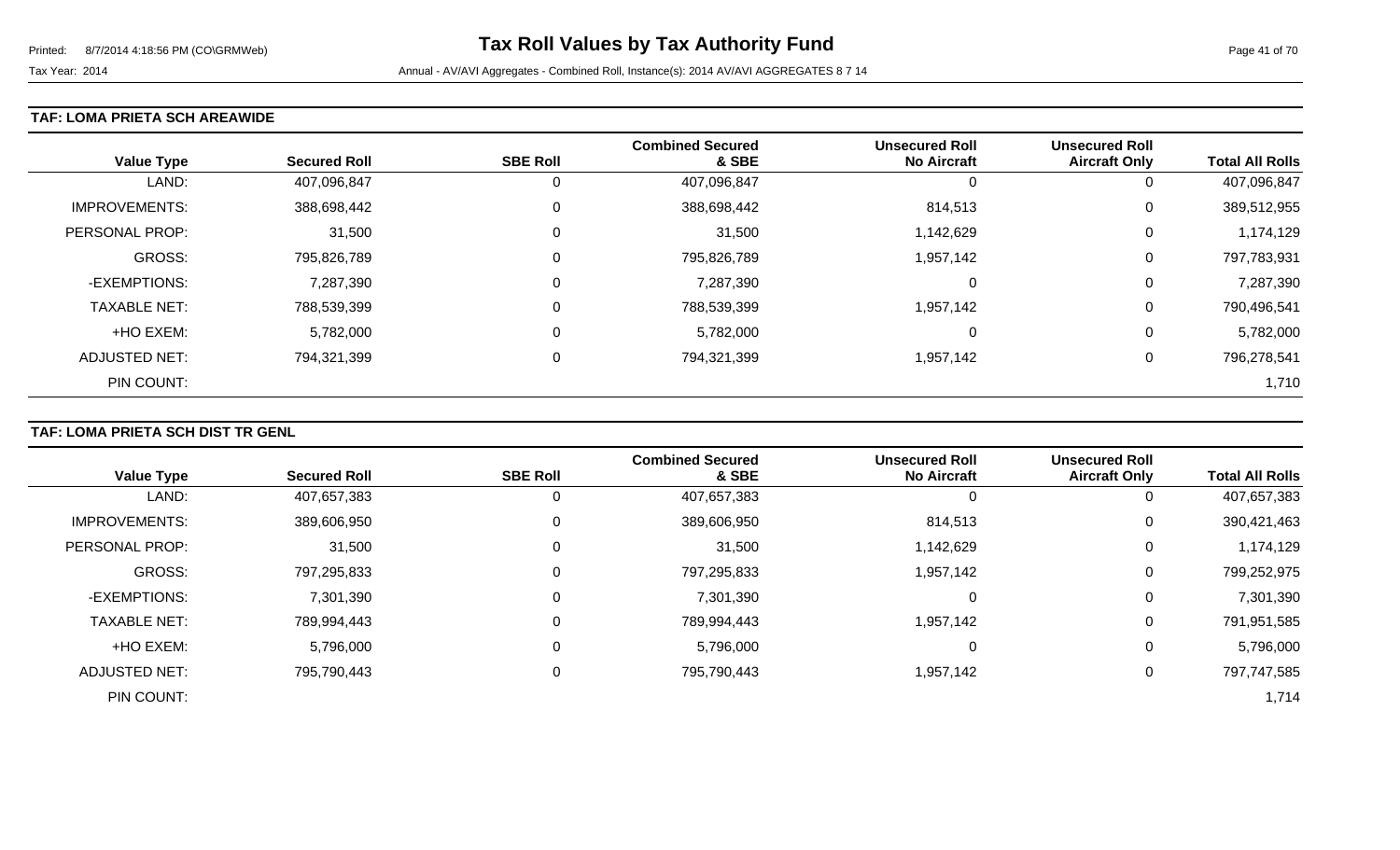#### **TAF: LOMPICO CO WATER DIST TR GENL**

| <b>Value Type</b>    | <b>Secured Roll</b> | <b>SBE Roll</b> | <b>Combined Secured</b><br>& SBE | <b>Unsecured Roll</b><br><b>No Aircraft</b> | <b>Unsecured Roll</b><br><b>Aircraft Only</b> | <b>Total All Rolls</b> |
|----------------------|---------------------|-----------------|----------------------------------|---------------------------------------------|-----------------------------------------------|------------------------|
| LAND:                | 57,950,555          | 0               | 57,950,555                       | -0                                          | 0                                             | 57,950,555             |
| <b>IMPROVEMENTS:</b> | 47,366,241          | $\Omega$        | 47,366,241                       | 3,000                                       | 0                                             | 47,369,241             |
| PERSONAL PROP:       | 0                   | $\Omega$        | 0                                | 155,004                                     | 0                                             | 155,004                |
| GROSS:               | 105,316,796         | $\Omega$        | 105,316,796                      | 158,004                                     | 0                                             | 105,474,800            |
| -EXEMPTIONS:         | 3,025,636           | $\Omega$        | 3,025,636                        | $\Omega$                                    | 0                                             | 3,025,636              |
| <b>TAXABLE NET:</b>  | 102,291,160         | $\Omega$        | 102,291,160                      | 158,004                                     | 0                                             | 102,449,164            |
| +HO EXEM:            | 1,736,000           | 0               | 1,736,000                        | 0                                           | 0                                             | 1,736,000              |
| ADJUSTED NET:        | 104,027,160         | 0               | 104,027,160                      | 158,004                                     | 0                                             | 104,185,164            |
| PIN COUNT:           |                     |                 |                                  |                                             |                                               | 1,663                  |

### **TAF: LOMPICO CO WATER DISTRICT BOND**

|                      |                     |                 | <b>Combined Secured</b> | <b>Unsecured Roll</b> | <b>Unsecured Roll</b> |                        |
|----------------------|---------------------|-----------------|-------------------------|-----------------------|-----------------------|------------------------|
| <b>Value Type</b>    | <b>Secured Roll</b> | <b>SBE Roll</b> | & SBE                   | <b>No Aircraft</b>    | <b>Aircraft Only</b>  | <b>Total All Rolls</b> |
| LAND:                | 57,950,555          |                 | 57,950,555              | 0                     |                       | 57,950,555             |
| <b>IMPROVEMENTS:</b> | 47,366,241          | 0               | 47,366,241              | 3,000                 | 0                     | 47,369,241             |
| PERSONAL PROP:       |                     | 0               | 0                       | 155,004               | 0                     | 155,004                |
| GROSS:               | 105,316,796         | 0               | 105,316,796             | 158,004               | 0                     | 105,474,800            |
| -EXEMPTIONS:         | 3,025,636           | 0               | 3,025,636               | $\Omega$              | 0                     | 3,025,636              |
| <b>TAXABLE NET:</b>  | 102,291,160         | $\Omega$        | 102,291,160             | 158,004               | 0                     | 102,449,164            |
| +HO EXEM:            | 1,736,000           | 0               | 1,736,000               | 0                     | 0                     | 1,736,000              |
| <b>ADJUSTED NET:</b> | 104,027,160         | 0               | 104,027,160             | 158,004               | 0                     | 104,185,164            |
| PIN COUNT:           |                     |                 |                         |                       |                       | 1,663                  |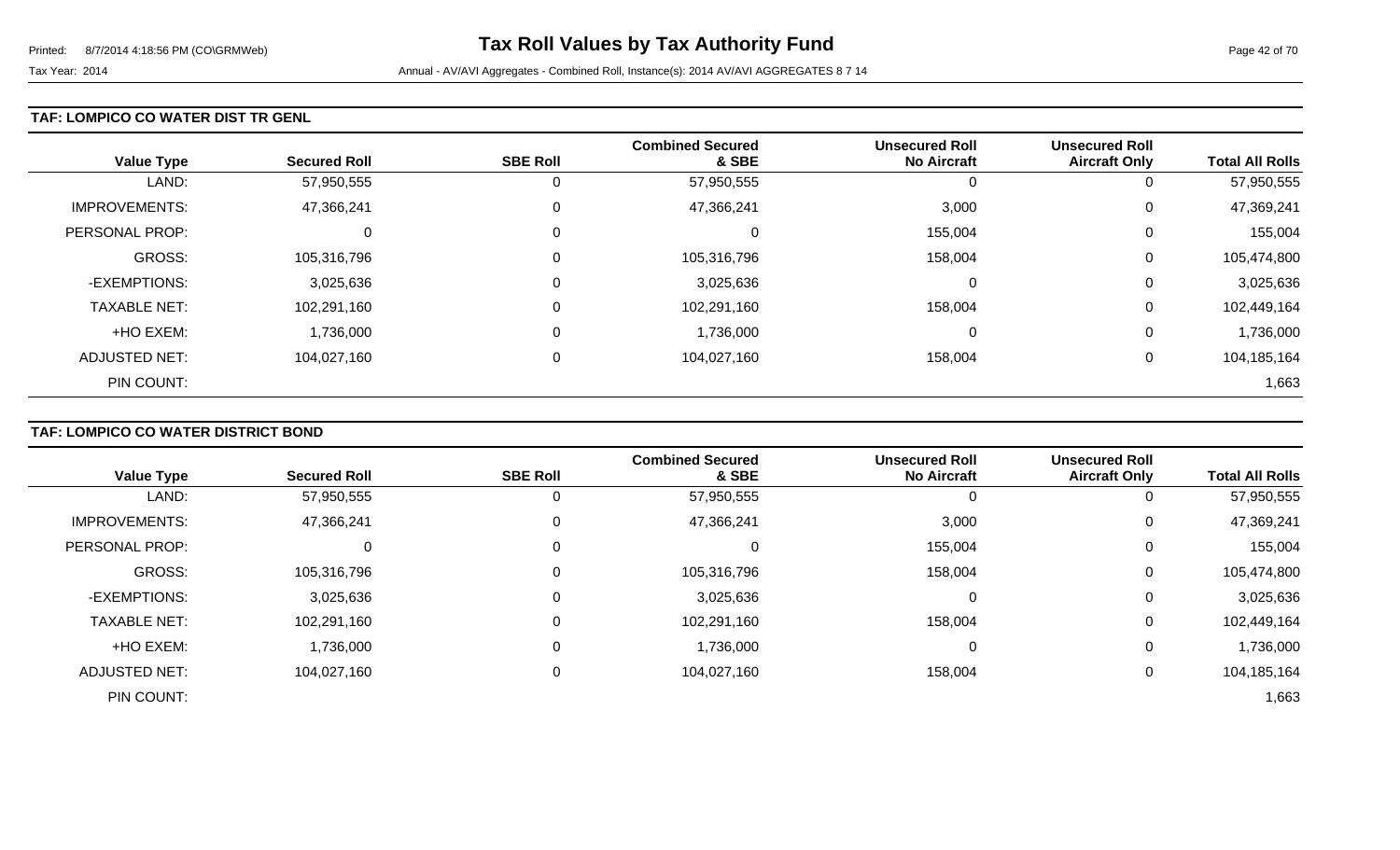#### **TAF: LOS GATOS HIGH DIST TR GENL**

| <b>Value Type</b>    | <b>Secured Roll</b> | <b>SBE Roll</b> | <b>Combined Secured</b><br>& SBE | <b>Unsecured Roll</b><br><b>No Aircraft</b> | <b>Unsecured Roll</b><br><b>Aircraft Only</b> | <b>Total All Rolls</b> |
|----------------------|---------------------|-----------------|----------------------------------|---------------------------------------------|-----------------------------------------------|------------------------|
| LAND:                | 555,175,885         | $\mathbf 0$     | 555,175,885                      | 34,761                                      | 0                                             | 555,210,646            |
| <b>IMPROVEMENTS:</b> | 529,656,483         | $\mathbf 0$     | 529,656,483                      | 1,037,137                                   | 0                                             | 530,693,620            |
| PERSONAL PROP:       | 1,449,783           | $\mathbf 0$     | 1,449,783                        | 1,615,313                                   | 0                                             | 3,065,096              |
| <b>GROSS:</b>        | 1,086,282,151       | $\mathbf 0$     | 1,086,282,151                    | 2,687,211                                   | 0                                             | 1,088,969,362          |
| -EXEMPTIONS:         | 11,635,250          | $\mathbf 0$     | 11,635,250                       | 0                                           | 0                                             | 11,635,250             |
| <b>TAXABLE NET:</b>  | 1,074,646,901       | $\mathbf 0$     | 1,074,646,901                    | 2,687,211                                   | 0                                             | 1,077,334,112          |
| +HO EXEM:            | 7,749,000           | $\mathbf 0$     | 7,749,000                        | 0                                           | 0                                             | 7,749,000              |
| <b>ADJUSTED NET:</b> | 1,082,395,901       | 0               | 1,082,395,901                    | 2,687,211                                   | 0                                             | 1,085,083,112          |
| PIN COUNT:           |                     |                 |                                  |                                             |                                               | 2,529                  |

### **TAF: MOUNTAIN SCH DIST GENL**

|                       |                     |                 | <b>Combined Secured</b> | <b>Unsecured Roll</b> | <b>Unsecured Roll</b> |                        |
|-----------------------|---------------------|-----------------|-------------------------|-----------------------|-----------------------|------------------------|
| <b>Value Type</b>     | <b>Secured Roll</b> | <b>SBE Roll</b> | & SBE                   | <b>No Aircraft</b>    | <b>Aircraft Only</b>  | <b>Total All Rolls</b> |
| LAND:                 | 121,597,565         | 0               | 121,597,565             |                       | 0                     | 121,597,565            |
| <b>IMPROVEMENTS:</b>  | 114,004,101         | 0               | 114,004,101             | 3,467,834             | 0                     | 117,471,935            |
| <b>PERSONAL PROP:</b> | 135,243             | 0               | 135,243                 | 1,041,336             | 0                     | 1,176,579              |
| <b>GROSS:</b>         | 235,736,909         | $\Omega$        | 235,736,909             | 4,509,170             | $\mathbf 0$           | 240,246,079            |
| -EXEMPTIONS:          | 3,867,179           | 0               | 3,867,179               | 3,729                 | 0                     | 3,870,908              |
| <b>TAXABLE NET:</b>   | 231,869,730         | 0               | 231,869,730             | 4,505,441             | 0                     | 236,375,171            |
| +HO EXEM:             | 1,897,000           | $\mathbf 0$     | 1,897,000               | 0                     | 0                     | 1,897,000              |
| <b>ADJUSTED NET:</b>  | 233,766,730         | 0               | 233,766,730             | 4,505,441             | 0                     | 238,272,171            |
| PIN COUNT:            |                     |                 |                         |                       |                       | 713                    |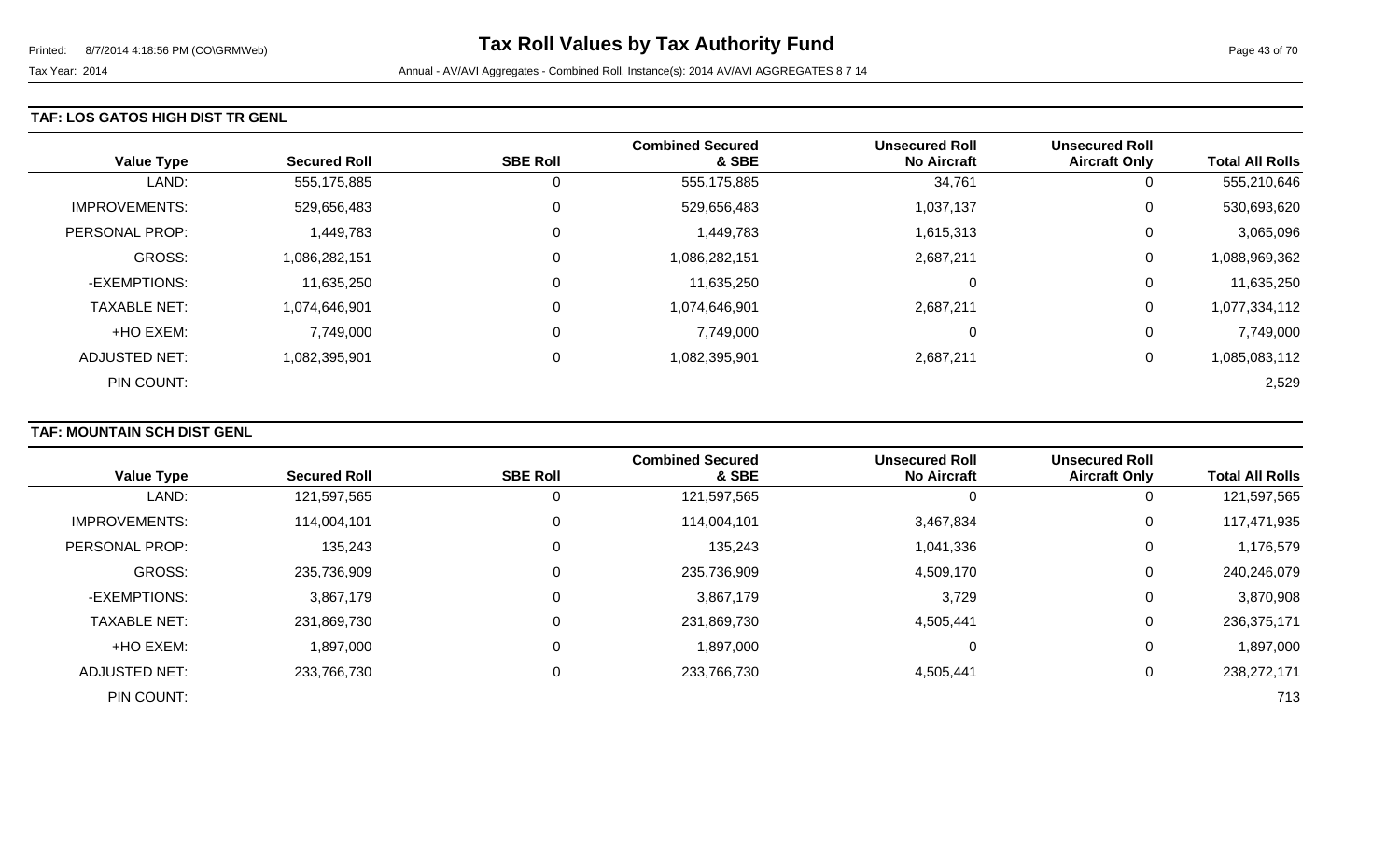#### **TAF: OPAL CLIFFS REC & PARK DIST**

| <b>Value Type</b>    | <b>Secured Roll</b> | <b>SBE Roll</b> | <b>Combined Secured</b><br>& SBE | <b>Unsecured Roll</b><br><b>No Aircraft</b> | <b>Unsecured Roll</b><br><b>Aircraft Only</b> | <b>Total All Rolls</b> |
|----------------------|---------------------|-----------------|----------------------------------|---------------------------------------------|-----------------------------------------------|------------------------|
| LAND:                | 154,141,898         | 0               | 154,141,898                      | 0                                           | 0                                             | 154,141,898            |
| <b>IMPROVEMENTS:</b> | 89,257,616          | 0               | 89,257,616                       | 669,929                                     | 0                                             | 89,927,545             |
| PERSONAL PROP:       | 25,000              | $\mathbf 0$     | 25,000                           | 938,288                                     | 0                                             | 963,288                |
| <b>GROSS:</b>        | 243,424,514         | 0               | 243,424,514                      | 1,608,217                                   | 0                                             | 245,032,731            |
| -EXEMPTIONS:         | 1,250,778           | $\mathbf 0$     | 1,250,778                        | 0                                           | 0                                             | 1,250,778              |
| <b>TAXABLE NET:</b>  | 242,173,736         | 0               | 242,173,736                      | 1,608,217                                   | 0                                             | 243,781,953            |
| +HO EXEM:            | 1,155,000           | $\mathbf 0$     | 1,155,000                        | 0                                           | 0                                             | 1,155,000              |
| <b>ADJUSTED NET:</b> | 243,328,736         | 0               | 243,328,736                      | 1,608,217                                   | 0                                             | 244,936,953            |
| PIN COUNT:           |                     |                 |                                  |                                             |                                               | 475                    |

### **TAF: PACIFIC SCH DIST GENL**

|                      |                     |                 | <b>Combined Secured</b> | <b>Unsecured Roll</b> | <b>Unsecured Roll</b> |                        |
|----------------------|---------------------|-----------------|-------------------------|-----------------------|-----------------------|------------------------|
| <b>Value Type</b>    | <b>Secured Roll</b> | <b>SBE Roll</b> | & SBE                   | <b>No Aircraft</b>    | <b>Aircraft Only</b>  | <b>Total All Rolls</b> |
| LAND:                | 67,115,161          | 7,623           | 67,122,784              | 75,227                |                       | 67,198,011             |
| <b>IMPROVEMENTS:</b> | 48,614,661          | 0               | 48,614,661              | 1,001,988             | 0                     | 49,616,649             |
| PERSONAL PROP:       | 168,041             | 0               | 168,041                 | 2,706,952             | 0                     | 2,874,993              |
| <b>GROSS:</b>        | 115,897,863         | 7,623           | 115,905,486             | 3,784,167             | 0                     | 119,689,653            |
| -EXEMPTIONS:         | 7,530,541           | $\pmb{0}$       | 7,530,541               | 1,904                 | 0                     | 7,532,445              |
| <b>TAXABLE NET:</b>  | 108,367,322         | 7,623           | 108,374,945             | 3,782,263             | $\mathbf{0}$          | 112,157,208            |
| +HO EXEM:            | 768,537             | 0               | 768,537                 | 0                     | 0                     | 768,537                |
| <b>ADJUSTED NET:</b> | 109,135,859         | 7,623           | 109,143,482             | 3,782,263             | 0                     | 112,925,745            |
| PIN COUNT:           |                     |                 |                         |                       |                       | 655                    |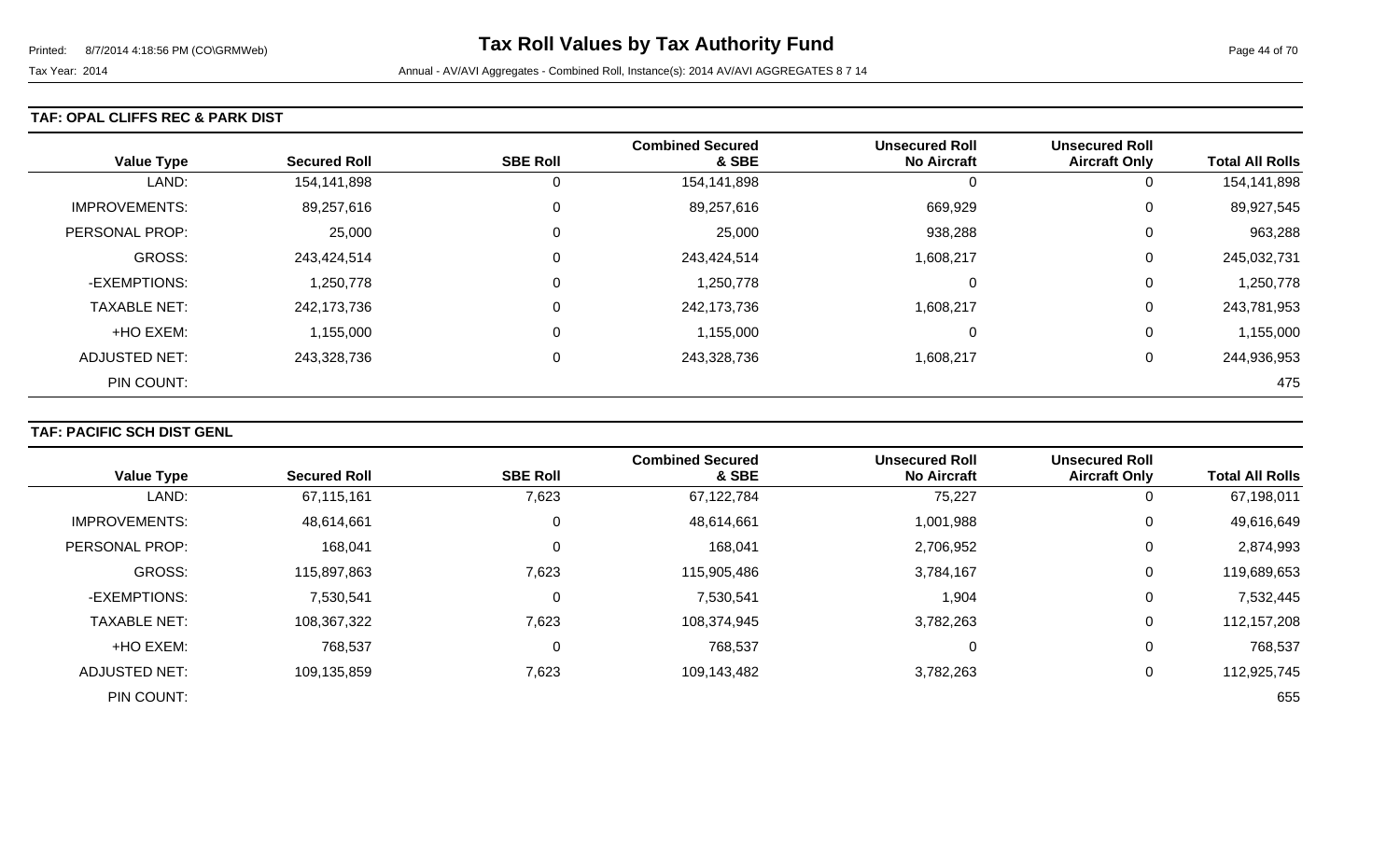#### **TAF: PAJ VAL UNIF SCH DIST GENL**

| <b>Value Type</b>    | <b>Secured Roll</b> | <b>SBE Roll</b> | <b>Combined Secured</b><br>& SBE | <b>Unsecured Roll</b><br><b>No Aircraft</b> | <b>Unsecured Roll</b><br><b>Aircraft Only</b> | <b>Total All Rolls</b> |
|----------------------|---------------------|-----------------|----------------------------------|---------------------------------------------|-----------------------------------------------|------------------------|
| LAND:                | 6,477,556,229       | 123,397         | 6,477,679,626                    | 6,192,863                                   | 0                                             | 6,483,872,489          |
| <b>IMPROVEMENTS:</b> | 5,591,770,224       | 0               | 5,591,770,224                    | 102,414,412                                 | 0                                             | 5,694,184,636          |
| PERSONAL PROP:       | 77,978,266          | 0               | 77,978,266                       | 186,966,251                                 | 28,581,792                                    | 293,526,309            |
| GROSS:               | 12,147,304,719      | 123,397         | 12,147,428,116                   | 295,573,526                                 | 28,581,792                                    | 12,471,583,434         |
| -EXEMPTIONS:         | 464,978,382         | 0               | 464,978,382                      | 7,110,700                                   | 340,670                                       | 472,429,752            |
| <b>TAXABLE NET:</b>  | 11,682,326,337      | 123,397         | 11,682,449,734                   | 288,462,826                                 | 28,241,122                                    | 11,999,153,682         |
| +HO EXEM:            | 83,831,295          | 0               | 83,831,295                       | 0                                           | 0                                             | 83,831,295             |
| <b>ADJUSTED NET:</b> | 11,766,157,632      | 123,397         | 11,766,281,029                   | 288,462,826                                 | 28,241,122                                    | 12,082,984,977         |
| PIN COUNT:           |                     |                 |                                  |                                             |                                               | 34,549                 |

### **TAF: PAJARO DUNES CO SVC AREA #4**

|                       |                     |                 | <b>Combined Secured</b> | <b>Unsecured Roll</b> | <b>Unsecured Roll</b> |                        |
|-----------------------|---------------------|-----------------|-------------------------|-----------------------|-----------------------|------------------------|
| <b>Value Type</b>     | <b>Secured Roll</b> | <b>SBE Roll</b> | & SBE                   | <b>No Aircraft</b>    | <b>Aircraft Only</b>  | <b>Total All Rolls</b> |
| LAND:                 | 206, 431, 272       | 0               | 206,431,272             |                       | $\overline{0}$        | 206, 431, 272          |
| <b>IMPROVEMENTS:</b>  | 129,949,601         | 0               | 129,949,601             | 474,297               | 0                     | 130,423,898            |
| <b>PERSONAL PROP:</b> | 168,691             | 0               | 168,691                 | 41,105                | 0                     | 209,796                |
| <b>GROSS:</b>         | 336,549,564         | $\Omega$        | 336,549,564             | 515,402               | 0                     | 337,064,966            |
| -EXEMPTIONS:          | 134,843             | 0               | 134,843                 |                       | 0                     | 134,843                |
| <b>TAXABLE NET:</b>   | 336,414,721         | $\mathbf{0}$    | 336,414,721             | 515,402               | 0                     | 336,930,123            |
| +HO EXEM:             | 133,000             | $\Omega$        | 133,000                 | 0                     | 0                     | 133,000                |
| <b>ADJUSTED NET:</b>  | 336,547,721         | 0               | 336,547,721             | 515,402               | 0                     | 337,063,123            |
| PIN COUNT:            |                     |                 |                         |                       |                       | 636                    |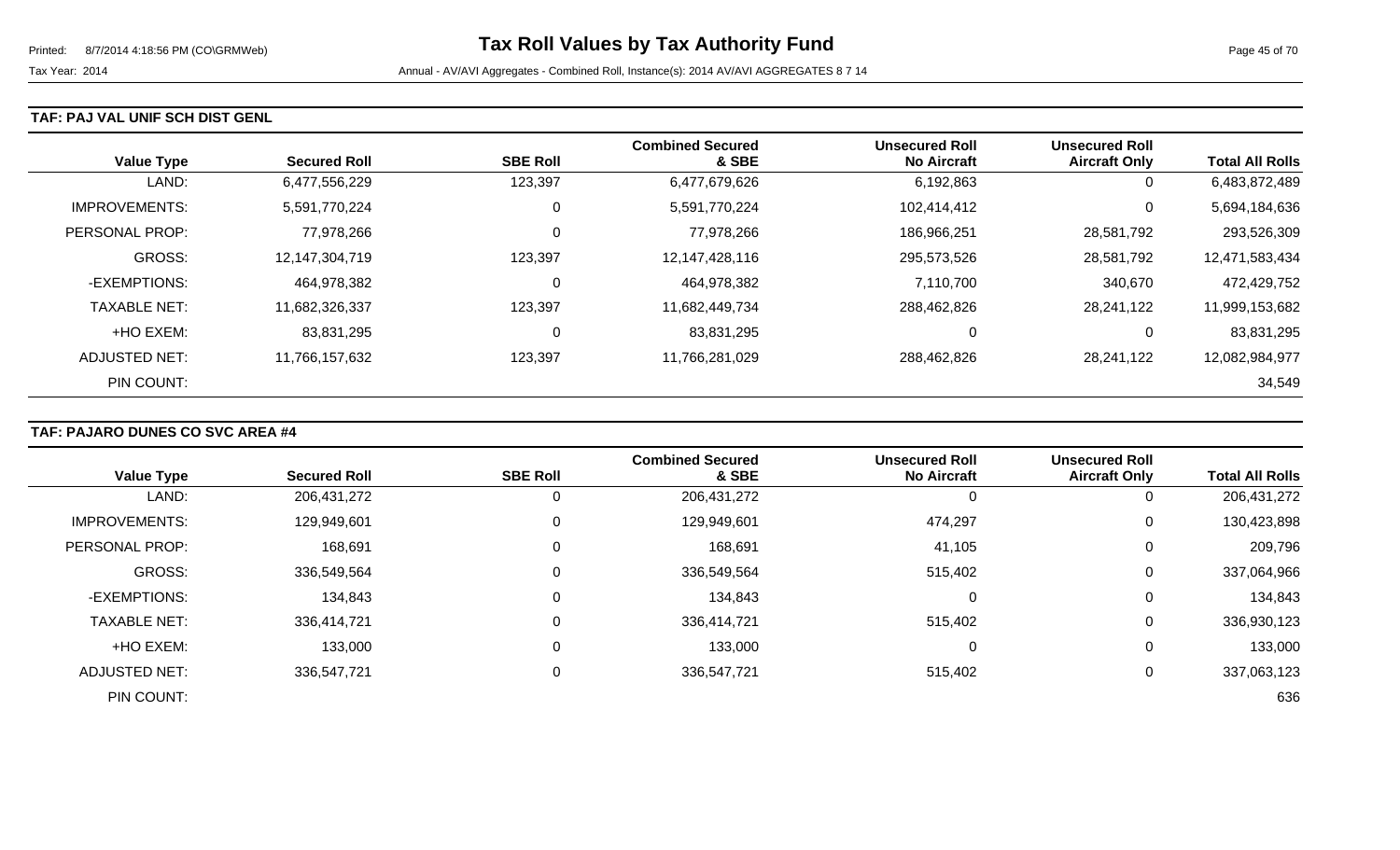#### **TAF: PAJARO STORM DRAIN MAINT DIST**

| <b>Value Type</b>    | <b>Secured Roll</b> | <b>SBE Roll</b> | <b>Combined Secured</b><br>& SBE | <b>Unsecured Roll</b><br><b>No Aircraft</b> | <b>Unsecured Roll</b><br><b>Aircraft Only</b> | <b>Total All Rolls</b> |
|----------------------|---------------------|-----------------|----------------------------------|---------------------------------------------|-----------------------------------------------|------------------------|
| LAND:                | 2,824,324,407       | 31,120          | 2,824,355,527                    | 5,706,275                                   | 0                                             | 2,830,061,802          |
| <b>IMPROVEMENTS:</b> | 2,801,387,847       | 0               | 2,801,387,847                    | 89,135,771                                  | 0                                             | 2,890,523,618          |
| PERSONAL PROP:       | 70,712,667          | 0               | 70,712,667                       | 158,284,190                                 | 28,566,792                                    | 257,563,649            |
| <b>GROSS:</b>        | 5,696,424,921       | 31,120          | 5,696,456,041                    | 253,126,236                                 | 28,566,792                                    | 5,978,149,069          |
| -EXEMPTIONS:         | 320,649,562         | 0               | 320,649,562                      | 5,375,812                                   | 340,670                                       | 326,366,044            |
| <b>TAXABLE NET:</b>  | 5,375,775,359       | 31,120          | 5,375,806,479                    | 247,750,424                                 | 28,226,122                                    | 5,651,783,025          |
| +HO EXEM:            | 44,937,103          | 0               | 44,937,103                       | 0                                           | 0                                             | 44,937,103             |
| ADJUSTED NET:        | 5,420,712,462       | 31,120          | 5,420,743,582                    | 247,750,424                                 | 28,226,122                                    | 5,696,720,128          |
| PIN COUNT:           |                     |                 |                                  |                                             |                                               | 19,532                 |

# **TAF: PAJARO VALLEY FIRE PROTECTION DIST G**

|                      |                     |                 | <b>Combined Secured</b> | <b>Unsecured Roll</b> | <b>Unsecured Roll</b> |                        |
|----------------------|---------------------|-----------------|-------------------------|-----------------------|-----------------------|------------------------|
| <b>Value Type</b>    | <b>Secured Roll</b> | <b>SBE Roll</b> | & SBE                   | <b>No Aircraft</b>    | <b>Aircraft Only</b>  | <b>Total All Rolls</b> |
| LAND:                | 709,177,766         | 0               | 709,177,766             | 630,000               | 0                     | 709,807,766            |
| <b>IMPROVEMENTS:</b> | 639,384,699         | 0               | 639,384,699             | 8,694,730             | 0                     | 648,079,429            |
| PERSONAL PROP:       | 14,555,011          | 0               | 14,555,011              | 25,321,535            | 0                     | 39,876,546             |
| <b>GROSS:</b>        | 1,363,117,476       | $\Omega$        | 1,363,117,476           | 34,646,265            | 0                     | 1,397,763,741          |
| -EXEMPTIONS:         | 101,603,166         | 0               | 101,603,166             | 876,226               | 0                     | 102,479,392            |
| <b>TAXABLE NET:</b>  | 1,261,514,310       | $\mathbf{0}$    | 1,261,514,310           | 33,770,039            | 0                     | 1,295,284,349          |
| +HO EXEM:            | 13,609,400          | $\mathbf 0$     | 13,609,400              | 0                     | 0                     | 13,609,400             |
| ADJUSTED NET:        | 1,275,123,710       | 0               | 1,275,123,710           | 33,770,039            | 0                     | 1,308,893,749          |
| PIN COUNT:           |                     |                 |                         |                       |                       | 4,547                  |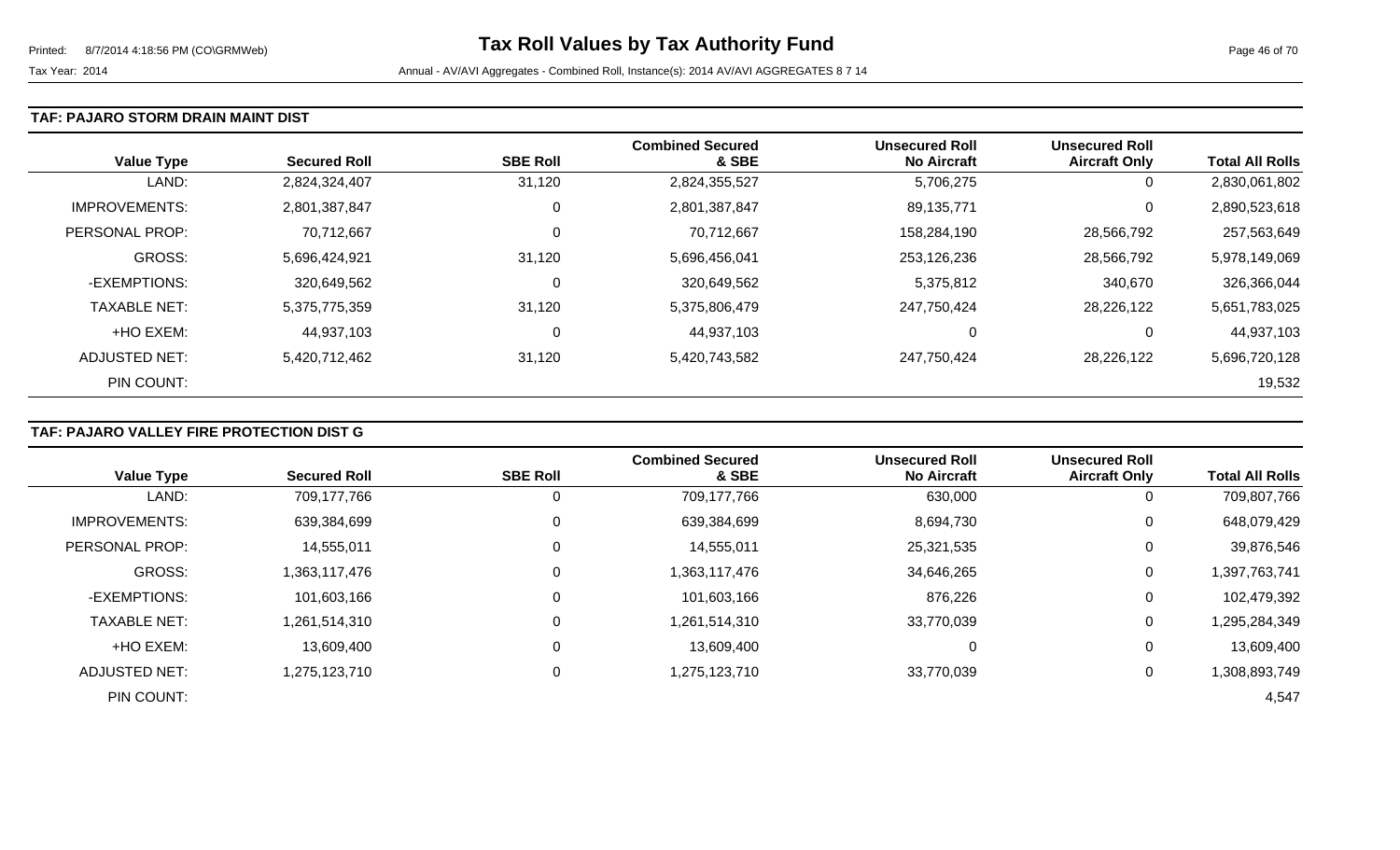#### **TAF: PAJARO VALLEY PUB CEM DIST**

| <b>Value Type</b>    | <b>Secured Roll</b> | <b>SBE Roll</b> | <b>Combined Secured</b><br>& SBE | <b>Unsecured Roll</b><br><b>No Aircraft</b> | <b>Unsecured Roll</b><br><b>Aircraft Only</b> | <b>Total All Rolls</b> |
|----------------------|---------------------|-----------------|----------------------------------|---------------------------------------------|-----------------------------------------------|------------------------|
| LAND:                | 3,255,090,960       | 31,120          | 3,255,122,080                    | 5,706,275                                   | 0                                             | 3,260,828,355          |
| <b>IMPROVEMENTS:</b> | 3,215,041,300       | 0               | 3,215,041,300                    | 88,636,441                                  | 0                                             | 3,303,677,741          |
| PERSONAL PROP:       | 70,314,265          | 0               | 70,314,265                       | 165,377,128                                 | 28,581,792                                    | 264,273,185            |
| <b>GROSS:</b>        | 6,540,446,525       | 31,120          | 6,540,477,645                    | 259,719,844                                 | 28,581,792                                    | 6,828,779,281          |
| -EXEMPTIONS:         | 324,425,100         | 0               | 324,425,100                      | 4,511,305                                   | 340,670                                       | 329,277,075            |
| <b>TAXABLE NET:</b>  | 6,216,021,425       | 31,120          | 6,216,052,545                    | 255,208,539                                 | 28,241,122                                    | 6,499,502,206          |
| +HO EXEM:            | 51,434,503          | 0               | 51,434,503                       | 0                                           | 0                                             | 51,434,503             |
| ADJUSTED NET:        | 6,267,455,928       | 31,120          | 6,267,487,048                    | 255,208,539                                 | 28,241,122                                    | 6,550,936,709          |
| PIN COUNT:           |                     |                 |                                  |                                             |                                               | 21,635                 |

### **TAF: PLACE DE MER CO SERV AREA #2**

|                      |                     |                 | <b>Combined Secured</b> | <b>Unsecured Roll</b> | <b>Unsecured Roll</b> |                        |
|----------------------|---------------------|-----------------|-------------------------|-----------------------|-----------------------|------------------------|
| <b>Value Type</b>    | <b>Secured Roll</b> | <b>SBE Roll</b> | & SBE                   | <b>No Aircraft</b>    | <b>Aircraft Only</b>  | <b>Total All Rolls</b> |
| LAND:                | 41,920,721          | 0               | 41,920,721              | U                     | U                     | 41,920,721             |
| <b>IMPROVEMENTS:</b> | 21,478,995          | 0               | 21,478,995              | 0                     | 0                     | 21,478,995             |
| GROSS:               | 63,399,716          | 0               | 63,399,716              | 0                     | 0                     | 63,399,716             |
| -EXEMPTIONS:         | 124,589             | 0               | 124,589                 | 0                     | 0                     | 124,589                |
| <b>TAXABLE NET:</b>  | 63,275,127          | 0               | 63,275,127              | 0                     | 0                     | 63,275,127             |
| +HO EXEM:            | 119,000             | $\Omega$        | 119,000                 | 0                     | 0                     | 119,000                |
| <b>ADJUSTED NET:</b> | 63,394,127          | $\Omega$        | 63,394,127              | 0                     | 0                     | 63,394,127             |
| PIN COUNT:           |                     |                 |                         |                       |                       | 111                    |

#### **TAF: RAILROAD UNITARY REV & TAX 100.95**

| <b>Value Type</b> | Secured Roll | <b>SBE Roll</b>      | ed Secured<br><b>Combined</b><br>& SBE | Unsecured Roll<br>No /<br><b>Cran</b> | <b>Unsecured Roll</b><br>ıft Onlv<br>Aircraf' | <b>All Rolls</b><br>Гоtа |
|-------------------|--------------|----------------------|----------------------------------------|---------------------------------------|-----------------------------------------------|--------------------------|
| _AND:             |              | 515.300<br>1,515,300 | ,515,300                               |                                       |                                               | EAE 000<br>، 300,615, ،  |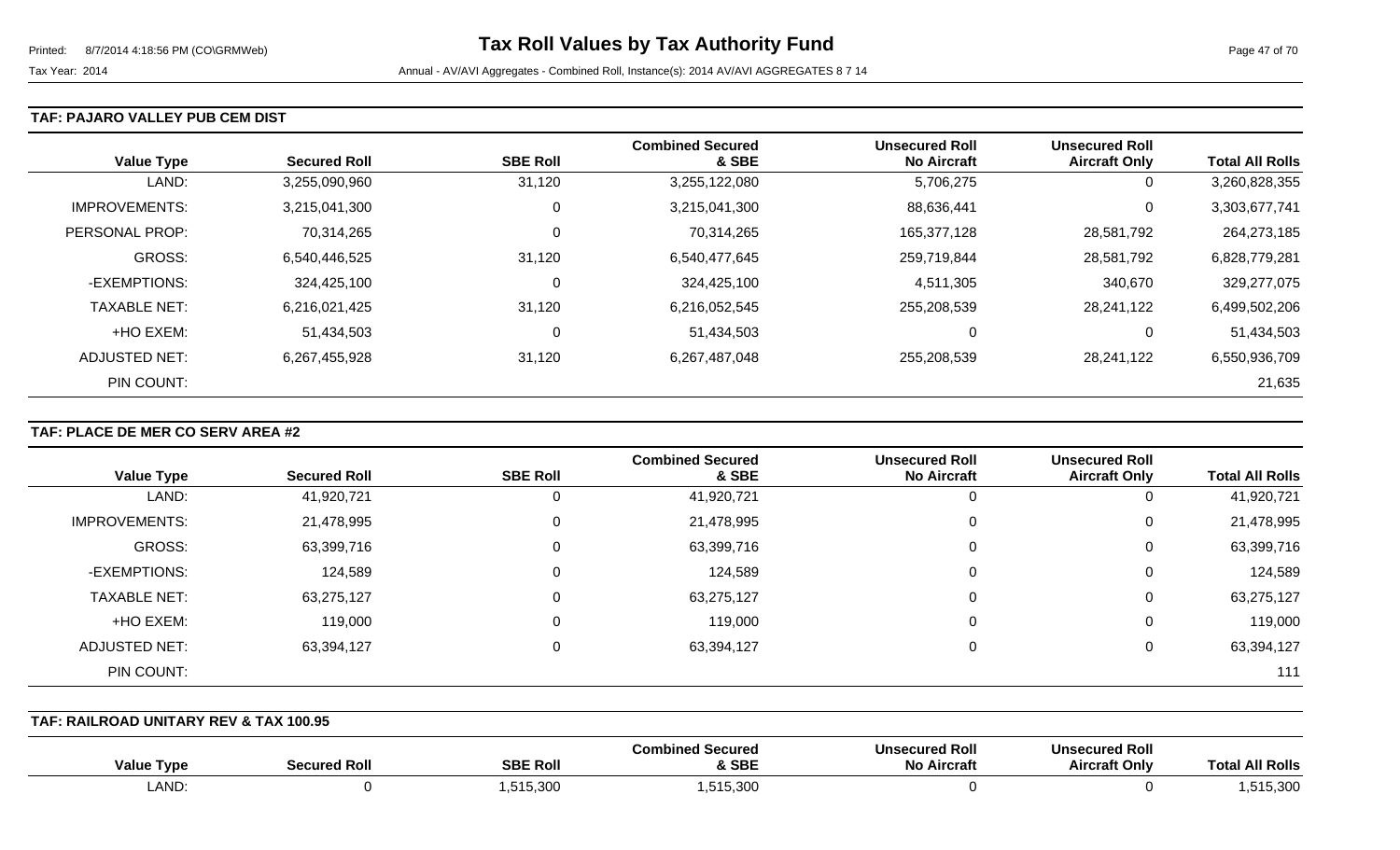| Printed:<br>8/7/2014 4:18:56 PM (CO\GRMWeb) |           | <b>Tax Roll Values by Tax Authority Fund</b>                                           |          | Page 48 of 70 |
|---------------------------------------------|-----------|----------------------------------------------------------------------------------------|----------|---------------|
| Tax Year: 2014                              |           | Annual - AV/AVI Aggregates - Combined Roll, Instance(s): 2014 AV/AVI AGGREGATES 8 7 14 |          |               |
| <b>IMPROVEMENTS:</b>                        | 972,502   | 972,502                                                                                | $\Omega$ | 972,502       |
| PERSONAL PROP:                              | 762,154   | 762,154                                                                                | 0        | 762,154       |
| GROSS:                                      | 3,249,956 | 3,249,956                                                                              | $\Omega$ | 3,249,956     |
| <b>TAXABLE NET:</b>                         | 3,249,956 | 3,249,956                                                                              | 0        | 3,249,956     |
| ADJUSTED NET:                               | 3,249,956 | 3,249,956                                                                              | $\Omega$ | 3,249,956     |
| PIN COUNT:                                  |           |                                                                                        |          |               |

# **TAF: RDA PASS THRU TO SCHOOLS IMPOUND**

| <b>Value Type</b>    | <b>Secured Roll</b> | <b>SBE Roll</b> | <b>Combined Secured</b><br>& SBE | <b>Unsecured Roll</b><br><b>No Aircraft</b> | <b>Unsecured Roll</b><br><b>Aircraft Only</b> | <b>Total All Rolls</b> |
|----------------------|---------------------|-----------------|----------------------------------|---------------------------------------------|-----------------------------------------------|------------------------|
| LAND:                | 1,241,995,885       | 64,687          | 1,242,060,572                    | 31,765                                      | 0                                             | 1,242,092,337          |
| <b>IMPROVEMENTS:</b> | 1,163,546,937       | 0               | 1,163,546,937                    | 1,625,249                                   | $\mathbf 0$                                   | 1,165,172,186          |
| PERSONAL PROP:       | 2,501,908           | 0               | 2,501,908                        | 5,502,270                                   | 0                                             | 8,004,178              |
| <b>GROSS:</b>        | 2,408,044,730       | 64,687          | 2,408,109,417                    | 7,159,284                                   | 0                                             | 2,415,268,701          |
| -EXEMPTIONS:         | 65,548,170          | $\mathbf 0$     | 65,548,170                       | 23,418                                      | $\mathbf 0$                                   | 65,571,588             |
| <b>TAXABLE NET:</b>  | 2,342,496,560       | 64,687          | 2,342,561,247                    | 7,135,866                                   | 0                                             | 2,349,697,113          |
| +HO EXEM:            | 27,811,000          | $\mathbf 0$     | 27,811,000                       | 0                                           | 0                                             | 27,811,000             |
| ADJUSTED NET:        | 2,370,307,560       | 64,687          | 2,370,372,247                    | 7,135,866                                   | $\mathbf 0$                                   | 2,377,508,113          |
| PIN COUNT:           |                     |                 |                                  |                                             |                                               | 13,902                 |

**TAF: REC & PARKS - CO SERV AREA #11** 

|                        | <b>Unsecured Roll</b> | <b>Unsecured Roll</b> | <b>Combined Secured</b> |                 |                     |                      |
|------------------------|-----------------------|-----------------------|-------------------------|-----------------|---------------------|----------------------|
| <b>Total All Rolls</b> | <b>Aircraft Only</b>  | <b>No Aircraft</b>    | & SBE                   | <b>SBE Roll</b> | <b>Secured Roll</b> | <b>Value Type</b>    |
| 10,703,916,882         | $\Omega$              | 3,369,576             | 10,700,547,306          | 181,887         | 10,700,365,419      | LAND:                |
| 9,057,792,613          | 0                     | 83,949,261            | 8,973,843,353           |                 | 8,973,843,353       | <b>IMPROVEMENTS:</b> |
| 242,677,796            | 112,703               | 152,588,707           | 89,976,385              |                 | 89,976,385          | PERSONAL PROP:       |
| 20,004,387,291         | 112,703               | 239,907,544           | 19,764,367,044          | 181,887         | 19,764,185,157      | GROSS:               |
| 737,784,232            | 0                     | 16,675,689            | 721,108,543             |                 | 721,108,543         | -EXEMPTIONS:         |
| 19,266,603,059         | 112,703               | 223,231,855           | 19,043,258,501          | 181,887         | 19,043,076,614      | <b>TAXABLE NET:</b>  |
| 146,101,565            | 0                     |                       | 146,101,565             |                 | 146,101,565         | +HO EXEM:            |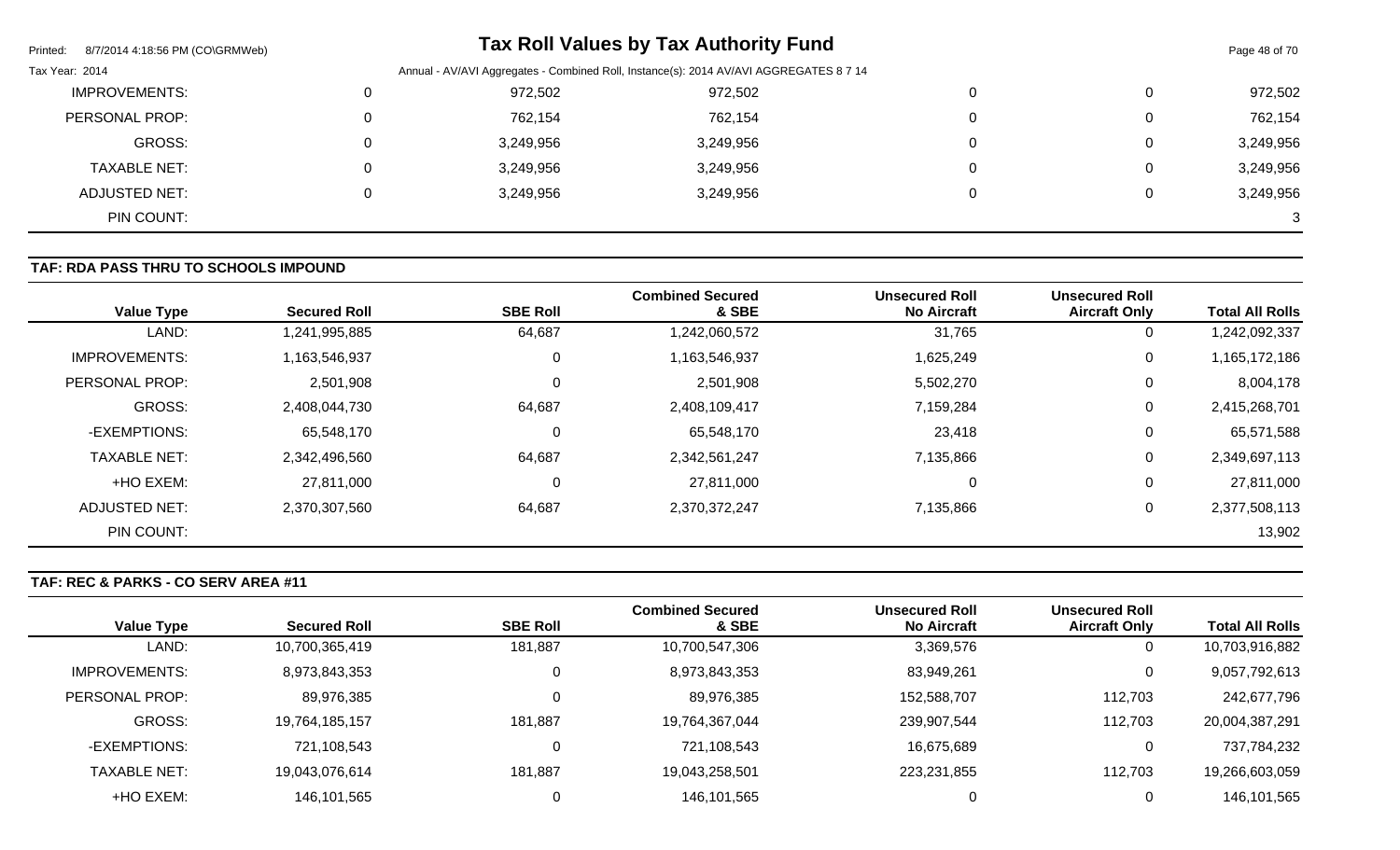| Page 49 of 70  |         |             | Tax Roll Values by Tax Authority Fund                                                  |         |                | Printed: 8/7/2014 4:18:56 PM (CO\GRMWeb) |                |
|----------------|---------|-------------|----------------------------------------------------------------------------------------|---------|----------------|------------------------------------------|----------------|
|                |         |             | Annual - AV/AVI Aggregates - Combined Roll, Instance(s): 2014 AV/AVI AGGREGATES 8 7 14 |         |                |                                          | Tax Year: 2014 |
| 19,412,704,624 | 112.703 | 223,231,855 | 19.189.360.066                                                                         | 181.887 | 19.189.178.179 | ADJUSTED NET:                            |                |
| 58,698         |         |             |                                                                                        |         |                | PIN COUNT:                               |                |
|                |         |             |                                                                                        |         |                |                                          |                |

**TAF: ROBAK DR CO SV AREA #16** 

| <b>Value Type</b>    | <b>Secured Roll</b> | <b>SBE Roll</b> | <b>Combined Secured</b><br>& SBE | <b>Unsecured Roll</b><br><b>No Aircraft</b> | <b>Unsecured Roll</b><br><b>Aircraft Only</b> | <b>Total All Rolls</b> |
|----------------------|---------------------|-----------------|----------------------------------|---------------------------------------------|-----------------------------------------------|------------------------|
| LAND:                | 16,896,690          | 0               | 16,896,690                       | 0                                           | O                                             | 16,896,690             |
| <b>IMPROVEMENTS:</b> | 13,956,108          | 0               | 13,956,108                       | 0                                           | 0                                             | 13,956,108             |
| PERSONAL PROP:       |                     | 0               | 0                                | 55,188                                      | 0                                             | 55,188                 |
| GROSS:               | 30,852,798          | 0               | 30,852,798                       | 55,188                                      | 0                                             | 30,907,986             |
| -EXEMPTIONS:         | 310,374             | 0               | 310,374                          | 0                                           | 0                                             | 310,374                |
| <b>TAXABLE NET:</b>  | 30,542,424          | $\Omega$        | 30,542,424                       | 55,188                                      | 0                                             | 30,597,612             |
| +HO EXEM:            | 308,000             | 0               | 308,000                          | 0                                           | 0                                             | 308,000                |
| <b>ADJUSTED NET:</b> | 30,850,424          | $\Omega$        | 30,850,424                       | 55,188                                      | 0                                             | 30,905,612             |
| PIN COUNT:           |                     |                 |                                  |                                             |                                               | 79                     |

### **TAF: S C CO RESOURCE CONS DIST**

| <b>Value Type</b>     | <b>Secured Roll</b> | <b>SBE Roll</b> | <b>Combined Secured</b><br>& SBE | <b>Unsecured Roll</b><br><b>No Aircraft</b> | <b>Unsecured Roll</b><br><b>Aircraft Only</b> | <b>Total All Rolls</b> |
|-----------------------|---------------------|-----------------|----------------------------------|---------------------------------------------|-----------------------------------------------|------------------------|
|                       |                     |                 |                                  |                                             |                                               |                        |
| LAND:                 | 12,719,384,904      | 265,495         | 12,719,650,399                   | 4,400,858                                   | $\mathbf{0}$                                  | 12,724,051,257         |
| IMPROVEMENTS:         | 10,610,527,457      | 0               | 10,610,527,457                   | 132,676,809                                 | 0                                             | 10,743,204,266         |
| <b>PERSONAL PROP:</b> | 97,812,702          | 0               | 97,812,702                       | 196,221,924                                 | 112,703                                       | 294,147,329            |
| GROSS:                | 23,427,725,063      | 265,495         | 23,427,990,558                   | 333,299,591                                 | 112,703                                       | 23,761,402,852         |
| -EXEMPTIONS:          | 800,095,786         | 0               | 800,095,786                      | 20,316,004                                  | 0                                             | 820,411,790            |
| <b>TAXABLE NET:</b>   | 22,627,629,277      | 265,495         | 22,627,894,772                   | 312,983,587                                 | 112,703                                       | 22,940,991,062         |
| +HO EXEM:             | 173,168,583         | 0               | 173,168,583                      | 7,000                                       | 0                                             | 173,175,583            |
| ADJUSTED NET:         | 22,800,797,860      | 265,495         | 22,801,063,355                   | 312,990,587                                 | 112,703                                       | 23,114,166,645         |
| PIN COUNT:            |                     |                 |                                  |                                             |                                               | 72,203                 |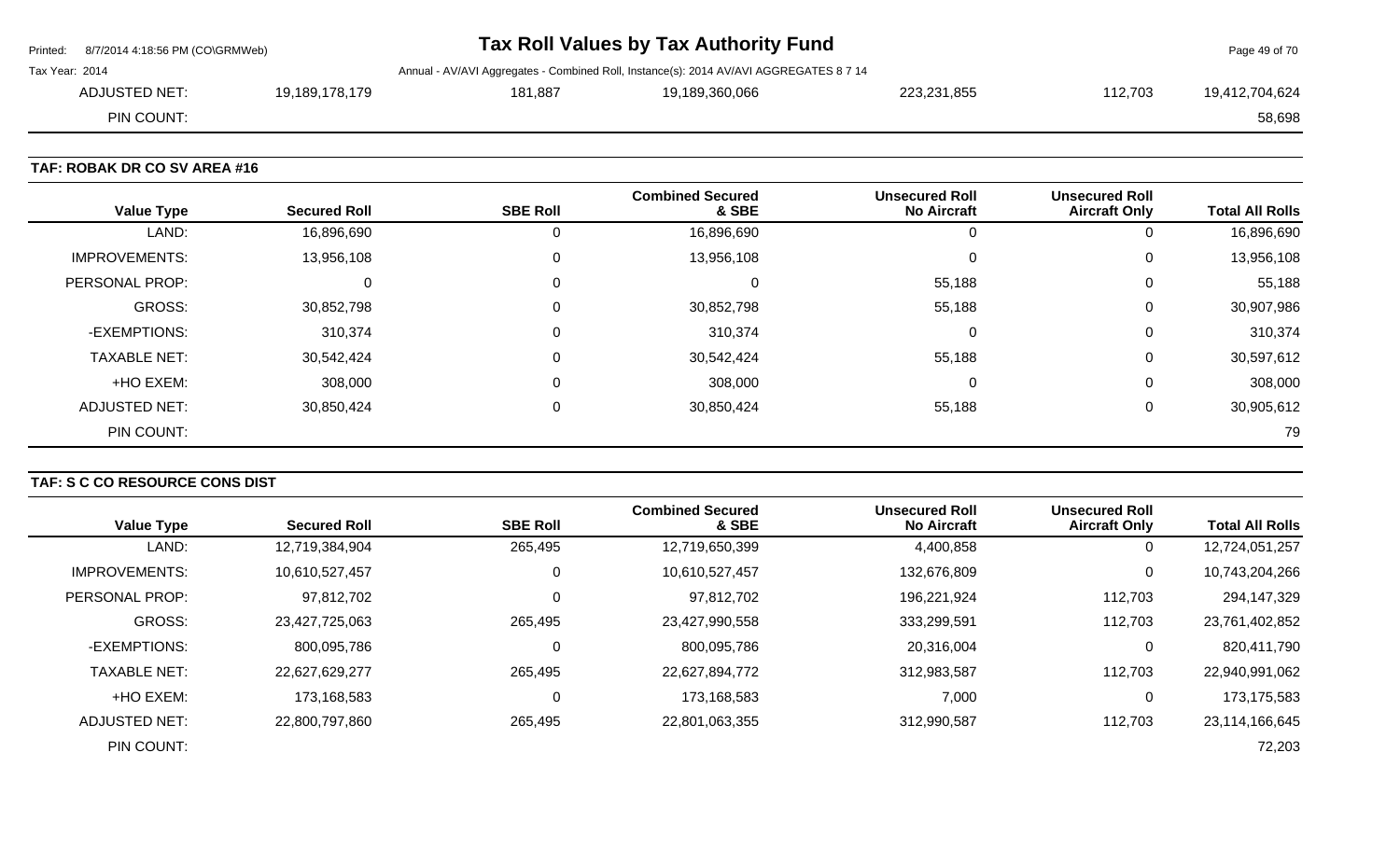### **TAF: S C COUNTY GENERAL**

| <b>Value Type</b>    | <b>Secured Roll</b> | <b>SBE Roll</b> | <b>Combined Secured</b><br>& SBE | <b>Unsecured Roll</b><br><b>No Aircraft</b> | <b>Unsecured Roll</b><br><b>Aircraft Only</b> | <b>Total All Rolls</b> |
|----------------------|---------------------|-----------------|----------------------------------|---------------------------------------------|-----------------------------------------------|------------------------|
| LAND:                | 19,420,418,813      | 296,615         | 19,420,715,428                   | 21,853,824                                  | 0                                             | 19,442,569,252         |
| <b>IMPROVEMENTS:</b> | 17,038,194,913      | 0               | 17,038,194,913                   | 333,974,014                                 | 0                                             | 17,372,168,927         |
| PERSONAL PROP:       | 203,982,592         | 0               | 203,982,592                      | 494,087,375                                 | 28,679,495                                    | 726,749,462            |
| <b>GROSS:</b>        | 36,662,596,318      | 296,615         | 36,662,892,933                   | 849,915,213                                 | 28,679,495                                    | 37,541,487,641         |
| -EXEMPTIONS:         | 1,265,941,838       | 0               | 1,265,941,838                    | 55,100,128                                  | 340,670                                       | 1,321,382,636          |
| <b>TAXABLE NET:</b>  | 35,396,654,480      | 296,615         | 35,396,951,095                   | 794,815,085                                 | 28,338,825                                    | 36,220,105,005         |
| +HO EXEM:            | 265,067,855         | 0               | 265,067,855                      | 214,990                                     | 0                                             | 265,282,845            |
| ADJUSTED NET:        | 35,661,722,335      | 296,615         | 35,662,018,950                   | 795,030,075                                 | 28,338,825                                    | 36,485,387,850         |
| PIN COUNT:           |                     |                 |                                  |                                             |                                               | 111,270                |

### **TAF: S C HI SCH DIST GENL**

|                      |                     |                 | <b>Combined Secured</b> | <b>Unsecured Roll</b> | <b>Unsecured Roll</b> |                        |
|----------------------|---------------------|-----------------|-------------------------|-----------------------|-----------------------|------------------------|
| <b>Value Type</b>    | <b>Secured Roll</b> | <b>SBE Roll</b> | & SBE                   | <b>No Aircraft</b>    | <b>Aircraft Only</b>  | <b>Total All Rolls</b> |
| LAND:                | 9,109,580,526       | 91,231          | 9,109,671,757           | 14,651,901            | 0                     | 9,124,323,658          |
| <b>IMPROVEMENTS:</b> | 7,797,989,662       | 0               | 7,797,989,662           | 188,619,799           | 0                     | 7,986,609,461          |
| PERSONAL PROP:       | 100,776,596         | 0               | 100,776,596             | 247,592,499           | 97,703                | 348,466,798            |
| GROSS:               | 17,008,346,784      | 91,231          | 17,008,438,015          | 450,864,199           | 97,703                | 17,459,399,917         |
| -EXEMPTIONS:         | 602,242,395         | 0               | 602,242,395             | 47,077,967            | 0                     | 649,320,362            |
| <b>TAXABLE NET:</b>  | 16,406,104,389      | 91,231          | 16,406,195,620          | 403,786,232           | 97,703                | 16,810,079,555         |
| +HO EXEM:            | 114,406,506         | 0               | 114,406,506             | 214,990               | 0                     | 114,621,496            |
| <b>ADJUSTED NET:</b> | 16,520,510,895      | 91,231          | 16,520,602,126          | 404,001,222           | 97,703                | 16,924,701,051         |
| PIN COUNT:           |                     |                 |                         |                       |                       | 47,191                 |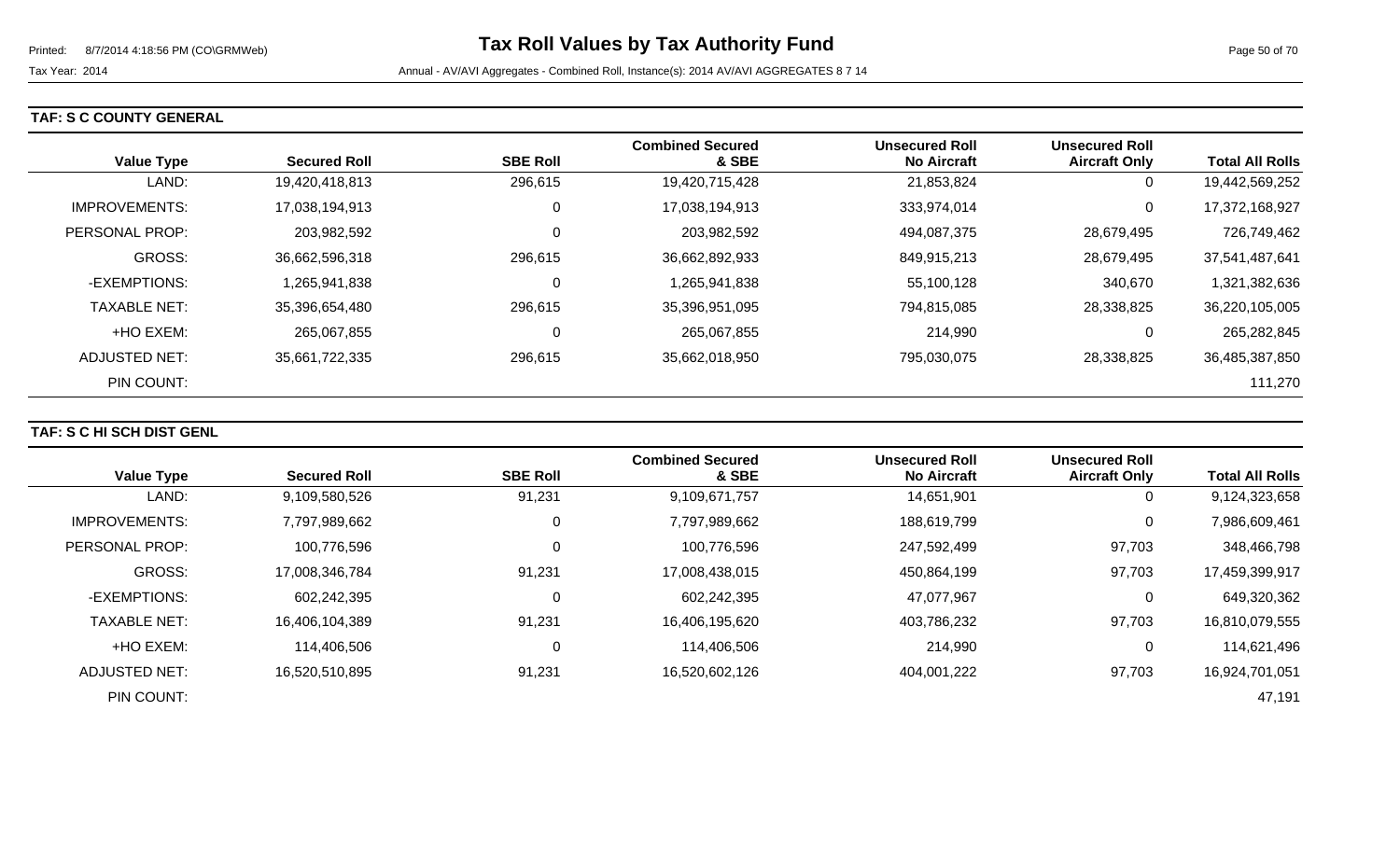### **TAF: S C PORT DIST TR GENL**

| <b>Value Type</b>    | <b>Secured Roll</b> | <b>SBE Roll</b> | <b>Combined Secured</b><br>& SBE | <b>Unsecured Roll</b><br><b>No Aircraft</b> | <b>Unsecured Roll</b><br><b>Aircraft Only</b> | <b>Total All Rolls</b> |
|----------------------|---------------------|-----------------|----------------------------------|---------------------------------------------|-----------------------------------------------|------------------------|
| LAND:                | 7,313,342,737       | 0               | 7,313,342,737                    | 11,257,757                                  | 0                                             | 7,324,600,494          |
| <b>IMPROVEMENTS:</b> | 6,230,698,417       | $\overline{0}$  | 6,230,698,417                    | 123,713,645                                 | 0                                             | 6,354,412,062          |
| PERSONAL PROP:       | 91,236,674          | 0               | 91,236,674                       | 197,523,326                                 | 0                                             | 288,760,000            |
| <b>GROSS:</b>        | 13,635,277,828      | $\overline{0}$  | 13,635,277,828                   | 332,494,728                                 | 0                                             | 13,967,772,556         |
| -EXEMPTIONS:         | 516,808,664         | $\overline{0}$  | 516,808,664                      | 44,594,059                                  | 0                                             | 561,402,723            |
| <b>TAXABLE NET:</b>  | 13,118,469,164      | $\overline{0}$  | 13,118,469,164                   | 287,900,669                                 | 0                                             | 13,406,369,833         |
| +HO EXEM:            | 92,970,926          | $\mathbf 0$     | 92,970,926                       | 207,990                                     | 0                                             | 93,178,916             |
| <b>ADJUSTED NET:</b> | 13,211,440,090      | $\overline{0}$  | 13,211,440,090                   | 288,108,659                                 | 0                                             | 13,499,548,749         |
| PIN COUNT:           |                     |                 |                                  |                                             |                                               | 37,681                 |

#### **TAF: S C SCH DIST GENL**

|                      |                     |                 | <b>Combined Secured</b> | <b>Unsecured Roll</b> | <b>Unsecured Roll</b> |                        |
|----------------------|---------------------|-----------------|-------------------------|-----------------------|-----------------------|------------------------|
| <b>Value Type</b>    | <b>Secured Roll</b> | <b>SBE Roll</b> | & SBE                   | <b>No Aircraft</b>    | <b>Aircraft Only</b>  | <b>Total All Rolls</b> |
| LAND:                | 4,290,332,048       | 0               | 4,290,332,048           | 11,242,332            | 0                     | 4,301,574,380          |
| <b>IMPROVEMENTS:</b> | 3,747,586,383       | 0               | 3,747,586,383           | 95,593,938            | 0                     | 3,843,180,322          |
| PERSONAL PROP:       | 48,023,650          |                 | 48,023,650              | 128,953,371           | 0                     | 176,977,020            |
| GROSS:               | 8,085,942,081       |                 | 8,085,942,081           | 235,789,641           | 0                     | 8,321,731,722          |
| -EXEMPTIONS:         | 248,916,059         | 0               | 248,916,059             | 28,657,386            | 0                     | 277,573,445            |
| <b>TAXABLE NET:</b>  | 7,837,026,022       |                 | 7,837,026,022           | 207,132,255           | 0                     | 8,044,158,277          |
| +HO EXEM:            | 53,225,232          | 0               | 53,225,232              | 116,990               | 0                     | 53,342,222             |
| ADJUSTED NET:        | 7,890,251,254       | 0               | 7,890,251,254           | 207,249,245           | 0                     | 8,097,500,499          |
| PIN COUNT:           |                     |                 |                         |                       |                       | 22,313                 |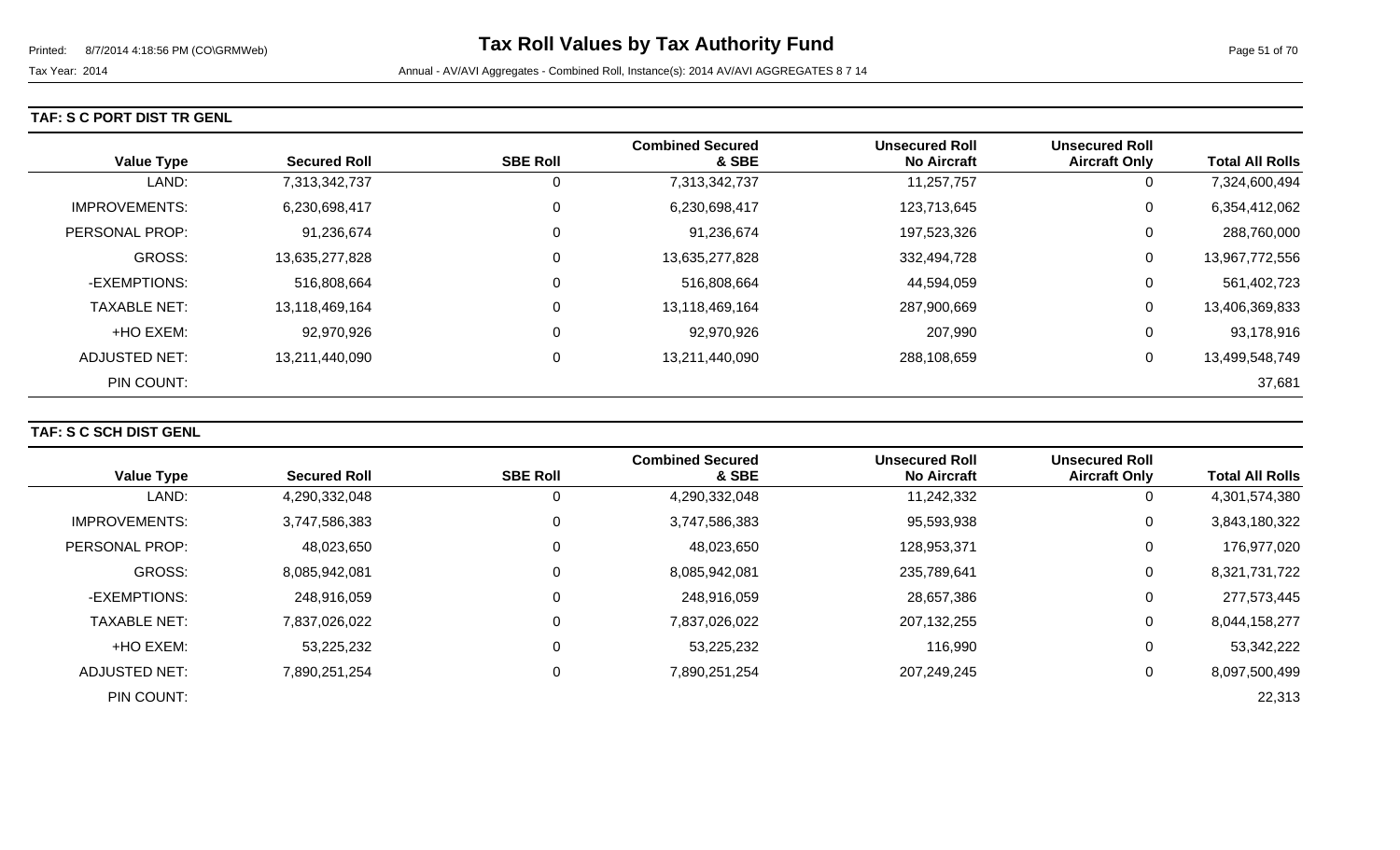#### **TAF: SALSIPUEDES SANITARY DIST GEN**

| <b>Value Type</b>    | <b>Secured Roll</b> | <b>SBE Roll</b> | <b>Combined Secured</b><br>& SBE | <b>Unsecured Roll</b><br><b>No Aircraft</b> | <b>Unsecured Roll</b><br><b>Aircraft Only</b> | <b>Total All Rolls</b> |
|----------------------|---------------------|-----------------|----------------------------------|---------------------------------------------|-----------------------------------------------|------------------------|
| LAND:                | 66,920,717          |                 | 66,920,717                       | 130,631                                     | 0                                             | 67,051,348             |
| <b>IMPROVEMENTS:</b> | 75,239,866          | 0               | 75,239,866                       | 280,758                                     | 0                                             | 75,520,624             |
| PERSONAL PROP:       | 413,116             | $\Omega$        | 413,116                          | 678,222                                     | 0                                             | 1,091,338              |
| <b>GROSS:</b>        | 142,573,699         |                 | 142,573,699                      | 1,089,611                                   | 0                                             | 143,663,310            |
| -EXEMPTIONS:         | 15,549,615          | $\Omega$        | 15,549,615                       | 0                                           | 0                                             | 15,549,615             |
| <b>TAXABLE NET:</b>  | 127,024,084         | $\Omega$        | 127,024,084                      | 1,089,611                                   | 0                                             | 128,113,695            |
| +HO EXEM:            | 1,818,600           | 0               | 1,818,600                        | 0                                           | 0                                             | 1,818,600              |
| ADJUSTED NET:        | 128,842,684         | 0               | 128,842,684                      | 1,089,611                                   | 0                                             | 129,932,295            |
| PIN COUNT:           |                     |                 |                                  |                                             |                                               | 530                    |

### **TAF: SAN LOR VAL CO WAT DIST TR GEN**

| <b>Value Type</b>    | <b>Secured Roll</b> | <b>SBE Roll</b> | <b>Combined Secured</b><br>& SBE | <b>Unsecured Roll</b><br><b>No Aircraft</b> | <b>Unsecured Roll</b><br><b>Aircraft Only</b> | <b>Total All Rolls</b> |
|----------------------|---------------------|-----------------|----------------------------------|---------------------------------------------|-----------------------------------------------|------------------------|
| LAND:                | 1,198,867,468       | 32,888          | 1,198,900,356                    | 20,042                                      | 0                                             | 1,198,920,398          |
| <b>IMPROVEMENTS:</b> | 1,131,812,358       | 0               | 1,131,812,358                    | 1,613,526                                   | $\mathbf 0$                                   | 1,133,425,884          |
| PERSONAL PROP:       | 1,895,237           | $\Omega$        | 1,895,237                        | 5,405,931                                   | 0                                             | 7,301,168              |
| <b>GROSS:</b>        | 2,332,575,063       | 32,888          | 2,332,607,951                    | 7,039,499                                   | 0                                             | 2,339,647,450          |
| -EXEMPTIONS:         | 63,691,460          | C               | 63,691,460                       | 23,418                                      | 0                                             | 63,714,878             |
| <b>TAXABLE NET:</b>  | 2,268,883,603       | 32,888          | 2,268,916,491                    | 7,016,081                                   | $\mathbf 0$                                   | 2,275,932,572          |
| +HO EXEM:            | 27,097,000          | 0               | 27,097,000                       |                                             | 0                                             | 27,097,000             |
| ADJUSTED NET:        | 2,295,980,603       | 32,888          | 2,296,013,491                    | 7,016,081                                   | 0                                             | 2,303,029,572          |
| PIN COUNT:           |                     |                 |                                  |                                             |                                               | 12,401                 |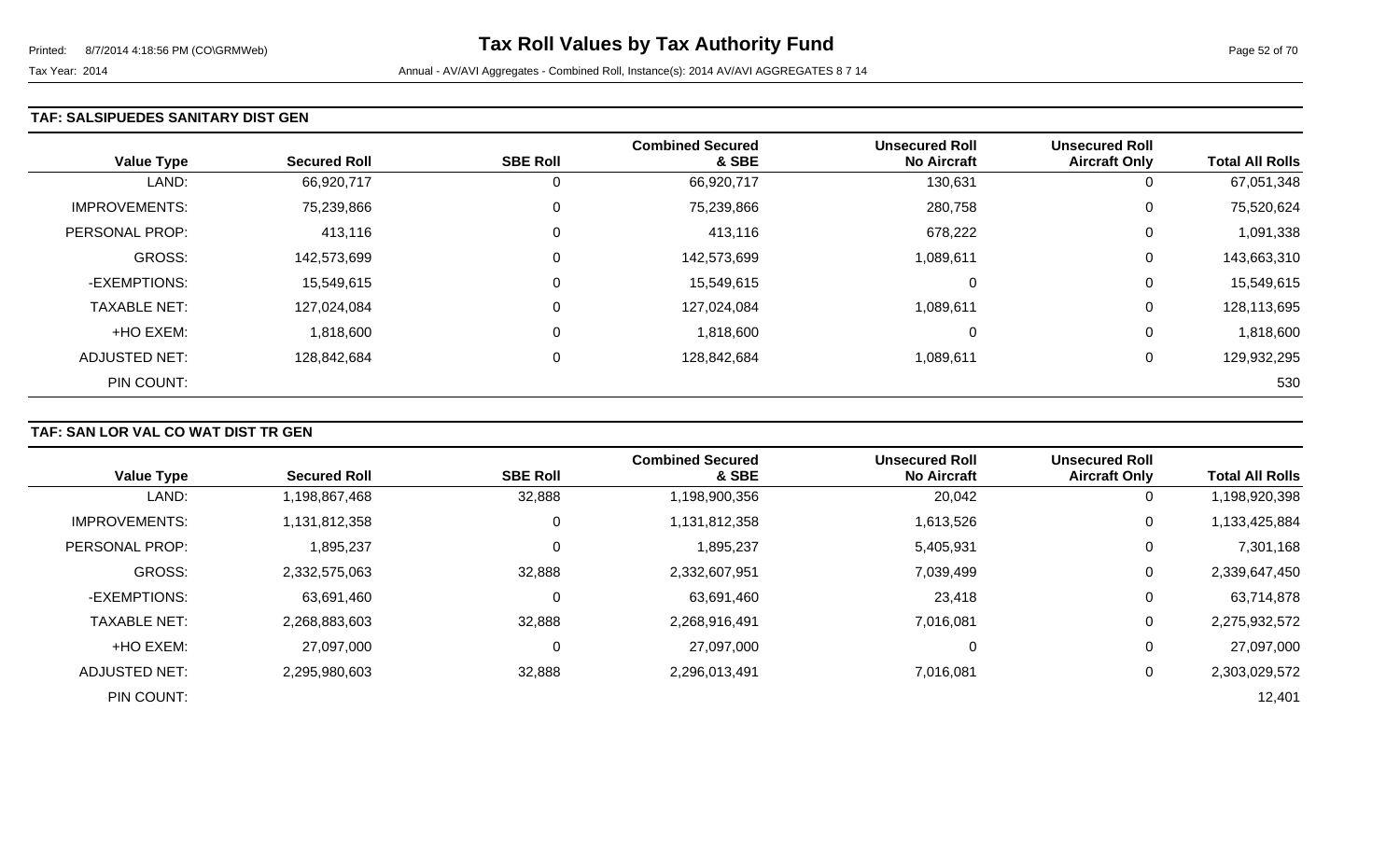#### **TAF: SAND DOLLAR BCH CO SERV AREA 5**

| <b>Value Type</b>    | <b>Secured Roll</b> | <b>SBE Roll</b> | <b>Combined Secured</b><br>& SBE | <b>Unsecured Roll</b><br><b>No Aircraft</b> | <b>Unsecured Roll</b><br><b>Aircraft Only</b> | <b>Total All Rolls</b> |
|----------------------|---------------------|-----------------|----------------------------------|---------------------------------------------|-----------------------------------------------|------------------------|
| LAND:                | 65,290,882          |                 | 65,290,882                       | 20,935                                      | 0                                             | 65,311,817             |
| <b>IMPROVEMENTS:</b> | 44,366,290          | $\Omega$        | 44,366,290                       | 20,934                                      | 0                                             | 44,387,224             |
| GROSS:               | 109,657,172         |                 | 109,657,172                      | 41,869                                      | 0                                             | 109,699,041            |
| -EXEMPTIONS:         | 280,000             |                 | 280,000                          |                                             | 0                                             | 280,000                |
| <b>TAXABLE NET:</b>  | 109,377,172         |                 | 109,377,172                      | 41,869                                      | 0                                             | 109,419,041            |
| +HO EXEM:            | 280,000             |                 | 280,000                          |                                             | 0                                             | 280,000                |
| ADJUSTED NET:        | 109,657,172         | $\Omega$        | 109,657,172                      | 41,869                                      | 0                                             | 109,699,041            |
| PIN COUNT:           |                     |                 |                                  |                                             |                                               | 196                    |

#### **TAF: SANTA CLARA - ALL CAPITAL OUTL**

| <b>Value Type</b>    | <b>Secured Roll</b> | <b>SBE Roll</b> | <b>Combined Secured</b><br>& SBE | <b>Unsecured Roll</b><br><b>No Aircraft</b> | <b>Unsecured Roll</b><br><b>Aircraft Only</b> | <b>Total All Rolls</b> |
|----------------------|---------------------|-----------------|----------------------------------|---------------------------------------------|-----------------------------------------------|------------------------|
| LAND:                | 555,175,885         | 0               | 555,175,885                      | 34,761                                      | 0                                             | 555,210,646            |
| <b>IMPROVEMENTS:</b> | 529,656,483         | 0               | 529,656,483                      | 1,037,137                                   | 0                                             | 530,693,620            |
| PERSONAL PROP:       | 1,449,783           | 0               | 1,449,783                        | 1,615,313                                   | 0                                             | 3,065,096              |
| GROSS:               | 1,086,282,151       | 0               | 1,086,282,151                    | 2,687,211                                   | 0                                             | 1,088,969,362          |
| -EXEMPTIONS:         | 11,635,250          | 0               | 11,635,250                       | 0                                           | 0                                             | 11,635,250             |
| <b>TAXABLE NET:</b>  | 1,074,646,901       | 0               | 1,074,646,901                    | 2,687,211                                   | 0                                             | 1,077,334,112          |
| +HO EXEM:            | 7,749,000           | 0               | 7,749,000                        | 0                                           | 0                                             | 7,749,000              |
| ADJUSTED NET:        | 1,082,395,901       | 0               | 1,082,395,901                    | 2,687,211                                   | 0                                             | 1,085,083,112          |
| PIN COUNT:           |                     |                 |                                  |                                             |                                               | 2,529                  |

**TAF: SANTA CLARA DEV CTR-HNDCPD MIN** 

| <b>Type</b><br>Value | <b>Secured Rol</b>      | <b>SBE Roll</b> | <b>Combined Secured</b><br>& SBE | <b>Unsecured Roll</b><br><b>No Aircraft</b> | secured Roll<br>Uns<br><b>Aircraft Only</b> | <b>All Rolls</b><br>Tota                              |
|----------------------|-------------------------|-----------------|----------------------------------|---------------------------------------------|---------------------------------------------|-------------------------------------------------------|
| LAND:                | ,175,885<br>555<br>JJJ, |                 | 75,885<br>555<br>JJJ,            | λ۶<br>J4. I U I                             |                                             | $---$<br>$\sim$ $\sim$ $\sim$ $\sim$<br>nh.<br>10.040 |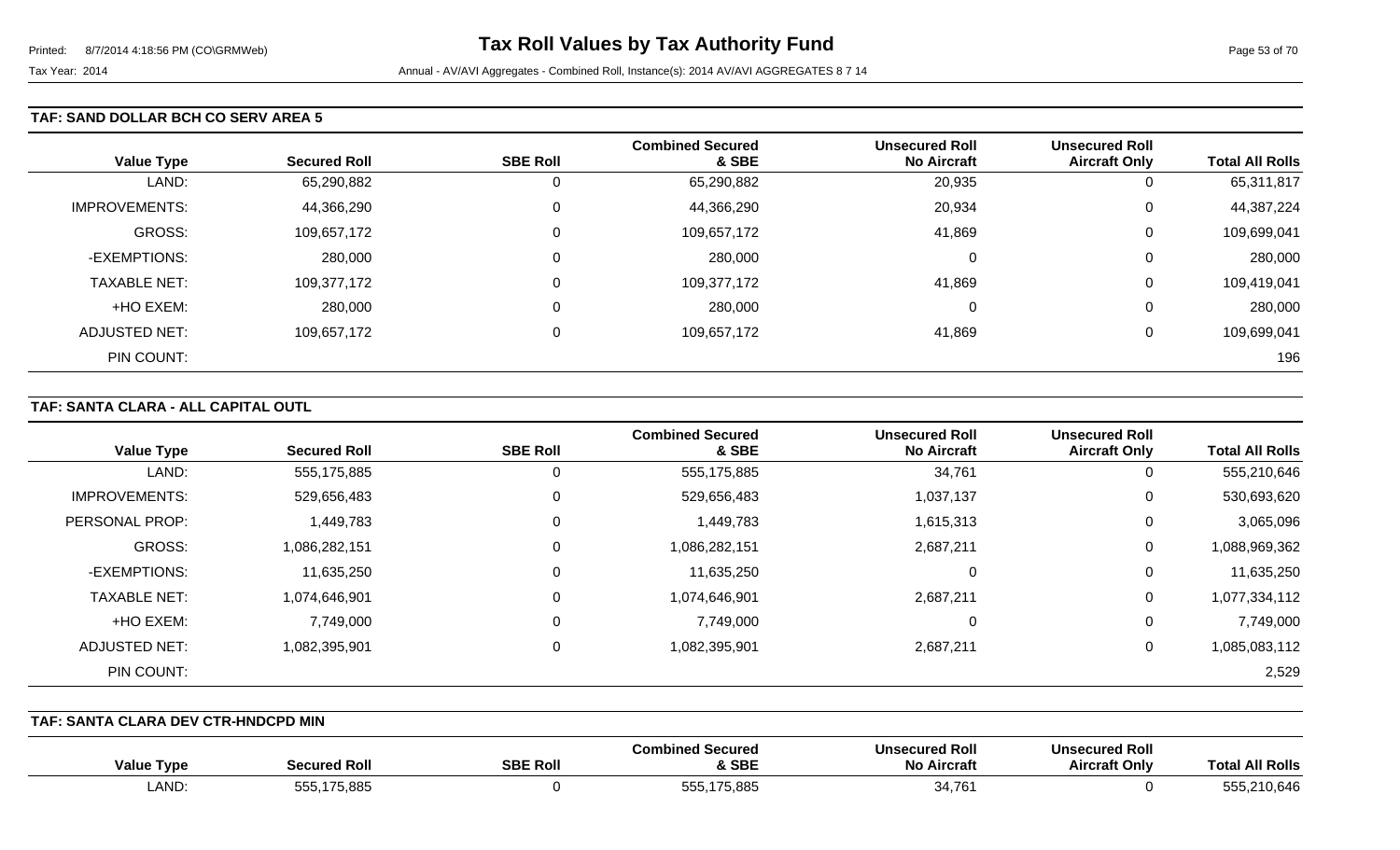| 8/7/2014 4:18:56 PM (CO\GRMWeb)<br>Printed: |               | Tax Roll Values by Tax Authority Fund                                                  |           |   | Page 54 of 70 |
|---------------------------------------------|---------------|----------------------------------------------------------------------------------------|-----------|---|---------------|
| Tax Year: 2014                              |               | Annual - AV/AVI Aggregates - Combined Roll, Instance(s): 2014 AV/AVI AGGREGATES 8 7 14 |           |   |               |
| <b>IMPROVEMENTS:</b>                        | 529,656,483   | 529,656,483                                                                            | 1,037,137 | 0 | 530,693,620   |
| PERSONAL PROP:                              | 1,449,783     | 1,449,783                                                                              | 1,615,313 | 0 | 3,065,096     |
| <b>GROSS:</b>                               | 1,086,282,151 | 1,086,282,151                                                                          | 2,687,211 | 0 | 1,088,969,362 |
| -EXEMPTIONS:                                | 11,635,250    | 11,635,250                                                                             | 0         | 0 | 11,635,250    |
| <b>TAXABLE NET:</b>                         | 1,074,646,901 | 1,074,646,901                                                                          | 2,687,211 | 0 | 1,077,334,112 |
| +HO EXEM:                                   | 7,749,000     | 7,749,000                                                                              | 0         | 0 | 7,749,000     |
| ADJUSTED NET:                               | 1,082,395,901 | 1,082,395,901                                                                          | 2,687,211 | 0 | 1,085,083,112 |
| PIN COUNT:                                  |               |                                                                                        |           |   | 2,529         |

# **TAF: SANTA CLARA INST TUITION TAX**

| <b>Value Type</b>    | <b>Secured Roll</b> | <b>SBE Roll</b> | <b>Combined Secured</b><br>& SBE | <b>Unsecured Roll</b><br><b>No Aircraft</b> | <b>Unsecured Roll</b><br><b>Aircraft Only</b> | <b>Total All Rolls</b> |
|----------------------|---------------------|-----------------|----------------------------------|---------------------------------------------|-----------------------------------------------|------------------------|
| LAND:                | 555,175,885         | 0               | 555,175,885                      | 34,761                                      | υ                                             | 555,210,646            |
| <b>IMPROVEMENTS:</b> | 529,656,483         | $\mathbf 0$     | 529,656,483                      | 1,037,137                                   | U                                             | 530,693,620            |
| PERSONAL PROP:       | 1,449,783           | 0               | 1,449,783                        | 1,615,313                                   | υ                                             | 3,065,096              |
| <b>GROSS:</b>        | 1,086,282,151       | $\mathbf 0$     | 1,086,282,151                    | 2,687,211                                   | 0                                             | 1,088,969,362          |
| -EXEMPTIONS:         | 11,635,250          | 0               | 11,635,250                       | $\Omega$                                    | U                                             | 11,635,250             |
| <b>TAXABLE NET:</b>  | 1,074,646,901       | $\mathbf 0$     | 1,074,646,901                    | 2,687,211                                   | 0                                             | 1,077,334,112          |
| +HO EXEM:            | 7,749,000           | 0               | 7,749,000                        | $\Omega$                                    | 0                                             | 7,749,000              |
| ADJUSTED NET:        | 1,082,395,901       | 0               | 1,082,395,901                    | 2,687,211                                   | 0                                             | 1,085,083,112          |
| PIN COUNT:           |                     |                 |                                  |                                             |                                               | 2,529                  |

## **TAF: SANTA CLARA PHYSICALLY HANDCPP**

|                   |                     |                 | <b>Combined Secured</b> | <b>Unsecured Roll</b> | <b>Unsecured Roll</b> |                        |
|-------------------|---------------------|-----------------|-------------------------|-----------------------|-----------------------|------------------------|
| <b>Value Type</b> | <b>Secured Roll</b> | <b>SBE Roll</b> | & SBE                   | <b>No Aircraft</b>    | <b>Aircraft Only</b>  | <b>Total All Rolls</b> |
| LAND:             | 549,658,476         |                 | 549,658,476             | 34,761                | υ                     | 549,693,237            |
| IMPROVEMENTS:     | 525,056,516         |                 | 525,056,516             | 1,037,137             | 0                     | 526,093,653            |
| PERSONAL PROP:    | ,449,783            |                 | 1,449,783               | 1,608,601             | 0                     | 3,058,384              |
| GROSS:            | 1,076,164,775       |                 | 1,076,164,775           | 2,680,499             | 0                     | 1,078,845,274          |
| -EXEMPTIONS:      | 11,556,750          |                 | 11,556,750              |                       | 0                     | 11,556,750             |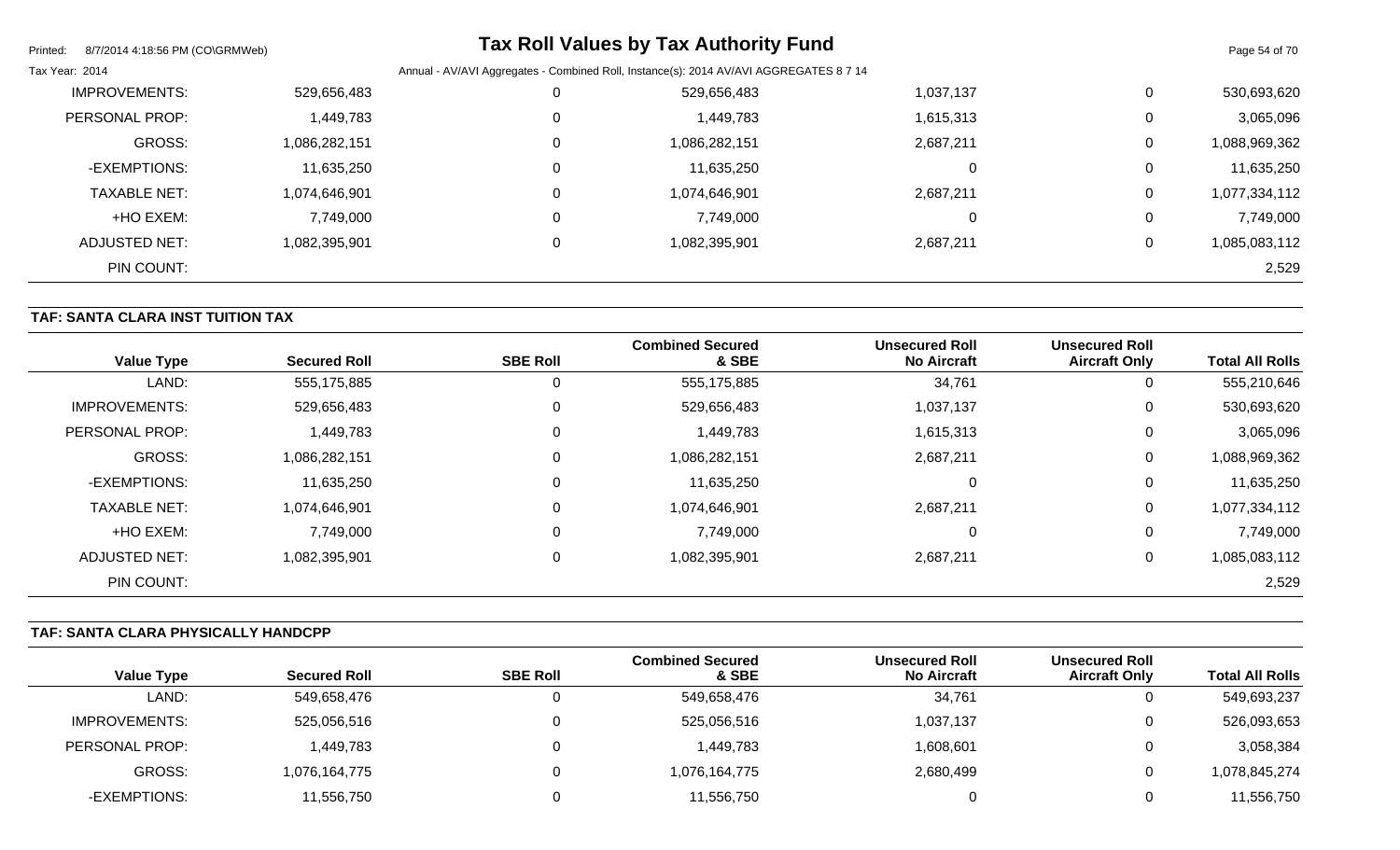| Printed:       | 8/7/2014 4:18:56 PM (CO\GRMWeb) |               |                                                                                        | Tax Roll Values by Tax Authority Fund |           |              | Page 55 of 70 |
|----------------|---------------------------------|---------------|----------------------------------------------------------------------------------------|---------------------------------------|-----------|--------------|---------------|
| Tax Year: 2014 |                                 |               | Annual - AV/AVI Aggregates - Combined Roll, Instance(s): 2014 AV/AVI AGGREGATES 8 7 14 |                                       |           |              |               |
|                | <b>TAXABLE NET:</b>             | 1,064,608,025 |                                                                                        | 1,064,608,025                         | 2,680,499 | $\mathbf{0}$ | 1,067,288,524 |
|                | +HO EXEM:                       | 7,672,000     |                                                                                        | 7,672,000                             |           | $\mathbf{0}$ | 7,672,000     |
|                | ADJUSTED NET:                   | 1,072,280,025 |                                                                                        | 1,072,280,025                         | 2,680,499 | 0            | 1,074,960,524 |
|                | PIN COUNT:                      |               |                                                                                        |                                       |           |              | 2,504         |

# **TAF: SANTA CLARA SPEC SCHOOL TRAINI**

| <b>Value Type</b>    | <b>Secured Roll</b> | <b>SBE Roll</b> | <b>Combined Secured</b><br>& SBE | <b>Unsecured Roll</b><br><b>No Aircraft</b> | <b>Unsecured Roll</b><br><b>Aircraft Only</b> | <b>Total All Rolls</b> |
|----------------------|---------------------|-----------------|----------------------------------|---------------------------------------------|-----------------------------------------------|------------------------|
| LAND:                | 549,658,476         | $\mathbf 0$     | 549,658,476                      | 34,761                                      | U                                             | 549,693,237            |
| <b>IMPROVEMENTS:</b> | 525,056,516         | $\mathbf 0$     | 525,056,516                      | 1,037,137                                   | U                                             | 526,093,653            |
| PERSONAL PROP:       | 1,449,783           | 0               | 1,449,783                        | 1,608,601                                   | 0                                             | 3,058,384              |
| <b>GROSS:</b>        | 1,076,164,775       | 0               | 1,076,164,775                    | 2,680,499                                   | 0                                             | 1,078,845,274          |
| -EXEMPTIONS:         | 11,556,750          | 0               | 11,556,750                       | 0                                           | 0                                             | 11,556,750             |
| <b>TAXABLE NET:</b>  | 1,064,608,025       | $\mathbf 0$     | 1,064,608,025                    | 2,680,499                                   | 0                                             | 1,067,288,524          |
| +HO EXEM:            | 7,672,000           | $\mathbf 0$     | 7,672,000                        | 0                                           | 0                                             | 7,672,000              |
| <b>ADJUSTED NET:</b> | 1,072,280,025       | 0               | 1,072,280,025                    | 2,680,499                                   | 0                                             | 1,074,960,524          |
| PIN COUNT:           |                     |                 |                                  |                                             |                                               | 2,504                  |

# **TAF: SANTA CRUZ CITY TR**

| <b>Value Type</b>     | <b>Secured Roll</b> | <b>SBE Roll</b> | <b>Combined Secured</b><br>& SBE | <b>Unsecured Roll</b><br><b>No Aircraft</b> | <b>Unsecured Roll</b><br><b>Aircraft Only</b> | <b>Total All Rolls</b> |
|-----------------------|---------------------|-----------------|----------------------------------|---------------------------------------------|-----------------------------------------------|------------------------|
| LAND:                 | 4,100,297,044       |                 | 4,100,297,044                    | 12,096,944                                  | 0                                             | 4,112,393,988          |
| <b>IMPROVEMENTS:</b>  | 3,555,936,660       |                 | 3,555,936,660                    | 97,132,466                                  | 0                                             | 3,653,069,126          |
|                       |                     |                 |                                  |                                             |                                               |                        |
| <b>PERSONAL PROP:</b> | 47,973,228          |                 | 47,973,228                       | 134, 141, 417                               | 0                                             | 182,114,645            |
| GROSS:                | 7,704,206,932       |                 | 7,704,206,932                    | 243,370,827                                 | 0                                             | 7,947,577,759          |
| -EXEMPTIONS:          | 240,686,639         |                 | 240,686,639                      | 30,739,607                                  | 0                                             | 271,426,246            |
| <b>TAXABLE NET:</b>   | 7,463,520,293       |                 | 7,463,520,293                    | 212.631.220                                 | 0                                             | 7,676,151,513          |
| +HO EXEM:             | 49,976,272          |                 | 49,976,272                       | 207,990                                     | 0                                             | 50,184,262             |
| ADJUSTED NET:         | 7,513,496,565       |                 | 7,513,496,565                    | 212,839,210                                 | 0                                             | 7,726,335,775          |
| PIN COUNT:            |                     |                 |                                  |                                             |                                               | 21,550                 |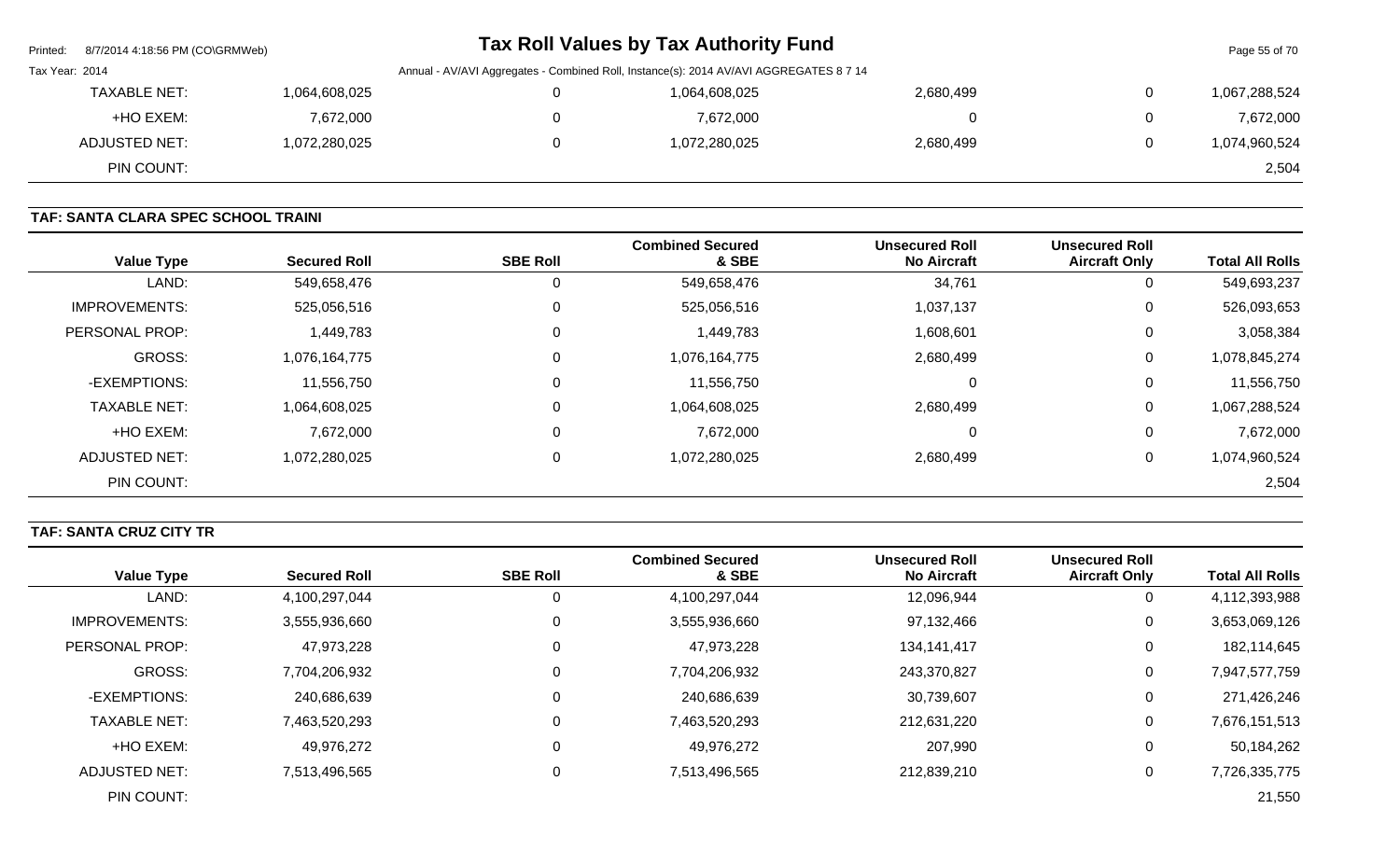#### **TAF: SANTA CRUZ PARKING #1**

| <b>Value Type</b>    | <b>Secured Roll</b> | <b>SBE Roll</b> | <b>Combined Secured</b><br>& SBE | <b>Unsecured Roll</b><br><b>No Aircraft</b> | <b>Unsecured Roll</b><br><b>Aircraft Only</b> | <b>Total All Rolls</b> |
|----------------------|---------------------|-----------------|----------------------------------|---------------------------------------------|-----------------------------------------------|------------------------|
| LAND:                | 99,638,602          | 0               | 99,638,602                       | 532,561                                     | 0                                             | 100,171,163            |
| <b>IMPROVEMENTS:</b> | 209,437,147         | 0               | 209,437,147                      | 25,055,380                                  | 0                                             | 234,492,527            |
| PERSONAL PROP:       | 638,786             | 0               | 638,786                          | 16,288,802                                  | 0                                             | 16,927,588             |
| <b>GROSS:</b>        | 309,714,535         | 0               | 309,714,535                      | 41,876,743                                  | 0                                             | 351,591,278            |
| -EXEMPTIONS:         | 22,450,225          | 0               | 22,450,225                       | 3,440,623                                   | 0                                             | 25,890,848             |
| <b>TAXABLE NET:</b>  | 287,264,310         | 0               | 287,264,310                      | 38,436,120                                  | 0                                             | 325,700,430            |
| +HO EXEM:            | 14,000              | 0               | 14,000                           | $\Omega$                                    | 0                                             | 14,000                 |
| <b>ADJUSTED NET:</b> | 287,278,310         | 0               | 287,278,310                      | 38,436,120                                  | 0                                             | 325,714,430            |
| PIN COUNT:           |                     |                 |                                  |                                             |                                               | 820                    |

### **TAF: SC FLOOD CONT & WAT CONS DISTGEN**

|                      |                     |                 | <b>Combined Secured</b> | <b>Unsecured Roll</b> | <b>Unsecured Roll</b> |                        |
|----------------------|---------------------|-----------------|-------------------------|-----------------------|-----------------------|------------------------|
| <b>Value Type</b>    | <b>Secured Roll</b> | <b>SBE Roll</b> | & SBE                   | <b>No Aircraft</b>    | <b>Aircraft Only</b>  | <b>Total All Rolls</b> |
| LAND:                | 19,420,418,813      | 296,615         | 19,420,715,428          | 21,853,824            | 0                     | 19,442,569,252         |
| <b>IMPROVEMENTS:</b> | 17,038,194,913      | $\Omega$        | 17,038,194,913          | 333,974,014           | $\mathbf 0$           | 17,372,168,927         |
| PERSONAL PROP:       | 203,982,592         | 0               | 203,982,592             | 494,087,375           | 28,679,495            | 726,749,462            |
| GROSS:               | 36,662,596,318      | 296,615         | 36,662,892,933          | 849,915,213           | 28,679,495            | 37,541,487,641         |
| -EXEMPTIONS:         | 1.265.941.838       | $\Omega$        | 1,265,941,838           | 55,100,128            | 340,670               | 1,321,382,636          |
| <b>TAXABLE NET:</b>  | 35,396,654,480      | 296,615         | 35,396,951,095          | 794.815.085           | 28,338,825            | 36,220,105,005         |
| +HO EXEM:            | 265,067,855         | 0               | 265,067,855             | 214,990               | $\mathbf{0}$          | 265,282,845            |
| ADJUSTED NET:        | 35,661,722,335      | 296,615         | 35,662,018,950          | 795,030,075           | 28,338,825            | 36,485,387,850         |
| PIN COUNT:           |                     |                 |                         |                       |                       | 111,270                |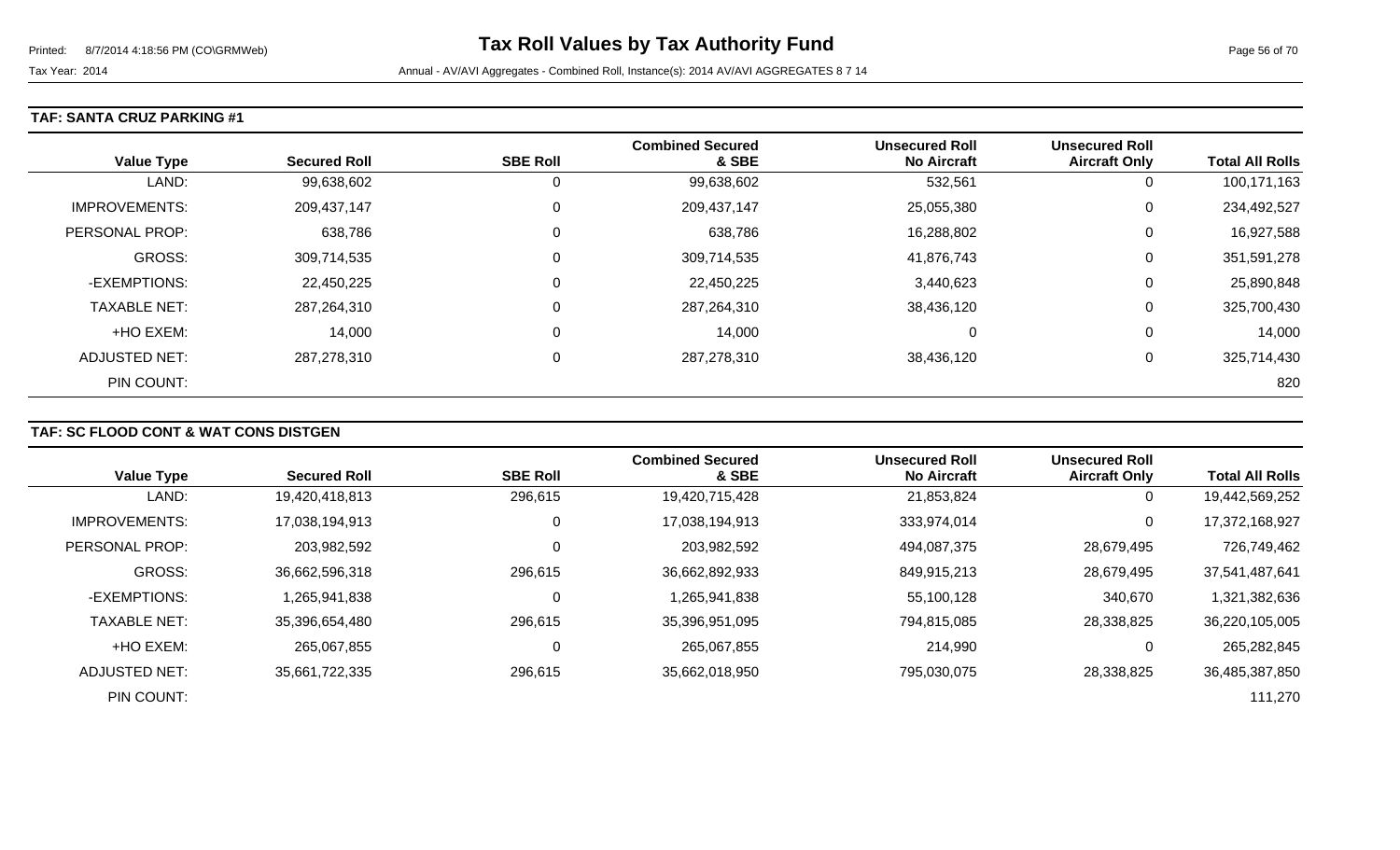#### **TAF: SC FLOOD CONT & WTR CONS ZONE 4**

| <b>Value Type</b>    | <b>Secured Roll</b> | <b>SBE Roll</b> | <b>Combined Secured</b><br>& SBE | <b>Unsecured Roll</b><br><b>No Aircraft</b> | <b>Unsecured Roll</b><br><b>Aircraft Only</b> | <b>Total All Rolls</b> |
|----------------------|---------------------|-----------------|----------------------------------|---------------------------------------------|-----------------------------------------------|------------------------|
| LAND:                | 19,419,658,237      | 296,615         | 19,419,954,852                   | 21,853,824                                  | 0                                             | 19,441,808,676         |
| <b>IMPROVEMENTS:</b> | 17,037,326,642      | 0               | 17,037,326,642                   | 333,974,014                                 | 0                                             | 17,371,300,656         |
| PERSONAL PROP:       | 203,982,592         | 0               | 203,982,592                      | 494,082,137                                 | 28,679,495                                    | 726,744,224            |
| GROSS:               | 36,660,967,471      | 296,615         | 36,661,264,086                   | 849,909,975                                 | 28,679,495                                    | 37,539,853,556         |
| -EXEMPTIONS:         | 1,265,927,838       | 0               | 1,265,927,838                    | 55,100,128                                  | 340,670                                       | 1,321,368,636          |
| <b>TAXABLE NET:</b>  | 35,395,039,633      | 296,615         | 35,395,336,248                   | 794,809,847                                 | 28,338,825                                    | 36,218,484,920         |
| +HO EXEM:            | 265,053,855         | 0               | 265,053,855                      | 214,990                                     | 0                                             | 265,268,845            |
| ADJUSTED NET:        | 35,660,093,488      | 296,615         | 35,660,390,103                   | 795,024,837                                 | 28,338,825                                    | 36,483,753,765         |
| PIN COUNT:           |                     |                 |                                  |                                             |                                               | 111,261                |

### **TAF: SC FLOOD CONT & WTR CONS ZONE 5**

|                      |                     |                 | <b>Combined Secured</b> | <b>Unsecured Roll</b> | <b>Unsecured Roll</b> |                        |
|----------------------|---------------------|-----------------|-------------------------|-----------------------|-----------------------|------------------------|
| <b>Value Type</b>    | <b>Secured Roll</b> | <b>SBE Roll</b> | & SBE                   | <b>No Aircraft</b>    | <b>Aircraft Only</b>  | <b>Total All Rolls</b> |
| LAND:                | 3,935,931,110       | 83,608          | 3,936,014,718           | 1,643,713             | 0                     | 3,937,658,431          |
| <b>IMPROVEMENTS:</b> | 3,233,150,288       | 0               | 3,233,150,288           | 76,077,891            | 0                     | 3,309,228,179          |
| PERSONAL PROP:       | 51,493,479          | 0               | 51,493,479              | 104,275,306           | 70,091                | 155,838,876            |
| <b>GROSS:</b>        | 7,220,574,877       | 83,608          | 7,220,658,485           | 181,996,910           | 70,091                | 7,402,725,486          |
| -EXEMPTIONS:         | 316,531,855         | 0               | 316,531,855             | 18,033,206            | 0                     | 334,565,061            |
| <b>TAXABLE NET:</b>  | 6,904,043,022       | 83,608          | 6,904,126,630           | 163,963,704           | 70,091                | 7,068,160,425          |
| +HO EXEM:            | 48,084,337          | $\mathbf 0$     | 48,084,337              | 7,000                 | 0                     | 48,091,337             |
| ADJUSTED NET:        | 6,952,127,359       | 83,608          | 6,952,210,967           | 163,970,704           | 70,091                | 7,116,251,762          |
| PIN COUNT:           |                     |                 |                         |                       |                       | 19,804                 |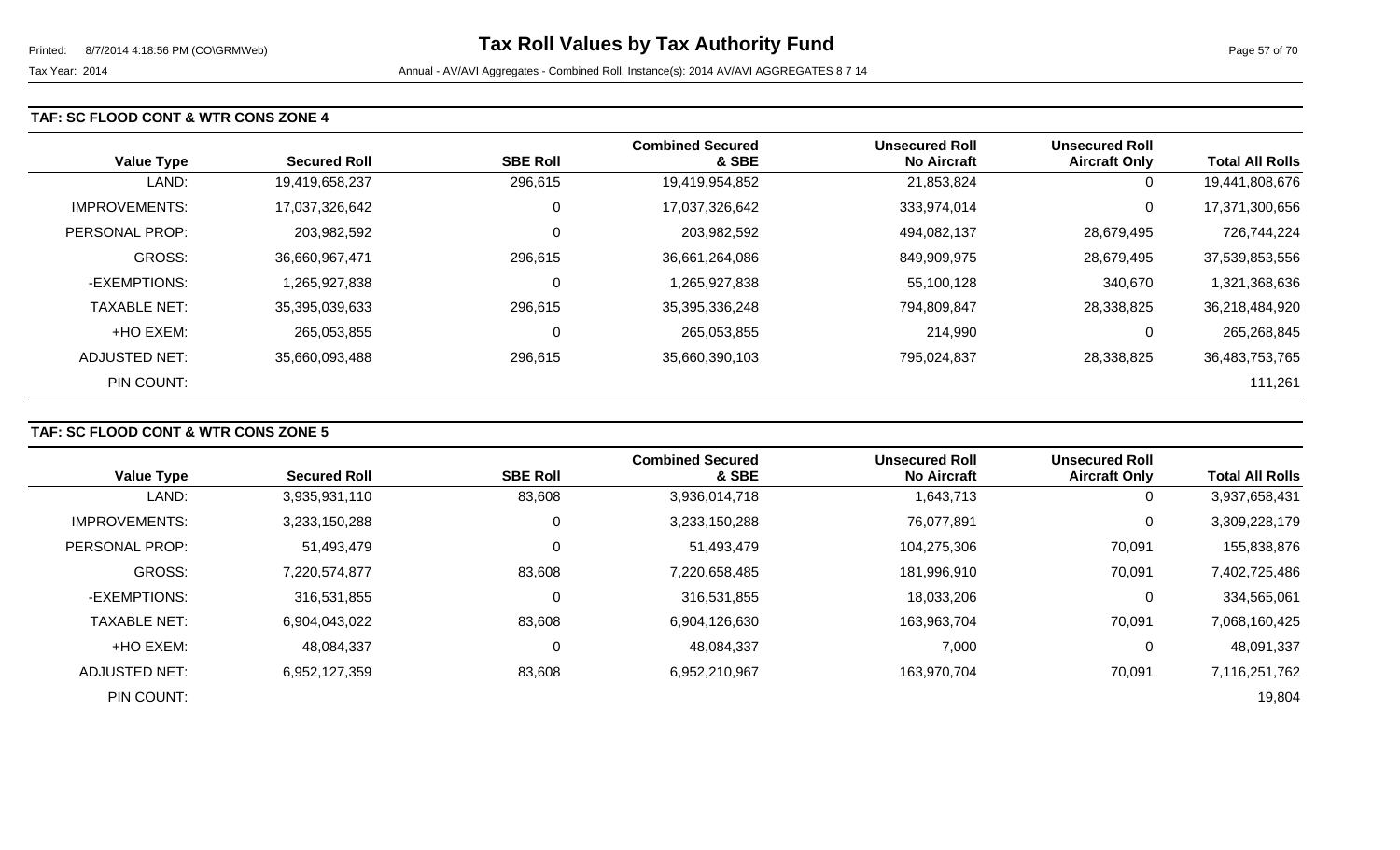#### **TAF: SCOTTS VAL SCH DIST GENL**

| <b>Value Type</b>    | <b>Secured Roll</b> | <b>SBE Roll</b> | <b>Combined Secured</b><br>& SBE | <b>Unsecured Roll</b><br><b>No Aircraft</b> | <b>Unsecured Roll</b><br><b>Aircraft Only</b> | <b>Total All Rolls</b> |
|----------------------|---------------------|-----------------|----------------------------------|---------------------------------------------|-----------------------------------------------|------------------------|
| LAND:                | 1,679,892,323       | 17,300          | 1,679,909,623                    | 323,031                                     | 0                                             | 1,680,232,654          |
| <b>IMPROVEMENTS:</b> | 1,683,086,045       | 0               | 1,683,086,045                    | 27,405,799                                  | 0                                             | 1,710,491,844          |
| PERSONAL PROP:       | 6,242,683           | 0               | 6,242,683                        | 45,566,877                                  | 0                                             | 51,809,560             |
| <b>GROSS:</b>        | 3,369,221,051       | 17,300          | 3,369,238,351                    | 73,295,707                                  | 0                                             | 3,442,534,058          |
| -EXEMPTIONS:         | 67,073,983          | 0               | 67,073,983                       | 888,043                                     | 0                                             | 67,962,026             |
| <b>TAXABLE NET:</b>  | 3,302,147,068       | 17,300          | 3,302,164,368                    | 72,407,664                                  | 0                                             | 3,374,572,032          |
| +HO EXEM:            | 25,204,200          | 0               | 25,204,200                       | 0                                           | 0                                             | 25,204,200             |
| ADJUSTED NET:        | 3,327,351,268       | 17,300          | 3,327,368,568                    | 72,407,664                                  | 0                                             | 3,399,776,232          |
| PIN COUNT:           |                     |                 |                                  |                                             |                                               | 8,463                  |

### **TAF: SCOTTS VAL WATER DIST TR GEN**

|                      |                     |                 | <b>Combined Secured</b> | <b>Unsecured Roll</b> | <b>Unsecured Roll</b> |                        |
|----------------------|---------------------|-----------------|-------------------------|-----------------------|-----------------------|------------------------|
| <b>Value Type</b>    | <b>Secured Roll</b> | <b>SBE Roll</b> | & SBE                   | <b>No Aircraft</b>    | <b>Aircraft Only</b>  | <b>Total All Rolls</b> |
| LAND:                | 927,599,206         | 0               | 927,599,206             | 323,031               | 0                     | 927,922,237            |
| <b>IMPROVEMENTS:</b> | 942,999,937         | 0               | 942,999,937             | 26,533,687            | 0                     | 969,533,624            |
| PERSONAL PROP:       | 2,352,705           | 0               | 2,352,705               | 43,796,580            | 0                     | 46,149,285             |
| <b>GROSS:</b>        | 1,872,951,848       | 0               | 1,872,951,848           | 70,653,298            | 0                     | 1,943,605,146          |
| -EXEMPTIONS:         | 34,998,946          | 0               | 34,998,946              | 888,043               | 0                     | 35,886,989             |
| <b>TAXABLE NET:</b>  | 1,837,952,902       | $\Omega$        | 1,837,952,902           | 69,765,255            | $\mathbf 0$           | 1,907,718,157          |
| +HO EXEM:            | 12,630,800          | 0               | 12,630,800              | 0                     | $\overline{0}$        | 12,630,800             |
| <b>ADJUSTED NET:</b> | 1,850,583,702       | 0               | 1,850,583,702           | 69,765,255            | 0                     | 1,920,348,957          |
| PIN COUNT:           |                     |                 |                         |                       |                       | 4,626                  |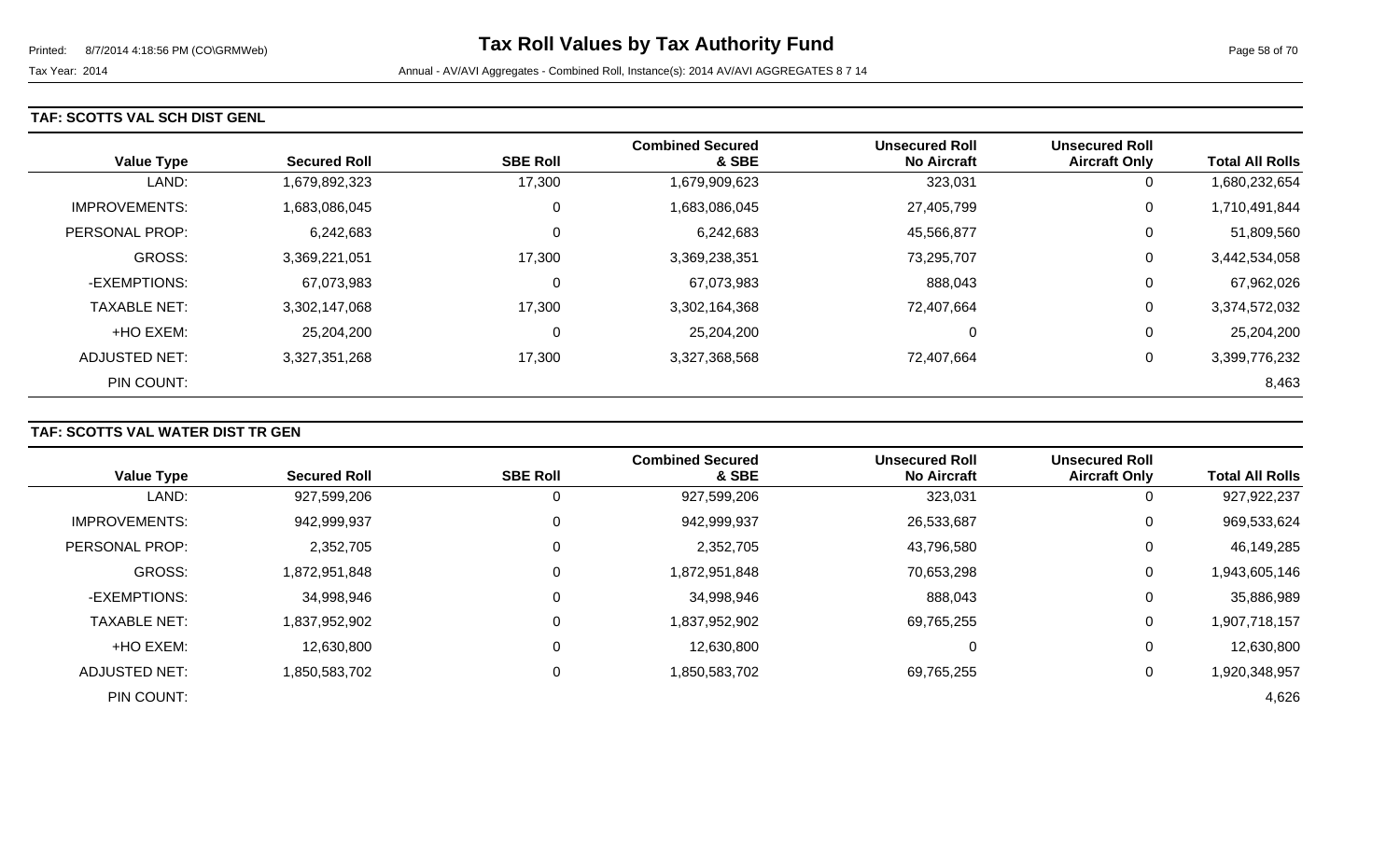#### **TAF: SCOTTS VALLEY CITY TR**

| <b>Value Type</b>    | <b>Secured Roll</b> | <b>SBE Roll</b> | <b>Combined Secured</b><br>& SBE | <b>Unsecured Roll</b><br><b>No Aircraft</b> | <b>Unsecured Roll</b><br><b>Aircraft Only</b> | <b>Total All Rolls</b> |
|----------------------|---------------------|-----------------|----------------------------------|---------------------------------------------|-----------------------------------------------|------------------------|
| LAND:                | 1,053,703,710       | 0               | 1,053,703,710                    | 323,031                                     | 0                                             | 1,054,026,741          |
| <b>IMPROVEMENTS:</b> | 1,095,357,006       | 0               | 1,095,357,006                    | 26,533,687                                  | 0                                             | 1,121,890,693          |
| PERSONAL PROP:       | 3,567,456           | 0               | 3,567,456                        | 44,127,872                                  | 0                                             | 47,695,328             |
| <b>GROSS:</b>        | 2,152,628,172       | 0               | 2,152,628,172                    | 70,984,590                                  | 0                                             | 2,223,612,762          |
| -EXEMPTIONS:         | 38,998,571          | 0               | 38,998,571                       | 888,043                                     | 0                                             | 39,886,614             |
| <b>TAXABLE NET:</b>  | 2,113,629,601       | 0               | 2,113,629,601                    | 70,096,547                                  | 0                                             | 2,183,726,148          |
| +HO EXEM:            | 15,633,800          | 0               | 15,633,800                       | 0                                           | 0                                             | 15,633,800             |
| ADJUSTED NET:        | 2,129,263,401       | 0               | 2,129,263,401                    | 70,096,547                                  | 0                                             | 2,199,359,948          |
| PIN COUNT:           |                     |                 |                                  |                                             |                                               | 5,196                  |

### **TAF: SCOTTS VALLEY FIRE PROT DIST**

| <b>Value Type</b>     | <b>Secured Roll</b> | <b>SBE Roll</b> | <b>Combined Secured</b><br>& SBE | <b>Unsecured Roll</b><br><b>No Aircraft</b> | <b>Unsecured Roll</b><br><b>Aircraft Only</b> | <b>Total All Rolls</b> |
|-----------------------|---------------------|-----------------|----------------------------------|---------------------------------------------|-----------------------------------------------|------------------------|
| LAND:                 | 1,758,043,904       | 17,300          | 1,758,061,204                    | 415,158                                     | 0                                             | 1,758,476,362          |
| <b>IMPROVEMENTS:</b>  | 1,761,868,176       | 0               | 1,761,868,176                    | 27,681,300                                  | $\mathbf 0$                                   | 1,789,549,476          |
| <b>PERSONAL PROP:</b> | 6,285,105           | 0               | 6,285,105                        | 45,674,498                                  | 0                                             | 51,959,603             |
| <b>GROSS:</b>         | 3,526,197,185       | 17,300          | 3,526,214,485                    | 73,770,956                                  | 0                                             | 3,599,985,441          |
| -EXEMPTIONS:          | 70,678,107          | 0               | 70,678,107                       | 893,043                                     | 0                                             | 71,571,150             |
| <b>TAXABLE NET:</b>   | 3,455,519,078       | 17,300          | 3,455,536,378                    | 72,877,913                                  | 0                                             | 3,528,414,291          |
| +HO EXEM:             | 26,002,200          | $\pmb{0}$       | 26,002,200                       | 0                                           | 0                                             | 26,002,200             |
| ADJUSTED NET:         | 3,481,521,278       | 17,300          | 3,481,538,578                    | 72,877,913                                  | 0                                             | 3,554,416,491          |
| PIN COUNT:            |                     |                 |                                  |                                             |                                               | 8,643                  |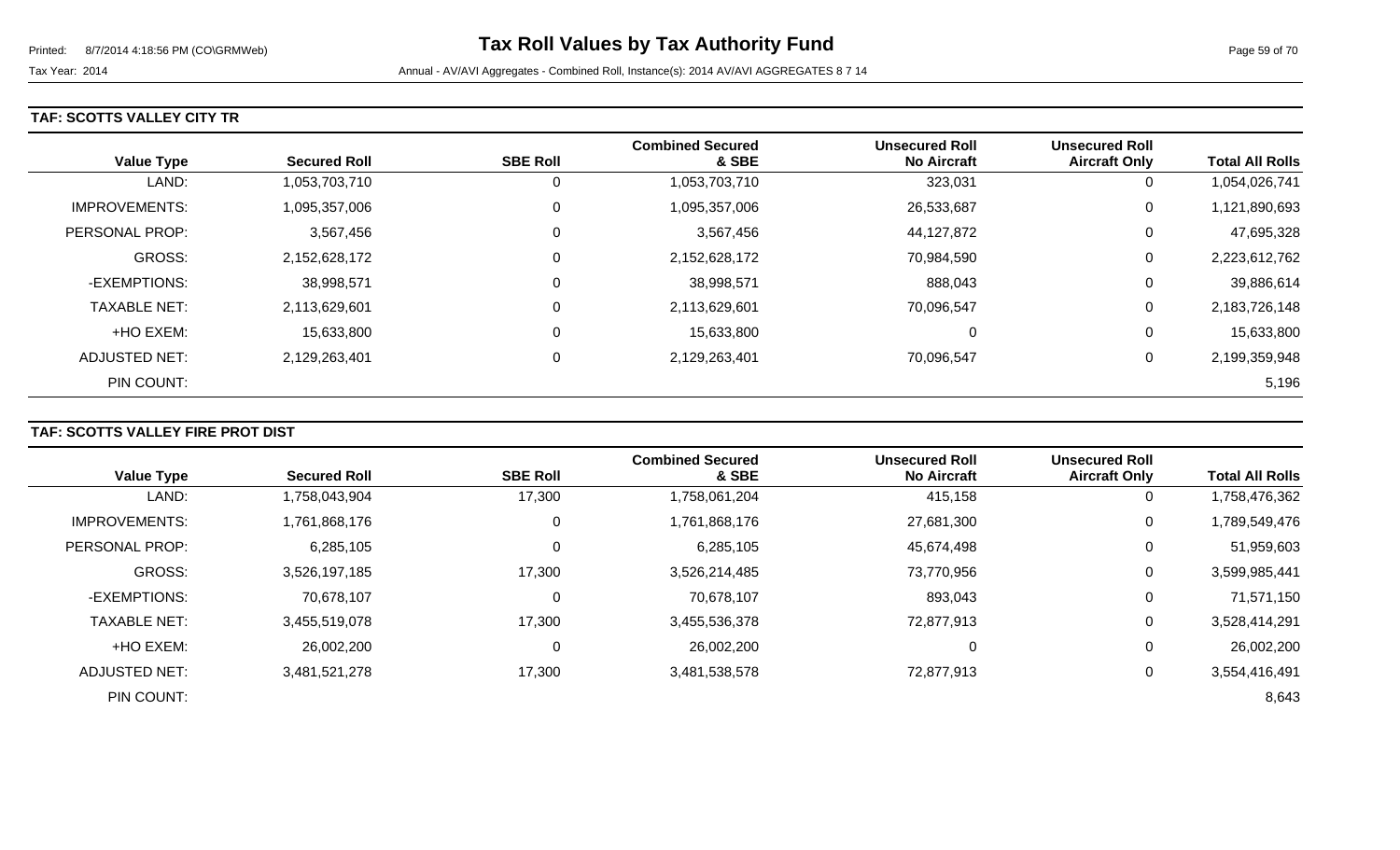### **TAF: SCOTTS VALLEY FIRE ZONE A**

| <b>Value Type</b>    | <b>Secured Roll</b> | <b>SBE Roll</b> | <b>Combined Secured</b><br>& SBE | <b>Unsecured Roll</b><br><b>No Aircraft</b> | <b>Unsecured Roll</b><br><b>Aircraft Only</b> | <b>Total All Rolls</b> |
|----------------------|---------------------|-----------------|----------------------------------|---------------------------------------------|-----------------------------------------------|------------------------|
| LAND:                | 384,178,739         | 0               | 384,178,739                      | U                                           | 0                                             | 384,178,739            |
| <b>IMPROVEMENTS:</b> | 393,689,901         | $\mathbf 0$     | 393,689,901                      | 649,989                                     | 0                                             | 394,339,890            |
| PERSONAL PROP:       | 2,167,016           | 0               | 2,167,016                        | 1,034,525                                   | 0                                             | 3,201,541              |
| <b>GROSS:</b>        | 780,035,656         | $\overline{0}$  | 780,035,656                      | 1,684,514                                   | 0                                             | 781,720,170            |
| -EXEMPTIONS:         | 8,787,265           | $\mathbf 0$     | 8,787,265                        | O                                           | 0                                             | 8,787,265              |
| <b>TAXABLE NET:</b>  | 771,248,391         | $\mathbf 0$     | 771,248,391                      | 1,684,514                                   | 0                                             | 772,932,905            |
| +HO EXEM:            | 7,607,600           | $\mathbf 0$     | 7,607,600                        | 0                                           | 0                                             | 7,607,600              |
| ADJUSTED NET:        | 778,855,991         | 0               | 778,855,991                      | 1,684,514                                   | 0                                             | 780,540,505            |
| PIN COUNT:           |                     |                 |                                  |                                             |                                               | 1,772                  |

### **TAF: SLV UNIF SCH DIST GENL**

| <b>Value Type</b>     | <b>Secured Roll</b> | <b>SBE Roll</b> | <b>Combined Secured</b><br>& SBE | <b>Unsecured Roll</b><br><b>No Aircraft</b> | <b>Unsecured Roll</b><br><b>Aircraft Only</b> | <b>Total All Rolls</b> |
|-----------------------|---------------------|-----------------|----------------------------------|---------------------------------------------|-----------------------------------------------|------------------------|
| LAND:                 | 1,581,064,169       | 64,687          | 1,581,128,856                    | 651,268                                     | 0                                             | 1,581,780,124          |
| <b>IMPROVEMENTS:</b>  | 1,430,967,868       | 0               | 1,430,967,868                    | 14,449,031                                  | 0                                             | 1,445,416,899          |
| <b>PERSONAL PROP:</b> | 17,466,006          |                 | 17,466,006                       | 11,628,506                                  | 0                                             | 29,094,512             |
| <b>GROSS:</b>         | 3,029,498,043       | 64,687          | 3,029,562,730                    | 26,728,805                                  | 0                                             | 3,056,291,535          |
| -EXEMPTIONS:          | 119,593,479         |                 | 119,593,479                      | 23,418                                      | 0                                             | 119,616,897            |
| <b>TAXABLE NET:</b>   | 2,909,904,564       | 64,687          | 2,909,969,251                    | 26,705,387                                  | $\mathbf 0$                                   | 2,936,674,638          |
| +HO EXEM:             | 33,820,854          | 0               | 33,820,854                       | 0                                           | 0                                             | 33,820,854             |
| ADJUSTED NET:         | 2,943,725,418       | 64,687          | 2,943,790,105                    | 26,705,387                                  | 0                                             | 2,970,495,492          |
| PIN COUNT:            |                     |                 |                                  |                                             |                                               | 18,459                 |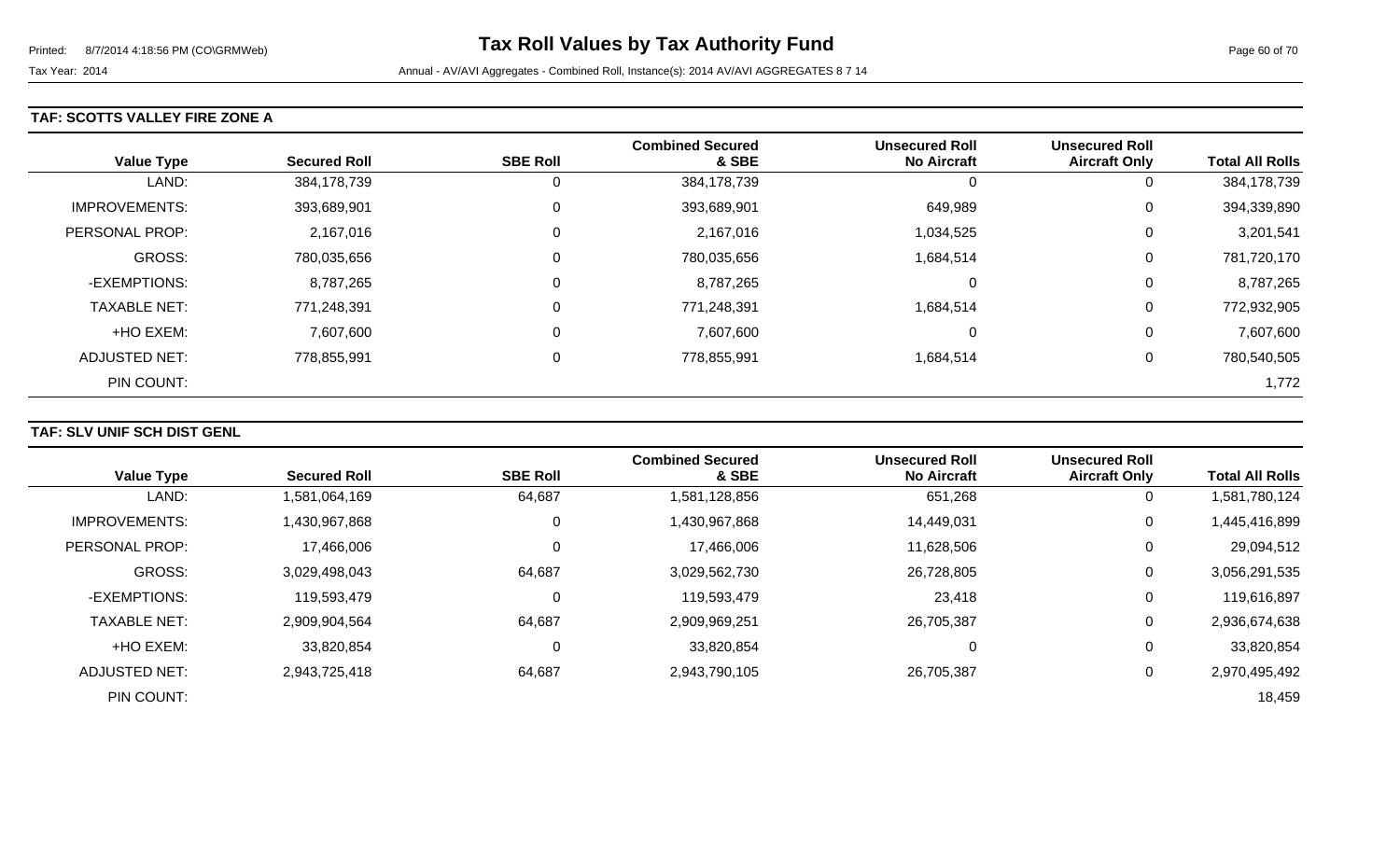#### **TAF: SOQUEL SCH DIST GENL**

| <b>Value Type</b>    | <b>Secured Roll</b> | <b>SBE Roll</b> | <b>Combined Secured</b><br>& SBE | <b>Unsecured Roll</b><br><b>No Aircraft</b> | <b>Unsecured Roll</b><br><b>Aircraft Only</b> | <b>Total All Rolls</b> |
|----------------------|---------------------|-----------------|----------------------------------|---------------------------------------------|-----------------------------------------------|------------------------|
| LAND:                | 2,499,770,605       | 0               | 2,499,770,605                    | 1,330,608                                   | 0                                             | 2,501,101,213          |
| <b>IMPROVEMENTS:</b> | 2,186,708,584       | 0               | 2,186,708,584                    | 51,830,321                                  | 0                                             | 2,238,538,905          |
| PERSONAL PROP:       | 46,645,682          | 0               | 46,645,682                       | 75,893,472                                  | 70,091                                        | 122,609,245            |
| <b>GROSS:</b>        | 4,733,124,871       | 0               | 4,733,124,871                    | 129,054,401                                 | 70,091                                        | 4,862,249,363          |
| -EXEMPTIONS:         | 267,753,370         | 0               | 267,753,370                      | 14.049.486                                  | 0                                             | 281,802,856            |
| <b>TAXABLE NET:</b>  | 4,465,371,502       | 0               | 4,465,371,502                    | 115,004,915                                 | 70,091                                        | 4,580,446,508          |
| +HO EXEM:            | 31,358,883          | 0               | 31,358,883                       | 7,000                                       | 0                                             | 31,365,883             |
| <b>ADJUSTED NET:</b> | 4,496,730,385       | 0               | 4,496,730,385                    | 115,011,915                                 | 70,091                                        | 4,611,812,391          |
| PIN COUNT:           |                     |                 |                                  |                                             |                                               | 12,655                 |

### **TAF: UNITARY DEBT SERVICE**

|                      |                     |                 | <b>Combined Secured</b> | <b>Unsecured Roll</b> | <b>Unsecured Roll</b> |                        |
|----------------------|---------------------|-----------------|-------------------------|-----------------------|-----------------------|------------------------|
| <b>Value Type</b>    | <b>Secured Roll</b> | <b>SBE Roll</b> | & SBE                   | <b>No Aircraft</b>    | <b>Aircraft Only</b>  | <b>Total All Rolls</b> |
| LAND:                |                     | 33,773,951      | 33,773,951              | 0                     |                       | 33,773,951             |
| <b>IMPROVEMENTS:</b> |                     | 259,484,568     | 259,484,568             | 0                     | 0                     | 259,484,568            |
| PERSONAL PROP:       |                     | 41,085,977      | 41,085,977              | 0                     | 0                     | 41,085,977             |
| GROSS:               |                     | 334,344,496     | 334,344,496             | 0                     | 0                     | 334,344,496            |
| <b>TAXABLE NET:</b>  | 0                   | 334,344,496     | 334,344,496             | 0                     | 0                     | 334,344,496            |
| ADJUSTED NET:        |                     | 334,344,496     | 334,344,496             | $\Omega$              | 0                     | 334,344,496            |
| PIN COUNT:           |                     |                 |                         |                       |                       | 34                     |

#### **TAF: UNITARY TAX RATE**

| <b>Value Type</b>    | <b>Secured Roll</b> | <b>SBE Roll</b> | <b>Combined Secured</b><br>& SBE | <b>Unsecured Roll</b><br><b>No Aircraft</b> | <b>Unsecured Roll</b><br><b>Aircraft Only</b> | <b>Total All Rolls</b> |
|----------------------|---------------------|-----------------|----------------------------------|---------------------------------------------|-----------------------------------------------|------------------------|
| LAND:                |                     | 32,258,651      | 32,258,651                       |                                             |                                               | 32,258,651             |
| <b>IMPROVEMENTS:</b> |                     | 258,512,066     | 258,512,066                      |                                             |                                               | 258,512,066            |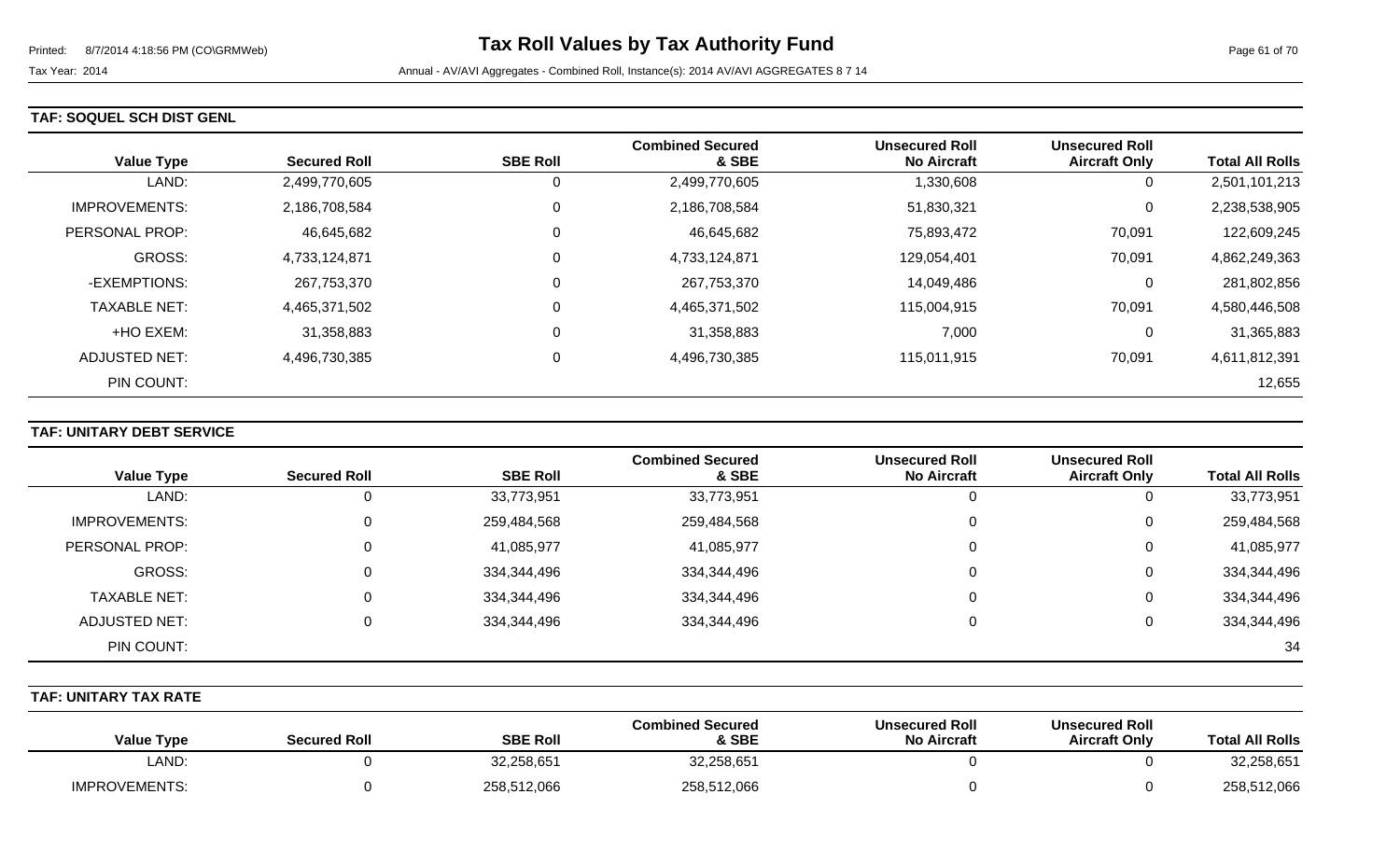| Printed:<br>8/7/2014 4:18:56 PM (CO\GRMWeb) |             | <b>Tax Roll Values by Tax Authority Fund</b>                                           |   |   | Page 62 of 70 |
|---------------------------------------------|-------------|----------------------------------------------------------------------------------------|---|---|---------------|
| Tax Year: 2014                              |             | Annual - AV/AVI Aggregates - Combined Roll, Instance(s): 2014 AV/AVI AGGREGATES 8 7 14 |   |   |               |
| PERSONAL PROP:                              | 40,323,823  | 40,323,823                                                                             | 0 |   | 40,323,823    |
| GROSS:                                      | 331,094,540 | 331,094,540                                                                            | 0 | 0 | 331,094,540   |
| <b>TAXABLE NET:</b>                         | 331,094,540 | 331,094,540                                                                            | 0 |   | 331,094,540   |
| ADJUSTED NET:                               | 331,094,540 | 331,094,540                                                                            | 0 |   | 331,094,540   |
| PIN COUNT:                                  |             |                                                                                        |   |   | 31            |

### **TAF: WATSONVILLE CITY - RETIREMENT**

| <b>Value Type</b>    | <b>Secured Roll</b> | <b>SBE Roll</b> | <b>Combined Secured</b><br>& SBE | <b>Unsecured Roll</b><br><b>No Aircraft</b> | <b>Unsecured Roll</b><br><b>Aircraft Only</b> | <b>Total All Rolls</b> |
|----------------------|---------------------|-----------------|----------------------------------|---------------------------------------------|-----------------------------------------------|------------------------|
| LAND:                | 1,547,103,701       | 31,120          | 1,547,134,821                    | 5,032,991                                   | 0                                             | 1,552,167,812          |
| <b>IMPROVEMENTS:</b> | 1,777,154,146       | 0               | 1,777,154,146                    | 78,346,907                                  | 0                                             | 1,855,501,053          |
| PERSONAL PROP:       | 54,629,206          | $\mathbf 0$     | 54,629,206                       | 120,513,198                                 | 28,566,792                                    | 203,709,196            |
| <b>GROSS:</b>        | 3,378,887,053       | 31,120          | 3,378,918,173                    | 203,893,096                                 | 28,566,792                                    | 3,611,378,061          |
| -EXEMPTIONS:         | 186,160,842         | $\mathbf 0$     | 186,160,842                      | 4,499,586                                   | 340,670                                       | 191,001,098            |
| <b>TAXABLE NET:</b>  | 3,192,726,211       | 31,120          | 3,192,757,331                    | 199,393,510                                 | 28,226,122                                    | 3,420,376,963          |
| +HO EXEM:            | 26,289,200          | 0               | 26,289,200                       | 0                                           | 0                                             | 26,289,200             |
| ADJUSTED NET:        | 3,219,015,411       | 31,120          | 3,219,046,531                    | 199,393,510                                 | 28,226,122                                    | 3,446,666,163          |
| PIN COUNT:           |                     |                 |                                  |                                             |                                               | 12,331                 |

# **TAF: WATSONVILLE CITY - TRUST**

|                      | <b>Secured Roll</b> | <b>SBE Roll</b> | <b>Combined Secured</b><br>& SBE | <b>Unsecured Roll</b> | <b>Unsecured Roll</b> | <b>Total All Rolls</b> |
|----------------------|---------------------|-----------------|----------------------------------|-----------------------|-----------------------|------------------------|
| <b>Value Type</b>    |                     |                 |                                  | <b>No Aircraft</b>    | <b>Aircraft Only</b>  |                        |
| LAND:                | 1,547,103,701       | 31,120          | 1,547,134,821                    | 5,032,991             | 0                     | 1,552,167,812          |
| <b>IMPROVEMENTS:</b> | 1,777,154,146       | 0               | 1,777,154,146                    | 78,346,907            | 0                     | 1,855,501,053          |
| PERSONAL PROP:       | 54,629,206          |                 | 54,629,206                       | 120,513,198           | 28,566,792            | 203,709,196            |
| GROSS:               | 3,378,887,053       | 31,120          | 3,378,918,173                    | 203,893,096           | 28,566,792            | 3,611,378,061          |
| -EXEMPTIONS:         | 186,160,842         |                 | 186,160,842                      | 4,499,586             | 340,670               | 191,001,098            |
| <b>TAXABLE NET:</b>  | 3,192,726,211       | 31,120          | 3,192,757,331                    | 199,393,510           | 28,226,122            | 3,420,376,963          |
| +HO EXEM:            | 26,289,200          |                 | 26,289,200                       | υ                     | 0                     | 26,289,200             |
| ADJUSTED NET:        | 3,219,015,411       | 31,120          | 3,219,046,531                    | 199,393,510           | 28,226,122            | 3,446,666,163          |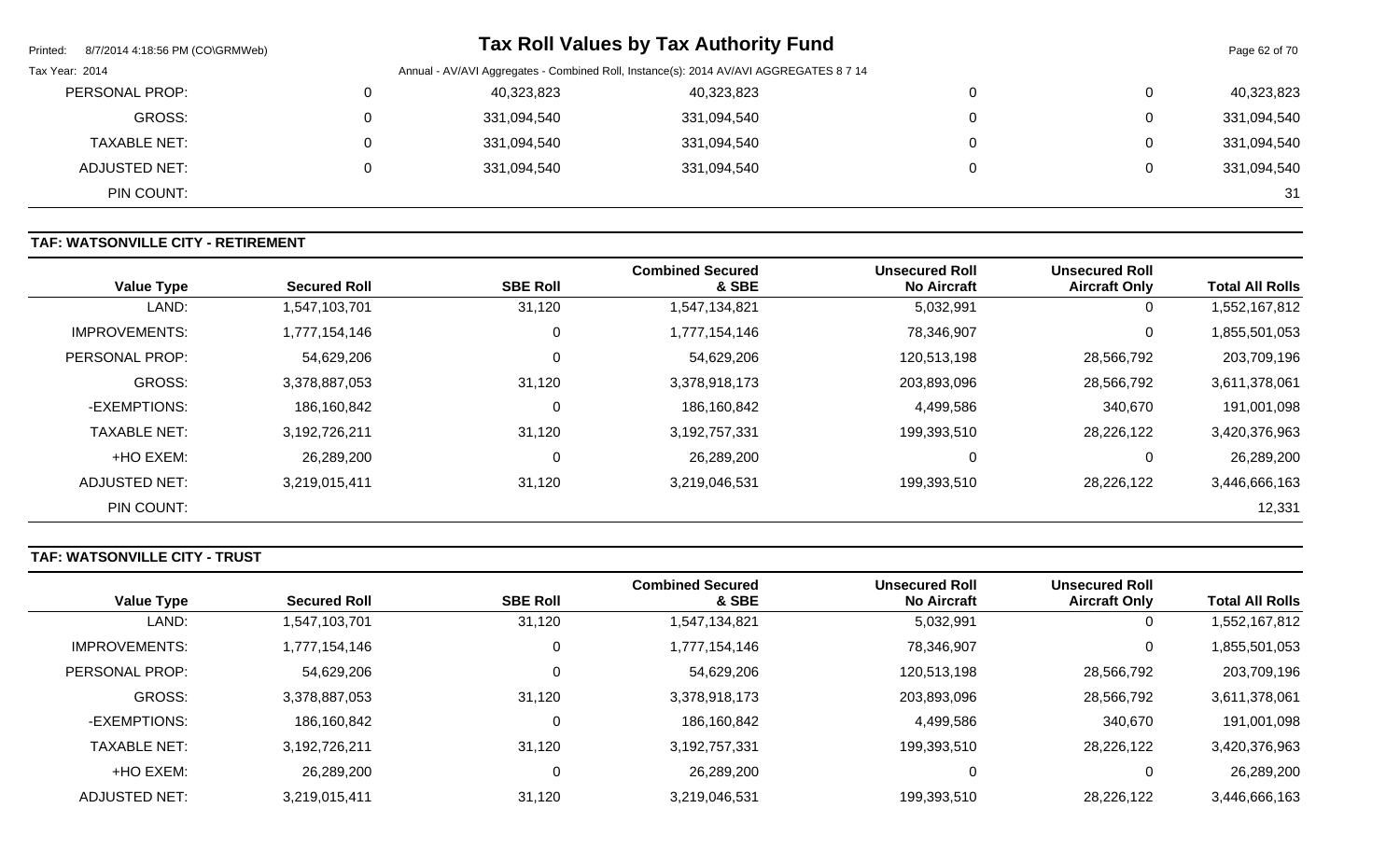# Printed: 8/7/2014 4:18:56 PM (CO\GRMWeb) **Tax Roll Values by Tax Authority Fund** Page 63 of 70

Tax Year: 2014 **Annual - AV/AVI Aggregates - Combined Roll, Instance(s): 2014 AV/AVI AGGREGATES 8 7 14** 

PIN COUNT: 12,331

# **TAF: WEST VALLEY COM COLL TR GENL**

| <b>Value Type</b>    | <b>Secured Roll</b> | <b>SBE Roll</b> | <b>Combined Secured</b><br>& SBE | <b>Unsecured Roll</b><br><b>No Aircraft</b> | <b>Unsecured Roll</b><br><b>Aircraft Only</b> | <b>Total All Rolls</b> |
|----------------------|---------------------|-----------------|----------------------------------|---------------------------------------------|-----------------------------------------------|------------------------|
| LAND:                | 544,549,511         | 0               | 544,549,511                      | 34,761                                      | U                                             | 544,584,272            |
| <b>IMPROVEMENTS:</b> | 520,677,150         | 0               | 520,677,150                      | 1,037,137                                   | U                                             | 521,714,287            |
| PERSONAL PROP:       | 1,449,783           | 0               | 1,449,783                        | 1,599,976                                   | 0                                             | 3,049,759              |
| <b>GROSS:</b>        | 1,066,676,444       | 0               | 1,066,676,444                    | 2,671,874                                   | 0                                             | 1,069,348,318          |
| -EXEMPTIONS:         | 11,486,750          | 0               | 11,486,750                       | 0                                           | 0                                             | 11,486,750             |
| <b>TAXABLE NET:</b>  | 1,055,189,694       | 0               | 1,055,189,694                    | 2,671,874                                   | 0                                             | 1,057,861,568          |
| +HO EXEM:            | 7,602,000           | $\mathbf 0$     | 7,602,000                        | $\mathbf 0$                                 | 0                                             | 7,602,000              |
| <b>ADJUSTED NET:</b> | 1,062,791,694       | 0               | 1,062,791,694                    | 2,671,874                                   | 0                                             | 1,065,463,568          |
| PIN COUNT:           |                     |                 |                                  |                                             |                                               | 2,478                  |

### **TAF: WHITEHOUSE CYN RD CSA #18**

|                      |                     |                 | <b>Combined Secured</b> | <b>Unsecured Roll</b> | <b>Unsecured Roll</b> |                        |
|----------------------|---------------------|-----------------|-------------------------|-----------------------|-----------------------|------------------------|
| <b>Value Type</b>    | <b>Secured Roll</b> | <b>SBE Roll</b> | & SBE                   | <b>No Aircraft</b>    | <b>Aircraft Only</b>  | <b>Total All Rolls</b> |
| LAND:                | 4,903,637           | 0               | 4,903,637               |                       |                       | 4,903,637              |
| <b>IMPROVEMENTS:</b> | 3,162,011           | $\mathbf 0$     | 3,162,011               | 0                     |                       | 3,162,011              |
| PERSONAL PROP:       | 86,253              | $\mathbf 0$     | 86,253                  | 0                     | 0                     | 86,253                 |
| GROSS:               | 8,151,901           | 0               | 8,151,901               | 0                     | 0                     | 8,151,901              |
| -EXEMPTIONS:         | 881,657             | $\mathbf 0$     | 881,657                 | $\Omega$              |                       | 881,657                |
| <b>TAXABLE NET:</b>  | 7,270,244           | $\mathbf 0$     | 7,270,244               | $\Omega$              | 0                     | 7,270,244              |
| +HO EXEM:            | 70,000              | 0               | 70,000                  | $\Omega$              |                       | 70,000                 |
| <b>ADJUSTED NET:</b> | 7,340,244           | 0               | 7,340,244               |                       | 0                     | 7,340,244              |
| PIN COUNT:           |                     |                 |                         |                       |                       | 69                     |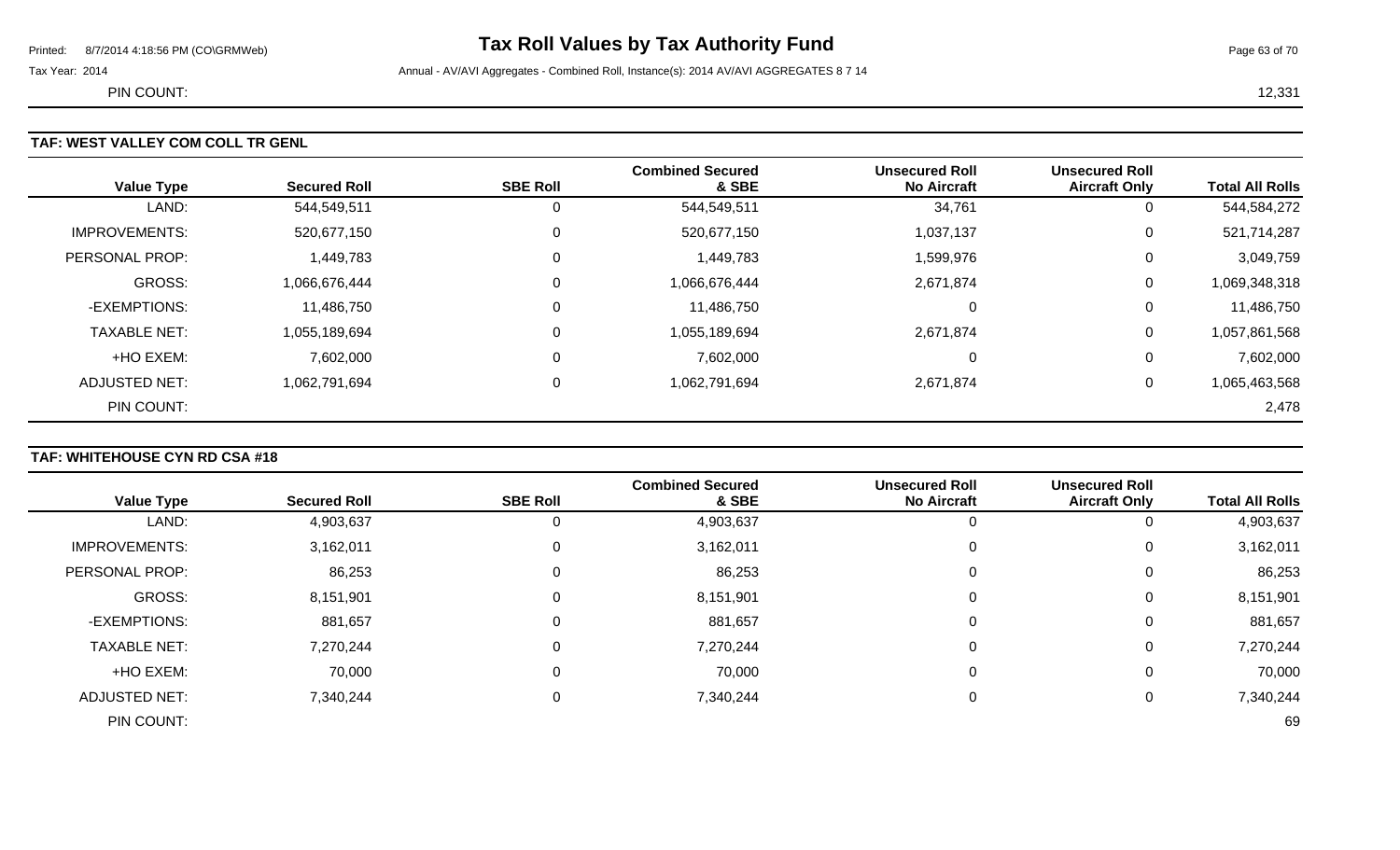#### **TAF: ZAYANTE FIRE PROT DIST**

| <b>Value Type</b>    | <b>Secured Roll</b> | <b>SBE Roll</b> | <b>Combined Secured</b><br>& SBE | <b>Unsecured Roll</b><br><b>No Aircraft</b> | <b>Unsecured Roll</b><br><b>Aircraft Only</b> | <b>Total All Rolls</b> |
|----------------------|---------------------|-----------------|----------------------------------|---------------------------------------------|-----------------------------------------------|------------------------|
| LAND:                | 222,660,526         | 64,687          | 222,725,213                      | 11,723                                      | 0                                             | 222,736,936            |
| <b>IMPROVEMENTS:</b> | 194,668,900         | 0               | 194,668,900                      | 66,223                                      | 0                                             | 194,735,123            |
| PERSONAL PROP:       | 663,171             | 0               | 663,171                          | 404,578                                     | 0                                             | 1,067,749              |
| <b>GROSS:</b>        | 417,992,597         | 64,687          | 418,057,284                      | 482,524                                     | 0                                             | 418,539,808            |
| -EXEMPTIONS:         | 10,011,567          | 0               | 10,011,567                       | 0                                           | 0                                             | 10,011,567             |
| <b>TAXABLE NET:</b>  | 407,981,030         | 64,687          | 408,045,717                      | 482,524                                     | 0                                             | 408,528,241            |
| +HO EXEM:            | 5,087,600           | 0               | 5,087,600                        | 0                                           | 0                                             | 5,087,600              |
| <b>ADJUSTED NET:</b> | 413,068,630         | 64,687          | 413,133,317                      | 482,524                                     | 0                                             | 413,615,841            |
| PIN COUNT:           |                     |                 |                                  |                                             |                                               | 4,285                  |

### **TAF: ZAYANTE FIRE PROTECTION BOND**

|                      |                     |                 | <b>Combined Secured</b> | <b>Unsecured Roll</b> | <b>Unsecured Roll</b> |                        |
|----------------------|---------------------|-----------------|-------------------------|-----------------------|-----------------------|------------------------|
| <b>Value Type</b>    | <b>Secured Roll</b> | <b>SBE Roll</b> | & SBE                   | <b>No Aircraft</b>    | <b>Aircraft Only</b>  | <b>Total All Rolls</b> |
| LAND:                | 222,660,526         | 64,687          | 222,725,213             | 11,723                | 0                     | 222,736,936            |
| <b>IMPROVEMENTS:</b> | 194,668,900         | 0               | 194,668,900             | 66,223                | 0                     | 194,735,123            |
| PERSONAL PROP:       | 663,171             | 0               | 663,171                 | 404,578               | 0                     | 1,067,749              |
| <b>GROSS:</b>        | 417,992,597         | 64,687          | 418,057,284             | 482,524               | $\mathbf 0$           | 418,539,808            |
| -EXEMPTIONS:         | 10,011,567          | 0               | 10,011,567              |                       | 0                     | 10,011,567             |
| <b>TAXABLE NET:</b>  | 407,981,030         | 64,687          | 408,045,717             | 482,524               | 0                     | 408,528,241            |
| +HO EXEM:            | 5,087,600           | $\mathbf 0$     | 5,087,600               |                       | 0                     | 5,087,600              |
| <b>ADJUSTED NET:</b> | 413,068,630         | 64,687          | 413,133,317             | 482,524               | 0                     | 413,615,841            |
| PIN COUNT:           |                     |                 |                         |                       |                       | 4,285                  |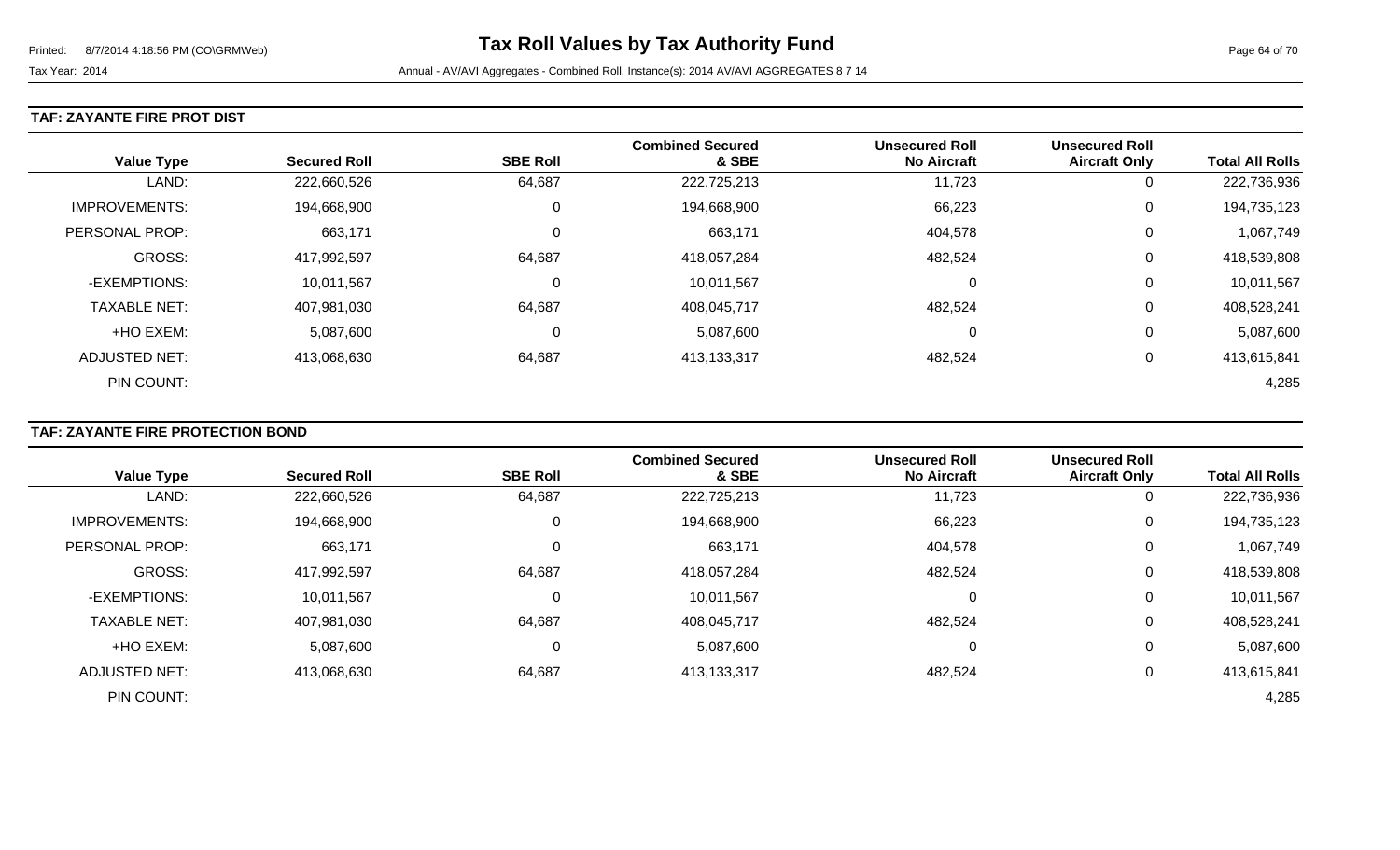### **TIF: CAPITOLA RDA**

| <b>Value Type</b>    | <b>Secured Roll</b> | <b>SBE Roll</b> | <b>Combined Secured</b><br>& SBE | <b>Unsecured Roll</b><br><b>No Aircraft</b> | <b>Unsecured Roll</b><br><b>Aircraft Only</b> | <b>Total All Rolls</b> |
|----------------------|---------------------|-----------------|----------------------------------|---------------------------------------------|-----------------------------------------------|------------------------|
| LAND:                | 110,711,401         | 83,608          | 110,795,009                      | U                                           | 0                                             | 110,795,009            |
| <b>IMPROVEMENTS:</b> | 130,089,309         | 0               | 130,089,309                      | 22,749,049                                  | 0                                             | 152,838,358            |
| PERSONAL PROP:       | 4,406,961           | 0               | 4,406,961                        | 16,803,079                                  | 0                                             | 21,210,040             |
| <b>GROSS:</b>        | 245,207,671         | 83,608          | 245,291,279                      | 39,552,128                                  | 0                                             | 284,843,407            |
| -EXEMPTIONS:         | 4,309,760           | 0               | 4,309,760                        | 223,028                                     | 0                                             | 4,532,788              |
| <b>TAXABLE NET:</b>  | 240,897,911         | 83,608          | 240,981,519                      | 39,329,100                                  | 0                                             | 280,310,619            |
| +HO EXEM:            | 441,000             | 0               | 441,000                          | 0                                           | 0                                             | 441,000                |
| ADJUSTED NET:        | 241,338,911         | 83,608          | 241,422,519                      | 39,329,100                                  | 0                                             | 280,751,619            |
| PIN COUNT:           |                     |                 |                                  |                                             |                                               | 429                    |

### **TIF: LIVE OAK RDA**

| <b>Value Type</b>    | <b>Secured Roll</b> | <b>SBE Roll</b> | <b>Combined Secured</b><br>& SBE | <b>Unsecured Roll</b><br><b>No Aircraft</b> | <b>Unsecured Roll</b><br><b>Aircraft Only</b> | <b>Total All Rolls</b> |
|----------------------|---------------------|-----------------|----------------------------------|---------------------------------------------|-----------------------------------------------|------------------------|
|                      |                     |                 |                                  |                                             |                                               |                        |
| LAND:                | 2,748,531,186       |                 | 2,748,531,186                    | 690,807                                     | $\overline{0}$                                | 2,749,221,993          |
| <b>IMPROVEMENTS:</b> | 2,259,745,508       |                 | 2,259,745,508                    | 28,739,841                                  | $\mathbf 0$                                   | 2,288,485,349          |
| PERSONAL PROP:       | 40,759,512          | 0               | 40,759,512                       | 60,449,023                                  | 0                                             | 101,208,535            |
| <b>GROSS:</b>        | 5,049,036,206       |                 | 5,049,036,206                    | 89,879,671                                  | 0                                             | 5,138,915,877          |
| -EXEMPTIONS:         | 265,697,386         |                 | 265,697,386                      | 13,849,459                                  | 0                                             | 279,546,845            |
| <b>TAXABLE NET:</b>  | 4,783,338,820       |                 | 4,783,338,820                    | 76,030,212                                  | 0                                             | 4,859,369,032          |
| +HO EXEM:            | 36,911,519          |                 | 36,911,519                       |                                             | 0                                             | 36,911,519             |
| ADJUSTED NET:        | 4,820,250,339       | 0               | 4,820,250,339                    | 76,030,212                                  | 0                                             | 4,896,280,551          |
| PIN COUNT:           |                     |                 |                                  |                                             |                                               | 14,207                 |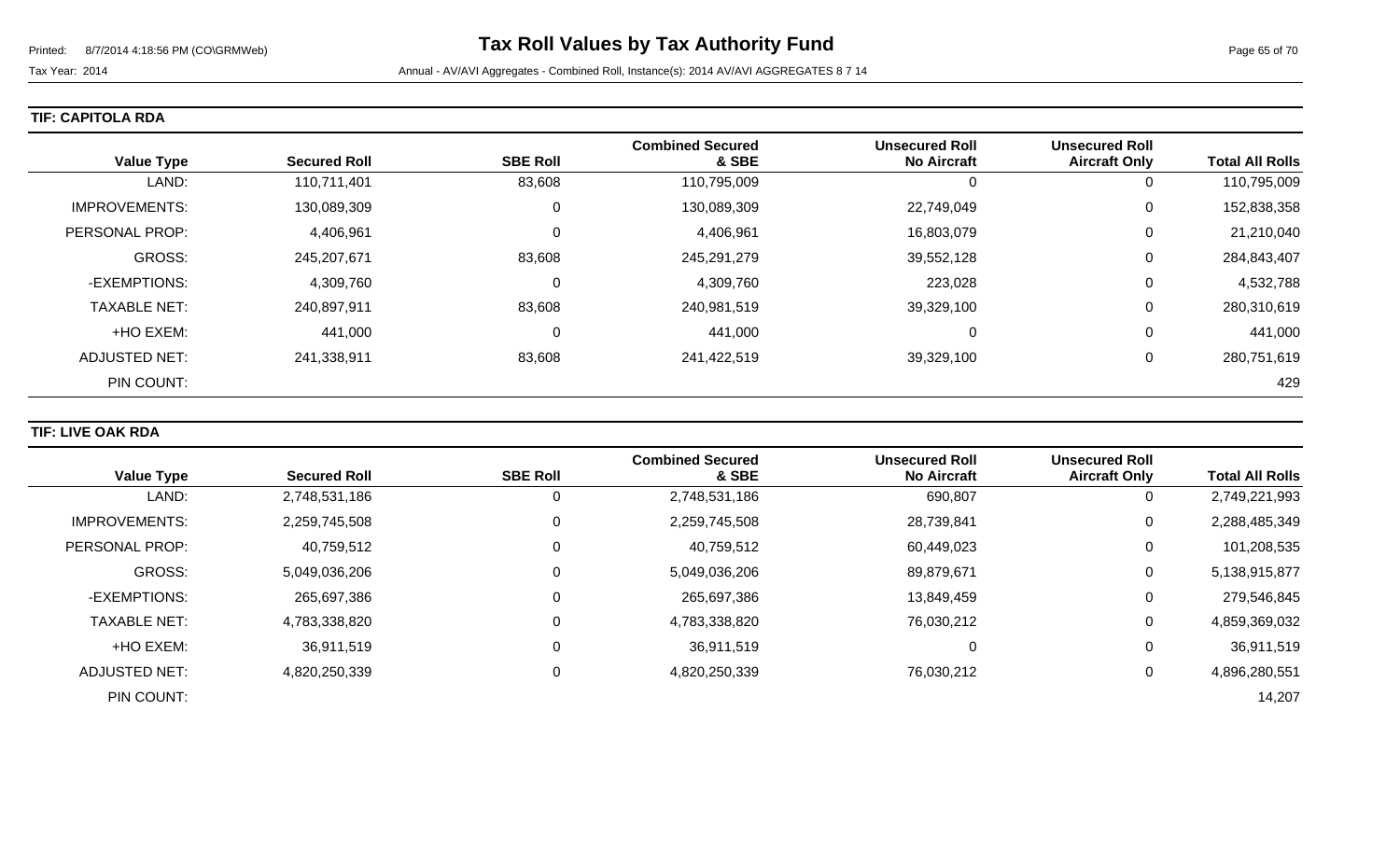#### **TIF: Santa Cruz North Mall 1991 RDA**

| <b>Value Type</b>   | <b>Secured Roll</b> | <b>SBE Roll</b> | <b>Combined Secured</b><br>& SBE | <b>Unsecured Roll</b><br><b>No Aircraft</b> | <b>Unsecured Roll</b><br><b>Aircraft Only</b> | <b>Total All Rolls</b> |
|---------------------|---------------------|-----------------|----------------------------------|---------------------------------------------|-----------------------------------------------|------------------------|
| LAND:               | 3,635,271           |                 | 3,635,271                        |                                             | υ                                             | 3,635,271              |
| IMPROVEMENTS:       | 8,575,529           |                 | 8,575,529                        | 793,809                                     | U                                             | 9,369,338              |
| PERSONAL PROP:      | 50,000              |                 | 50,000                           | 621,157                                     | 0                                             | 671,157                |
| GROSS:              | 12,260,800          |                 | 12,260,800                       | 1,414,966                                   | U                                             | 13,675,766             |
| <b>TAXABLE NET:</b> | 12,260,800          |                 | 12,260,800                       | 1,414,966                                   | 0                                             | 13,675,766             |
| ADJUSTED NET:       | 12,260,800          |                 | 12,260,800                       | 1,414,966                                   | v                                             | 13,675,766             |
| PIN COUNT:          |                     |                 |                                  |                                             |                                               | 27                     |

#### **TIF: Santa Cruz North Mall RDA**

|                       |                     |                 | <b>Combined Secured</b> | <b>Unsecured Roll</b> | <b>Unsecured Roll</b> |                        |
|-----------------------|---------------------|-----------------|-------------------------|-----------------------|-----------------------|------------------------|
| <b>Value Type</b>     | <b>Secured Roll</b> | <b>SBE Roll</b> | & SBE                   | <b>No Aircraft</b>    | <b>Aircraft Only</b>  | <b>Total All Rolls</b> |
| LAND:                 | 37,135,995          | 0               | 37,135,995              | 199,854               | 0                     | 37,335,849             |
| <b>IMPROVEMENTS:</b>  | 96,757,618          | 0               | 96,757,618              | 15,603,179            | 0                     | 112,360,797            |
| <b>PERSONAL PROP:</b> | 24,537              | 0               | 24,537                  | 9,291,655             | 0                     | 9,316,192              |
| GROSS:                | 133,918,150         | 0               | 133,918,150             | 25,094,688            | 0                     | 159,012,838            |
| -EXEMPTIONS:          | 4,398,168           | 0               | 4,398,168               | 1,693,517             | 0                     | 6,091,685              |
| <b>TAXABLE NET:</b>   | 129,519,982         | 0               | 129,519,982             | 23,401,171            | 0                     | 152,921,153            |
| ADJUSTED NET:         | 129,519,982         | 0               | 129,519,982             | 23,401,171            | 0                     | 152,921,153            |
| PIN COUNT:            |                     |                 |                         |                       |                       | 327                    |

#### **TIF: Santa Cruz SL River 1991 RDA**

| <b>Value Type</b>    | <b>Secured Roll</b> | <b>SBE Roll</b> | <b>Combined Secured</b><br>& SBE | Unsecured Roll<br><b>No Aircraft</b> | <b>Unsecured Roll</b><br><b>Aircraft Only</b> | <b>Total All Rolls</b> |
|----------------------|---------------------|-----------------|----------------------------------|--------------------------------------|-----------------------------------------------|------------------------|
| LAND:                | 402,304,194         |                 | 402,304,194                      | 1,741,890                            |                                               | 404,046,084            |
| <b>IMPROVEMENTS:</b> | 501,523,081         |                 | 501,523,081                      | 29,597,992                           |                                               | 531,121,074            |
| PERSONAL PROP:       | 34,180,278          |                 | 34,180,278                       | 54,811,918                           |                                               | 88,992,195             |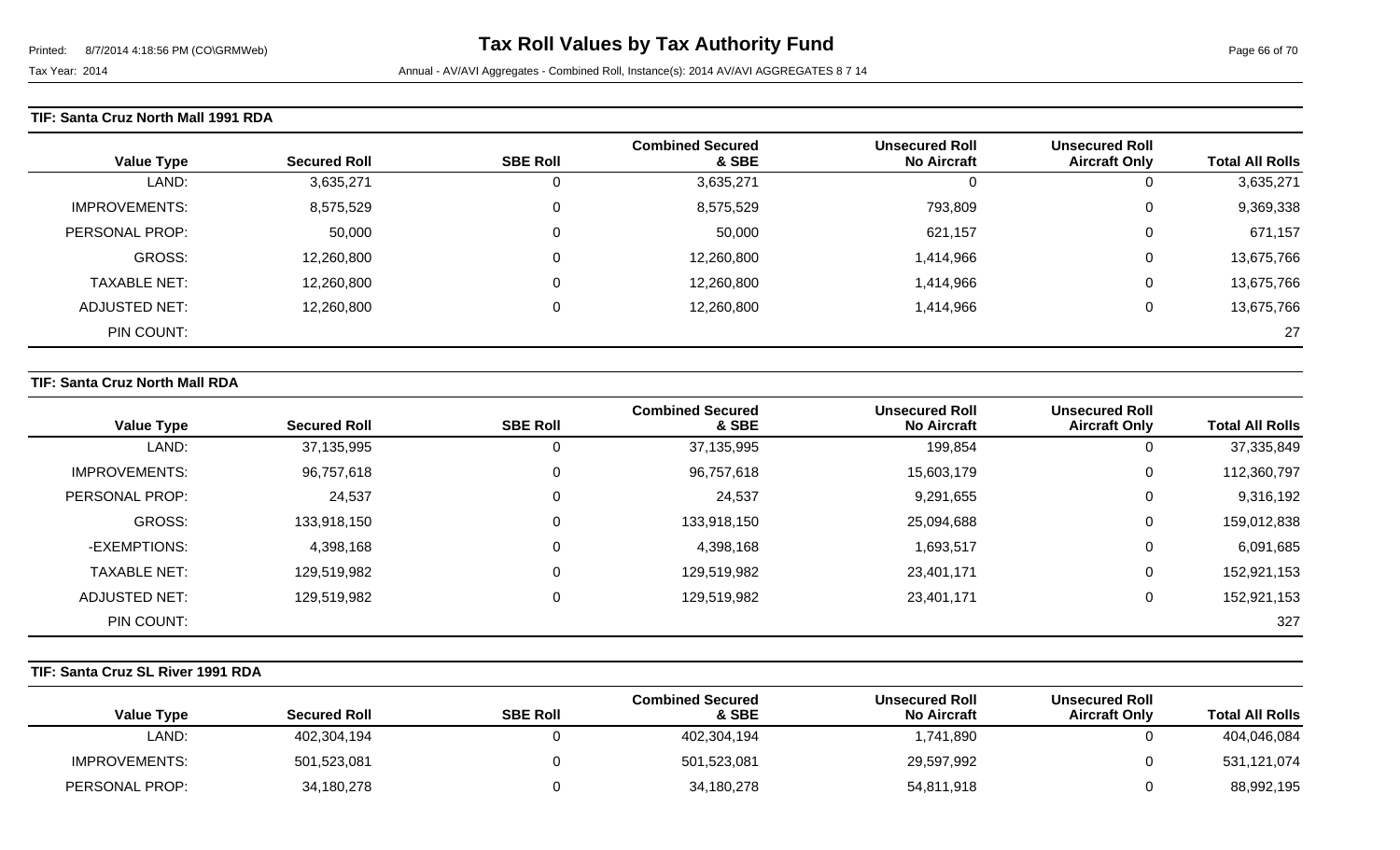| Printed:       | 8/7/2014 4:18:56 PM (CO\GRMWeb) |             |                                                                                        | <b>Tax Roll Values by Tax Authority Fund</b> |            |                | Page 67 of 70 |
|----------------|---------------------------------|-------------|----------------------------------------------------------------------------------------|----------------------------------------------|------------|----------------|---------------|
| Tax Year: 2014 |                                 |             | Annual - AV/AVI Aggregates - Combined Roll, Instance(s): 2014 AV/AVI AGGREGATES 8 7 14 |                                              |            |                |               |
|                | GROSS:                          | 938,007,553 | 0                                                                                      | 938,007,553                                  | 86,151,800 | $\overline{0}$ | 1,024,159,353 |
|                | -EXEMPTIONS:                    | 31,568,156  | 0                                                                                      | 31,568,156                                   | 6,990,093  | $\overline{0}$ | 38,558,249    |
|                | <b>TAXABLE NET:</b>             | 906,439,397 | 0                                                                                      | 906,439,397                                  | 79,161,707 | 0              | 985,601,104   |
|                | +HO EXEM:                       | 588,000     | 0                                                                                      | 588,000                                      |            | $\overline{0}$ | 588,000       |
|                | ADJUSTED NET:                   | 907,027,397 | 0                                                                                      | 907,027,397                                  | 79,161,707 | 0              | 986,189,104   |
|                | PIN COUNT:                      |             |                                                                                        |                                              |            |                | 2,104         |

# **TIF: Santa Cruz SL River Amendment RDA**

| <b>Value Type</b>    | <b>Secured Roll</b> | <b>SBE Roll</b> | <b>Combined Secured</b><br>& SBE | <b>Unsecured Roll</b><br><b>No Aircraft</b> | <b>Unsecured Roll</b><br><b>Aircraft Only</b> | <b>Total All Rolls</b> |
|----------------------|---------------------|-----------------|----------------------------------|---------------------------------------------|-----------------------------------------------|------------------------|
| LAND:                | 85,109,762          | 0               | 85,109,762                       |                                             | 0                                             | 85,109,762             |
| <b>IMPROVEMENTS:</b> | 95,051,287          | 0               | 95,051,287                       | 50,844                                      | 0                                             | 95,102,131             |
| PERSONAL PROP:       | 219,918             | 0               | 219,918                          | 189,244                                     | $\mathbf 0$                                   | 409,162                |
| GROSS:               | 180,380,967         | 0               | 180,380,967                      | 240,088                                     | $\mathbf 0$                                   | 180,621,055            |
| -EXEMPTIONS:         | 10,009,311          | 0               | 10,009,311                       |                                             | 0                                             | 10,009,311             |
| <b>TAXABLE NET:</b>  | 170,371,656         | 0               | 170,371,656                      | 240,088                                     | 0                                             | 170,611,744            |
| +HO EXEM:            | 672,000             | 0               | 672,000                          |                                             | $\mathbf 0$                                   | 672,000                |
| <b>ADJUSTED NET:</b> | 171,043,656         | 0               | 171,043,656                      | 240,088                                     | 0                                             | 171,283,744            |
| PIN COUNT:           |                     |                 |                                  |                                             |                                               | 347                    |

# **TIF: Santa Cruz SL River RDA**

|                      |                     |                 | <b>Combined Secured</b> | <b>Unsecured Roll</b> | <b>Unsecured Roll</b> |                        |
|----------------------|---------------------|-----------------|-------------------------|-----------------------|-----------------------|------------------------|
| <b>Value Type</b>    | <b>Secured Roll</b> | <b>SBE Roll</b> | & SBE                   | <b>No Aircraft</b>    | <b>Aircraft Only</b>  | <b>Total All Rolls</b> |
| LAND:                | 274,806,261         |                 | 274,806,261             | 5,005,489             | 0                     | 279,811,750            |
| <b>IMPROVEMENTS:</b> | 307,589,739         |                 | 307,589,739             | 24,076,223            | 0                     | 331,665,962            |
| PERSONAL PROP:       | 1,315,381           | 0               | 1,315,381               | 10,375,050            | 0                     | 11,690,431             |
| GROSS:               | 583,711,381         |                 | 583,711,381             | 39,456,762            | $\Omega$              | 623,168,143            |
| -EXEMPTIONS:         | 35,150,146          | 0               | 35,150,146              | 16,822,837            | $\Omega$              | 51,972,983             |
| <b>TAXABLE NET:</b>  | 548,561,235         | 0               | 548,561,235             | 22,633,925            | 0                     | 571,195,160            |
| +HO EXEM:            | 2,229,847           |                 | 2,229,847               |                       |                       | 2,229,847              |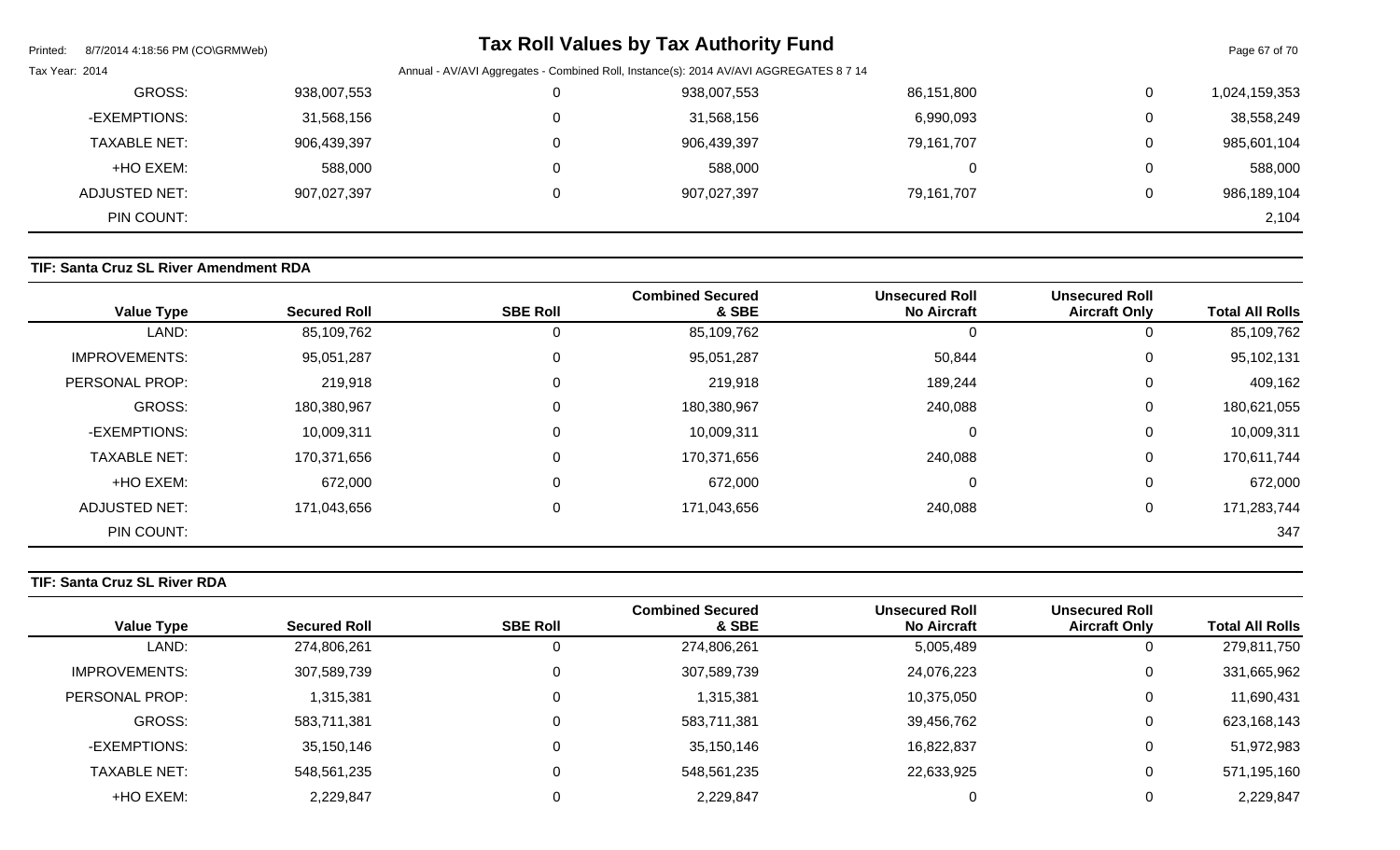| Page 68 of 70 |
|---------------|
|               |
| 573,425,007   |
| 1,704         |
|               |

### **TIF: SCOTTS VALLEY RDA**

| <b>Value Type</b>     | <b>Secured Roll</b> | <b>SBE Roll</b> | <b>Combined Secured</b><br>& SBE | <b>Unsecured Roll</b><br><b>No Aircraft</b> | <b>Unsecured Roll</b><br><b>Aircraft Only</b> | <b>Total All Rolls</b> |
|-----------------------|---------------------|-----------------|----------------------------------|---------------------------------------------|-----------------------------------------------|------------------------|
| LAND:                 | 424,114,781         |                 | 424,114,781                      | 97,842                                      | 0                                             | 424,212,623            |
| <b>IMPROVEMENTS:</b>  | 438,233,047         |                 | 438,233,047                      | 22,697,305                                  | 0                                             | 460,930,352            |
| <b>PERSONAL PROP:</b> | 2,279,527           |                 | 2,279,527                        | 37,168,910                                  | 0                                             | 39,448,437             |
| <b>GROSS:</b>         | 864,627,355         |                 | 864,627,355                      | 59,964,057                                  | 0                                             | 924,591,412            |
| -EXEMPTIONS:          | 18,932,047          | $\Omega$        | 18,932,047                       | 716,956                                     | 0                                             | 19,649,003             |
| <b>TAXABLE NET:</b>   | 845,695,308         |                 | 845,695,308                      | 59,247,101                                  | 0                                             | 904,942,409            |
| +HO EXEM:             | 4,359,600           | $\mathbf{0}$    | 4,359,600                        | $\Omega$                                    | 0                                             | 4,359,600              |
| ADJUSTED NET:         | 850,054,908         |                 | 850,054,908                      | 59,247,101                                  | 0                                             | 909,302,009            |
| PIN COUNT:            |                     |                 |                                  |                                             |                                               | 2,160                  |

# **TIF: WATSONVILLE RDA 2000 AMENDMENT**

|                      |                     |                 | <b>Combined Secured</b> | <b>Unsecured Roll</b> | <b>Unsecured Roll</b> |                        |
|----------------------|---------------------|-----------------|-------------------------|-----------------------|-----------------------|------------------------|
| <b>Value Type</b>    | <b>Secured Roll</b> | <b>SBE Roll</b> | & SBE                   | <b>No Aircraft</b>    | <b>Aircraft Only</b>  | <b>Total All Rolls</b> |
| LAND:                | 326,332,344         | υ               | 326,332,344             | 3,139,231             | U                     | 329,471,575            |
| <b>IMPROVEMENTS:</b> | 422,165,481         | 0               | 422,165,481             | 35,200,987            | 0                     | 457,366,468            |
| PERSONAL PROP:       | 6,913,928           | 0               | 6,913,928               | 56,539,373            | 28,566,792            | 92,020,093             |
| <b>GROSS:</b>        | 755,411,753         | 0               | 755,411,753             | 94,879,591            | 28,566,792            | 878,858,136            |
| -EXEMPTIONS:         | 42,740,205          | 0               | 42,740,205              | 375,180               | 340,670               | 43,456,055             |
| <b>TAXABLE NET:</b>  | 712,671,548         | 0               | 712,671,548             | 94,504,411            | 28,226,122            | 835,402,081            |
| +HO EXEM:            | 3,120,600           | 0               | 3,120,600               | 0                     | 0                     | 3,120,600              |
| ADJUSTED NET:        | 715,792,148         | 0               | 715,792,148             | 94,504,411            | 28,226,122            | 838,522,681            |
| PIN COUNT:           |                     |                 |                         |                       |                       | 3,189                  |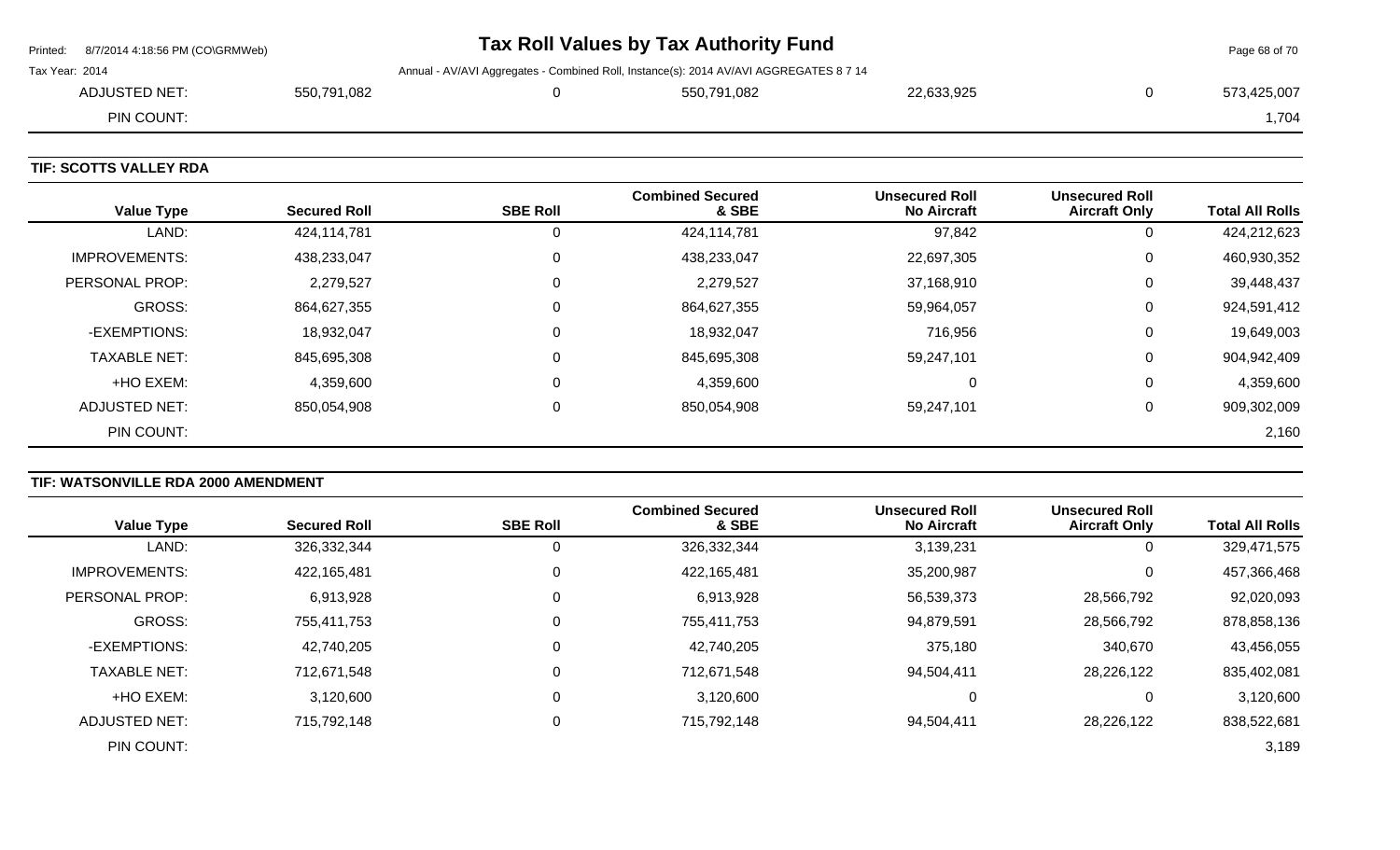#### **TIF: WATSONVILLE RDA CENTRAL 1998 ANNEXATION**

|                      |                     |                 | <b>Combined Secured</b> | <b>Unsecured Roll</b> | <b>Unsecured Roll</b> |                        |
|----------------------|---------------------|-----------------|-------------------------|-----------------------|-----------------------|------------------------|
| <b>Value Type</b>    | <b>Secured Roll</b> | <b>SBE Roll</b> | & SBE                   | <b>No Aircraft</b>    | <b>Aircraft Only</b>  | <b>Total All Rolls</b> |
| LAND:                | 3,493,987           | 0               | 3,493,987               | U                     | 0                     | 3,493,987              |
| <b>IMPROVEMENTS:</b> | 8,474,459           | 0               | 8,474,459               | 45,437                | 0                     | 8,519,896              |
| PERSONAL PROP:       | 769,767             | 0               | 769,767                 | 43,474                | 0                     | 813,241                |
| <b>GROSS:</b>        | 12,738,213          | 0               | 12,738,213              | 88,911                | 0                     | 12,827,124             |
| -EXEMPTIONS:         | 5,323,909           | 0               | 5,323,909               | 0                     | 0                     | 5,323,909              |
| <b>TAXABLE NET:</b>  | 7,414,304           | 0               | 7,414,304               | 88,911                | 0                     | 7,503,215              |
| ADJUSTED NET:        | 7,414,304           | 0               | 7,414,304               | 88,911                | 0                     | 7,503,215              |
| PIN COUNT:           |                     |                 |                         |                       |                       | 24                     |

#### **TIF: WATSONVILLE RDA WESTSIDE 1998 ANNEXATION**

| <b>Value Type</b>    | <b>Secured Roll</b> | <b>SBE Roll</b> | <b>Combined Secured</b><br>& SBE | <b>Unsecured Roll</b><br><b>No Aircraft</b> | <b>Unsecured Roll</b><br><b>Aircraft Only</b> | <b>Total All Rolls</b> |
|----------------------|---------------------|-----------------|----------------------------------|---------------------------------------------|-----------------------------------------------|------------------------|
| LAND:                | 31,398,667          | 0               | 31,398,667                       | <b>U</b>                                    | 0                                             | 31,398,667             |
| <b>IMPROVEMENTS:</b> | 24,868,324          | $\Omega$        | 24,868,324                       | 2,326,453                                   | 0                                             | 27, 194, 777           |
| PERSONAL PROP:       | 450,733             | $\Omega$        | 450,733                          | 5,582,085                                   | 0                                             | 6,032,818              |
| GROSS:               | 56,717,724          | $\Omega$        | 56,717,724                       | 7,908,538                                   | 0                                             | 64,626,262             |
| -EXEMPTIONS:         | 289,390             | 0               | 289,390                          | ∩                                           | 0                                             | 289,390                |
| <b>TAXABLE NET:</b>  | 56,428,334          | 0               | 56,428,334                       | 7,908,538                                   | 0                                             | 64,336,872             |
| +HO EXEM:            | 14,000              | $\Omega$        | 14,000                           | ∩                                           | 0                                             | 14,000                 |
| ADJUSTED NET:        | 56,442,334          | 0               | 56,442,334                       | 7,908,538                                   | 0                                             | 64,350,872             |
| PIN COUNT:           |                     |                 |                                  |                                             |                                               | 151                    |

**TIF: WATSONVILLE RDA-CENTRAL** 

| <b>Value Type</b> | <b>Secured Roll</b>               | <b>SBE Roll</b> | Combined Secured<br>& SBE | <b>Unsecured Roll</b><br>No Aircraft | <b>Unsecured Roll</b><br><b>Aircraft Only</b> | <b>All Rolls</b><br>Tot:             |
|-------------------|-----------------------------------|-----------------|---------------------------|--------------------------------------|-----------------------------------------------|--------------------------------------|
| <b>LAND</b>       | $\sim$<br>חת הי<br>/ 40، / 55، ل. |                 | 60,557,467                | 222,238                              |                                               | 179.707<br>$\sim$ -<br>79,705<br>OU. |